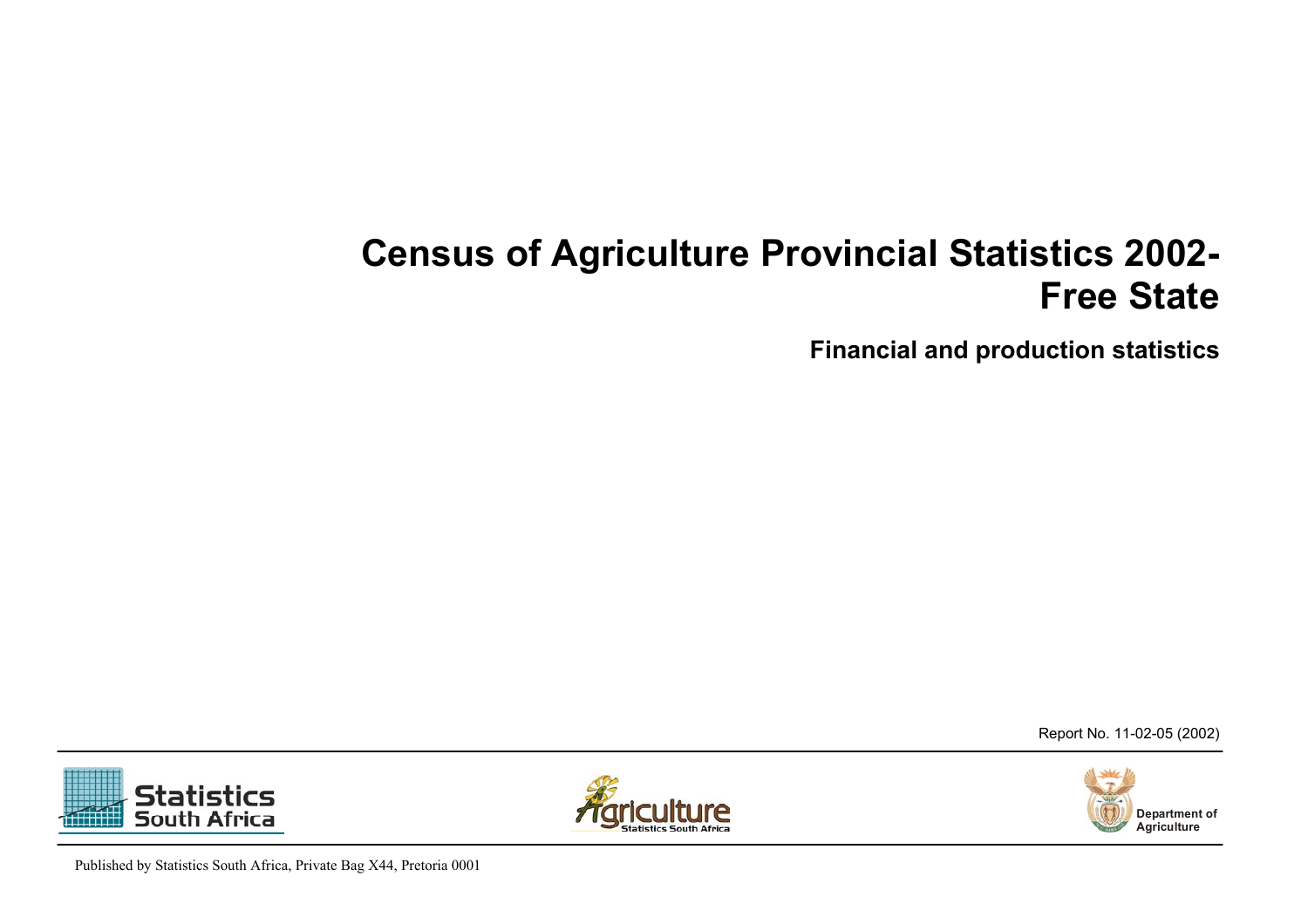© Statistics South Africa, 2006

Users may apply or process this data, provided Statistics South Africa (Stats SA) is acknowledged as the original source of the data; that it is specified that the application and/or analysis is the result of the user's independent processing of the data; and that neither the basic data nor any reprocessed version or application thereof may be sold or offered for sale in any form whatsoever without prior permission from Stats SA.

Stats SA Library Cataloguing-in-Publication (CIP) Data **Census of agriculture Provincial Statistics 2002: Free State** / Statistics South Africa, Pretoria, Statistics South Africa, 2006 XXX p. (Report No.11-02-03 (2002)).

ISBN 0-621-36446-0 1. Agriculture I. Statistics South Africa (LCSH 16)

A complete set of Stats SA publications I s available at Stats SA Library and the following libraries:

National Library of South Africa, Cape Town Division Central Regional Library, Polokwane Library of Parliament, Cape Town Central Reference Library, Nelspruit<br>Bloemfontein Public Library Central Reference Collection, Kimberley Natal Society Library, Pietermaritzburg Central Reference Library, Mmabatho Johannesburg Public Library

This report is available on the Stats SA website: [www.statssa.gov.za](http://www.statssa.gov.za/)

Copies are also available from: Printing and Distribution, Statistics South Africa

Tel: (012) 310 8044<br>Fax: (012) 321 7381

 $(012)$  321 7381

Email: [distribution@statssa.gov.za](mailto:distribution@statssa.gov.za)

#### Other enquiries:

- Tel: (012) 310 8600/ 8390/ 8351/ 4892/ 8496/ 8095 (user information services) (012) 310 8984/ 310 2180 (technical enquiries) (012) 310 8891 (switchboard)
- Fax: (012) 310 8310 (technical enquiries)
- Email: info@statssa.gov.za (user information services) mosesmn@statssa.gov.za (technical enquiries)

Eastern Cape Library Services, King William's Town Central Reference Collection, Kimberley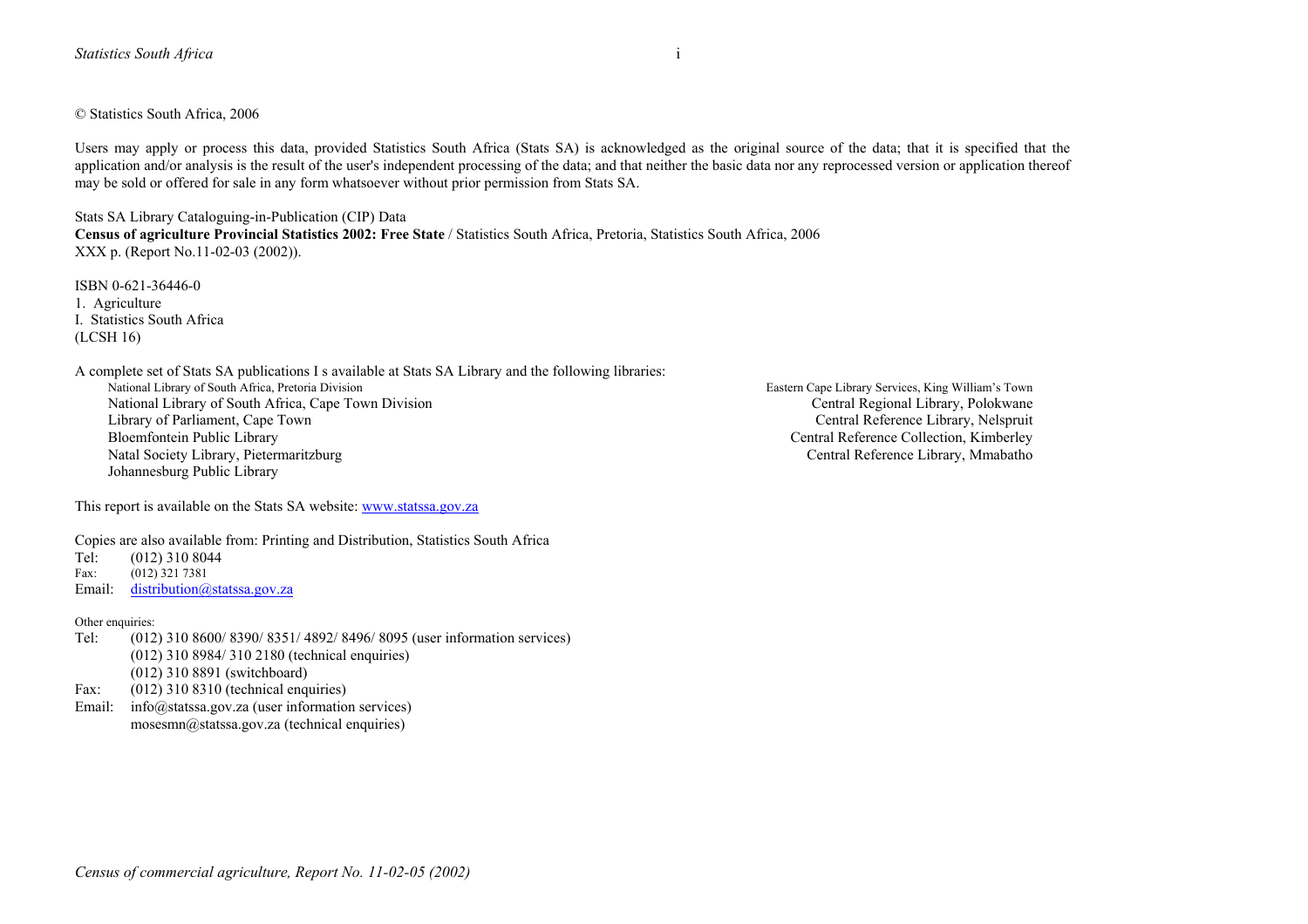## **Introduction**

This report contains the detailed results of the 2002 Census of Commercial Agriculture for the Free State, undertaken in the Republic of South Africa. The census covered commercial farming units in the entire country, including the former TBVC states (i.e. Transkei, Bophuthatswana, Venda and Ciskei) and so-called 'selfgoverning territories', which were not included in the last census of 1993. The following sectors were not included: forestry (e.g. timber, wattle, wood and other plantations), ocean fishing and agricultural services. Further details of the scope and methodology can be found at the end of the report.

The results of this census are used primarily by the National Department of Agriculture for planning purposes and by Statistics South Africa for purposes of compiling South Africa's National Accounts, e.g. the Gross Domestic Product (GDP), fixed capital formation, supply and use tables and changes in inventories. The results are also extensively used by the private sector.

This volume contains two sets of tables. Part 1 contains detailed information regarding the financial performance of all the farmers included in the census. Part 2 contains detailed information regarding area and production among only those farmers who responded. The tables are preceded by the key findings of the census. All results are presented at magisterial district level.

This report was commissioned by the National Department of Agriculture. Stats SA wishes to express its sincere appreciation to the people involved from that department for their assistance and cooperation.

Retste

 **PJ Lehohla Statistician-General: Statistics South Africa**

 Pretoria 2006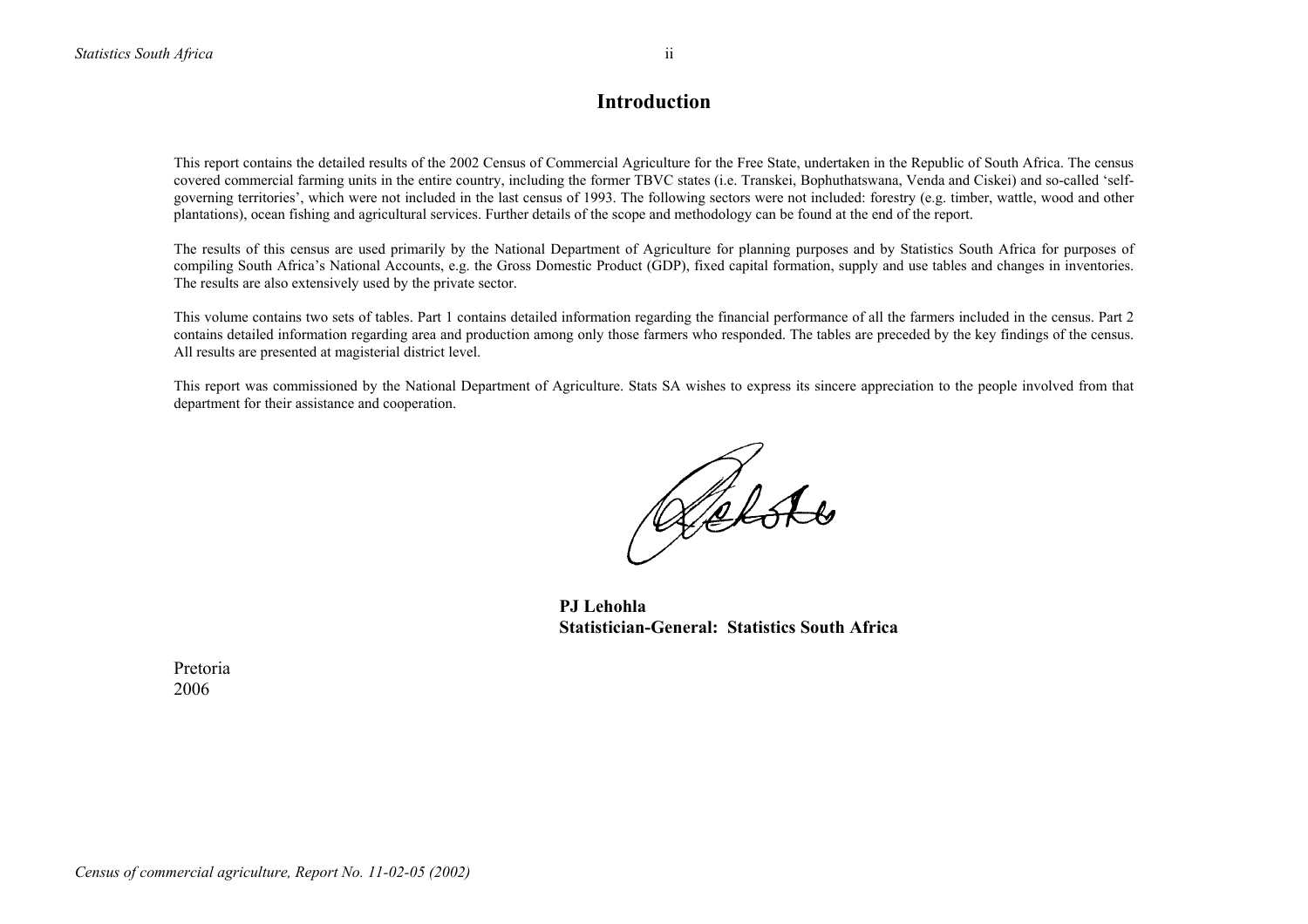| <b>Contents</b>                                                                             |                                           |                            |
|---------------------------------------------------------------------------------------------|-------------------------------------------|----------------------------|
| <b>Tables</b>                                                                               |                                           | Page                       |
| Part 1                                                                                      | <b>Financial information</b>              |                            |
| Table 1<br>Table 1.1<br>Table 1.2                                                           | <b>Selected principal statistics</b>      | 1<br>2                     |
| Table 2<br>Table 2.1<br>Table 2.2                                                           | <b>Employment on 28 February 2002</b>     | 4<br>6                     |
| Table 3                                                                                     |                                           | 8                          |
| Table 4<br>Table 4.1<br>Table 4.2<br>Table 4.3<br>Table 4.4<br>Table 4.5                    | <b>Gross farming income</b>               | 10<br>12<br>18<br>26<br>30 |
| Table 5<br>Table 5.1<br>Table 5.2<br>Table 5.3<br>Table 5.3.1<br>Table 5.3.2<br>Table 5.3.3 | <b>Expenditure</b><br>Capital expenditure | 32<br>38<br>42<br>44<br>46 |
| Table 6<br>Table 6.1<br>Table 6.2                                                           | Farming debt on 28 February 2002          | 48<br>50                   |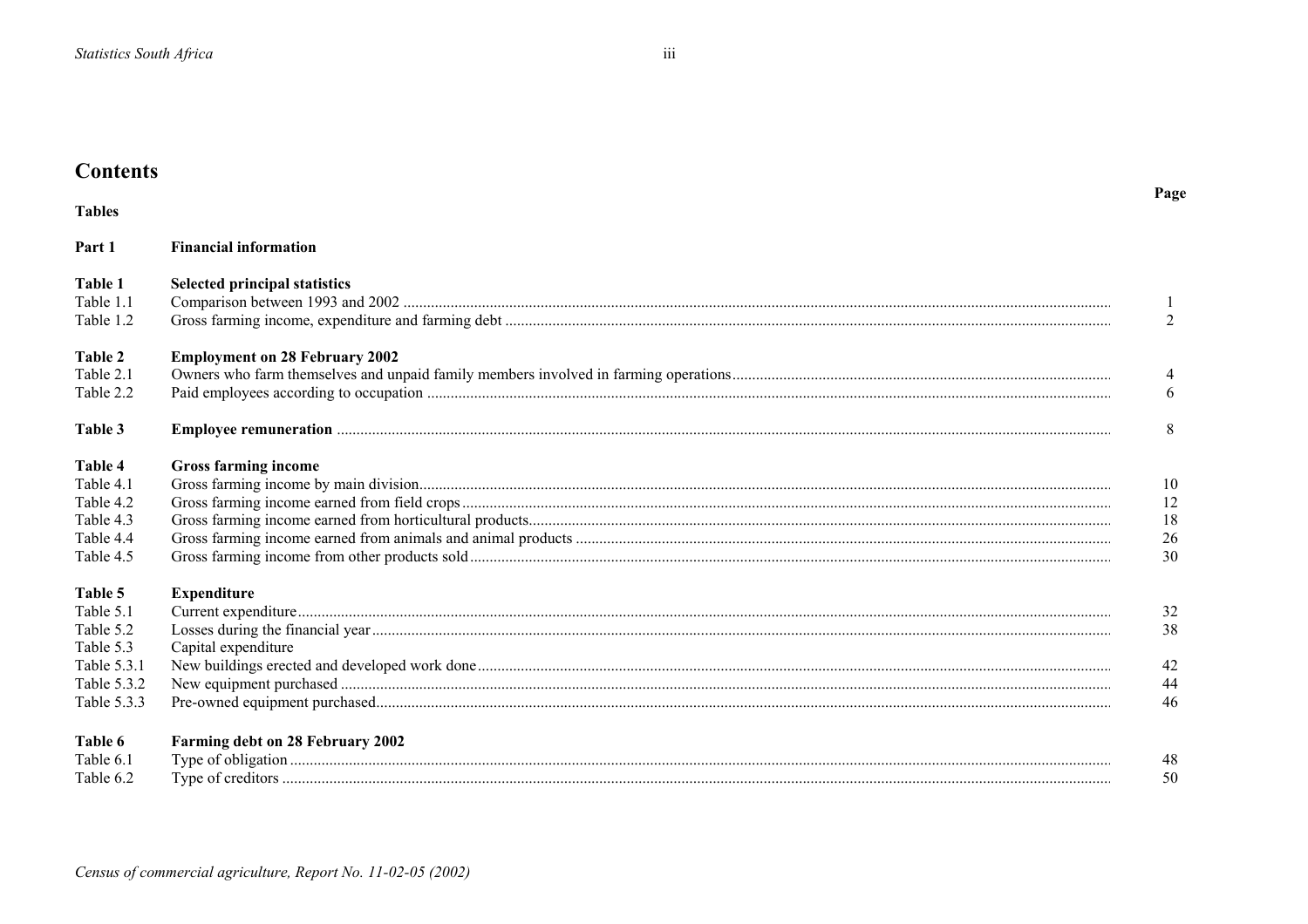| Part 2     | Area and production information of those farmers who responded |     |
|------------|----------------------------------------------------------------|-----|
| Table 7    | Field crop products: Area planted and volume of production     |     |
| Table 7.1  |                                                                | 52  |
| Table 7.2  |                                                                | 54  |
| Table 7.3  |                                                                | 56  |
| Table 7.4  |                                                                | 60  |
| Table 7.5  |                                                                | 62  |
| Table 7.6  |                                                                | 66  |
| Table 8    | Horticulture: Area planted and volume of production            |     |
| Table 8.1  |                                                                | 70  |
| Table 8.2  |                                                                | 76  |
| Table 8.3  |                                                                | 80  |
| Table 8.4  |                                                                | 84  |
| Table 8.5  |                                                                | 90  |
| Table 9    | Animals and animal products: Volume of production              |     |
| Table 9.1  |                                                                | 94  |
| Table 9.2  |                                                                | 96  |
| Table 9.3  |                                                                | 98  |
| Table 10   | Livestock on 28 February 2002                                  |     |
| Table 10.1 |                                                                | 100 |
| Table 10.2 |                                                                | 102 |
| Table 10.3 |                                                                | 104 |
|            |                                                                | 106 |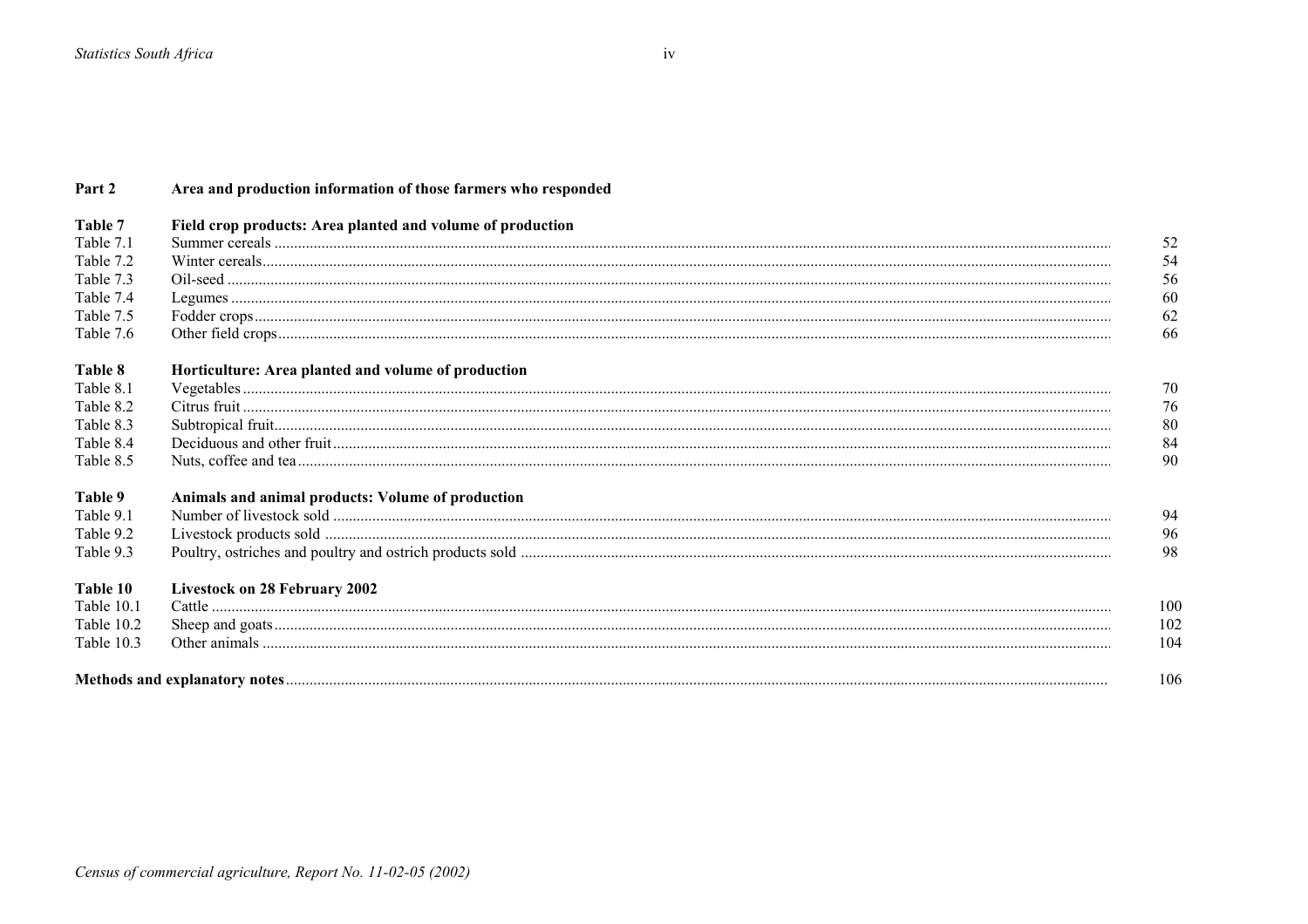# **Part 1**

## **Financial information**

*Census of commercial agriculture, Report No. 11-02-05 (2002)*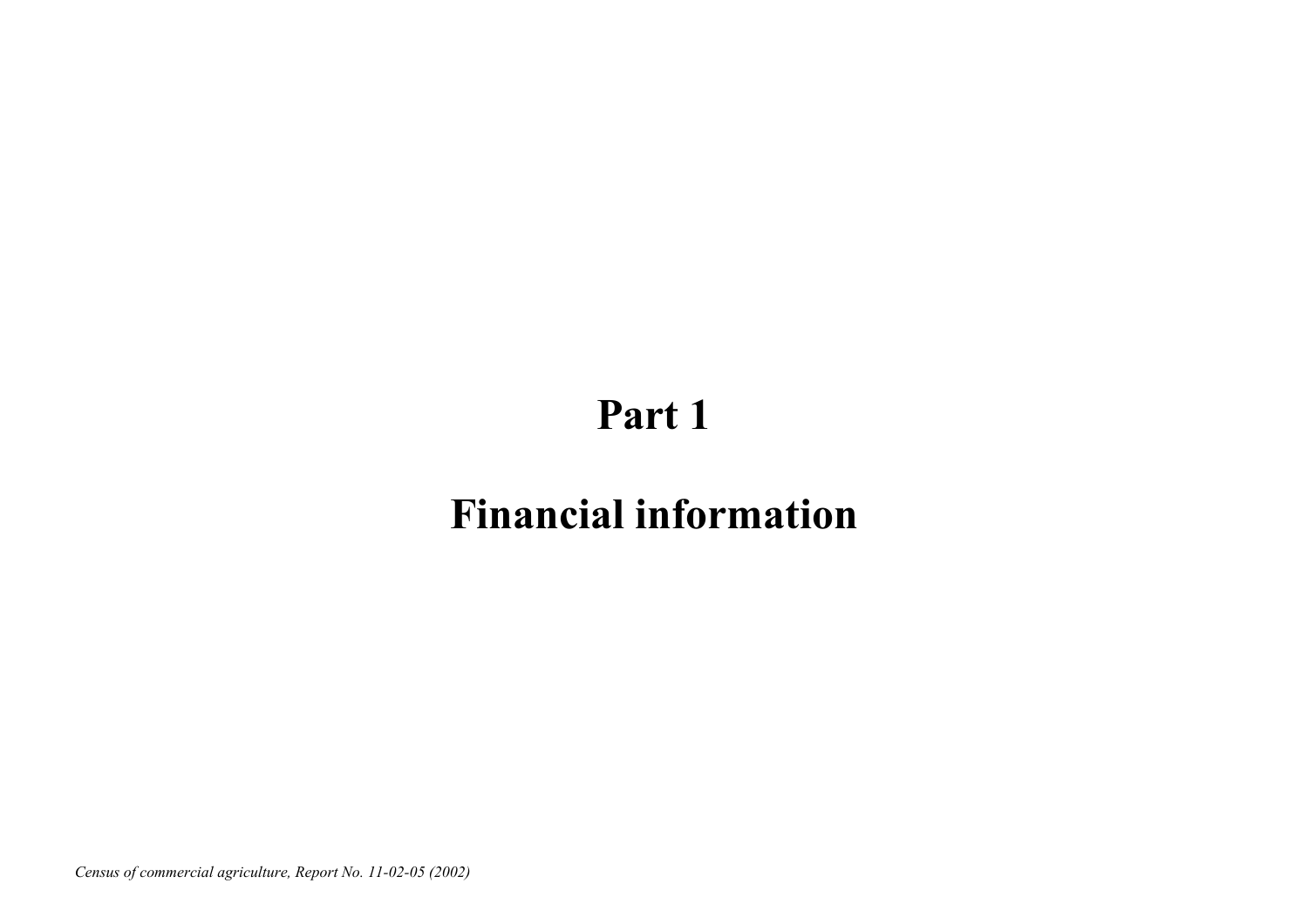### **Table 1 - Selected principal statistics**

**Table 1.1 - Comparison between 1993 and 2002**

| Item                                              | Unit   | 1993          | 2002      |
|---------------------------------------------------|--------|---------------|-----------|
| Farming units                                     | Number | 10 25 2       | 8531      |
| Employment                                        | Number |               |           |
| Owners and unpaid family members                  |        | 11880         | 8 1 5 9   |
| Paid employees (total)                            |        | 161 979       | 115 478   |
| Regular employees                                 |        | 93 489        | 57 607    |
| Casual and seasonal employees                     |        | 68 490        | 57 871    |
| Employees' remuneration (at constant 2002 prices) | R1 000 | 386 032       | 650 483   |
| (cash wages, salaries and cash bonuses)           |        |               |           |
| Gross farming income (at constant 2002 prices)    | R1 000 | 4 929 094     | 9 125 582 |
| Field crops                                       |        | 2 167 481     | 5 067 205 |
| Horticultural products                            |        | 349 229       | 620 318   |
| Animals and animal products                       |        | 2 410 875     | 3 410 582 |
| Other products                                    |        | 1509          | 27 475    |
| Expenditure (at constant 2002 prices)             | R1 000 | 5 069 138     | 7720 547  |
| Current expenditure                               |        | 4 5 9 7 1 7 1 | 7 343 664 |
| Capital expenditure                               |        | 471 967       | 376 883   |
| Farming debt (at constant 2002 prices)            | R1 000 | 5 656 459     | 5 060 522 |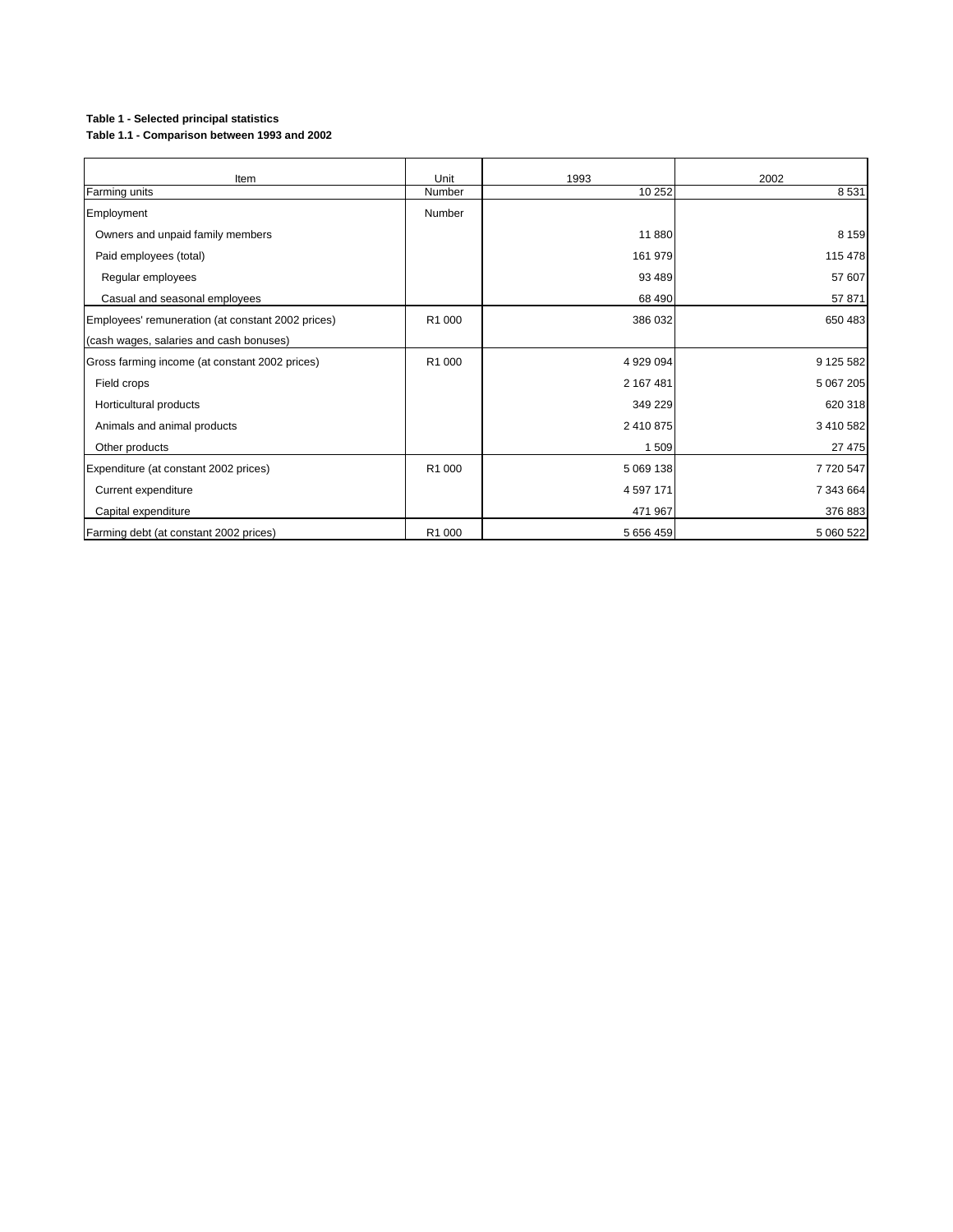|  |  | Table 1.2 - Gross farming income, expenditure and farming debt |  |
|--|--|----------------------------------------------------------------|--|
|--|--|----------------------------------------------------------------|--|

|                    |               |                         | Expenditure |         |              |
|--------------------|---------------|-------------------------|-------------|---------|--------------|
| <b>District</b>    | Farming units | Gross farming<br>income | Current     | Capital | Farming debt |
|                    | Number        |                         |             | R '000  |              |
| <b>Bethlehem</b>   | 463           | 526 616                 | 443 981     | 13 6 12 | 248 093      |
| <b>Bethulie</b>    | 82            | 24 613                  | 16 641      | 390     | 14 725       |
| Bloemfontein       | 532           | 951 482                 | 857 768     | 62 437  | 460 635      |
| Boshof             | 411           | 315 040                 | 259 110     | 8588    | 168 030      |
| <b>Bothaville</b>  | 465           | 607 677                 | 518 306     | 18 947  | 380 903      |
| <b>Brandfort</b>   | 213           | 132 969                 | 119 314     | 11 574  | 70 574       |
| <b>Bultfontein</b> | 279           | 318 702                 | 266 537     | 10 467  | 166 015      |
| Clocolan           | 74            | 104 070                 | 82 272      | 5 6 3 1 | 54 819       |
| Dewetsdorp         | 131           | 66 467                  | 55 589      | 21 986  | 29 650       |
| Edenburg           | 59            | 17 676                  | 11 492      | 349     | 19 141       |
| Excelsior          | 94            | 107 686                 | 92 203      | 2 2 1 8 | 45 007       |
| Fauresmith         | 181           | 166 240                 | 114 626     | 12 0 23 | 126 538      |
| Ficksburg          | 119           | 103 087                 | 95 876      | 15 694  | 47 584       |
| Fouriesburg        | 60            | 84 831                  | 63 101      | 4 108   | 68 095       |
| Frankfort          | 307           | 293 868                 | 262 228     | 15 630  | 286 847      |
| Harrismith         | 309           | 459 883                 | 340 852     | 22 930  | 250 306      |
| Heilbron           | 435           | 222 930                 | 208 678     | 4 5 22  | 162 473      |
| Hennenman          | 39            | 65 280                  | 49 339      | 910     | 39 768       |
| Hoopstad           | 289           | 461 847                 | 394 216     | 8683    | 286 064      |
| Jacobsdal          | 193           | 92 140                  | 83 129      | 4 9 8 5 | 85 307       |
| Jagersfontein      | 29            | 8 1 2 2                 | 5921        | 356     | 6461         |
| Koffiefontein      | 59            | 11 4 29                 | 7721        | 274     | 7 5 7 9      |
| Koppies            | 186           | 165 793                 | 128 660     | 1876    | 122 322      |
| Kroonstad          | 386           | 435 872                 | 343 269     | 9 3 3 1 | 220 568      |
| Ladybrand          | 183           | 102 163                 | 79 505      | 7 3 9 1 | 63 517       |
| Lindley            | 170           | 120 289                 | 94 600      | 3 5 6 4 | 56 581       |
| Marquard           | 91            | 578 681                 | 374 896     | 6675    | 193 244      |
| Odendaalsrus       | 70            | 82 319                  | 59 238      | 310     | 41 210       |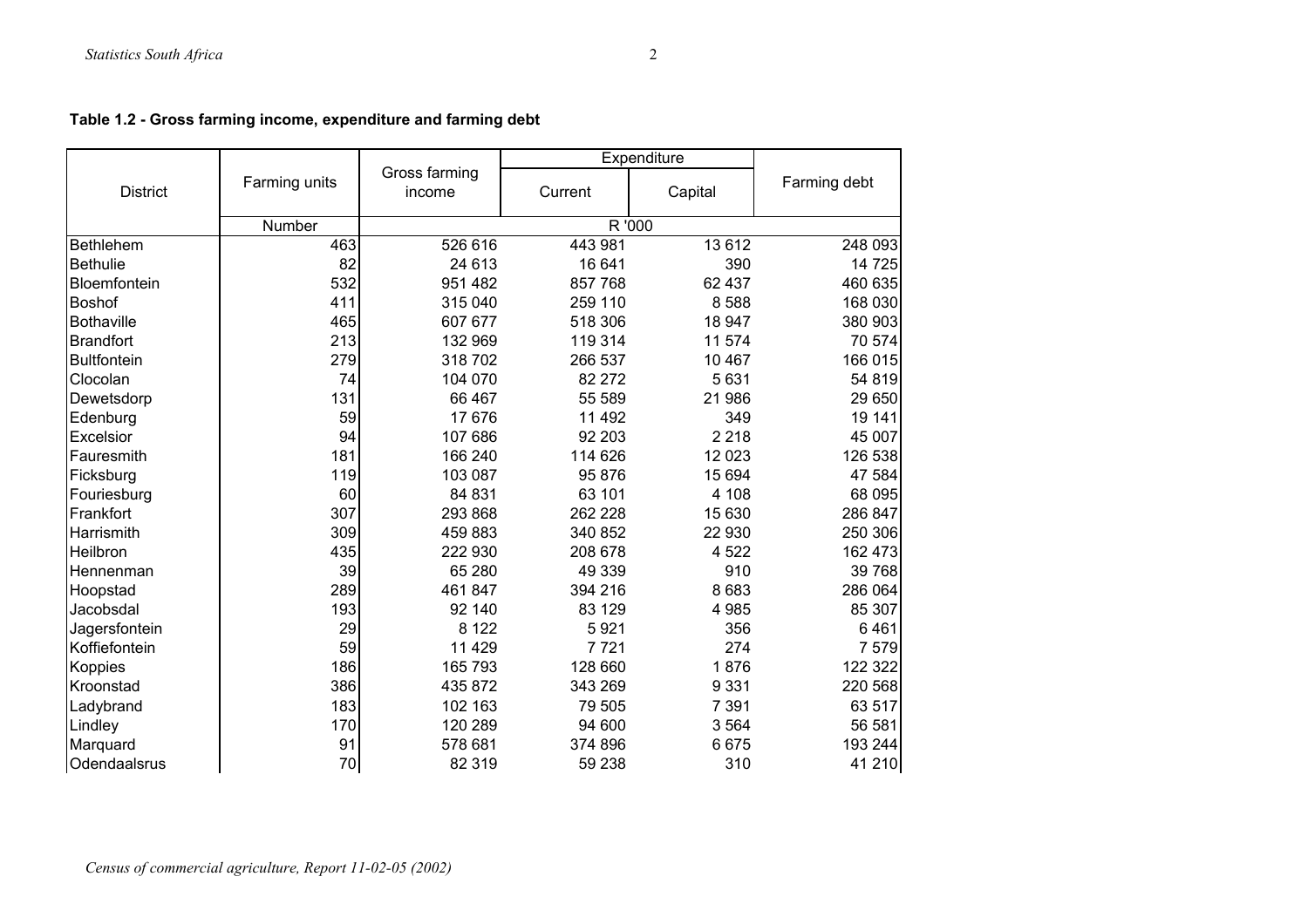|  | Table 1.2 - Gross farming income, expenditure and farming debt |  |
|--|----------------------------------------------------------------|--|
|--|----------------------------------------------------------------|--|

|                   |               |                         | Expenditure |         |              |
|-------------------|---------------|-------------------------|-------------|---------|--------------|
| <b>District</b>   | Farming units | Gross farming<br>income | Current     | Capital | Farming debt |
|                   | Number        |                         |             | R'000   |              |
| Parys             | 82            | 218 161                 | 155 385     | 9093    | 87 226       |
| Petrusburg        | 153           | 156 162                 | 133 692     | 4 1 9 3 | 57 356       |
| Philippolis       | 54            | 26 4 67                 | 17 193      | 485     | 19 4 82      |
| Reddersburg       | 69            | 12416                   | 10 079      | 173     | 11 637       |
| Reitz             | 287           | 323 313                 | 237 664     | 10 009  | 135 395      |
| Rouxville         | 107           | 24 390                  | 16 864      | 14 635  | 20 167       |
| Sasolburg         | 44            | 64 602                  | 47 773      | 246     | 23 171       |
| Senekal           | 210           | 128 544                 | 103 771     | 6318    | 68 275       |
| Smithfield        | 109           | 29 7 16                 | 19 470      | 1845    | 18 4 48      |
| Thaba Nchu        | 10            | 1 4 5 4                 | 1015        | 311     | 1671         |
| Theunissen        | 149           | 191795                  | 159 504     | 15 367  | 119 240      |
| Trompsburg        | 62            | 19766                   | 12744       | 1 1 2 3 | 11749        |
| Ventersburg       | 70            | 54 913                  | 43 282      | 2 9 3 4 | 42 472       |
| Viljoenskroon     | 247           | 351 433                 | 288 061     | 3 4 3 4 | 212 756      |
| Virginia          | 27            | 36 320                  | 27 259      | 2 3 9 8 | 19 353       |
| Vrede             | 277           | 193 904                 | 148 577     | 4 1 2 5 | 142 133      |
| Vredefort         | 82            | 43 965                  | 39 244      | 1 0 3 8 | 37 273       |
| Welkom            | 86            | 92 520                  | 74 987      | 704     | 42 311       |
| Wepener           | 81            | 35 068                  | 18 959      | 1588    | 29 630       |
| Wesselsbron       | 205           | 387 335                 | 285 389     | 16 139  | 174 995      |
| Winburg           | 109           | 80 015                  | 54 4 23     | 3585    | 39 804       |
| Zastron           | 104           | 25 547                  | 19 260      | 1681    | 23 925       |
| <b>Free State</b> | 8 5 3 1       | 9 125 580               | 7 343 664   | 376883  | 5 060 522    |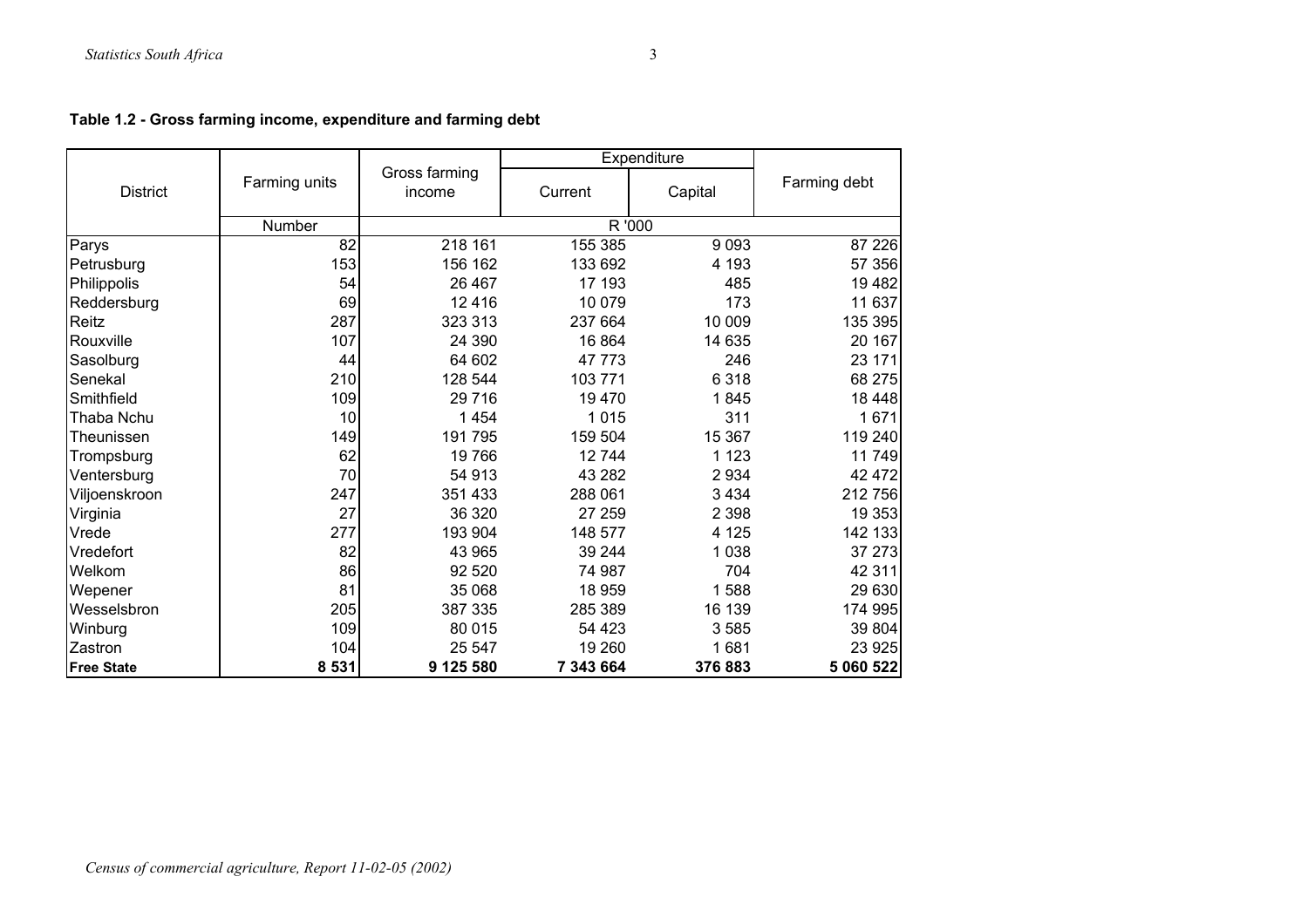## **Table 2.1 - Owners who farm themselves and unpaid family members involved in farming operations**

|                    |       | Owners who farm themselves and part-time |                |                |                                                  |                         |
|--------------------|-------|------------------------------------------|----------------|----------------|--------------------------------------------------|-------------------------|
|                    |       | farmers                                  |                |                | Family members involved in the farming operation |                         |
| <b>District</b>    | Total | Male                                     | Female         | Total          | Male                                             | Female                  |
|                    |       |                                          | Number         |                |                                                  |                         |
| Bethlehem          | 297   | 263                                      | 34             | 106            | 46                                               | 59                      |
| <b>Bethulie</b>    | 84    | 71                                       | 13             | 20             | $\overline{7}$                                   | 13                      |
| Bloemfontein       | 438   | 369                                      | 69             | 105            | 54                                               | 51                      |
| Boshof             | 323   | 276                                      | 47             | 103            | 61                                               | 43                      |
| <b>Bothaville</b>  | 285   | 246                                      | 39             | 69             | 30                                               | 39                      |
| <b>Brandfort</b>   | 186   | 149                                      | 36             | 94             | 46                                               | 47                      |
| <b>Bultfontein</b> | 214   | 194                                      | 20             | 32             | 11                                               | 21                      |
| Clocolan           | 38    | 32                                       | 5              | 14             | 11                                               | $\overline{4}$          |
| Dewetsdorp         | 92    | 76                                       | 16             | 36             | 21                                               | 14                      |
| Edenburg           | 79    | 56                                       | 23             | $\overline{7}$ | $\overline{4}$                                   | $\overline{\mathbf{4}}$ |
| Excelsior          | 89    | 68                                       | 20             | 38             | 12                                               | 26                      |
| Fauresmith         | 134   | 117                                      | 18             | 53             | 27                                               | 26                      |
| Ficksburg          | 78    | 66                                       | 12             | 12             | 5                                                | $\overline{7}$          |
| Fouriesburg        | 35    | 32                                       | $\mathsf 3$    | 12             | $\overline{7}$                                   | $\overline{5}$          |
| Frankfort          | 230   | 198                                      | 32             | 66             | 32                                               | 34                      |
| Harrismith         | 234   | 194                                      | 40             | 91             | 38                                               | 53                      |
| Heilbron           | 316   | 285                                      | 31             | 91             | 38                                               | 53                      |
| Hennenman          | 23    | 20                                       | 3              | 4              | 4                                                | 0                       |
| Hoopstad           | 199   | 186                                      | 12             | 39             | 18                                               | 21                      |
| Jacobsdal          | 155   | 127                                      | 28             | 64             | 33                                               | 31                      |
| Jagersfontein      | 15    | 14                                       | 1              | 17             | $\overline{7}$                                   | $\boldsymbol{9}$        |
| Koffiefontein      | 45    | 40                                       | 5              | 18             | 8                                                | 9                       |
| Koppies            | 121   | 116                                      | 5              | 34             | 20                                               | 14                      |
| Kroonstad          | 241   | 209                                      | 32             | 40             | 21                                               | 19                      |
| Ladybrand          | 153   | 123                                      | 30             | 57             | 19                                               | 38                      |
| Lindley            | 129   | 106                                      | 23             | 50             | 29                                               | 21                      |
| Marquard           | 62    | 53                                       | 8              | 28             | 13                                               | 15                      |
| Odendaalsrus       | 65    | 58                                       | $\overline{7}$ | 24             | 8                                                | 15                      |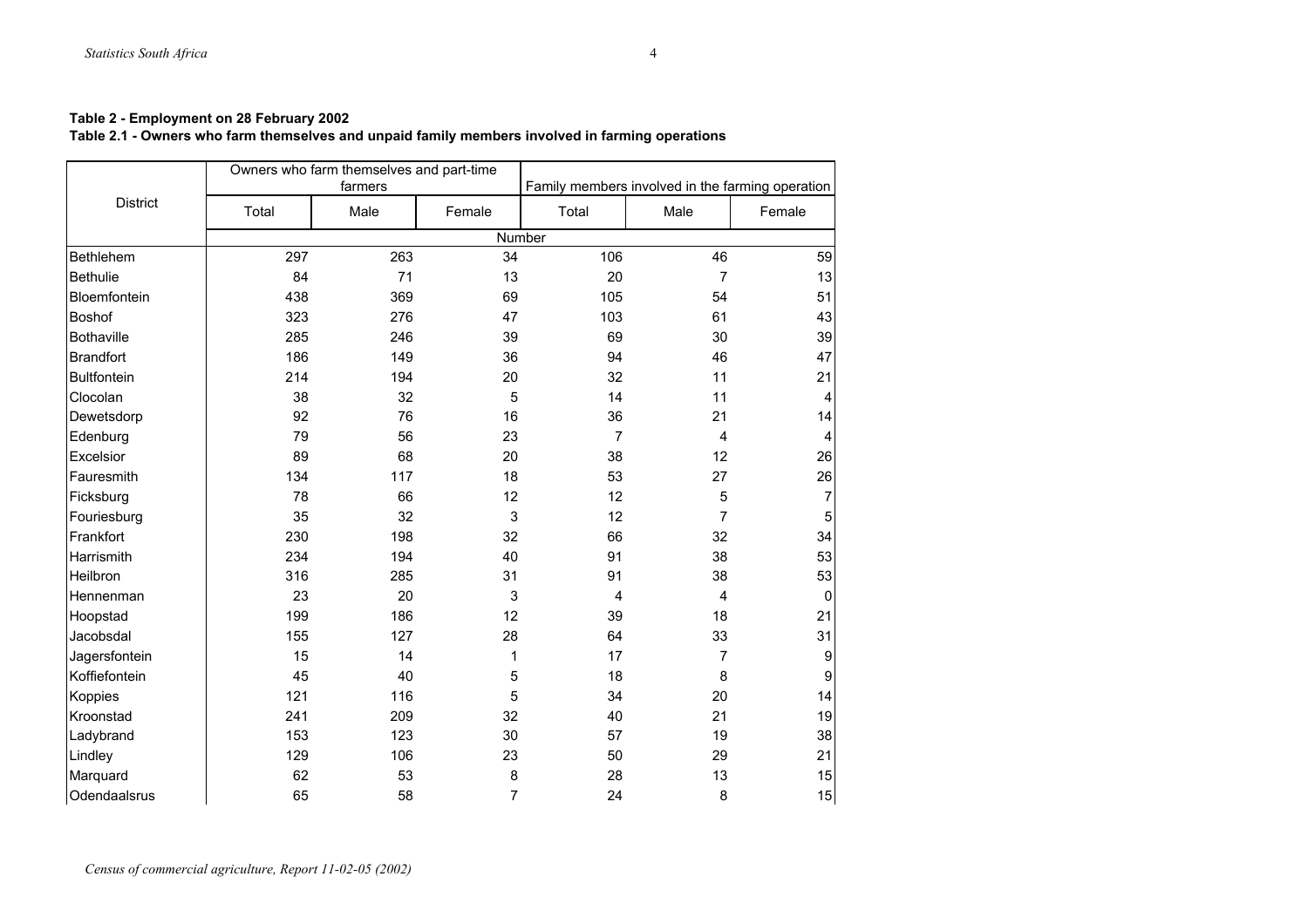## **Table 2.1 - Owners who farm themselves and unpaid family members involved in farming operations**

|                   |                | Owners who farm themselves and part-time<br>farmers |                | Family members involved in the farming operation |                |                |  |
|-------------------|----------------|-----------------------------------------------------|----------------|--------------------------------------------------|----------------|----------------|--|
| <b>District</b>   | Total          | Male                                                | Female         | Total                                            | Male           | Female         |  |
|                   |                |                                                     |                | Number                                           |                |                |  |
| Parys             | 62             | 52                                                  | 9              | 32                                               | 11             | 21             |  |
| Petrusburg        | 114            | 101                                                 | 13             | 12                                               | 5              |                |  |
| Philippolis       | 44             | 41                                                  | 3              | 19                                               | 7              | 12             |  |
| Reddersburg       | 55             | 46                                                  | 9              | 17                                               | $\overline{7}$ | 9              |  |
| Reitz             | 194            | 173                                                 | 22             | 56                                               | 18             | 38             |  |
| Rouxville         | 80             | 68                                                  | 12             | 30                                               | 13             | 17             |  |
| Sasolburg         | 30             | 24                                                  | $\overline{7}$ | 5                                                | 1              | 4              |  |
| Senekal           | 186            | 143                                                 | 43             | 49                                               | 31             | 18             |  |
| Smithfield        | 83             | 76                                                  | 7              | 29                                               | 15             | 13             |  |
| Thaba Nchu        | $\overline{7}$ | 7                                                   | 0              | $\overline{2}$                                   | 1              | 1              |  |
| Theunissen        | 115            | 103                                                 | 12             | 25                                               | 13             | 12             |  |
| Trompsburg        | 52             | 42                                                  | 9              | 23                                               | 12             | 11             |  |
| Ventersburg       | 50             | 46                                                  | 4              | 13                                               | $\overline{2}$ | 11             |  |
| Viljoenskroon     | 154            | 135                                                 | 19             | 36                                               | 18             | 18             |  |
| Virginia          | 16             | 16                                                  | 0              | 4                                                | 1              | $\overline{2}$ |  |
| Vrede             | 209            | 185                                                 | 24             | 52                                               | 20             | 32             |  |
| Vredefort         | 67             | 52                                                  | 15             | 27                                               | 13             | 14             |  |
| Welkom            | 60             | 51                                                  | 9              | 7                                                | 1              | $6 \,$         |  |
| Wepener           | 63             | 57                                                  | 5              | 6                                                | 4              | $\overline{2}$ |  |
| Wesselsbron       | 148            | 132                                                 | 16             | 36                                               | 18             | 18             |  |
| Winburg           | 88             | 76                                                  | 12             | 8                                                | 4              | 5              |  |
| Zastron           | 89             | 75                                                  | 15             | 21                                               | 8              | 13             |  |
| <b>Free State</b> | 6 3 2 7        | 5445                                                | 882            | 1832                                             | 855            | 977            |  |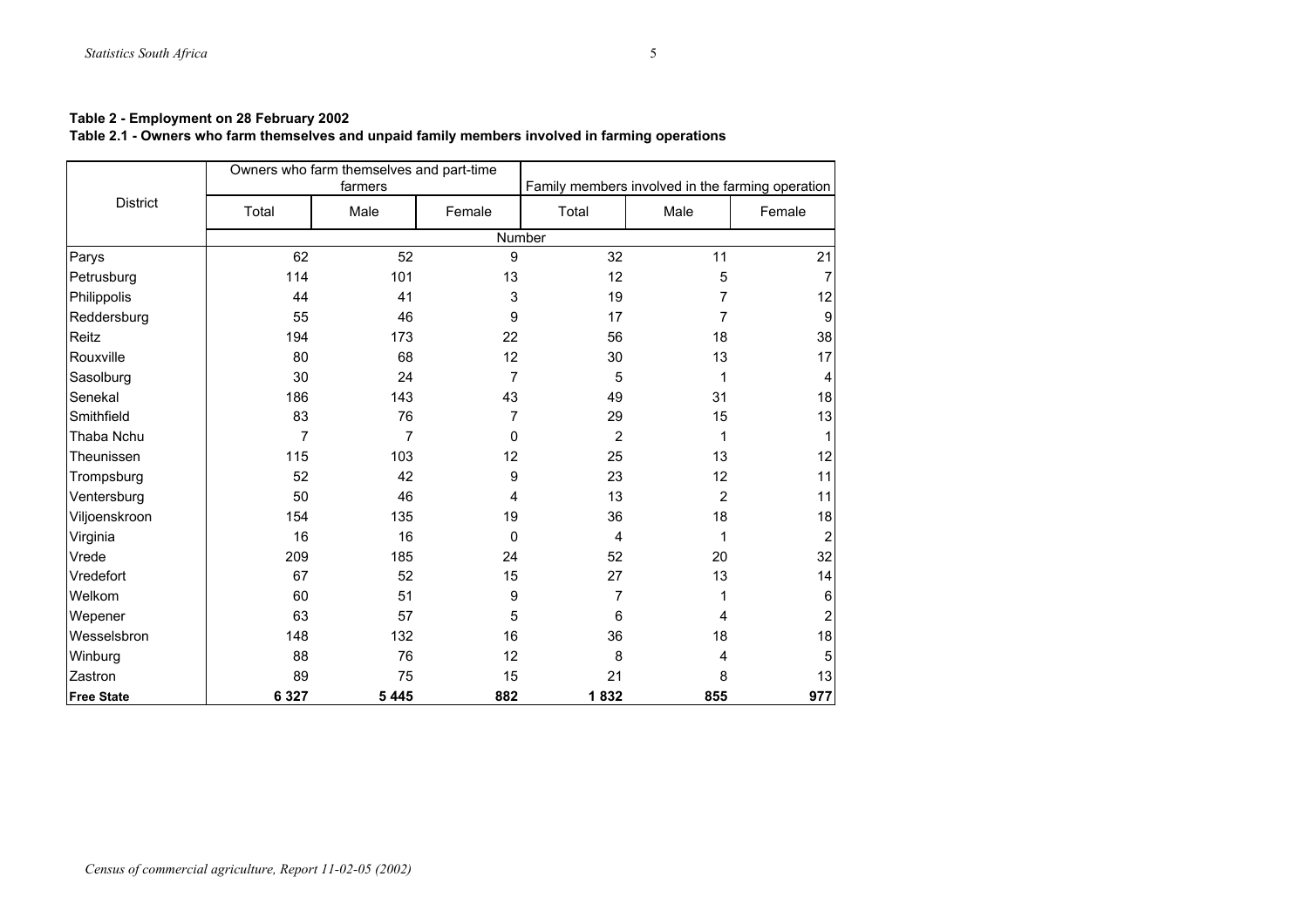## **Table 2.2 - Paid employees according to occupation**

|                    | Paid employees |         |                              |                |                     |              |                             |         |  |
|--------------------|----------------|---------|------------------------------|----------------|---------------------|--------------|-----------------------------|---------|--|
| <b>District</b>    | Total          |         | Farm managers / Farm foremen |                | Full-time employees |              | Casual and seasonal workers |         |  |
|                    | Male           | Female  | Male                         | Female         | Male                | Female       | Male                        | Female  |  |
|                    |                |         |                              | Number         |                     |              |                             |         |  |
| Bethlehem          | 5722           | 3 2 1 8 | 151                          | 20             | 3784                | 1 0 4 7      | 1788                        | 2 1 5 1 |  |
| <b>Bethulie</b>    | 195            | 87      | $\overline{7}$               | 1              | 95                  | 8            | 93                          | 78      |  |
| Bloemfontein       | 3636           | 2927    | 127                          | 27             | 3 1 1 1             | 2 4 6 4      | 399                         | 436     |  |
| <b>Boshof</b>      | 1 4 8 5        | 495     | 68                           | $\overline{7}$ | 1 0 4 1             | 99           | 376                         | 390     |  |
| Bothaville         | 5 3 3 6        | 2738    | 156                          | 12             | 3 4 5 8             | 1 3 4 8      | 1722                        | 1 378   |  |
| <b>Brandfort</b>   | 744            | 345     | 51                           | 5              | 495                 | 122          | 198                         | 218     |  |
| <b>Bultfontein</b> | 1724           | 563     | 69                           | 8              | 1 2 3 2             | 167          | 423                         | 388     |  |
| Clocolan           | 1 0 6 2        | 520     | 31                           | 0              | 559                 | 46           | 473                         | 474     |  |
| Dewetsdorp         | 651            | 292     | 33                           | 5              | 394                 | 99           | 225                         | 188     |  |
| Edenburg           | 193            | 115     | 4                            | 0              | 78                  | 8            | 111                         | 108     |  |
| Excelsior          | 837            | 307     | 32                           | 0              | 470                 | 40           | 335                         | 267     |  |
| Fauresmith         | 1 1 5 4        | 428     | 47                           | 3              | 538                 | 23           | 570                         | 402     |  |
| Ficksburg          | 1417           | 420     | 31                           | 4              | 1 100               | 226          | 285                         | 189     |  |
| Fouriesburg        | 2 1 9 5        | 2 0 9 4 | 36                           | $\overline{7}$ | 1 100               | 207          | 1 0 5 9                     | 1880    |  |
| Frankfort          | 3 0 8 8        | 838     | 84                           | $\mathbf 0$    | 1807                | 290          | 1 1 9 7                     | 547     |  |
| Harrismith         | 7732           | 5 1 8 0 | 137                          | 23             | 3959                | 696          | 3635                        | 4 4 6 1 |  |
| Heilbron           | 1 3 2 7        | 529     | 55                           | 3              | 904                 | 8            | 369                         | 519     |  |
| Hennenman          | 1012           | 1 0 0 3 | 16                           | $\overline{7}$ | 626                 | 58           | 370                         | 938     |  |
| Hoopstad           | 3803           | 1 3 0 5 | 92                           | $\mathbf{1}$   | 2 4 6 3             | 471          | 1 2 4 8                     | 832     |  |
| Jacobsdal          | 780            | 455     | 32                           | 4              | 387                 | 24           | 361                         | 427     |  |
| Jagersfontein      | 129            | 29      | 5                            | 0              | 66                  | 9            | 58                          | 20      |  |
| Koffiefontein      | 14             | 15      | 5                            | 0              | 6                   | $\mathbf{0}$ | 3                           | 15      |  |
| Koppies            | 1 0 6 6        | 536     | 29                           | 5              | 552                 | 126          | 484                         | 405     |  |
| Kroonstad          | 2797           | 1 0 8 1 | 89                           | 14             | 1989                | 495          | 719                         | 572     |  |
| Ladybrand          | 1010           | 342     | 37                           | $\mathbf{1}$   | 544                 | 44           | 429                         | 297     |  |
| Lindley            | 1419           | 902     | 29                           | 0              | 535                 | 84           | 855                         | 819     |  |
| Marquard           | 4 0 6 0        | 2 3 2 2 | 107                          | 7              | 2 101               | 237          | 1852                        | 2078    |  |
| Odendaalsrus       | 734            | 471     | 25                           | 5              | 459                 | 144          | 249                         | 321     |  |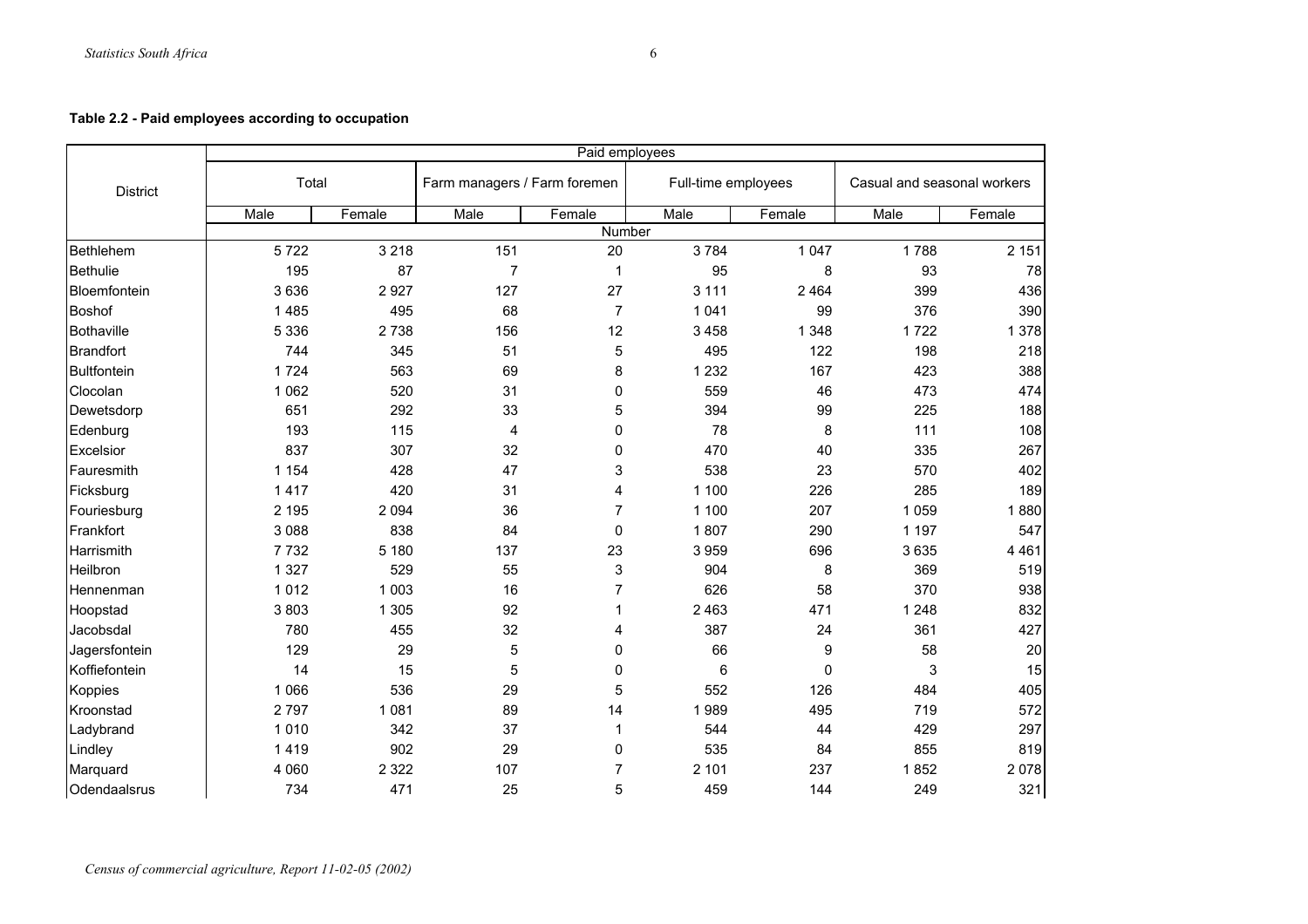## **Table 2.2 - Paid employees according to occupation**

|                   | Paid employees |         |                  |                              |         |                     |                             |              |  |
|-------------------|----------------|---------|------------------|------------------------------|---------|---------------------|-----------------------------|--------------|--|
| <b>District</b>   | Total          |         |                  | Farm managers / Farm foremen |         | Full-time employees | Casual and seasonal workers |              |  |
|                   | Male           | Female  | Male             | Female                       | Male    | Female              | Male                        | Female       |  |
|                   |                |         |                  | Number                       |         |                     |                             |              |  |
| Parys             | 1 0 3 3        | 430     | 28               | 1                            | 694     | 114                 | 310                         | 315          |  |
| Petrusburg        | 973            | 250     | 29               | 0                            | 686     | 68                  | 258                         | 182          |  |
| Philippolis       | 285            | 46      | $\boldsymbol{9}$ | $\mathbf 0$                  | 104     | 5                   | 172                         | 41           |  |
| Reddersburg       | 155            | 19      | 5                |                              | 53      | 2                   | 97                          | 16           |  |
| Reitz             | 1910           | 1581    | 63               | 3                            | 1 1 4 7 | 103                 | 700                         | 1 4 7 5      |  |
| Rouxville         | 81             | 29      | 5                | $\mathbf 0$                  | 34      | 3                   | 42                          | 26           |  |
| Sasolburg         | 672            | 305     | 15               |                              | 442     | 105                 | 215                         | 199          |  |
| Senekal           | 1 1 3 8        | 571     | 31               | 4                            | 495     | 94                  | 613                         | 472          |  |
| Smithfield        | 213            | 22      | $\boldsymbol{9}$ |                              | 83      | 5                   | 121                         | 16           |  |
| Thaba Nchu        | 0              | 0       | 0                | 0                            | 0       | 0                   | 0                           | $\mathbf 0$  |  |
| Theunissen        | 2 0 2 4        | 665     | 61               | 0                            | 1479    | 289                 | 483                         | 376          |  |
| Trompsburg        | 105            | 44      | $\overline{7}$   |                              | 49      | 8                   | 50                          | 35           |  |
| Ventersburg       | 732            | 458     | 8                |                              | 205     | 12                  | 518                         | 445          |  |
| Viljoenskroon     | 5 0 8 7        | 2 4 2 4 | 103              | 4                            | 2 0 8 7 | 220                 | 2898                        | 2 199        |  |
| Virginia          | 291            | 161     | 8                |                              | 218     | 24                  | 65                          | 135          |  |
| Vrede             | 1912           | 865     | 47               | 4                            | 783     | 176                 | 1 0 8 3                     | 685          |  |
| Vredefort         | 587            | 125     | 12               | 0                            | 260     | 8                   | 315                         | 117          |  |
| Welkom            | 564            | 96      | 15               | 0                            | 542     | 96                  | $\overline{7}$              | $\mathbf{0}$ |  |
| Wepener           | 263            | 88      | 5                | 0                            | 163     | 11                  | 95                          | 77           |  |
| Wesselsbron       | 2 3 3 1        | 1 0 4 6 | 49               | 3                            | 1 2 6 3 | 272                 | 1018                        | 771          |  |
| Winburg           | 434            | 70      | 12               | $\mathsf 3$                  | 210     | 6                   | 212                         | 61           |  |
| Zastron           | 419            | 94      | 16               |                              | 216     | 9                   | 188                         | 83           |  |
| <b>Free State</b> | 76 534         | 38 944  | 2 1 2 1          | 202                          | 45 066  | 10 218              | 29 347                      | 28 5 24      |  |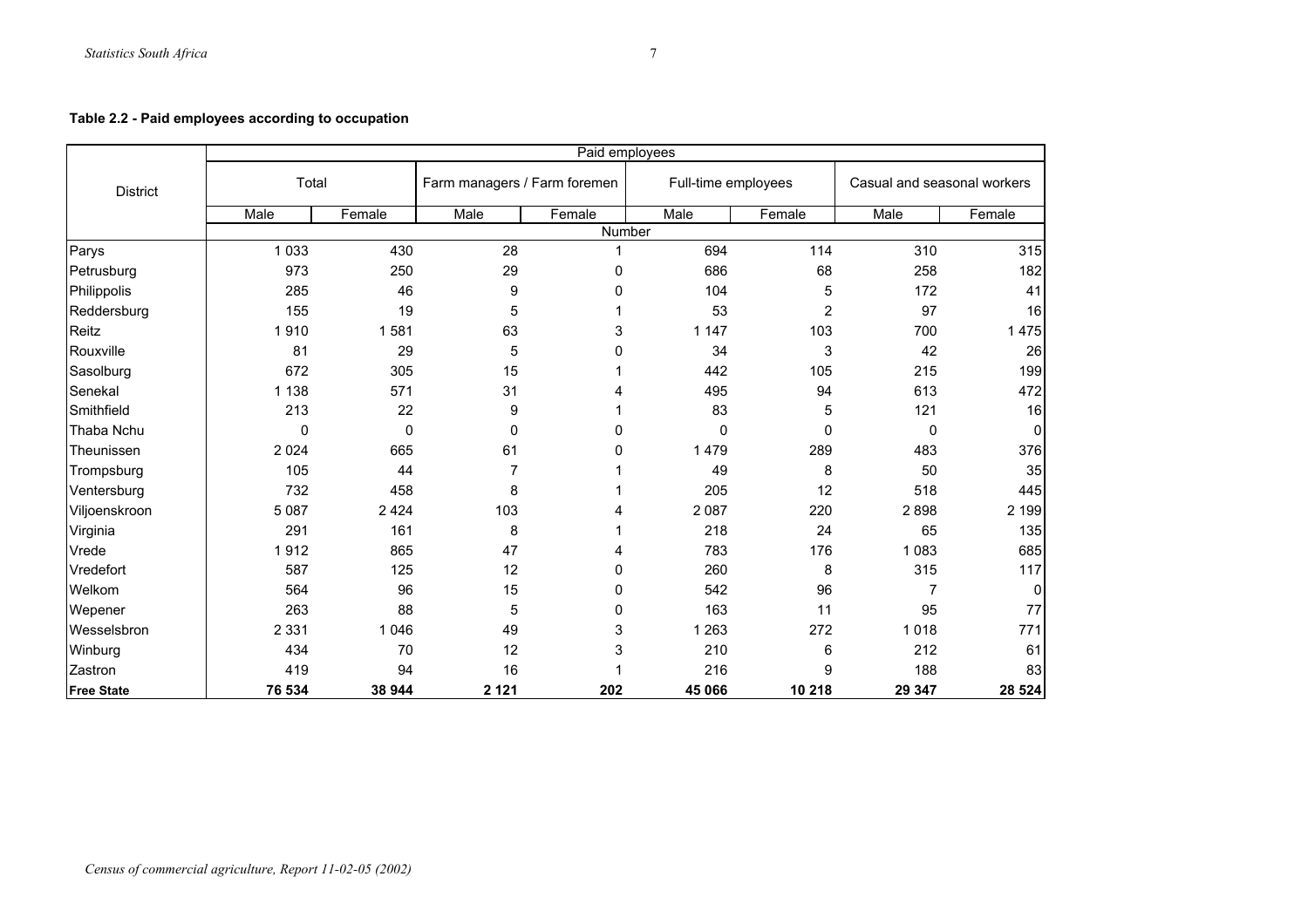## **Table 3 - Employee remuneration**

| <b>District</b>    | <b>Total remuneration</b> | Full-time | Casual and<br>seasonal |
|--------------------|---------------------------|-----------|------------------------|
|                    |                           | R '000    |                        |
| <b>Bethlehem</b>   | 41 448                    | 36 399    | 5 0 4 9                |
| <b>Bethulie</b>    | 2 5 5 5                   | 2 3 1 9   | 236                    |
| Bloemfontein       | 80 749                    | 78 040    | 2709                   |
| <b>Boshof</b>      | 20732                     | 16849     | 3884                   |
| <b>Bothaville</b>  | 52 364                    | 47 051    | 5 3 1 3                |
| <b>Brandfort</b>   | 8 1 9 7                   | 7679      | 518                    |
| <b>Bultfontein</b> | 21814                     | 18 970    | 2843                   |
| Clocolan           | 10 152                    | 8 3 3 9   | 1813                   |
| Dewetsdorp         | 4770                      | 4 3 9 9   | 371                    |
| Edenburg           | 1682                      | 1482      | 200                    |
| Excelsior          | 5752                      | 5 4 5 4   | 298                    |
| Fauresmith         | 8 4 8 0                   | 7 0 4 4   | 1436                   |
| Ficksburg          | 11 951                    | 11 366    | 585                    |
| Fouriesburg        | 7628                      | 6 3 0 3   | 1 3 2 5                |
| Frankfort          | 19 199                    | 18 160    | 1 0 3 9                |
| Harrismith         | 33 786                    | 28 678    | 5 107                  |
| Heilbron           | 14 977                    | 14 089    | 888                    |
| Hennenman          | 6 2 6 5                   | 5 3 9 3   | 872                    |
| Hoopstad           | 28 7 20                   | 25 930    | 2791                   |
| Jacobsdal          | 8 0 1 2                   | 5 6 4 9   | 2 3 6 3                |
| Jagersfontein      | 993                       | 899       | 95                     |
| Koffiefontein      | 982                       | 852       | 130                    |
| Koppies            | 12 245                    | 11 209    | 1 0 3 6                |
| Kroonstad          | 32 431                    | 27 207    | 5 2 2 4                |
| Ladybrand          | 7916                      | 7 5 8 2   | 335                    |
| Lindley            | 8 3 7 9                   | 7 3 6 6   | 1013                   |
| Marquard           | 23 044                    | 21 735    | 1 308                  |
| Odendaalsrus       | 5472                      | 5 0 5 9   | 413                    |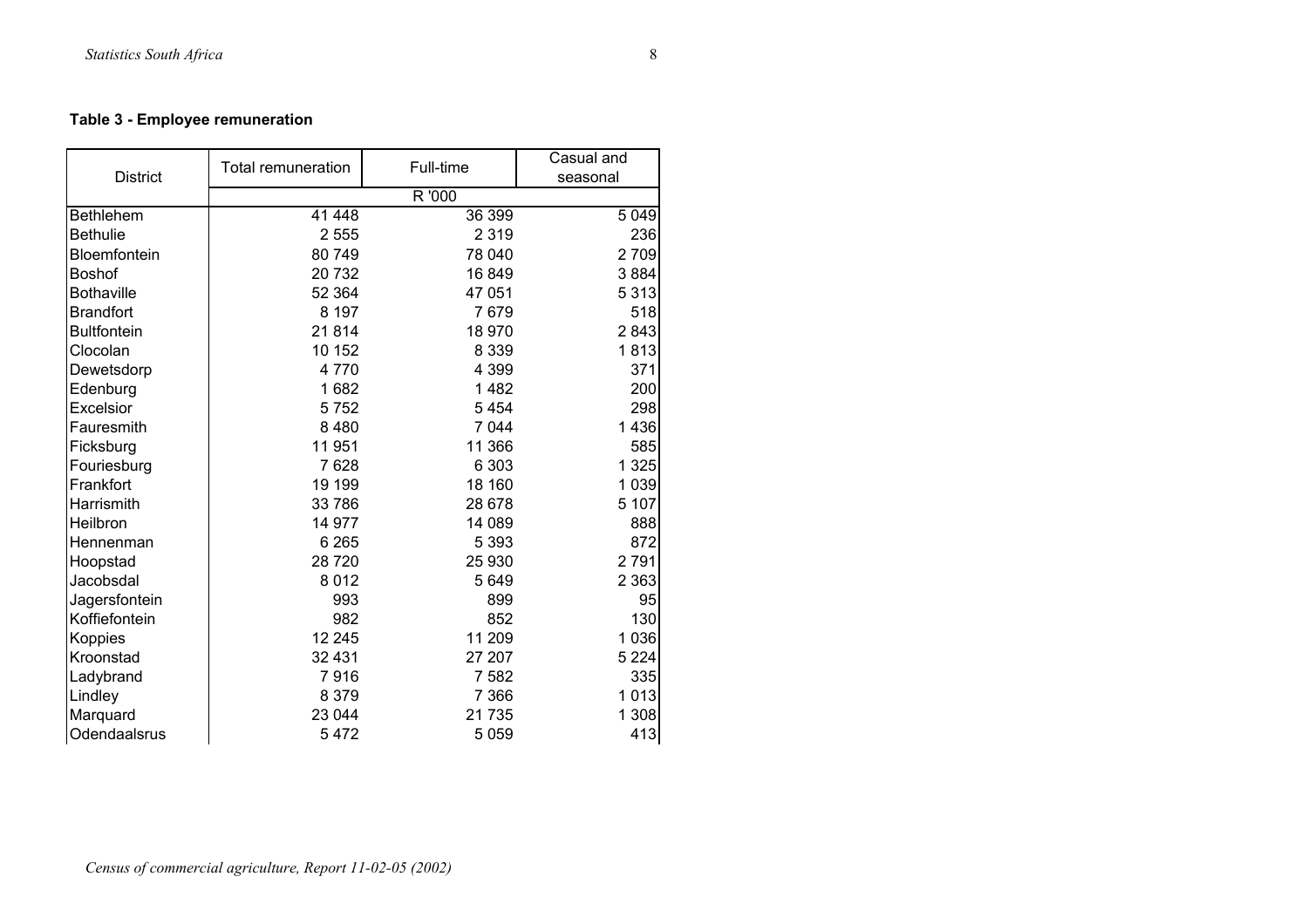## **Table 3 - Employee remuneration**

| <b>District</b>   | <b>Total remuneration</b> | Full-time | Casual and<br>seasonal |
|-------------------|---------------------------|-----------|------------------------|
|                   |                           | R '000    |                        |
| Parys             | 10 643                    | 9946      | 697                    |
| Petrusburg        | 9663                      | 8 147     | 1516                   |
| Philippolis       | 1616                      | 1 3 5 4   | 262                    |
| Reddersburg       | 1 0 3 6                   | 972       | 65                     |
| Reitz             | 21 114                    | 15 601    | 5 5 1 4                |
| Rouxville         | 2 8 0 2                   | 2 4 5 3   | 348                    |
| Sasolburg         | 3 2 0 2                   | 3 1 2 4   | 78                     |
| Senekal           | 9577                      | 8831      | 746                    |
| Smithfield        | 2 3 4 4                   | 2 0 6 8   | 276                    |
| Thaba Nchu        | 128                       | 128       | 0                      |
| Theunissen        | 13 0 21                   | 11876     | 1 1 4 6                |
| Trompsburg        | 2 0 2 3                   | 1762      | 261                    |
| Ventersburg       | 4 5 3 5                   | 3763      | 771                    |
| Viljoenskroon     | 28 743                    | 25 400    | 3 3 4 3                |
| Virginia          | 2 2 8 6                   | 2 1 4 2   | 144                    |
| Vrede             | 13 641                    | 12412     | 1 2 2 9                |
| Vredefort         | 3 5 0 4                   | 3 0 5 8   | 447                    |
| Welkom            | 6 184                     | 6 0 3 0   | 154                    |
| Wepener           | 2 4 5 9                   | 2 3 9 1   | 68                     |
| Wesselsbron       | 23 634                    | 20 794    | 2839                   |
| Winburg           | 5010                      | 4 7 2 6   | 284                    |
| Zastron           | 2621                      | 2 4 0 6   | 214                    |
| <b>Free State</b> | 650 483                   | 580 888   | 69 595                 |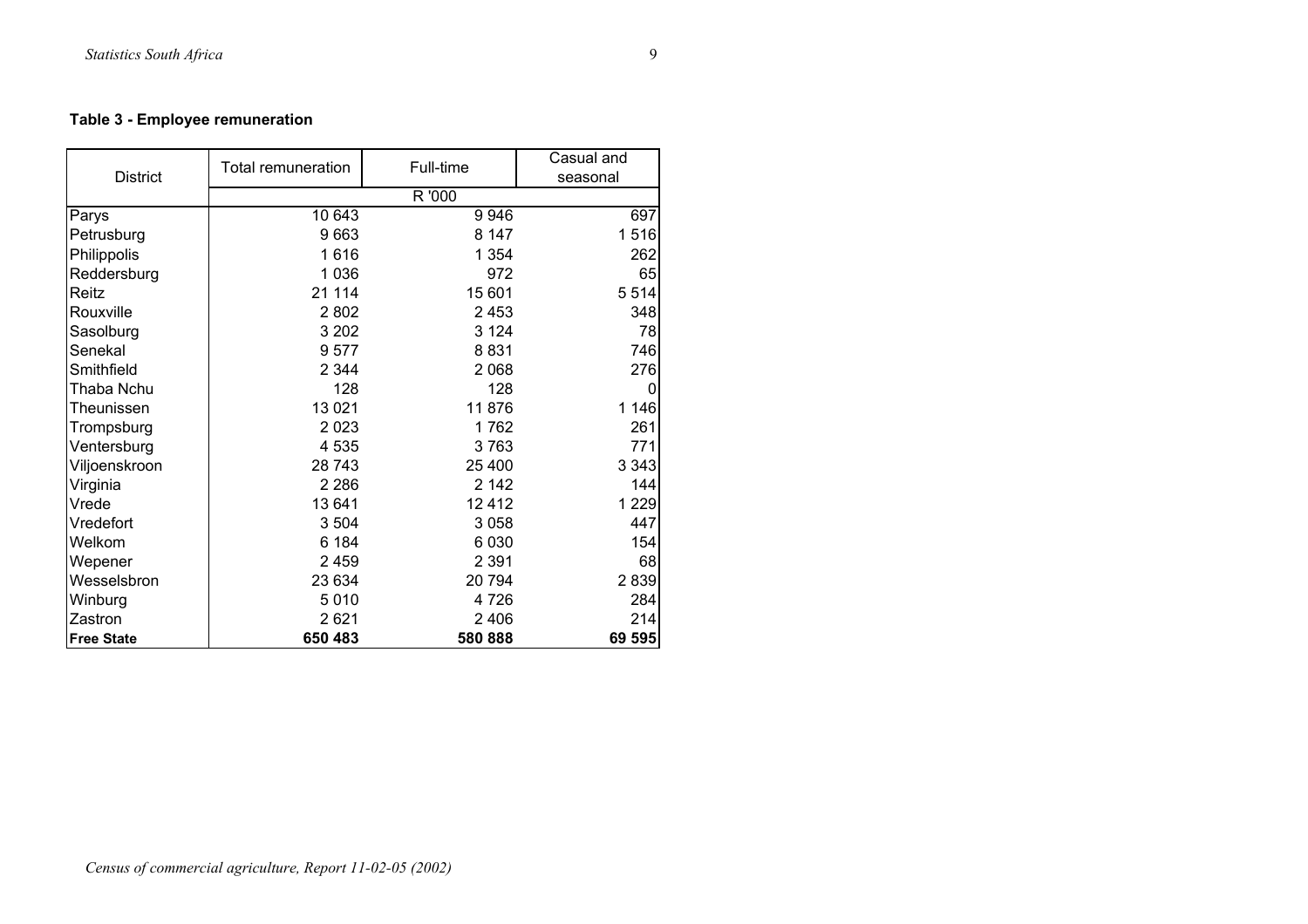## **Table 4 - Gross farming income**

#### **Table 4.1 - Gross farming income by main division**

| <b>District</b>    | Field crops | Horticulture | Animals | Animal products | Other products |
|--------------------|-------------|--------------|---------|-----------------|----------------|
|                    |             |              | R '000  |                 |                |
| Bethlehem          | 333 420     | 112 923      | 47 791  | 31 951          | 531            |
| <b>Bethulie</b>    | 1 0 8 0     | 71           | 17 390  | 6073            |                |
| Bloemfontein       | 218 533     | 19601        | 631 105 | 78 073          | 4 170          |
| <b>Boshof</b>      | 128 607     | 60 623       | 109 393 | 16 287          | 129            |
| Bothaville         | 485 714     | 30 528       | 53 934  | 37 4 21         | 80             |
| <b>Brandfort</b>   | 35 551      | 582          | 59 316  | 37 372          | 147            |
| <b>Bultfontein</b> | 251 658     | 20 488       | 26 362  | 20 181          | 14             |
| Clocolan           | 55 515      | 7640         | 26 785  | 14 130          |                |
| Dewetsdorp         | 30 100      | 35           | 22 047  | 14 285          |                |
| Edenburg           | 105         |              | 12 177  | 5 2 4 3         | 146            |
| Excelsior          | 43 041      | 184          | 51 960  | 12 0 17         | 484            |
| Fauresmith         | 133 876     | 3 9 5 9      | 23 661  | 4743            | $\Omega$       |
| Ficksburg          | 53 544      | 10 694       | 24 7 21 | 13889           | 239            |
| Fouriesburg        | 48 664      | 14 7 28      | 14 3 27 | 7 1 1 2         |                |
| Frankfort          | 180 135     | 27 795       | 55 806  | 29 999          | 133            |
| Harrismith         | 240 379     | 68 318       | 110 079 | 40 058          | 1 0 4 9        |
| Heilbron           | 140 127     | 10 244       | 45 592  | 26 809          | 159            |
| Hennenman          | 55 800      | 1933         | 3 9 6 1 | 3588            |                |
| Hoopstad           | 405 116     | 11 563       | 37 195  | 7738            | 235            |
| Jacobsdal          | 67 471      | 5676         | 15 097  | 3871            | 24             |
| Jagersfontein      | 765         | 396          | 4 0 3 3 | 2928            | 0              |
| Koffiefontein      | 5 906       | 220          | 4759    | 544             | 0              |
| <b>Koppies</b>     | 120 712     | 6 5 5 2      | 19 440  | 19 0 89         |                |
| Kroonstad          | 268 120     | 19 933       | 93 619  | 54 096          | 104            |
| Ladybrand          | 60 525      | 1483         | 22 4 28 | 17 654          | 73             |
| Lindley            | 72 572      | 17 508       | 18 543  | 11 666          |                |
| Marquard           | 55 4 46     | 2588         | 512 472 | 8 1 6 6         | 9              |
| Odendaalsrus       | 69 516      | 63           | 4 3 2 4 | 8 3 4 2         | 74             |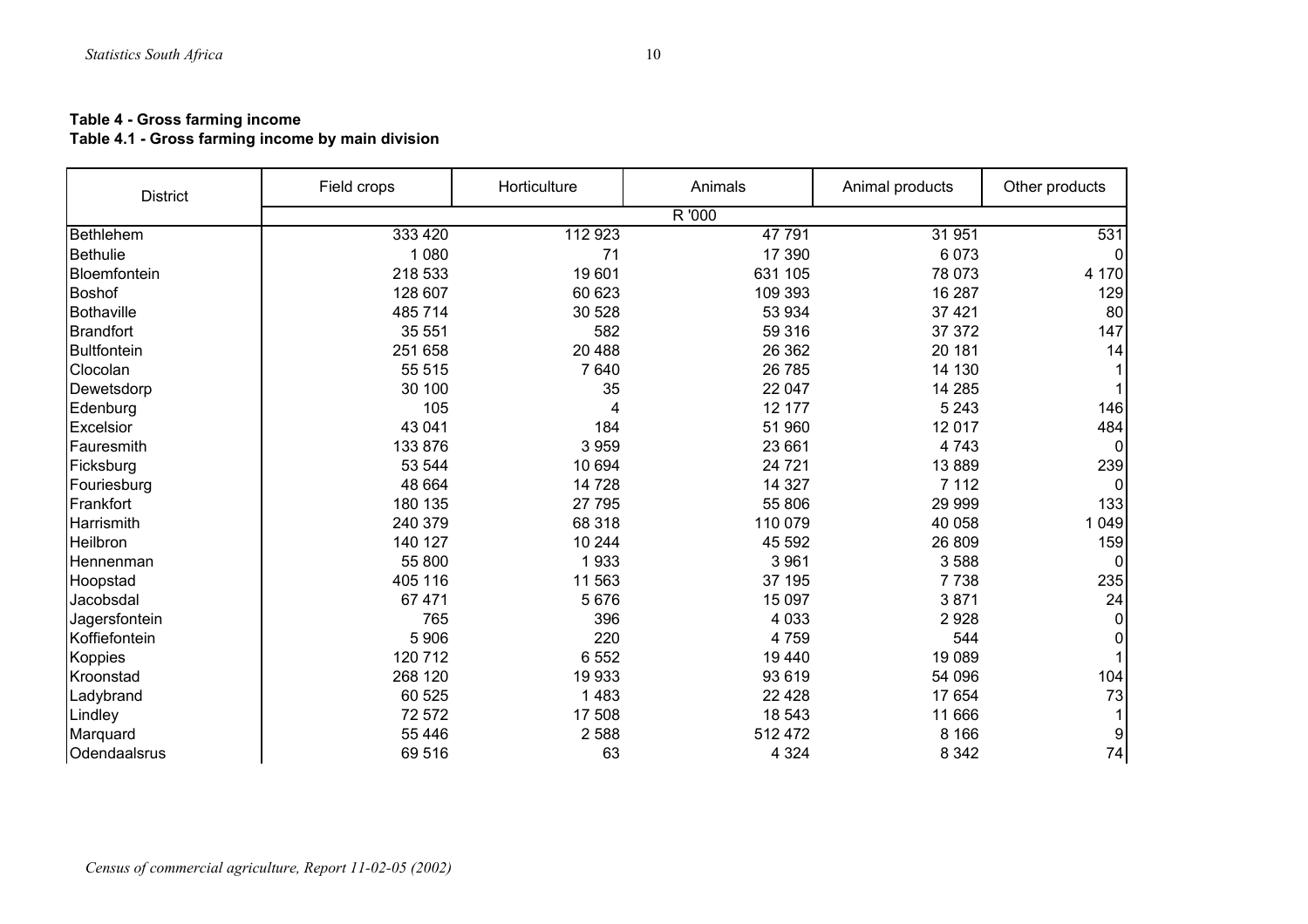## **Table 4 - Gross farming income**

### **Table 4.1 - Gross farming income by main division**

| <b>District</b>   | Field crops | Horticulture | Animals   | Animal products | Other products |
|-------------------|-------------|--------------|-----------|-----------------|----------------|
|                   |             |              | R '000    |                 |                |
| Parys             | 57 564      | 66           | 122 710   | 19 605          | 18 216         |
| Petrusburg        | 101 825     | 30 250       | 19 284    | 4792            | 10             |
| Philippolis       | 8679        | 113          | 13 263    | 4412            |                |
| Reddersburg       | 1460        | 15           | 7019      | 3922            | 0              |
| Reitz             | 197 208     | 71 622       | 36 635    | 17822           | 25             |
| Rouxville         | 2 2 2 1     | 0            | 18 4 95   | 3674            | $\mathbf 0$    |
| Sasolburg         | 27 085      | 0            | 27 434    | 10 055          | 28             |
| Senekal           | 71 348      | 2 3 9 6      | 30 637    | 24 081          | 82             |
| Smithfield        | 2938        | 469          | 16 565    | 9711            | 33             |
| Thaba Nchu        | 386         | 0            | 1 0 2 8   | 40              | 0              |
| Theunissen        | 140 787     | 20744        | 26 986    | 2998            | 281            |
| Trompsburg        | 347         | 75           | 10 761    | 8436            | 146            |
| Ventersburg       | 34 626      | 4 6 6 5      | 10 597    | 5017            | 8              |
| Viljoenskroon     | 289 804     | 3424         | 54 661    | 3446            | 97             |
| Virginia          | 29 4 18     | 1890         | 3875      | 1 1 1 3         | 22             |
| Vrede             | 64 604      | 4 4 7 7      | 93 162    | 31 532          | 129            |
| Vredefort         | 29 186      | 0            | 9736      | 5 0 4 2         | $\Omega$       |
| Welkom            | 50 815      | 3 4 3 5      | 13 4 93   | 24 755          | 22             |
| Wepener           | 3 0 4 8     | 218          | 26 635    | 5 1 0 3         | 64             |
| Wesselsbron       | 328 996     | 19 956       | 29 803    | 8 1 9 5         | 384            |
| Winburg           | 60 959      | 6            | 17 227    | 1738            | 84             |
| Zastron           | 1 900       | 167          | 16 553    | 6891            | 35             |
| <b>Free State</b> | 5 067 205   | 620 318      | 2 674 877 | 735 704         | 27 475         |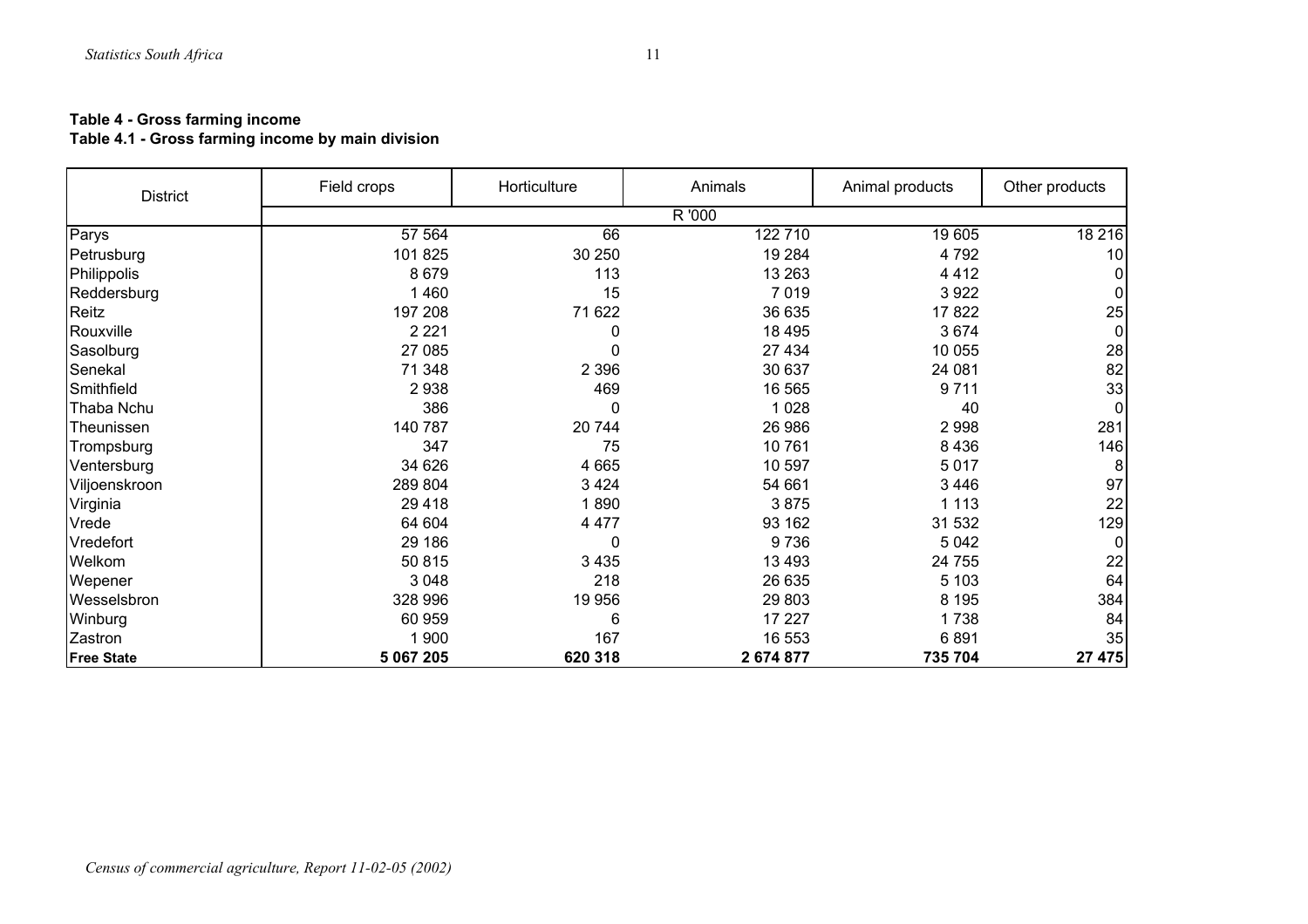**Table 4.2 - Gross farming income earned from field crops** 

|                    |         |                 | Summer cereals |                | Winter cereals |               |                |  |
|--------------------|---------|-----------------|----------------|----------------|----------------|---------------|----------------|--|
| <b>District</b>    | Total   | Maize for grain | Grain sorghum  | Other          | Wheat          | <b>Barley</b> | Other          |  |
|                    |         |                 |                | R '000         |                |               |                |  |
| Bethlehem          | 333 420 | 141 020         | 397            | 178            | 137 449        | 0             | 133            |  |
| <b>Bethulie</b>    | 1 0 8 0 | 329             | 0              | $\Omega$       | 0              | 412           |                |  |
| Bloemfontein       | 218 533 | 116 799         | 1 2 0 4        | 128            | 69 656         | 0             | 194            |  |
| <b>Boshof</b>      | 128 607 | 95 925          | 3670           | 53             | 15 730         | 0             | 13             |  |
| Bothaville         | 485 714 | 420 457         | 15             | $\overline{0}$ | 18 576         | 0             |                |  |
| <b>Brandfort</b>   | 35 551  | 19 041          | 239            | $\Omega$       | 10 298         | 0             | 76             |  |
| <b>Bultfontein</b> | 251 658 | 194 789         | 2 140          | $\Omega$       | 34 919         | 0             |                |  |
| Clocolan           | 55 515  | 22 4 24         | $\mathbf 0$    | $\Omega$       | 19 237         | 0             | 5 5 0 6        |  |
| Dewetsdorp         | 30 100  | 17 009          | 17             | $\mathbf{0}$   | 11 720         | 0             | 375            |  |
| Edenburg           | 105     | $\mathbf 0$     | $\mathbf 0$    | $\Omega$       | 0              | 0             | 48             |  |
| Excelsior          | 43 041  | 16 684          | 206            | $\Omega$       | 15 795         | 0             | 339            |  |
| Fauresmith         | 133 876 | 68779           | 0              | $\Omega$       | 55 170         | 207           | 219            |  |
| Ficksburg          | 53 544  | 20 913          | 15             | 0              | 24 018         | 0             |                |  |
| Fouriesburg        | 48 664  | 20 289          | $\mathbf 0$    | $\Omega$       | 22 703         | 0             | 304            |  |
| Frankfort          | 180 135 | 126 592         | 3 1 2 2        | 101            | 39 077         | $\Omega$      |                |  |
| Harrismith         | 240 379 | 107 180         | 54             | 32             | 79 885         | 0             | 502            |  |
| Heilbron           | 140 127 | 62 077          | 23 931         | $\mathbf 0$    | 26 200         | 0             | 31             |  |
| Hennenman          | 55 800  | 41 047          | 471            | $\Omega$       | 6 108          | 0             |                |  |
| Hoopstad           | 405 116 | 329 835         | 882            | 9              | 12 8 9 1       | $\Omega$      |                |  |
| Jacobsdal          | 67 471  | 30 514          | 141            | $\overline{0}$ | 24 838         | 71            | 355            |  |
| Jagersfontein      | 765     | 8               | 0              | $\Omega$       | 709            | $\mathbf 0$   |                |  |
| Koffiefontein      | 5 906   | 1074            | $\Omega$       | $\Omega$       | 4738           | 0             |                |  |
| Koppies            | 120 712 | 75 761          | 10 222         | $\Omega$       | 14 492         | 0             |                |  |
| Kroonstad          | 268 120 | 176 732         | 4723           | $\overline{0}$ | 39 343         | 0             |                |  |
| Ladybrand          | 60 525  | 13 944          | 3559           | $\Omega$       | 32 716         | 0             | 0              |  |
| Lindley            | 72 572  | 25 131          | 132            | $\Omega$       | 40 347         | 0             | 3              |  |
| Marquard           | 55 4 46 | 27 527          | $\overline{7}$ | 0              | 16 956         | 0             | 01             |  |
| Odendaalsrus       | 69 516  | 56 583          | 94             | $\overline{0}$ | 4 2 5 8        | 0             | $\overline{0}$ |  |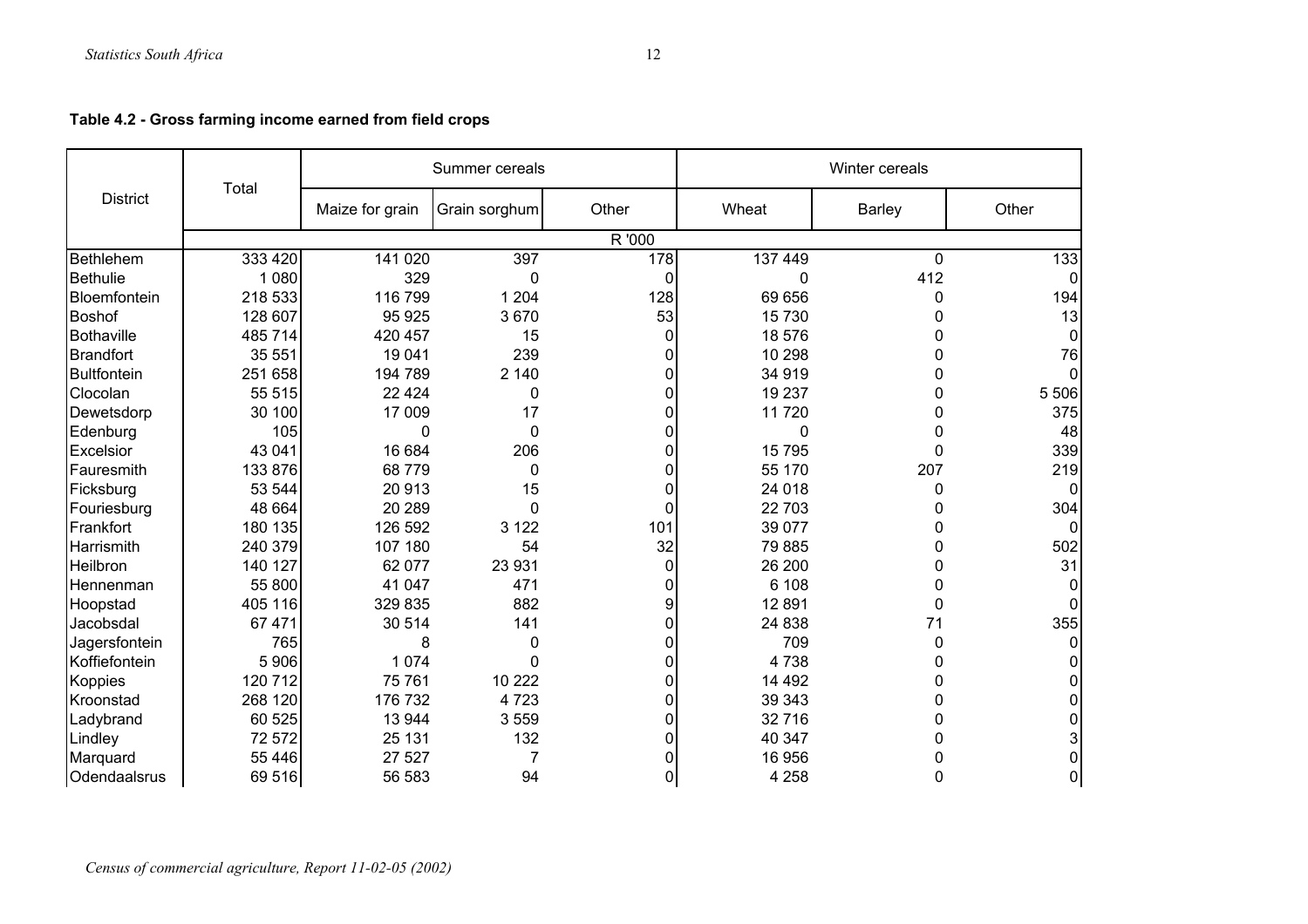**Table 4.2 - Gross farming income earned from field crops** 

|                   |           |                 | Summer cereals |          | Winter cereals |               |             |  |
|-------------------|-----------|-----------------|----------------|----------|----------------|---------------|-------------|--|
| <b>District</b>   | Total     | Maize for grain | Grain sorghum  | Other    | Wheat          | <b>Barley</b> | Other       |  |
|                   |           |                 |                | R '000   |                |               |             |  |
| Parys             | 57 564    | 15 691          | 31859          | 0        | 0              | 0             |             |  |
| Petrusburg        | 101 825   | 58 714          | 71             |          | 37 248         | 735           |             |  |
| Philippolis       | 8 6 7 9   | 3678            | 0              |          | 1910           | 0             | 0           |  |
| Reddersburg       | 1 4 6 0   | 1 0 0 5         | 0              |          | 123            | 0             | 47          |  |
| Reitz             | 197 208   | 91 140          | 500            | 10       | 90 911         | 0             | 41          |  |
| Rouxville         | 2 2 2 1   | 1 0 0 3         | 0              | $\Omega$ | 365            | 26            | 30          |  |
| Sasolburg         | 27 085    | 24 459          | 716            | 0        | 891            | 0             | $\Omega$    |  |
| Senekal           | 71 348    | 27 999          | 47             | 139      | 21 917         | 0             | 27          |  |
| Smithfield        | 2938      | 1 2 6 0         | 0              |          | 901            | 0             | 3           |  |
| Thaba Nchu        | 386       | 82              | 0              |          | 304            | 0             |             |  |
| Theunissen        | 140 787   | 93 625          | 2012           | 0        | 37 544         | 0             | 0           |  |
| Trompsburg        | 348       | $\overline{2}$  | 0              | 0        | 61             | 0             | 0           |  |
| Ventersburg       | 34 626    | 19 187          | 486            |          | 7 3 1 1        | 0             | 43          |  |
| Viljoenskroon     | 289 804   | 232 680         | 1 0 9 0        |          | 5716           | 0             | $\mathbf 0$ |  |
| Virginia          | 29 4 18   | 25 345          | 0              | $\Omega$ | 3 4 4 6        | 0             | $\Omega$    |  |
| Vrede             | 64 604    | 46 455          | 2015           |          | 5 5 9 1        | 0             | 30          |  |
| Vredefort         | 29 186    | 22 918          | 73             |          | 1 302          | 0             | 0           |  |
| Welkom            | 50 815    | 39 338          | 709            |          | 5 5 6 4        | 0             |             |  |
| Wepener           | 3 0 4 8   | 1 0 9 0         | $\pmb{0}$      | $\Omega$ | 1614           | 0             | 0           |  |
| Wesselsbron       | 328 996   | 255 397         | 221            | 647      | 35 030         | 0             |             |  |
| Winburg           | 60 959    | 23 952          | 0              |          | 21 7 25        |               |             |  |
| Zastron           | 1 900     | 419             | 26             |          | 926            |               | 97          |  |
| <b>Free State</b> | 5 067 206 | 3 213 902       | 95 065         | 1 2 9 6  | 1 058 228      | 1 4 5 1       | 8 4 1 7     |  |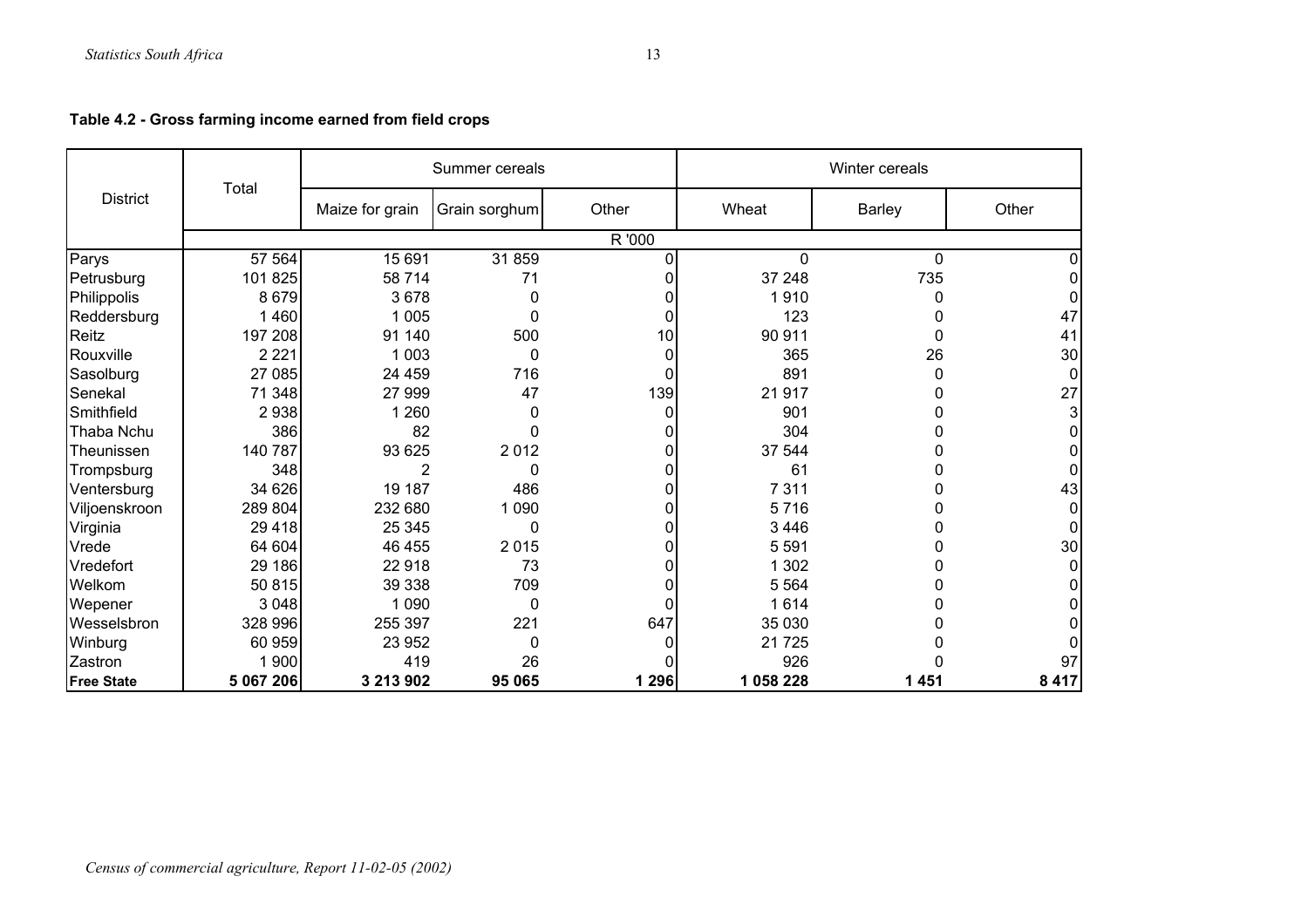|                    |                | Oil-seeds   |              |          | Legumes   |       |
|--------------------|----------------|-------------|--------------|----------|-----------|-------|
| <b>District</b>    | Sunflower seed | Ground-nuts | Soya beans   | Other    | Dry beans | Other |
|                    |                |             |              | R '000   |           |       |
| Bethlehem          | 20 046         | 485         | 3 9 6 1      | $\Omega$ | 27 080    | ŋ     |
| <b>Bethulie</b>    | 0              | $\mathbf 0$ | $\mathbf 0$  | U        | $\Omega$  |       |
| Bloemfontein       | 17 948         | 1556        | 177          |          | 1518      |       |
| <b>Boshof</b>      | 7 1 5 4        | 4 2 0 1     | $\Omega$     |          | 0         |       |
| <b>Bothaville</b>  | 38 044         | 7 3 0 2     | 0            |          | 40        |       |
| <b>Brandfort</b>   | 5 1 6 4        | 235         | 0            | 0        | 0         | 0     |
| <b>Bultfontein</b> | 6 3 9 8        | 12 310      | 0            | 116      | 0         | 0     |
| Clocolan           | 1 0 3 7        | 0           | 0            | 0        | 1 1 6 1   |       |
| Dewetsdorp         | 269            | 0           | 0            |          | 0         |       |
| Edenburg           | 0              | 0           | 0            |          |           |       |
| Excelsior          | 9 1 3 7        | 0           | n            | ი        | 11        |       |
| Fauresmith         | 0              | 27          |              |          | 498       | 0     |
| Ficksburg          | 2 2 6 0        | 0           | 4 0 1 1      |          | 792       | 0     |
| Fouriesburg        | 582            | 0           | 127          | 0        | 4 0 4 2   |       |
| Frankfort          | 5 3 1 9        | 0           | 4887         |          | 0         |       |
| Harrismith         | 1761           | 2415        | 8828         | 0        | 36 393    | 0     |
| Heilbron           | 25 247         | 0           | 797          |          |           |       |
| Hennenman          | 8 10 6         | 45          | 0            |          |           |       |
| Hoopstad           | 18 060         | 38 246      | 0            | 0        | 2 3 7 4   | 0     |
| Jacobsdal          | 919            | 4649        | 0            |          | 1796      | 0     |
| Jagersfontein      | n              | 0           | 0            |          | $\Omega$  |       |
| Koffiefontein      | 0              | 0           | O            |          | 94        |       |
| Koppies            | 17 736         | 1 1 2 8     | 0            |          | 0         | 0     |
| Kroonstad          | 39 200         | 3 4 4 5     | 900          | 0        | 3 0 5 3   |       |
| Ladybrand          | 8 2 1 4        | 0           | $\mathbf{0}$ |          | 0         |       |
| Lindley            | 4 6 31         | 0           | 160          |          | 1675      | 0     |
| Marquard           | 5847           | 0           | $\Omega$     |          | 807       | 0     |
| Odendaalsrus       | 7751           | 147         | 0            | 0        | 544       | 0     |

## **Table 4.2 - Gross farming income earned from field crops (continued)**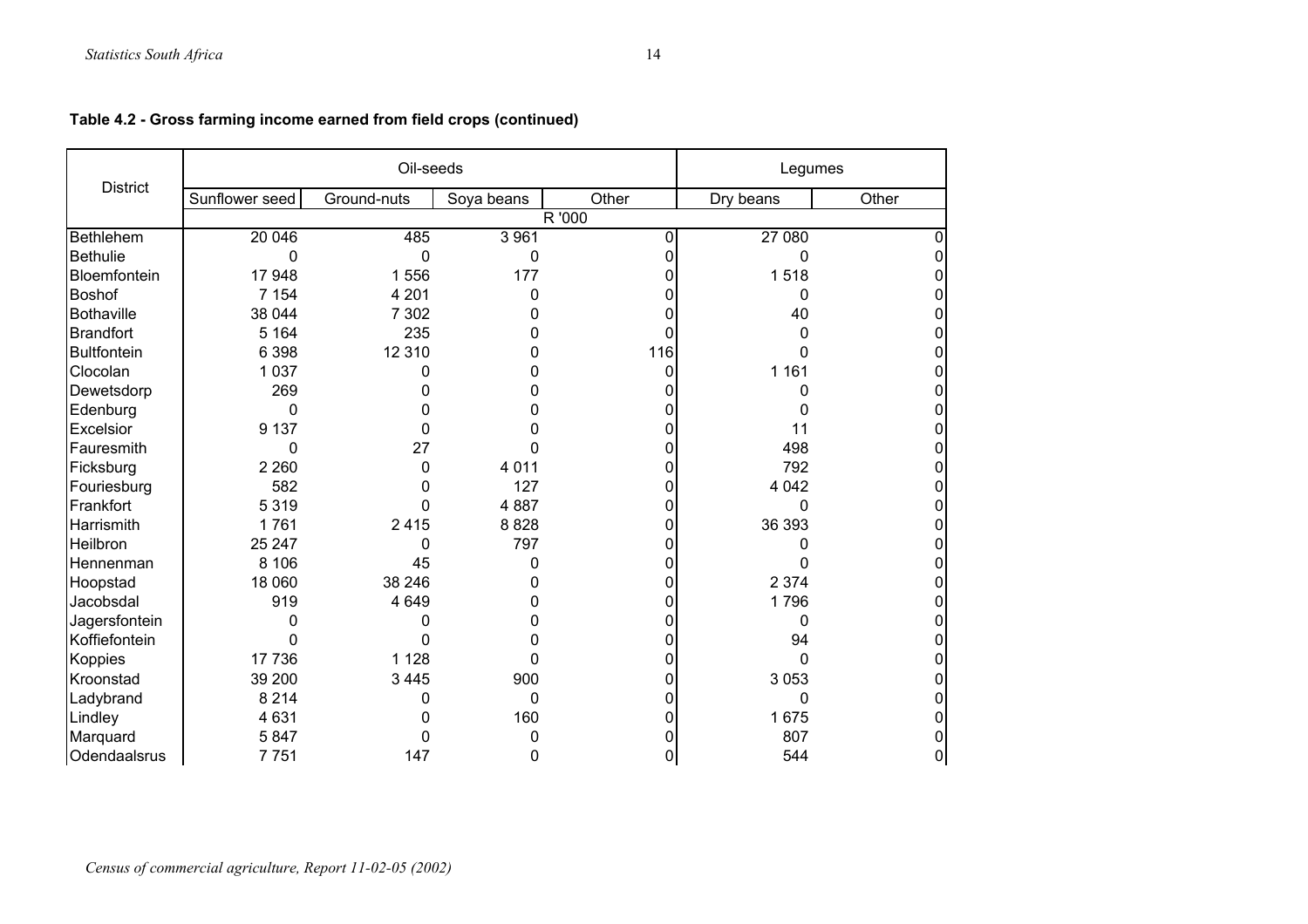|                   |                | Oil-seeds   |            |        | Legumes   |       |  |
|-------------------|----------------|-------------|------------|--------|-----------|-------|--|
| <b>District</b>   | Sunflower seed | Ground-nuts | Soya beans | Other  | Dry beans | Other |  |
|                   |                |             |            | R '000 |           |       |  |
| Parys             | 3 9 9 4        | 0           | n          |        | 0         |       |  |
| Petrusburg        | 4 0 6 2        |             |            |        |           | 16    |  |
| Philippolis       | 0              |             |            |        |           | 148   |  |
| Reddersburg       | 31             |             |            |        |           | O     |  |
| Reitz             | 4 9 7 0        |             | 2679       |        | 5 3 0 1   |       |  |
| Rouxville         | 0              |             |            |        |           |       |  |
| Sasolburg         | 709            |             |            |        |           |       |  |
| Senekal           | 19 593         |             | 121        |        | 96        |       |  |
| Smithfield        |                |             |            |        |           |       |  |
| Thaba Nchu        |                |             |            |        |           |       |  |
| Theunissen        | 2 3 8 2        | 1780        |            |        | 2 9 6 2   |       |  |
| Trompsburg        | 0              |             |            |        |           |       |  |
| Ventersburg       | 7 3 6 9        |             |            |        |           |       |  |
| Viljoenskroon     | 42 573         | 6 2 3 4     | 119        |        | 46        |       |  |
| Virginia          | 490            |             |            |        |           |       |  |
| Vrede             | 919            | 0           | 6436       |        | 2 3 6 3   |       |  |
| Vredefort         | 3 2 6 8        | 686         |            |        |           |       |  |
| Welkom            | 2 5 6 5        | 226         |            |        |           |       |  |
| Wepener           | 0              | 0           |            |        |           |       |  |
| Wesselsbron       | 27 972         | 8 5 3 7     |            |        |           |       |  |
| Winburg           | 14 877         |             |            |        |           |       |  |
| Zastron           | 135            |             |            |        |           |       |  |
| <b>Free State</b> | 386 740        | 93 653      | 33 203     | 116    | 92 658    | 172   |  |

## **Table 4.2 - Gross farming income earned from field crops (continued)**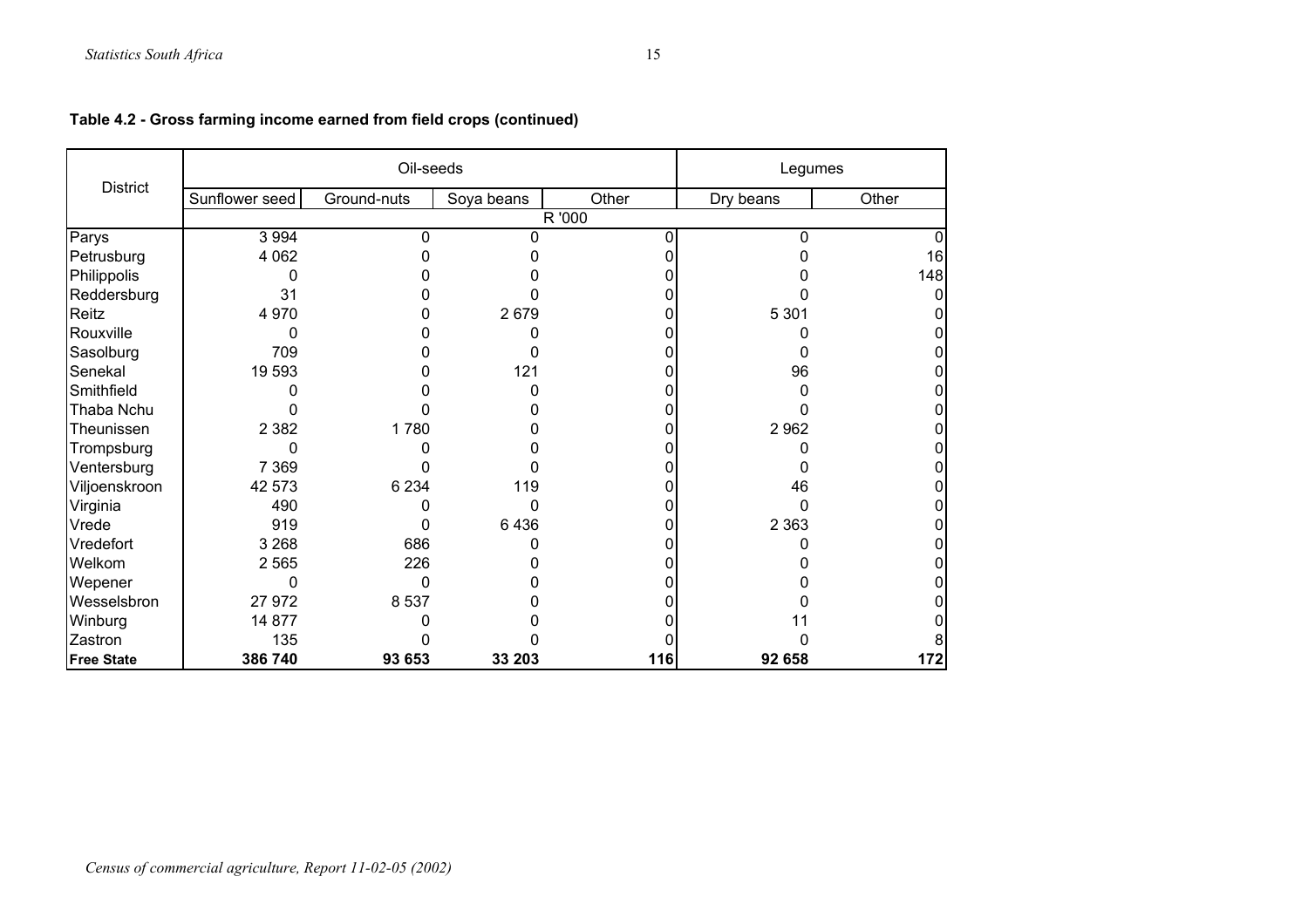|                 |         | Fodder crops     |              |          | Other field crop products |          |         |       |  |
|-----------------|---------|------------------|--------------|----------|---------------------------|----------|---------|-------|--|
| <b>District</b> | Lucerne | Maize for silage | Teff         | Other    | Sugar-cane                | Cotton   | Tobacco | Other |  |
|                 |         |                  |              |          | R '000                    |          |         |       |  |
| Bethlehem       | 1 1 3 0 | 1 0 7 4          | 315          | 154      | $\mathbf{0}$              | 0        | 0       |       |  |
| <b>Bethulie</b> | 304     | 0                | $\mathbf 0$  | 35       | <sup>0</sup>              | $\Omega$ |         | n     |  |
| Bloemfontein    | 5895    | 1 0 4 8          | 142          | 1887     |                           | 252      |         | 127   |  |
| <b>Boshof</b>   | 1 0 4 2 | 242              | 48           | 454      |                           | $\Omega$ |         | 75    |  |
| Bothaville      | 455     | 321              | 12           | 300      |                           |          |         | 192   |  |
| Brandfort       | 123     | 122              | 28           | 222      |                           |          |         | 0     |  |
| Bultfontein     | 136     | 269              | 0            | 357      |                           |          |         | 225   |  |
| Clocolan        | 709     | 794              | Δ            | 108      |                           |          |         | 4 535 |  |
| Dewetsdorp      | 284     | 0                | 19           | 407      |                           |          |         |       |  |
| Edenburg        | 57      | 0                | $\Omega$     | 0        |                           |          |         |       |  |
| Excelsior       | 90      | 81               | 115          | 584      | n                         |          |         |       |  |
| Fauresmith      | 301     | $\Omega$         | $\Omega$     | 53       | n                         | 530      |         | 7 091 |  |
| Ficksburg       | 558     | 91               | $\mathbf{0}$ | 292      |                           |          |         | 594   |  |
| Fouriesburg     | 81      | 161              | 32           |          |                           |          | U       | 337   |  |
| Frankfort       | 401     | $\mathbf 0$      | 6            | 629      |                           |          |         | 0     |  |
| Harrismith      | 149     | 748              | 373          | 1 0 8 3  |                           |          |         | 976   |  |
| Heilbron        | 51      | 755              | 245          | 755      |                           |          |         | 38    |  |
| Hennenman       | 23      | 0                | 0            | $\Omega$ |                           |          |         |       |  |
| Hoopstad        | 1 3 8 4 | 152              | 9            | 1 2 7 5  |                           |          |         |       |  |
| Jacobsdal       | 3 1 5 1 | $\mathbf 0$      |              | 31       |                           | 1 0 0 6  |         |       |  |
| Jagersfontein   | 20      | 28               | n            |          | n                         | n        |         |       |  |
| Koffiefontein   | 0       | $\mathbf 0$      | 0            |          |                           |          |         |       |  |
| Koppies         | 298     | 222              | 0            | 853      |                           |          |         |       |  |
| Kroonstad       | 224     | 142              | 24           | 334      |                           |          |         |       |  |
| Ladybrand       | 1 1 7 6 | 286              | 270          | 359      |                           |          |         |       |  |
| Lindley         | 133     | 258              | 13           | 89       |                           |          |         | ი     |  |
| Marquard        | 0       | 0                | 126          | 4 1 7 8  |                           |          |         |       |  |
| Odendaalsrus    | 80      | 0                | 0            | 59       | n                         |          |         | 0     |  |

## **Table 4.2 - Gross farming income earned from field crops (concluded)**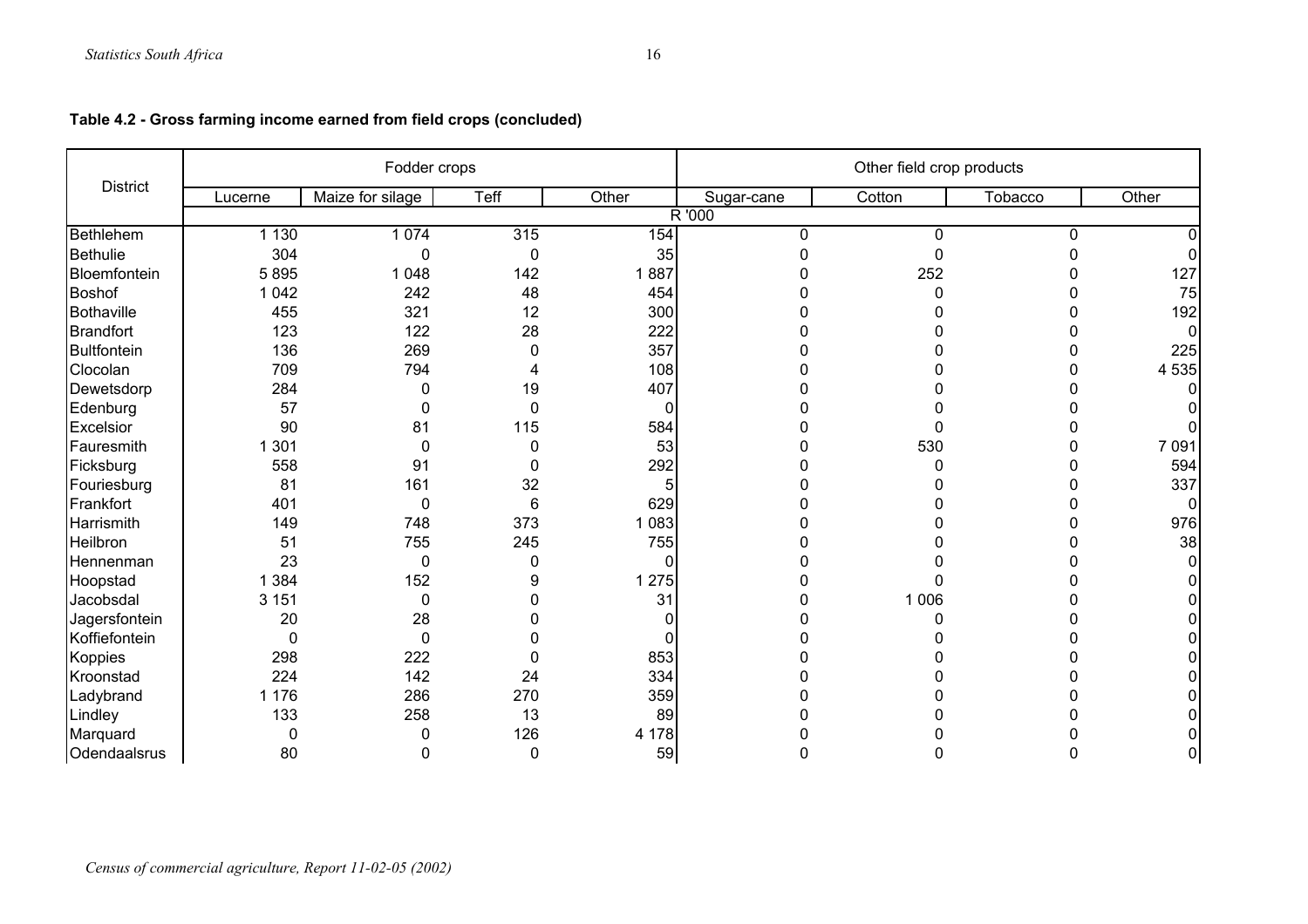|                 |         | Fodder crops     |          |         | Other field crop products |        |         |         |  |
|-----------------|---------|------------------|----------|---------|---------------------------|--------|---------|---------|--|
| <b>District</b> | Lucerne | Maize for silage | Teff     | Other   | Sugar-cane                | Cotton | Tobacco | Other   |  |
|                 |         |                  |          |         | R '000                    |        |         |         |  |
| Parys           | 2813    | 370              | $\Omega$ | 2835    |                           |        |         |         |  |
| Petrusburg      | 724     | 163              |          | 91      |                           |        |         |         |  |
| Philippolis     | 2792    | 139              |          | 13      |                           |        |         |         |  |
| Reddersburg     | 128     | $\Omega$         |          | 127     |                           |        |         |         |  |
| Reitz           | 184     | 408              | 12       | 1 0 5 1 |                           |        |         |         |  |
| Rouxville       | 759     |                  |          | 38      |                           |        |         |         |  |
| Sasolburg       | 242     | 0                | 14       | 54      |                           |        |         |         |  |
| Senekal         | 57      | 843              | 111      | 398     |                           |        |         |         |  |
| Smithfield      | 615     | 0                |          | 160     |                           |        |         |         |  |
| Thaba Nchu      | 0       |                  |          |         |                           |        |         |         |  |
| Theunissen      | 173     | 46               |          | 263     |                           |        |         |         |  |
| Trompsburg      | 219     | 67               |          |         |                           |        |         |         |  |
| Ventersburg     | 0       | 0                |          | 230     |                           |        |         |         |  |
| Viljoenskroon   | 237     | 109              |          |         |                           |        |         |         |  |
| Virginia        | 54      | 0                |          | 83      |                           |        |         |         |  |
| Vrede           | 85      | 450              | 56       | 203     |                           |        |         |         |  |
| Vredefort       | 132     | 449              | 291      |         |                           |        |         | 67      |  |
| Welkom          | 0       | 243              |          |         |                           |        |         | 2 1 6 5 |  |
| Wepener         | 220     | 0                |          | 124     |                           |        |         |         |  |
| Wesselsbron     | 495     | 244              | 54       | 59      |                           |        |         | 341     |  |
| Winburg         | 160     | 70               |          | 156     |                           |        |         |         |  |
| Zastron         | 57      | 48               |          | 186     |                           |        |         |         |  |
| Free State      | 30 400  | 10 445           | 2 3 2 8  | 20 579  |                           | 1788   |         | 16 765  |  |

## **Table 4.2 - Gross farming income earned from field crops (concluded)**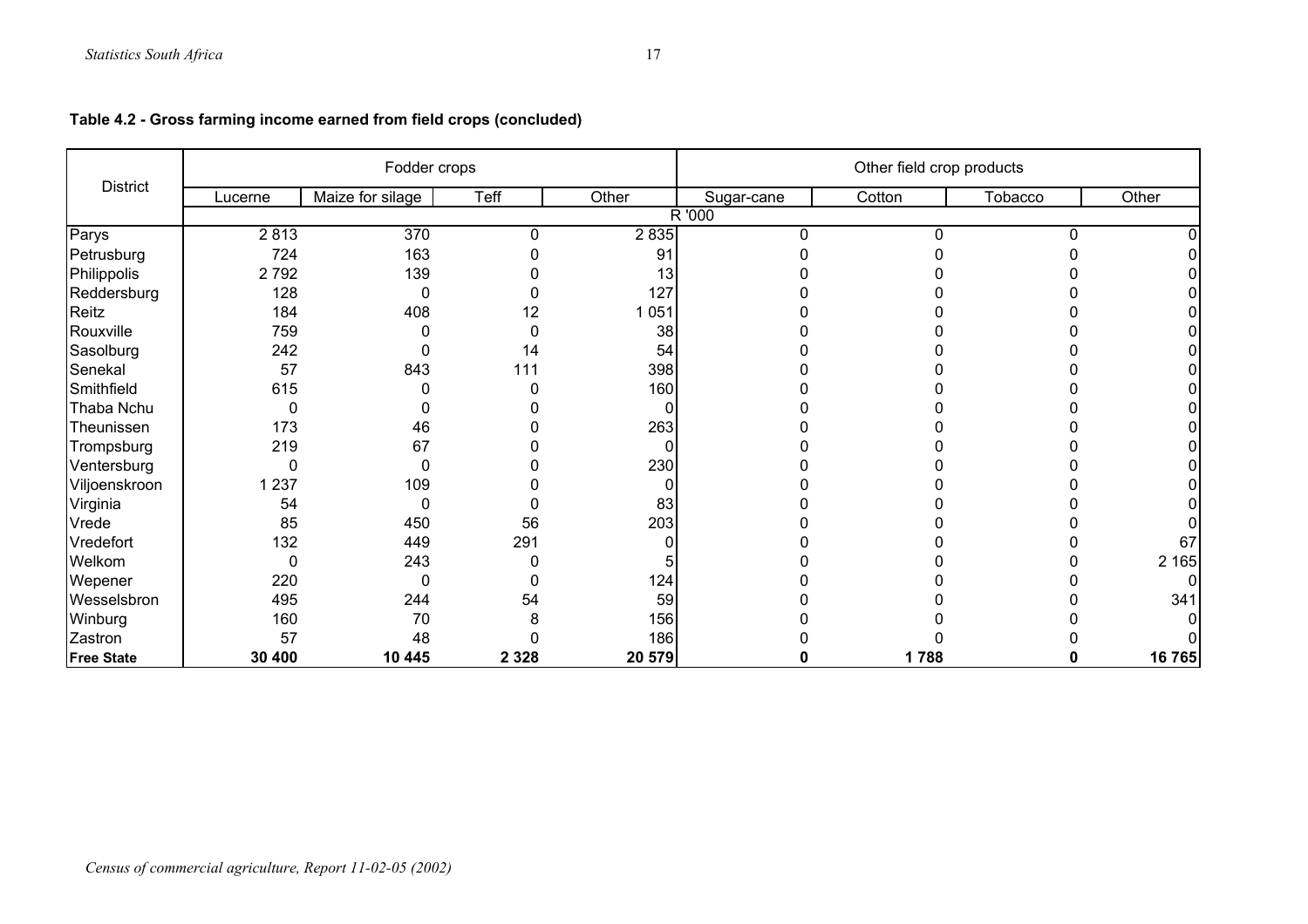|                   |         |          |                                    |             |                | Vegetables   |              |                               |                |           |
|-------------------|---------|----------|------------------------------------|-------------|----------------|--------------|--------------|-------------------------------|----------------|-----------|
| <b>District</b>   | Total   | Potatoes | Green<br>mealies and<br>sweet corn | Tomatoes    | Onions         | Pumpkins     | Carrots      | Cabbage<br>and red<br>cabbage | Green<br>beans | Asparagus |
|                   |         |          |                                    |             | R '000         |              |              |                               |                |           |
| Bethlehem         | 112 923 | 65 984   | 0                                  | 0           | 0              | $\mathbf{0}$ | $\Omega$     | 0                             | 0              | 31 934    |
| <b>Bethulie</b>   | 71      | 0        | $\mathbf 0$                        | 0           | 0              | 71           | 0            | $\mathbf 0$                   | $\pmb{0}$      |           |
| Bloemfontein      | 19 601  | 11 092   | 198                                | 161         | 514            | 547          | 2 5 5 1      | 1881                          | 58             |           |
| <b>Boshof</b>     | 60 623  | 52 125   | 118                                | 0           | 4768           | 160          | 70           | 104                           | 24             |           |
| <b>Bothaville</b> | 30 528  | 3735     | 1 6 9 4                            | 434         | 889            | 154          | 16 366       | 71                            | 0              |           |
| Brandfort         | 582     | 206      | 0                                  | 5           | 0              | 41           | 0            | 241                           | 28             |           |
| Bultfontein       | 20 488  | 20 407   | 18                                 | 0           | 23             | 24           | 0            | 0                             | $\mathbf 0$    |           |
| Clocolan          | 7640    | 4 0 5 1  | $\mathbf 0$                        | 0           | $\mathbf 0$    | 1 1 9 8      | 0            | 0                             | 40             | 11        |
| Dewetsdorp        | 35      | 0        | $\mathbf{0}$                       | 0           | 0              | 0            | 0            | 35                            | $\mathbf{0}$   |           |
| Edenburg          |         | 0        | $\mathbf{0}$                       | 0           | 4              | 0            | 0            | 0                             | 0              |           |
| Excelsior         | 184     | 142      | $\mathbf{0}$                       | 0           | 0              | 0            | 0            | 0                             | 0              |           |
| Fauresmith        | 3 9 5 9 | 3933     | $\mathbf{0}$                       | 0           | 0              | 24           | 0            | $\mathbf 0$                   | 0              |           |
| Ficksburg         | 10 694  | 28       | $\mathbf{0}$                       | 0           | 0              | 0            | 0            | 199                           | 0              | 1 2 6 6   |
| Fouriesburg       | 14 728  | 2 6 9 2  | $\Omega$                           | 0           | 0              | $\mathbf 0$  | 0            | 0                             | $\mathbf 0$    | 8 2 5 4   |
| Frankfort         | 27 795  | 26 229   | $\mathbf{0}$                       | $\mathbf 0$ |                | 929          | $\mathbf{0}$ | 0                             | 637            |           |
| Harrismith        | 68 318  | 50 866   | 0                                  | 33          | 0              | 164          | 46           | 230                           | 12             |           |
| Heilbron          | 10 244  | 10 116   | $\mathbf 0$                        | 0           | 0              | 33           | 0            | 0                             | 0              |           |
| Hennenman         | 1933    | 754      | 0                                  | 0           | $\mathbf 0$    | 0            | 0            | 0                             | $\mathbf{0}$   |           |
| Hoopstad          | 11 563  | 5 6 7 0  | $\Omega$                           | 68          | 69             | 80           | 0            | 205                           | 5470           |           |
| Jacobsdal         | 5676    | 2 4 5 3  | 0                                  | 6           | 710            | 46           | 5            | 0                             |                |           |
| Jagersfontein     | 396     | 248      | 6                                  | 0           | 60             | 83           | 0            | 0                             | 0              |           |
| Koffiefontein     | 220     | 192      | $\mathbf 0$                        | 0           | $\pmb{0}$      | 28           | 0            | 0                             | 0              |           |
| Koppies           | 6552    | 2 9 4 0  | 0                                  | 0           | $\pmb{0}$      | 0            | 0            | 0                             | 0              |           |
| Kroonstad         | 19 933  | 16 348   | 0                                  | 0           | 37             | 1 1 1 7      | 6            | 0                             | 2              |           |
| Ladybrand         | 1483    | 1 3 2 5  |                                    | 2           | $\overline{2}$ | 23           |              |                               | 40             |           |
| Lindley           | 17 508  | 17 508   | 0                                  | 0           | 0              | 0            | 0            | U                             | 0              |           |
| Marquard          | 2588    | 2 5 8 8  | $\Omega$                           |             |                | ŋ            | n            |                               | U              |           |
| Odendaalsrus      | 63      | 0        | 0                                  |             |                |              | 0            | 0                             | 0              | $\Omega$  |

**Table 4.3 - Gross farming income earned from horticultural products**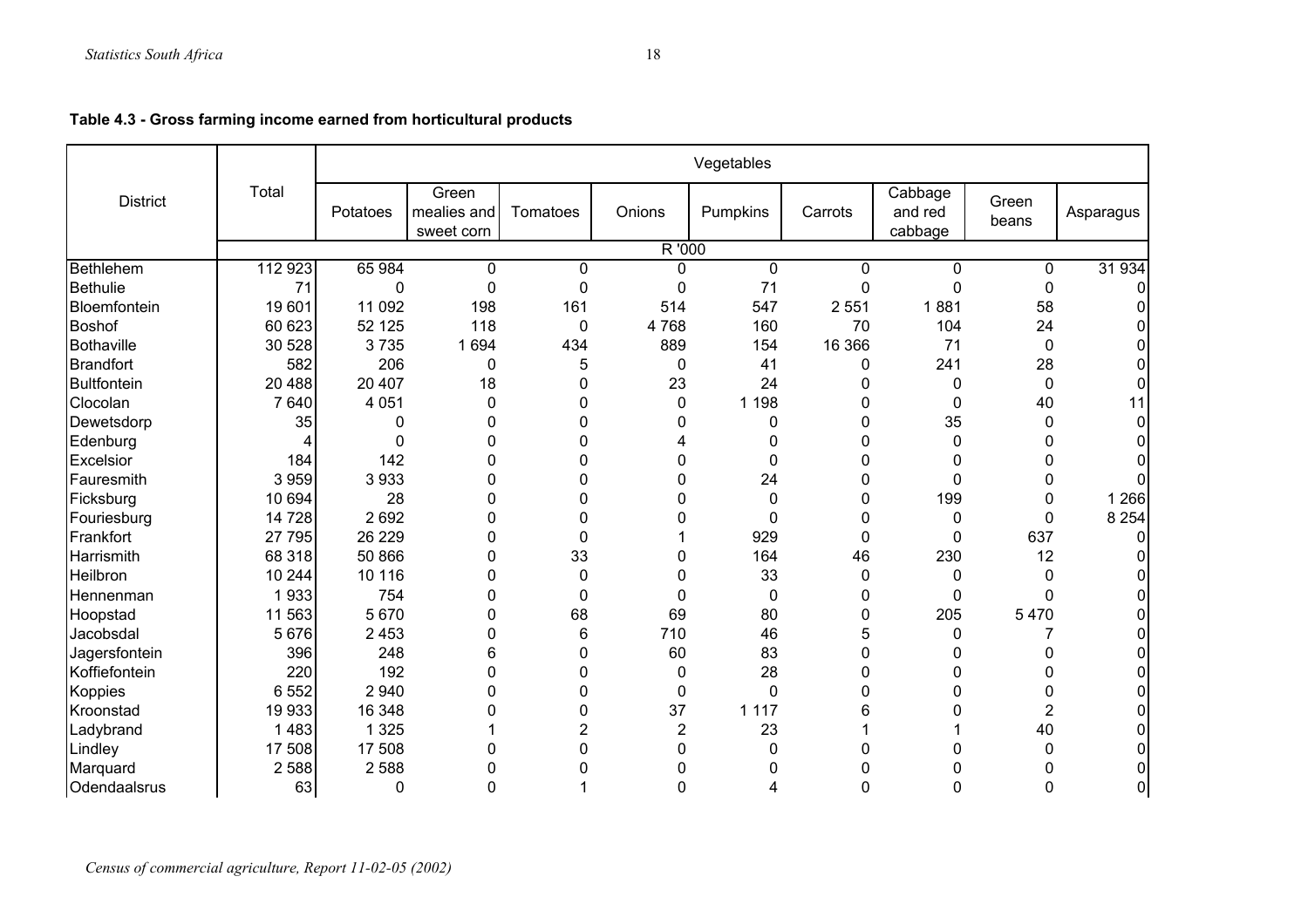|                   |          |                 |                                    |          |          | Vegetables      |          |                               |                |           |
|-------------------|----------|-----------------|------------------------------------|----------|----------|-----------------|----------|-------------------------------|----------------|-----------|
| <b>District</b>   | Total    | Potatoes        | Green<br>mealies and<br>sweet corn | Tomatoes | Onions   | Pumpkins        | Carrots  | Cabbage<br>and red<br>cabbage | Green<br>beans | Asparagus |
|                   |          |                 |                                    |          | R '000   |                 |          |                               |                |           |
| Parys             | 66       | $\overline{13}$ | 0                                  | 11       | 0        | $\overline{20}$ | $\Omega$ | 14                            | $\overline{7}$ |           |
| Petrusburg        | 30 250   | 26 666          | 8                                  | 14       | 3 3 1 3  | 114             | 18       | 46                            | 24             |           |
| Philippolis       | 113      | 6               | $\Omega$                           | 0        | 0        | 98              | 0        | 0                             | $\Omega$       |           |
| Reddersburg       | 15       | 0               | 0                                  |          | 0        | 15              |          | 0                             |                |           |
| Reitz             | 71 622   | 55 472          | $\Omega$                           |          | 0        | 4 2 3 3         | 2 0 3 8  | 7 4 2 3                       |                |           |
| Rouxville         |          |                 | $\Omega$                           |          |          | 0               |          |                               |                |           |
| Sasolburg         |          | n               | $\Omega$                           |          | 0        |                 |          | 0                             |                |           |
| Senekal           | 2 3 9 6  | 2 3 9 6         | 0                                  | 0        | 0        | 0               |          | 0                             |                |           |
| Smithfield        | 469      | 51              | 0                                  | 0        | 10       | 407             |          | 0                             |                |           |
| Thaba Nchu        | $\Omega$ | $\Omega$        | $\Omega$                           | 0        | 0        | 0               | 0        | 0                             | ი              |           |
| Theunissen        | 20 744   | 19706           | 0                                  | 0        | 50       | 93              | 12       | 653                           |                |           |
| Trompsburg        | 75       | 0               | 0                                  | 0        | 24       | 0               | $\Omega$ | 0                             |                |           |
| Ventersburg       | 4 6 6 5  | 4 6 6 1         | 0                                  | 0        | 0        |                 |          | 0                             |                |           |
| Viljoenskroon     | 3 4 2 4  | 3 3 2 8         | $\Omega$                           | 97       | 0        |                 |          | 0                             |                |           |
| Virginia          | 1890     | 1890            | 0                                  | 0        | 0        | 0               |          | 0                             | 0              |           |
| Vrede             | 4 4 7 7  | 4 170           | 0                                  | 0        | $\Omega$ | 94              |          | 35                            | 14             |           |
| Vredefort         | 0        | $\Omega$        | $\Omega$                           | 0        | 0        | 0               |          | 0                             | 0              |           |
| Welkom            | 3 4 3 5  | 3 3 5 1         | 0                                  | 49       | 0        | 6               |          | 0                             |                |           |
| Wepener           | 218      | $\Omega$        | $\Omega$                           | 0        | 0        | 0               | 0        | 218                           |                |           |
| Wesselsbron       | 19 956   | 14 771          | 0                                  |          |          | 305             | 68       | 117                           |                |           |
| Winburg           | 6        |                 | O                                  |          |          | 6               |          | 0                             |                |           |
| Zastron           | 167      |                 | 0                                  | 0        |          | 0               |          | 167                           |                |           |
| <b>Free State</b> | 620 318  | 438 113         | 2 0 4 2                            | 881      | 10 475   | 10 118          | 21 181   | 11 640                        | 6 3 6 3        | 41 465    |

| Table 4.3 - Gross farming income earned from horticultural products |  |  |  |  |
|---------------------------------------------------------------------|--|--|--|--|
|---------------------------------------------------------------------|--|--|--|--|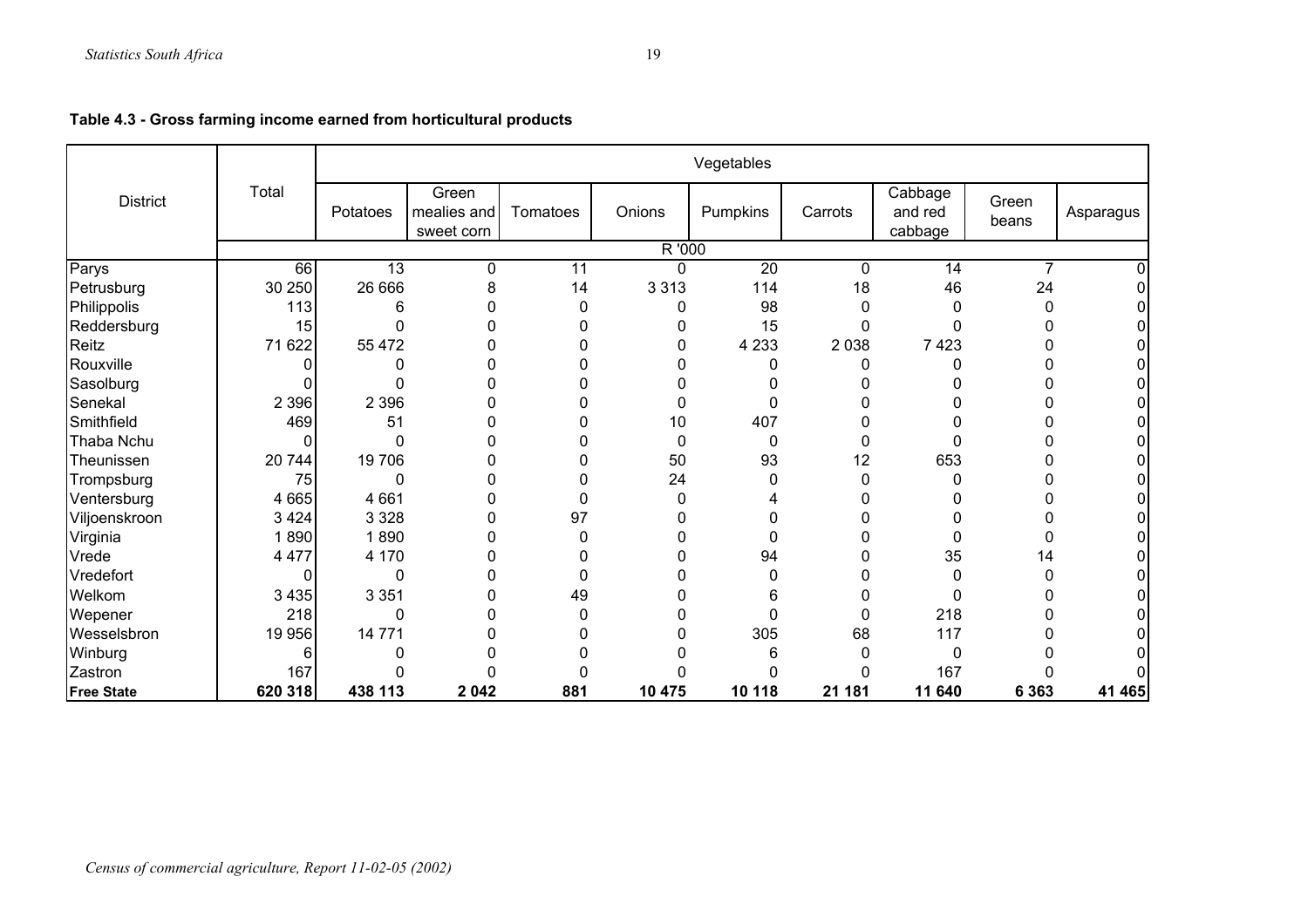|                 |             |          |                |         | Vegetables |             |                |         |                   |              |  |  |  |
|-----------------|-------------|----------|----------------|---------|------------|-------------|----------------|---------|-------------------|--------------|--|--|--|
| <b>District</b> | Beetroot    | Broccoli | Cucumbers      | Peppers | Mushrooms  | Lettuce     | Cauliflower    | Cellery | Sweet<br>potatoes | Other        |  |  |  |
|                 |             | R '000   |                |         |            |             |                |         |                   |              |  |  |  |
| Bethlehem       | $\mathbf 0$ | 0        | 0              | 0       | 0          | 0           | $\mathbf 0$    | 0       | 0                 |              |  |  |  |
| Bethulie        | 0           | 0        | 0              | 0       | 0          | $\mathbf 0$ | 0              | 0       | $\mathbf 0$       | <sup>0</sup> |  |  |  |
| Bloemfontein    | 84          | 0        | 0              | 0       | 0          | 0           | 0              | 0       | 0                 | 222          |  |  |  |
| <b>Boshof</b>   | 51          | 0        | 0              | 0       | 0          | 0           | 0              | 0       | 0                 | 132          |  |  |  |
| Bothaville      | $\Omega$    | 0        | 0              | 0       | 0          | O           | 0              | 0       | 0                 | 2 4 0 4      |  |  |  |
| Brandfort       | O           | 0        | 0              | 0       | 0          | 0           | 0              | 0       | 0                 |              |  |  |  |
| Bultfontein     | 0           | 0        | 0              | 0       | 0          | 0           | $\Omega$       | 0       | 0                 |              |  |  |  |
| Clocolan        | ⋂           | 0        | $\mathbf 0$    | 0       | 0          | 0           | 0              | 0       | $\mathbf 0$       |              |  |  |  |
| Dewetsdorp      |             | 0        | 0              | 0       | 0          | 0           | 0              | 0       | 0                 | O.           |  |  |  |
| Edenburg        |             | 0        | 0              | 0       | 0          | 0           | 0              | 0       | 0                 | 0            |  |  |  |
| Excelsior       | ŋ           | 0        | 0              | 0       | 0          | 0           | 0              | 0       | 0                 | O.           |  |  |  |
| Fauresmith      |             | 0        | 0              | 0       | 0          | 0           | 0              | 0       | $\mathbf{0}$      | 0            |  |  |  |
| Ficksburg       | O           | 0        | 0              | 0       | 0          | 0           | $\Omega$       | 0       | 0                 | 0            |  |  |  |
| Fouriesburg     | O           | 0        | $\mathbf 0$    | 0       | 0          | 0           | $\overline{0}$ | 0       | $\mathbf 0$       | 0            |  |  |  |
| Frankfort       |             | 0        | 0              | 0       | 0          | 0           | 0              | 0       | 0                 | 0            |  |  |  |
| Harrismith      |             | 0        | 0              | 0       | 0          | 0           | 0              | 0       | 0                 | 0            |  |  |  |
| Heilbron        |             | 0        | 0              | 0       | $\Omega$   | ŋ           | 0              | 0       | $\mathbf{0}$      | U            |  |  |  |
| Hennenman       |             | 0        | 0              | 0       | 0          | 0           | ŋ              | 0       | 0                 | 0            |  |  |  |
| Hoopstad        | 0           | O        | 0              | 0       | 0          | 0           | n              | 0       | $\mathbf{0}$      | 0            |  |  |  |
| Jacobsdal       | 24          | 0        | $\overline{0}$ | 0       | 0          | 0           | 0              | 0       | $\mathbf 0$       | 51           |  |  |  |
| Jagersfontein   | 0           | 0        | 0              | 0       | 0          | 0           | 0              | 0       | 0                 | 0            |  |  |  |
| Koffiefontein   | $\Omega$    | 0        | 0              | 0       | 0          | 0           | 0              | 0       | 0                 |              |  |  |  |
| Koppies         | n           | 0        | 0              | 0       | 0          | 0           | $\Omega$       | 0       | $\mathbf{0}$      |              |  |  |  |
| Kroonstad       | O           | 0        | 0              | 0       | 0          | 0           | 0              | 0       | $\mathbf{0}$      |              |  |  |  |
| Ladybrand       | n           | 0        | 0              | 0       | 0          | 0           | ŋ              | 0       | $\mathbf 0$       |              |  |  |  |
| Lindley         |             | 0        | $\overline{0}$ | 0       | 0          | 0           | 0              | 0       | 0                 |              |  |  |  |
| Marquard        |             | 0        | 0              | 0       |            |             |                |         | 0                 | O.           |  |  |  |
| Odendaalsrus    |             | n        | r              |         |            |             |                |         | n                 |              |  |  |  |

## **Table 4.3 - Gross farming income earned from horticultural products (continued)**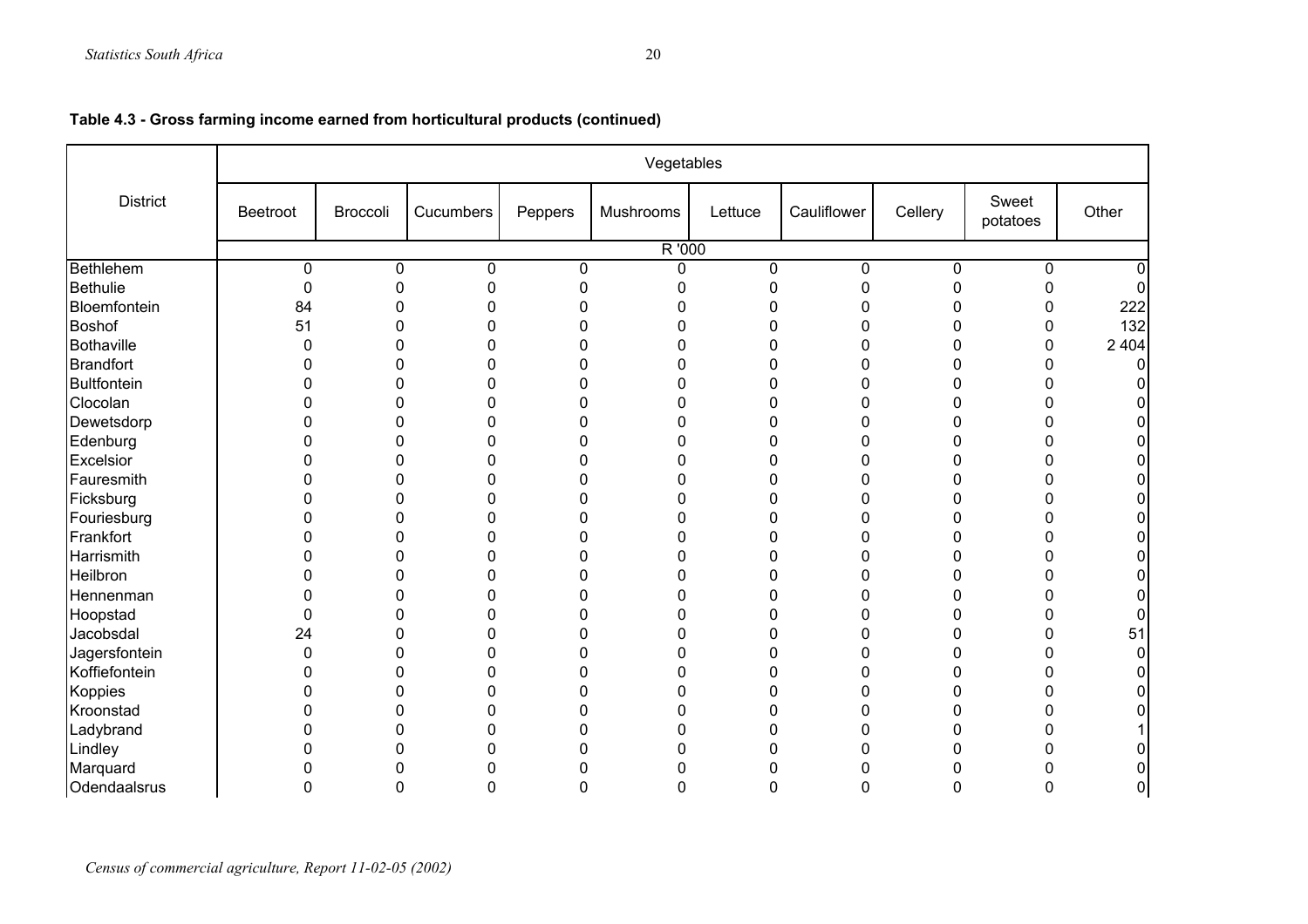|                   |          |          |           |         | Vegetables |         |             |         |                   |       |
|-------------------|----------|----------|-----------|---------|------------|---------|-------------|---------|-------------------|-------|
| <b>District</b>   | Beetroot | Broccoli | Cucumbers | Peppers | Mushrooms  | Lettuce | Cauliflower | Cellery | Sweet<br>potatoes | Other |
|                   |          |          |           |         | R'000      |         |             |         |                   |       |
| Parys             | 0        | 0        | 0         | 0       | n          | 0       | 0           | 0       | 0                 |       |
| Petrusburg        | 10       |          |           |         |            |         |             |         | N                 | 29    |
| Philippolis       |          |          |           |         |            |         |             |         |                   |       |
| Reddersburg       |          |          |           |         |            |         |             |         | n                 |       |
| Reitz             |          |          |           |         |            |         |             |         |                   |       |
| Rouxville         |          |          |           |         |            |         |             |         |                   |       |
| Sasolburg         |          |          |           |         |            |         |             |         | O                 |       |
| Senekal           |          |          |           |         |            |         |             |         | n                 |       |
| Smithfield        |          |          |           |         |            |         |             |         | N                 |       |
| Thaba Nchu        |          |          |           |         |            |         |             |         | N                 |       |
| Theunissen        | 63       |          |           |         |            |         |             |         | 0                 | 134   |
| Trompsburg        |          |          |           |         |            |         |             |         | N                 |       |
| Ventersburg       |          |          |           |         |            |         |             |         | O                 |       |
| Viljoenskroon     |          |          |           |         |            |         |             |         | N                 |       |
| Virginia          |          |          |           |         |            |         |             | n       | 0                 |       |
| Vrede             |          |          |           |         |            |         |             | ი       | 0                 |       |
| Vredefort         |          |          |           |         |            |         |             | n       | 0                 |       |
| Welkom            |          |          |           |         |            |         |             |         | ი                 |       |
| Wepener           |          |          |           |         |            | 0       |             | n       | 0                 |       |
| Wesselsbron       |          |          |           |         |            |         |             |         | ი                 |       |
| Winburg           |          |          |           |         |            |         |             | n       | 0                 |       |
| Zastron           | 0        |          |           |         |            |         |             |         | ი                 |       |
| <b>Free State</b> | 231      | 0        | 0         | 0       | 0          | 0       | 0           | 0       | 0                 | 2972  |

| Table 4.3 - Gross farming income earned from horticultural products (continued) |  |  |
|---------------------------------------------------------------------------------|--|--|
|---------------------------------------------------------------------------------|--|--|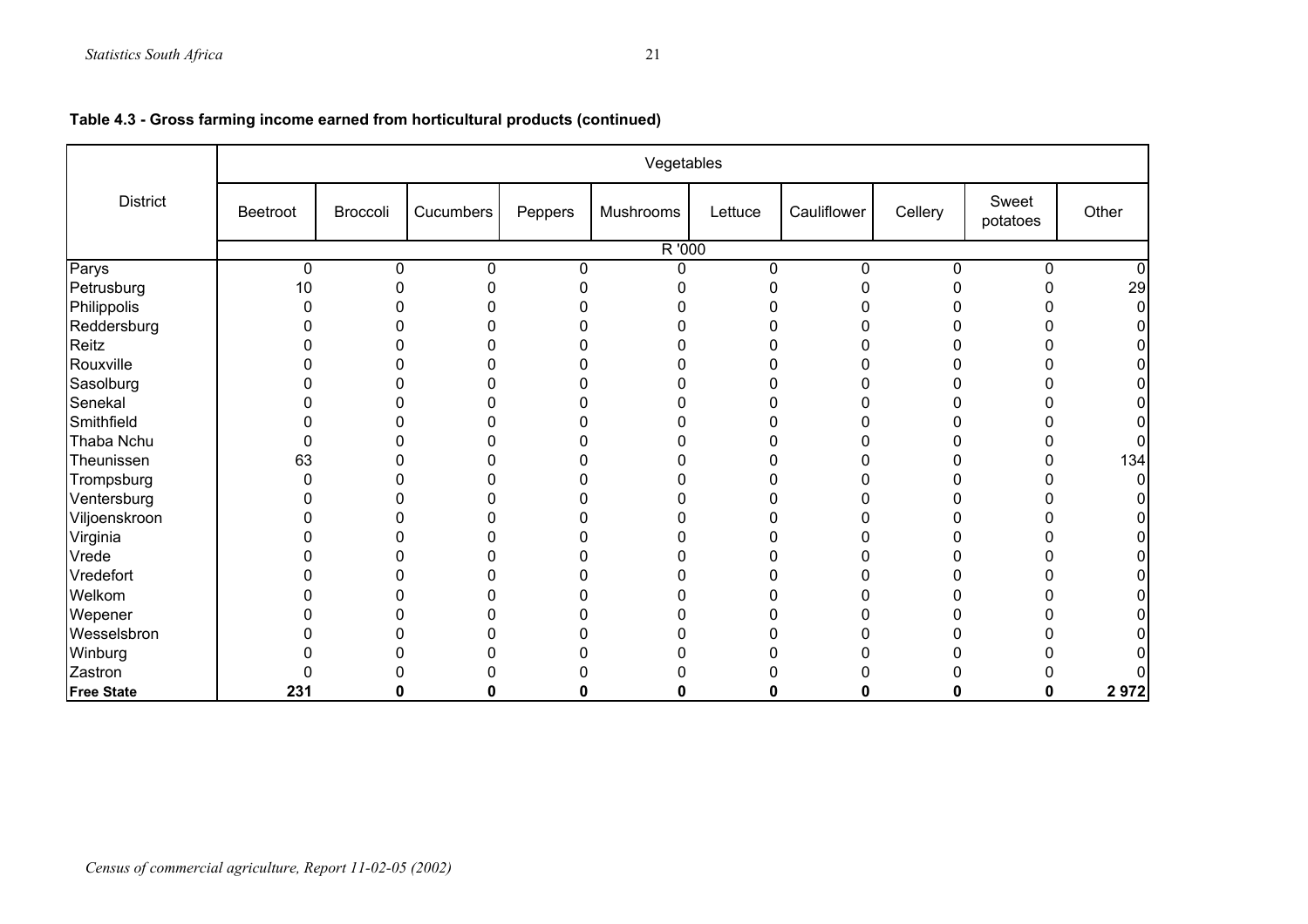|                    | Fruit       |             |           |  |  |  |  |  |  |
|--------------------|-------------|-------------|-----------|--|--|--|--|--|--|
| <b>District</b>    | Citrus      | Subtropical | Deciduous |  |  |  |  |  |  |
|                    |             | R '000      |           |  |  |  |  |  |  |
| Bethlehem          | $\mathbf 0$ | $\mathbf 0$ | 10 760    |  |  |  |  |  |  |
| <b>Bethulie</b>    | $\mathbf 0$ | $\mathbf 0$ | 0         |  |  |  |  |  |  |
| Bloemfontein       | 2           | 50          | 173       |  |  |  |  |  |  |
| <b>Boshof</b>      | 0           | 0           | 378       |  |  |  |  |  |  |
| <b>Bothaville</b>  | 0           | 136         | 0         |  |  |  |  |  |  |
| <b>Brandfort</b>   | 0           | 0           | 0         |  |  |  |  |  |  |
| <b>Bultfontein</b> | 0           | 0           |           |  |  |  |  |  |  |
| Clocolan           | 0           | 0           | 1632      |  |  |  |  |  |  |
| Dewetsdorp         | 0           | 0           | 0         |  |  |  |  |  |  |
| Edenburg           | 0           | 0           | O         |  |  |  |  |  |  |
| Excelsior          | 0           | 0           | 18        |  |  |  |  |  |  |
| Fauresmith         | 3           | 0           | 0         |  |  |  |  |  |  |
| Ficksburg          | 0           | 0           | 9 2 0 0   |  |  |  |  |  |  |
| Fouriesburg        | 0           | 0           | 3782      |  |  |  |  |  |  |
| Frankfort          | 0           | 0           | 0         |  |  |  |  |  |  |
| Harrismith         | 0           | 604         | 16 345    |  |  |  |  |  |  |
| Heilbron           | 0           | 0           | 0         |  |  |  |  |  |  |
| Hennenman          | 0           | 0           |           |  |  |  |  |  |  |
| Hoopstad           | 0           | 0           | ი         |  |  |  |  |  |  |
| Jacobsdal          | 0           | 38          | 2 2 3 9   |  |  |  |  |  |  |
| Jagersfontein      | 0           | $\mathbf 0$ | 0         |  |  |  |  |  |  |
| Koffiefontein      | 0           | 0           | 0         |  |  |  |  |  |  |
| Koppies            | 110         | 0           | 0         |  |  |  |  |  |  |
| Kroonstad          | 1 504       | 0           | 590       |  |  |  |  |  |  |
| Ladybrand          | 0           | 0           | 28        |  |  |  |  |  |  |
| Lindley            | 0           | 0           | 0         |  |  |  |  |  |  |
| Marquard           | 0           | 0           | 0         |  |  |  |  |  |  |
| Odendaalsrus       | 59          | 0           | $\pmb{0}$ |  |  |  |  |  |  |

## **Table 4.3 - Gross farming income earned from horticultural products (continued)**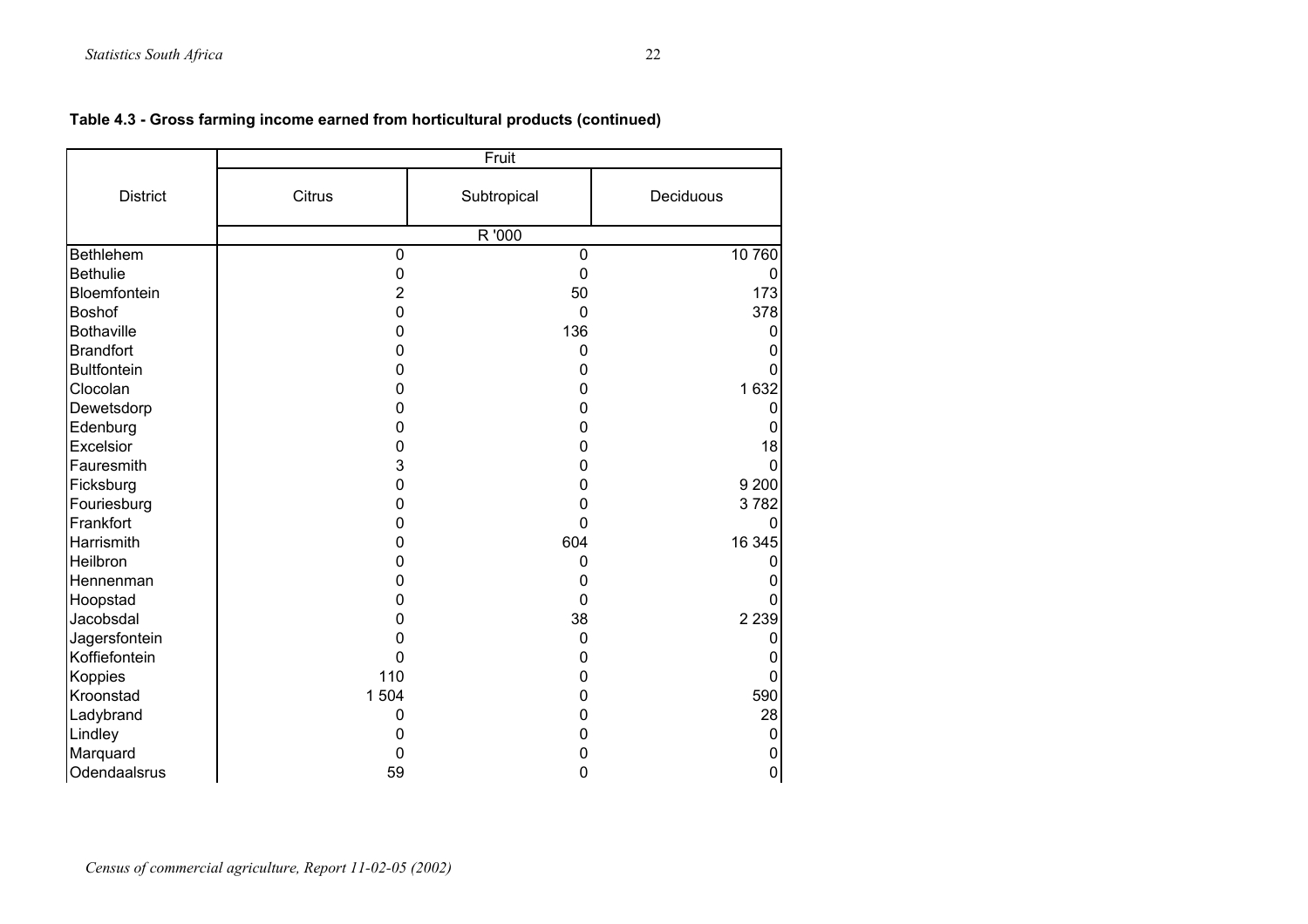|                   |        | Fruit       |           |
|-------------------|--------|-------------|-----------|
| <b>District</b>   | Citrus | Subtropical | Deciduous |
|                   |        | R '000      |           |
| Parys             | 0      | $\mathbf 0$ | 0         |
| Petrusburg        | 0      | 0           | 0         |
| Philippolis       | 0      | O           | 5         |
| Reddersburg       | O      | O           |           |
| Reitz             | 0      | 0           | 179<br>1  |
| Rouxville         | O      | n           |           |
| Sasolburg         | 0      | 0           |           |
| Senekal           | 0      | 0           | 0         |
| Smithfield        | O      | O           |           |
| Thaba Nchu        | 0      | $\Omega$    |           |
| Theunissen        | 0      | 33          | 0         |
| Trompsburg        | ი      | 0           |           |
| Ventersburg       | 0      | O           |           |
| Viljoenskroon     | 0      | 0           |           |
| Virginia          | 0      | O           |           |
| Vrede             | 0      | 0           | 163       |
| Vredefort         | 0      | 0           | 0         |
| Welkom            | O      | 29          |           |
| Wepener           | 0      | $\Omega$    |           |
| Wesselsbron       | 0      | 3 9 9 3     |           |
| Winburg           |        |             |           |
| Zastron           | 0      |             |           |
| <b>Free State</b> | 1678   | 4882        | 46 493    |

**Table 4.3 - Gross farming income earned from horticultural products (continued)**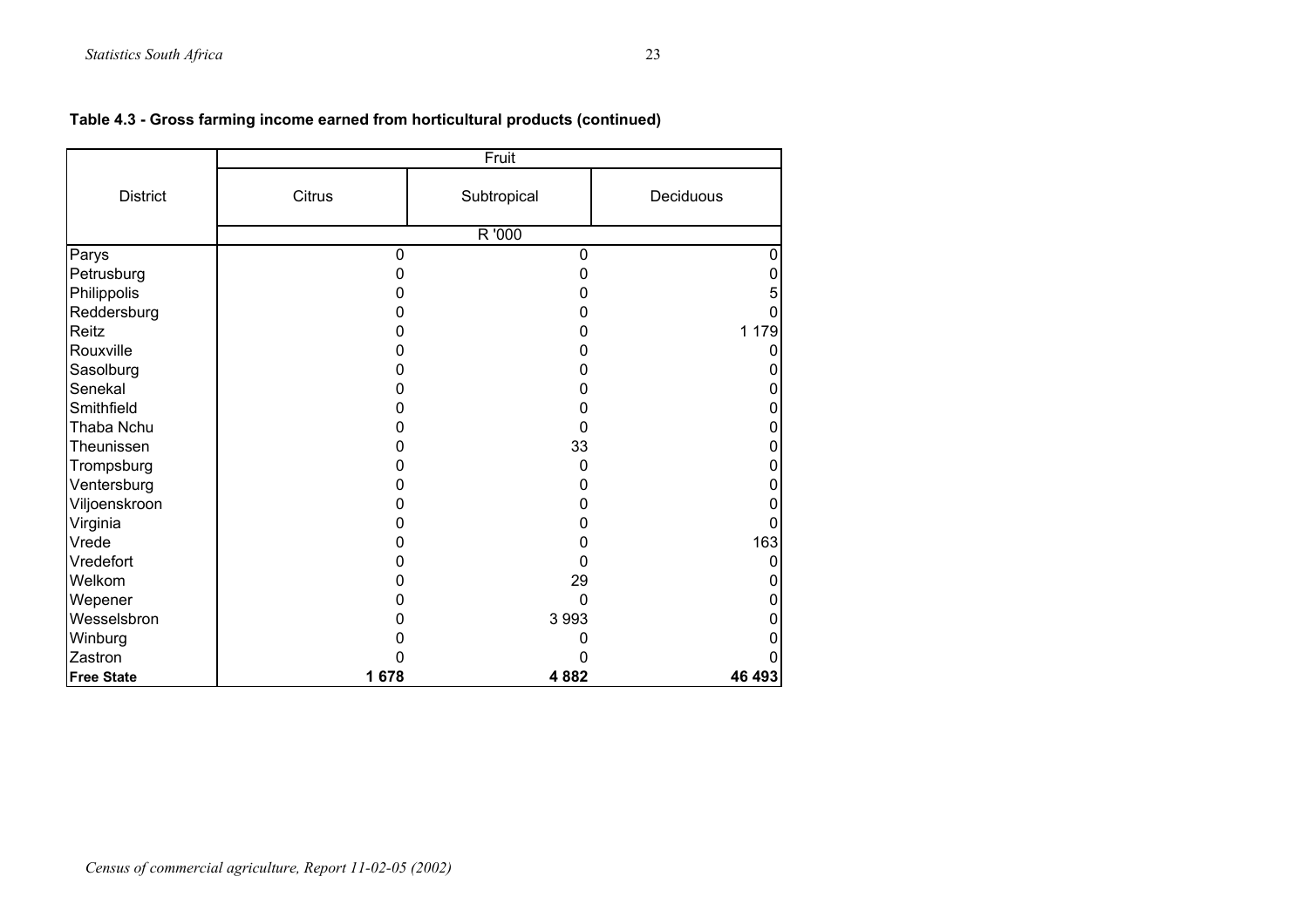|                    | All other horticultural products |        |            |         |  |  |  |  |  |  |
|--------------------|----------------------------------|--------|------------|---------|--|--|--|--|--|--|
|                    |                                  |        | Cultivated |         |  |  |  |  |  |  |
| <b>District</b>    | <b>Nuts</b>                      | Tea    | and wild   | Other   |  |  |  |  |  |  |
|                    |                                  |        | flowers    |         |  |  |  |  |  |  |
|                    |                                  | R '000 |            |         |  |  |  |  |  |  |
| <b>Bethlehem</b>   | 0                                | 0      | 4 2 4 5    | 0       |  |  |  |  |  |  |
| <b>Bethulie</b>    | 0                                | 0      | 0          | 0       |  |  |  |  |  |  |
| Bloemfontein       | 0                                | 0      | 173        | 1896    |  |  |  |  |  |  |
| <b>Boshof</b>      | 0                                | 0      | 0          | 2692    |  |  |  |  |  |  |
| <b>Bothaville</b>  | 0                                | 0      | 4 0 8 6    | 558     |  |  |  |  |  |  |
| <b>Brandfort</b>   | 0                                | 0      | 20         | 41      |  |  |  |  |  |  |
| <b>Bultfontein</b> | 9                                | 0      | $\Omega$   | 8       |  |  |  |  |  |  |
| Clocolan           | 0                                | 0      | 708        | 0       |  |  |  |  |  |  |
| Dewetsdorp         | 0                                | 0      | 0          | 0       |  |  |  |  |  |  |
| Edenburg           | 0                                | 0      | 0          | 0       |  |  |  |  |  |  |
| Excelsior          | 25                               | 0      | 0          | 0       |  |  |  |  |  |  |
| Fauresmith         | 0                                | 0      | 0          | 0       |  |  |  |  |  |  |
| Ficksburg          | 0                                | 0      | 0          | 0       |  |  |  |  |  |  |
| Fouriesburg        | 0                                | 0      | 0          | 0       |  |  |  |  |  |  |
| Frankfort          | $\Omega$                         | 0      | 0          | 0       |  |  |  |  |  |  |
| Harrismith         | 18                               | 0      | 0          | 0       |  |  |  |  |  |  |
| Heilbron           | $\Omega$                         | 0      | 0          | 94      |  |  |  |  |  |  |
| Hennenman          | 0                                | 0      | 0          | 1 179   |  |  |  |  |  |  |
| Hoopstad           | 0                                | 0      | 0          | 0       |  |  |  |  |  |  |
| Jacobsdal          | 71                               | 0      | 0          | 27      |  |  |  |  |  |  |
| Jagersfontein      | 0                                | 0      | 0          | 0       |  |  |  |  |  |  |
| Koffiefontein      | 0                                | 0      | 0          | 0       |  |  |  |  |  |  |
| Koppies            | 0                                | 0      | $\Omega$   | 3 5 0 2 |  |  |  |  |  |  |
| Kroonstad          | 0                                | 0      | 192        | 137     |  |  |  |  |  |  |
| Ladybrand          | 0                                | 0      | 59         | 0       |  |  |  |  |  |  |
| Lindley            | 0                                | 0      | 0          | 0       |  |  |  |  |  |  |
| Marquard           | 0                                | 0      | 0          | 0       |  |  |  |  |  |  |
| Odendaalsrus       | 0                                | 0      | 0          | 0       |  |  |  |  |  |  |

## **Table 4.3 - Gross farming income earned from horticultural products (concluded)**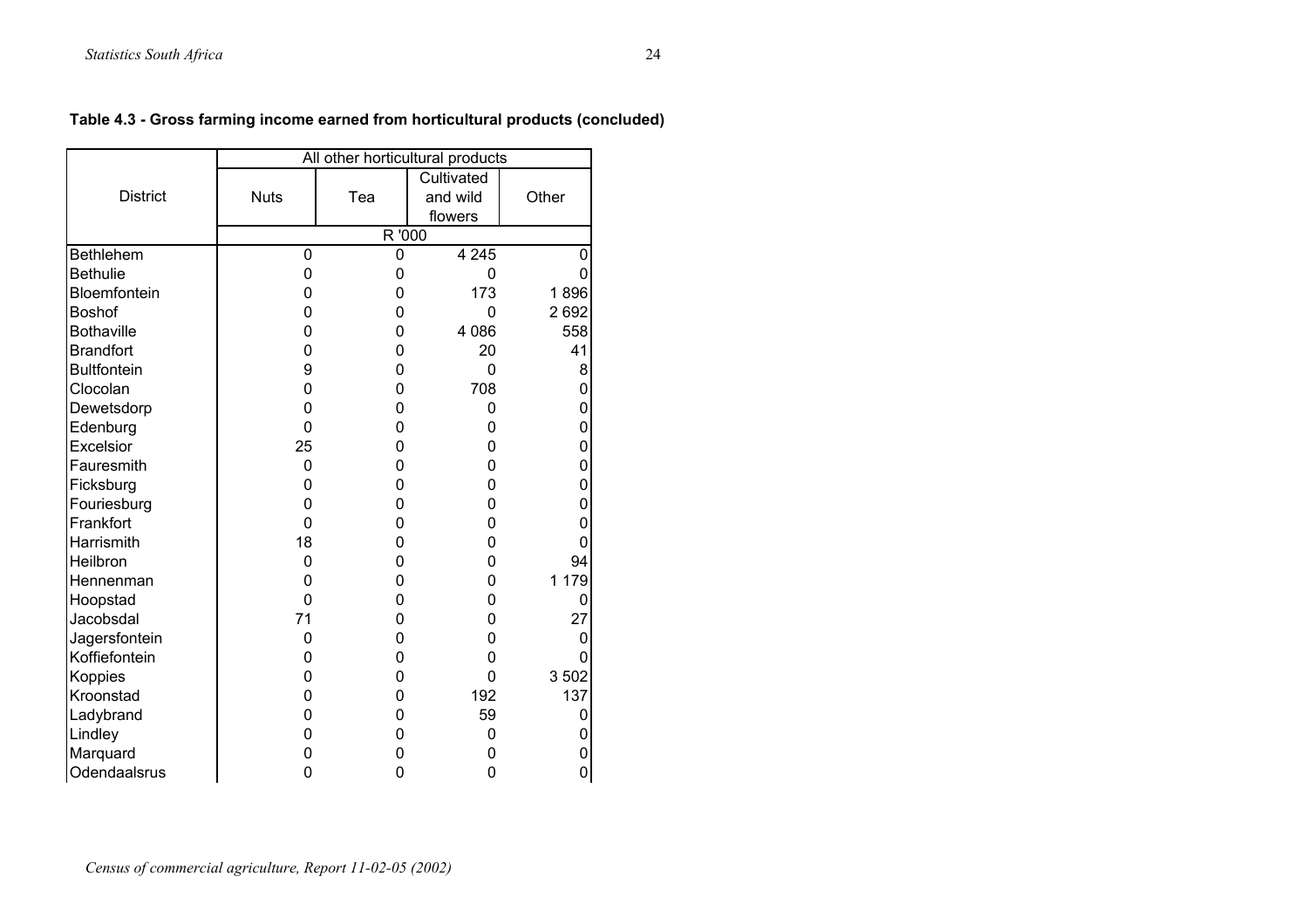|                   | All other horticultural products |     |                                   |        |  |  |  |  |  |
|-------------------|----------------------------------|-----|-----------------------------------|--------|--|--|--|--|--|
| <b>District</b>   | <b>Nuts</b>                      | Tea | Cultivated<br>and wild<br>flowers | Other  |  |  |  |  |  |
|                   | R '000                           |     |                                   |        |  |  |  |  |  |
| Parys             | 0                                | 0   | 0                                 | 0      |  |  |  |  |  |
| Petrusburg        | 0                                | O   | 0                                 | 10     |  |  |  |  |  |
| Philippolis       | 0                                | 0   | 0                                 | 5      |  |  |  |  |  |
| Reddersburg       | 0                                | O   | ი                                 | 0      |  |  |  |  |  |
| Reitz             | 0                                | 0   | 1 1 6 5                           | 112    |  |  |  |  |  |
| Rouxville         | 0                                | ი   | 0                                 | 0      |  |  |  |  |  |
| Sasolburg         | 0                                | 0   | 0                                 | 0      |  |  |  |  |  |
| Senekal           | 0                                | ი   | 0                                 | 0      |  |  |  |  |  |
| Smithfield        | 0                                | 0   | 0                                 | 0      |  |  |  |  |  |
| Thaba Nchu        | 0                                | 0   | 0                                 | 0      |  |  |  |  |  |
| Theunissen        | ი                                | 0   | 0                                 | 0      |  |  |  |  |  |
| Trompsburg        | O                                | O   | 0                                 | 52     |  |  |  |  |  |
| Ventersburg       | 0                                | 0   | 0                                 | 0      |  |  |  |  |  |
| Viljoenskroon     | 0                                | 0   | 0                                 | 0      |  |  |  |  |  |
| Virginia          | 0                                | O   | 0                                 | 0      |  |  |  |  |  |
| Vrede             | 0                                | 0   | 0                                 | 0      |  |  |  |  |  |
| Vredefort         | 0                                | 0   | 0                                 | 0      |  |  |  |  |  |
| Welkom            |                                  | 0   | 0                                 | 0      |  |  |  |  |  |
| Wepener           | 0                                | 0   | 0                                 | 0      |  |  |  |  |  |
| Wesselsbron       | 684                              | ი   | 0                                 | 18     |  |  |  |  |  |
| Winburg           | 0                                | O   | 0                                 | 0      |  |  |  |  |  |
| Zastron           | ი                                | Ω   | 0                                 | 0      |  |  |  |  |  |
| <b>Free State</b> | 806                              | 0   | 10 648                            | 10 330 |  |  |  |  |  |

## **Table 4.3 - Gross farming income earned from horticultural products (concluded)**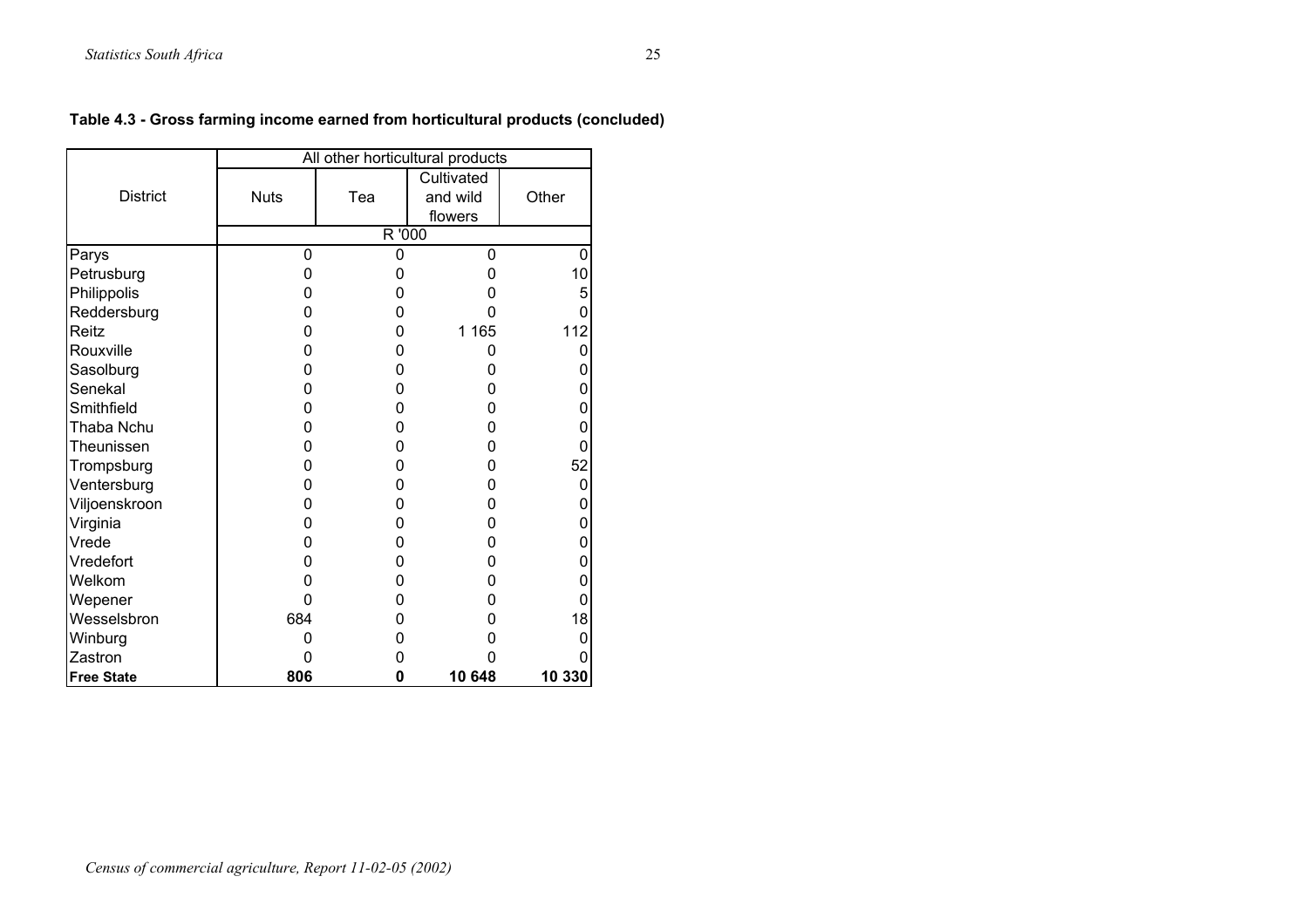|                    |         |              |             | Livestock sales |                 |            |                | Livestock product sales |         |                |                    |
|--------------------|---------|--------------|-------------|-----------------|-----------------|------------|----------------|-------------------------|---------|----------------|--------------------|
| <b>District</b>    | Total   | Dairy cattle | Beef cattle | Sheep           | Angora<br>goats | Boer goats | Pigs           | Milk and<br>cream       | Wool    | Mohair         | Hides and<br>skins |
|                    |         |              |             |                 |                 | R '000     |                |                         |         |                |                    |
| <b>Bethlehem</b>   | 79 742  | 4 5 8 6      | 32 8 26     | 7 5 3 0         | 4               | 0          | 2 3 4 5        | 27 533                  | 3756    |                | $\overline{72}$    |
| <b>Bethulie</b>    | 23 4 62 | 100          | 3 4 9 8     | 11 895          | 0               | 29         | 2              | 196                     | 5866    | 0              | 11                 |
| Bloemfontein       | 709 179 | 4 1 7 9      | 81510       | 16 995          | 53              | 97         | 97             | 37 353                  | 4 0 9 0 | 0              | 183                |
| Boshof             | 125 681 | 4 1 6 5      | 41 607      | 62 370          | 0               | 224        | 21             | 15 012                  | 1 0 2 4 |                | 14                 |
| <b>Bothaville</b>  | 91 355  | 12 5 61      | 32 476      | 2 4 5 1         | 0               | 82         | 1977           | 33 526                  | 1 1 5 5 | 0              | 605                |
| <b>Brandfort</b>   | 96 689  | 1679         | 43 4 79     | 6724            | 59              | 85         | 2              | 3 0 9 9                 | 3753    | 83             |                    |
| <b>Bultfontein</b> | 46 543  | 2 3 9 2      | 14 4 98     | 6958            | $\mathbf 0$     | 0          | 5              | 13 181                  | 6779    | 0              |                    |
| Clocolan           | 40 914  | 600          | 23 690      | 2 4 2 6         | $\mathbf 0$     | 0          | $\mathbf{0}$   | 13 683                  | 447     | 0              | 0                  |
| Dewetsdorp         | 36 331  | 809          | 11 490      | 9599            | 31              | 11         | 12             | 7 2 4 6                 | 6460    | 101            | 477                |
| Edenburg           | 17420   | 87           | 1601        | 10 4 32         | $\mathbf 0$     | 8          | $\Omega$       | $\Omega$                | 5 2 4 0 | $\mathbf 0$    |                    |
| Excelsior          | 63 977  | 896          | 33 039      | 5 3 0 3         | $\mathbf{0}$    | 0          | 12 618         | 9984                    | 1749    | 155            |                    |
| Fauresmith         | 28 404  | 202          | 5 5 0 5     | 16 890          | 104             | 82         | 24             | 1456                    | 2955    | 310            | 23                 |
| Ficksburg          | 38 610  | 2 1 7 2      | 19 0 21     | 3 4 6 9         |                 | 0          | 6              | 12744                   | 1 1 0 1 | 43             | $\Omega$           |
| Fouriesburg        | 21 4 39 | 617          | 13 162      | 548             | $\mathbf 0$     | 0          | $\Omega$       | 6 2 2 0                 | 892     | 0              |                    |
| Frankfort          | 85 805  | 988          | 40 580      | 13 939          | 168             | 0          | 112            | 10 801                  | 5 0 3 3 | 0              | 42                 |
| Harrismith         | 150 137 | 2 9 9 0      | 83 234      | 9 1 1 8         | 0               |            | 11 001         | 27 210                  | 10 129  | 0              | 15                 |
| Heilbron           | 72 401  | 1416         | 34 096      | 7 7 8 6         | $\mathbf{0}$    | 0          | 2 0 8 0        | 22 749                  | 3 3 7 5 | 0              | 4                  |
| Hennenman          | 7 5 4 8 | 1 2 1 9      | 2 6 5 0     | 84              | 0               | 0          | 8              | 3 4 9 9                 | 87      | 0              |                    |
| Hoopstad           | 44 933  | 1 3 1 5      | 31 850      | 3 6 2 2         | 0               | 21         | $\Omega$       | 7 1 6 4                 | 164     | 0              | 59                 |
| Jacobsdal          | 18 968  | 193          | 4 6 6 0     | 7715            | $\mathbf{0}$    | 124        | 89             | 3775                    | 89      | $\Omega$       |                    |
| Jagersfontein      | 6961    | 113          | 1 4 0 4     | 2 3 9 5         | 0               | 38         | $\mathbf{0}$   | 772                     | 2 156   | 0              |                    |
| Koffiefontein      | 5 3 0 2 | 16           | 1508        | 3 2 2 6         | $\mathbf 0$     | 9          | $\Omega$       | 493                     | 48      | 0              |                    |
| Koppies            | 38 528  | 3809         | 11 705      | 2 2 2 5         | 0               | 0          | 1 6 3 5        | 17 679                  | 1 2 7 7 | 0              | 132                |
| Kroonstad          | 147 714 | 2517         | 50 909      | 5786            | $\mathbf 0$     | 10         | 3 0 8 9        | 21 227                  | 1 535   | 0              | 403                |
| Ladybrand          | 40 082  | 2786         | 15 4 24     | 3 4 6 6         | $\mathbf{0}$    | 138        | 614            | 15 7 23                 | 1731    | $\overline{2}$ | 11                 |
| Lindley            | 30 208  | 1 4 3 0      | 15 633      | 1 4 6 3         | 0               | 0          | 4              | 10 850                  | 809     | 0              |                    |
| Marquard           | 520 638 | 461          | 510 634     | 1 3 5 1         | 0               | 0          | $\Omega$       | 5 604                   | 2 3 6 2 | 0              | 199                |
| Odendaalsrus       | 12 665  | 55           | 3675        | 313             | 0               | 0          | $\overline{0}$ | 8 0 8 2                 | 149     | 0              | $\sqrt{2}$         |

## **Table 4.4 - Gross farming income earned from animals and animal products**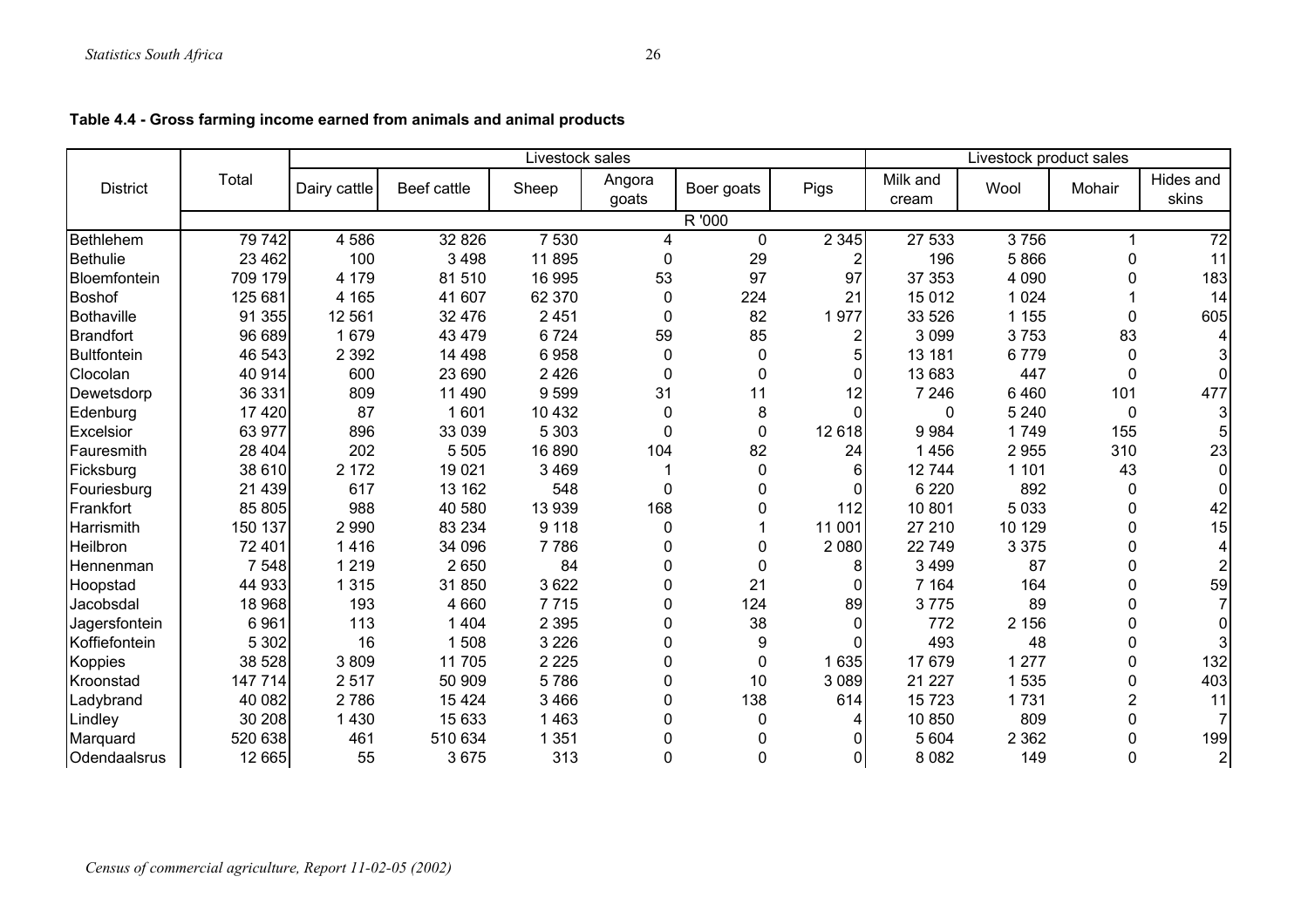|                          |              |             |         | Livestock sales |            |        |                   | Livestock product sales |         |                    |         |  |
|--------------------------|--------------|-------------|---------|-----------------|------------|--------|-------------------|-------------------------|---------|--------------------|---------|--|
| Total<br><b>District</b> | Dairy cattle | Beef cattle | Sheep   | Angora<br>goats | Boer goats | Pigs   | Milk and<br>cream | Wool                    | Mohair  | Hides and<br>skins |         |  |
|                          |              |             |         |                 |            | R '000 |                   |                         |         |                    |         |  |
| Parys                    | 142 315      | 712         | 22 246  | 24 447          | 0          | 0      |                   | 16 148                  | 1 1 4 8 | $\mathbf{0}$       | 416     |  |
| Petrusburg               | 24 077       | 443         | 12799   | 5951            |            | 0      | 73                | 4 3 6 3                 | 428     |                    |         |  |
| Philippolis              | 17 675       | 69          | 2726    | 10 001          |            | 303    | 6                 | $\Omega$                | 4 3 8 3 | 21                 |         |  |
| Reddersburg              | 10 941       | 506         | 2809    | 3690            | 14         | 0      | 0                 | 999                     | 2875    | 45                 |         |  |
| Reitz                    | 54 458       | 3895        | 28 0 32 | 4 701           | 0          | 0      | 4                 | 15 950                  | 1795    | 74                 |         |  |
| Rouxville                | 22 169       | 148         | 9850    | 8 4 9 3         | 0          | 0      | 0                 | 0                       | 3668    |                    |         |  |
| Sasolburg                | 37 489       | 120         | 22777   | 299             | 0          | 0      | $\Omega$          | 5 1 1 0                 | 113     |                    |         |  |
| Senekal                  | 54 718       | 2 9 9 4     | 20 341  | 7 206           | 27         | 0      | 64                | 18 9 20                 | 4 9 4 0 | 23                 |         |  |
| Smithfield               | 26 275       | 203         | 4 2 2 8 | 11 997          | 0          | 60     | 8                 | 94                      | 9 2 3 1 | 0                  | 309     |  |
| Thaba Nchu               | 1 0 6 8      | 46          | 924     | 59              | 0          | 0      | $\Omega$          | O                       | 40      |                    |         |  |
| Theunissen               | 29 984       | 443         | 18 355  | 1 6 9 7         | 0          | 11     | 13                | 2436                    | 401     |                    |         |  |
| Trompsburg               | 19 19 6      | 116         | 1758    | 7 7 0 8         | 0          | 0      | 846               | 0                       | 7 5 8 3 |                    |         |  |
| Ventersburg              | 15 614       | 132         | 6 3 0 2 | 4 0 28          | 0          | 0      | 24                | 1837                    | 3 1 4 5 | 14                 |         |  |
| Viljoenskroon            | 58 108       | 162         | 39 559  | 2 141           | 0          | 0      | 6619              | 1906                    | 581     |                    | 49      |  |
| Virginia                 | 4 9 8 9      | 176         | 3 2 5 5 | 445             | 0          | 0      | 0                 | 990                     | 121     |                    |         |  |
| Vrede                    | 124 694      | 1 1 8 1     | 70 965  | 20 307          | 22         | 154    | 30                | 11 097                  | 20 134  | 294                |         |  |
| Vredefort                | 14 779       | 712         | 8 4 3 5 | 473             | 0          | 0      | $\Omega$          | 4 2 8 5                 | 751     |                    |         |  |
| Welkom                   | 38 248       | 288         | 8929    | 1704            | 0          | 0      | 24                | 1 604                   | 1 0 6 0 |                    |         |  |
| Wepener                  | 31739        | 225         | 16 562  | 9758            | 0          | 0      | $\Omega$          | 1799                    | 3 197   |                    |         |  |
| Wesselsbron              | 37 999       | 611         | 9417    | 1978            | 0          | 0      | $\Omega$          | 6488                    | 874     |                    |         |  |
| Winburg                  | 18 966       | 182         | 13 260  | 3 509           | U          | 13     | 21                | 587                     | 973     |                    |         |  |
| Zastron                  | 23 4 44      | 84          | 10 317  | 5841            | 89         | 0      | 15                | 1 553                   | 4 9 7 1 | 362                |         |  |
| <b>Free State</b>        | 3 410 582    | 67802       | 499 212 | 362 513         | 573        | 1500   | 43 486            | 433 025                 | 146 628 | 1528               | 3 1 2 4 |  |

## **Table 4.4 - Gross farming income earned from animals and animal products**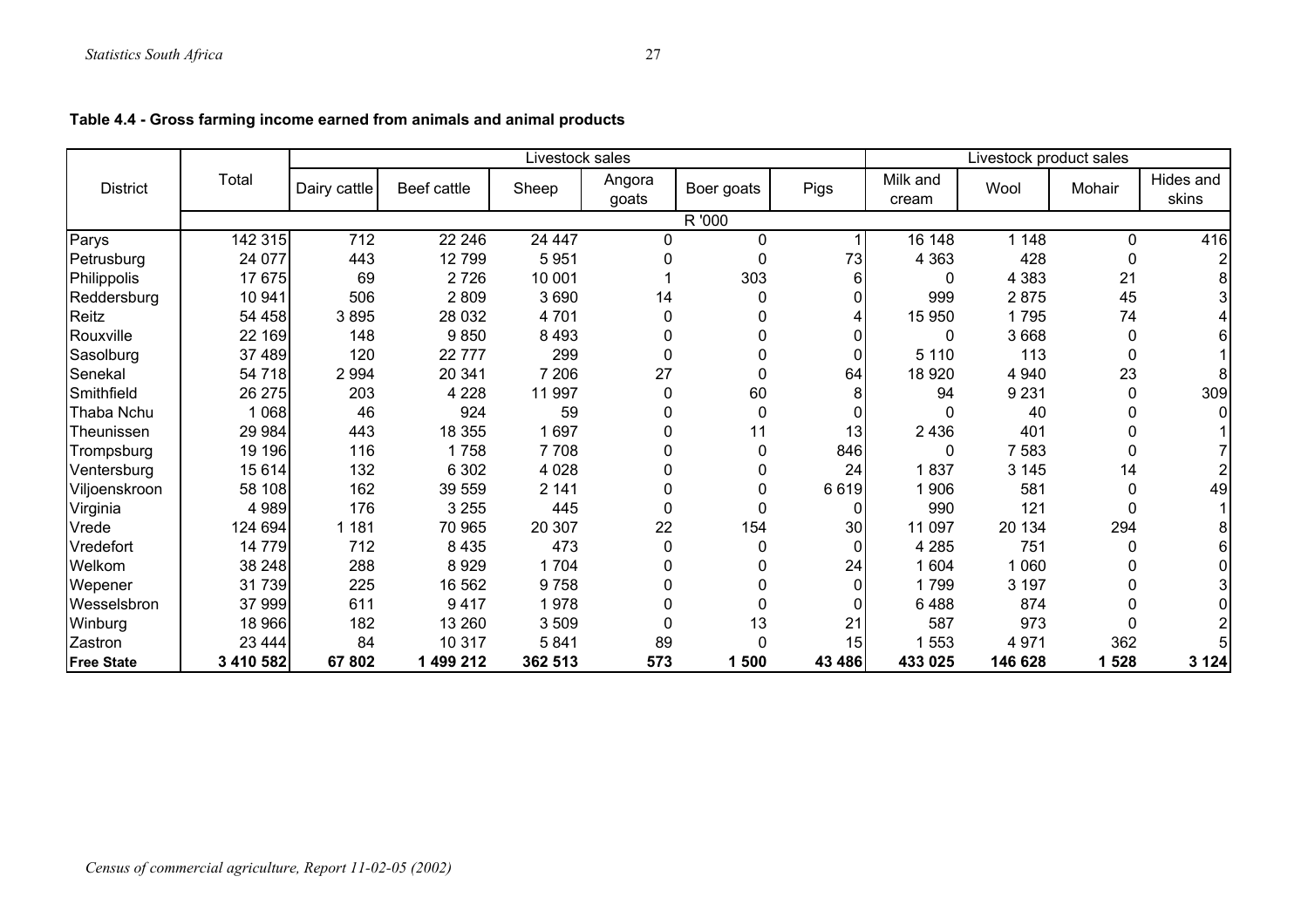|                     | Poultry sales    |                |              | Poultry product sales |                     | Game             | Other<br>animals and |
|---------------------|------------------|----------------|--------------|-----------------------|---------------------|------------------|----------------------|
| <b>District</b>     | Chickens         | Ostriches      | Chicken eggs | Ostrich<br>skins      | Ostrich<br>feathers | farming          | animal<br>products   |
|                     |                  |                |              | R '000                |                     |                  |                      |
| Bethlehem           | $\overline{143}$ | 146            | 167          | 220                   | 0                   | $\overline{210}$ | $\overline{202}$     |
| <b>Bethulie</b>     | $\mathbf 0$      | 0              | 0            | 0                     | 0                   | 1866             | Ω                    |
| <b>Bloemfontein</b> | 521 381          | 381            | 26 582       | 0                     | 0                   | 6411             | 9865                 |
| <b>Boshof</b>       | 119              | 103            | 227          | 0                     | 0                   | 785              | 10                   |
| <b>Bothaville</b>   | 2 4 7 3          | 2              | 1935         | 0                     | 0                   | 1913             | 200                  |
| <b>Brandfort</b>    | 6 3 0 9          | 0              | 28 210       | 0                     | 0                   | 979              | 2 2 2 2              |
| <b>Bultfontein</b>  | 349              | 103            | 217          | 0                     | 0                   | 2 0 5 7          | O                    |
| Clocolan            | 0                | 0              | 0            | 0                     | 0                   | 67               |                      |
| Dewetsdorp          | 29               | 0              | 0            | 0                     | 0                   | 66               |                      |
| Edenburg            | 0                | 0              | 0            | 0                     | 0                   | 48               | ი                    |
| Excelsior           | 0                | 0              | 124          | 0                     | 0                   | 105              | 0                    |
| Fauresmith          | 0                | 0              | 0            | 0                     | 0                   | 854              | ი                    |
| Ficksburg           | 0                | 0              | 0            | 0                     | 0                   | 51               |                      |
| Fouriesburg         | 0                | 0              | 0            | 0                     | 0                   | 0                |                      |
| Frankfort           | 13               |                | 14 106       | 0                     | 0                   | 5                | 16                   |
| Harrismith          | 176              | 6              | 1763         | 0                     | 0                   | 3 5 5 2          | 941                  |
| Heilbron            | 112              | 0              | 323          | 0                     | 0                   | 102              | 357                  |
| Hennenman           | 0                | 0              | 0            | 0                     | 0                   | $\Omega$         | 0                    |
| Hoopstad            | 77               | 5              | 159          | 0                     | 0                   | 303              | 193                  |
| Jacobsdal           | 2 2 1 1          | 50             | 0            | 0                     | 0                   | 56               | 0                    |
| Jagersfontein       | 0                | 0              | 0            | 0                     | 0                   | 83               |                      |
| Koffiefontein       | 0                | 0              | 0            | 0                     | 0                   | 0                |                      |
| Koppies             | 54               | 0              | 0            | 0                     | 0                   | 12               |                      |
| Kroonstad           | 28 122           | 82             | 26 433       | 0                     | 0                   | 3 104            | 4 4 9 8              |
| Ladybrand           | 0                | 0              | 0            | 0                     | 0                   | 0                | 186                  |
| Lindley             |                  | 0              | 0            | 0                     | 0                   | 12               | 0                    |
| Marquard            | 0                | O              | 0            | 0                     | 0                   | 26               |                      |
| Odendaalsrus        | 0                | $\overline{0}$ | 0            | 0                     | 0                   | 280              | 109                  |

## **Table 4.4 - Gross farming income earned from animals and animal products (concluded)**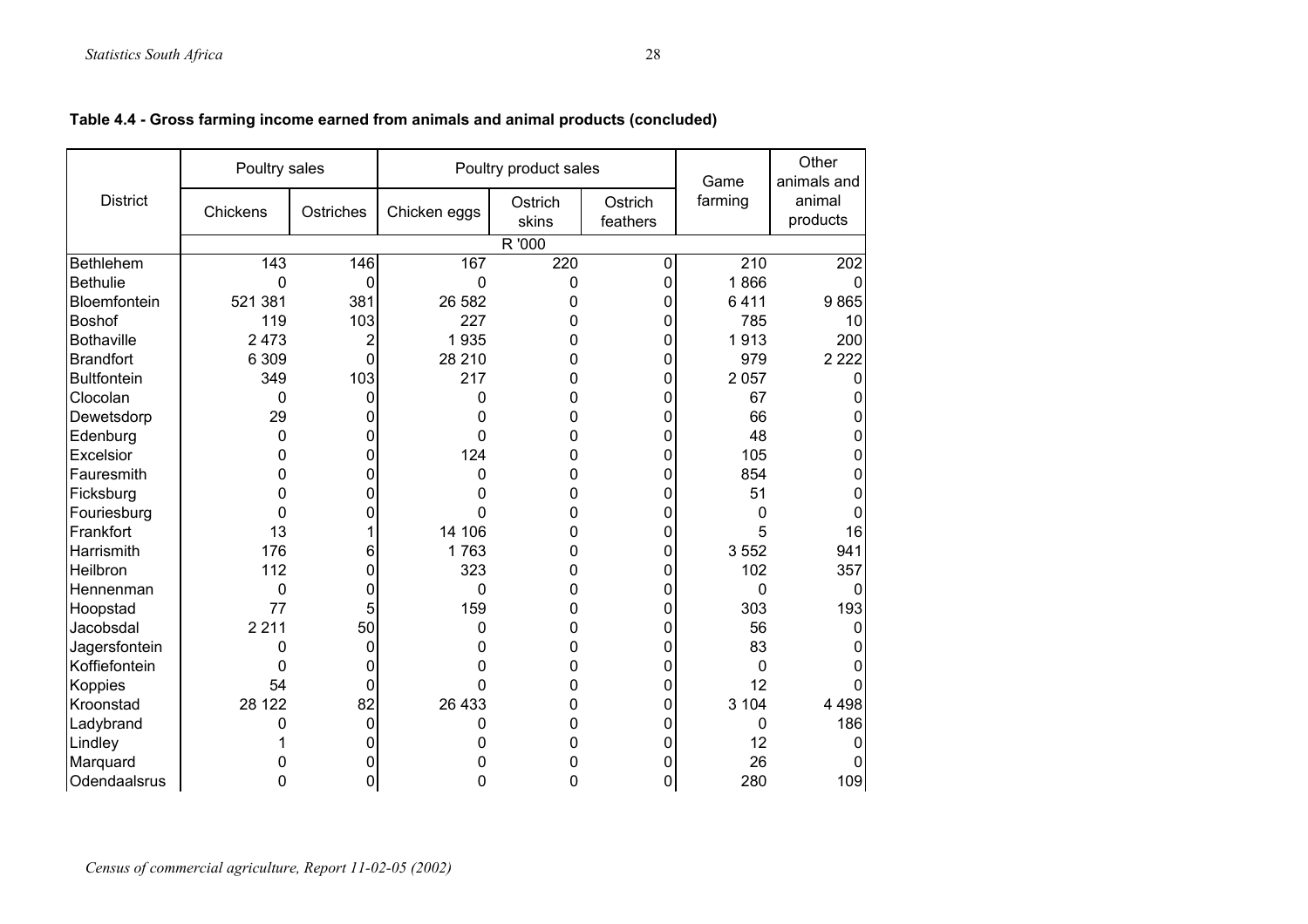|                   | Poultry sales |              |              | Poultry product sales |                     | Game        | Other<br>animals and |
|-------------------|---------------|--------------|--------------|-----------------------|---------------------|-------------|----------------------|
| <b>District</b>   | Chickens      | Ostriches    | Chicken eggs | Ostrich<br>skins      | Ostrich<br>feathers | farming     | animal<br>products   |
|                   |               |              |              | R '000                |                     |             |                      |
| Parys             | 75 304        | $\mathbf{0}$ | 1892         | 0                     | 0                   | $\mathbf 0$ | 0                    |
| Petrusburg        |               | ი            | 0            | 0                     | 0                   | 17          | 0                    |
| Philippolis       |               |              | n            | 0                     | 0                   | 150         | 0                    |
| Reddersburg       |               | ი            | O            | ი                     | 0                   | 0           | 0                    |
| Reitz             |               | 0            |              | 0                     | 0                   | 3           | 0                    |
| Rouxville         | 0             | ი            | n            | O                     | 0                   | 5           | 0                    |
| Sasolburg         | 4 2 3 7       | 0            | 4791         | 0                     | 0                   | 0           | 39                   |
| Senekal           |               | O            |              | 0                     | 0                   | 6           | 190                  |
| Smithfield        |               |              | O            | 0                     | 0                   | 69          | 77                   |
| Thaba Nchu        | 0             | 0            | 0            | 0                     | 0                   | 0           | 0                    |
| Theunissen        | 6 4 0 4       | 9            | 160          | ი                     | 0                   | 54          | 0                    |
| Trompsburg        | 176           | 23           | 464          | 0                     | 0                   | 134         | 381                  |
| Ventersburg       | 0             | 0            | 0            | 0                     | 0                   | 111         | 19                   |
| Viljoenskroon     | 6 181         | ი            | 658          | ი                     | 0                   | 0           | 253                  |
| Virginia          | 0             | 0            | 0            | 0                     | 0                   | 0           | 0                    |
| Vrede             | 61            | 39           | n            | 0                     | 0                   | 402         | 0                    |
| Vredefort         | 116           | 0            |              | 0                     | 0                   | 0           | 0                    |
| Welkom            | 2 4 4 9       | O            | 22 040       | ი                     | 0                   | 99          | 51                   |
| Wepener           | $\Omega$      |              | ი            | 0                     | 0                   | 89          | 105                  |
| Wesselsbron       | 17738         | 0            |              | 0                     | 0                   | 61          | 833                  |
| Winburg           | 0             |              |              |                       | 0                   | 242         | 177                  |
| Zastron           | 172           |              |              | 0                     | 0                   | 35          | 0                    |
| <b>Free State</b> | 674 408       | 958          | 130 254      | 220                   | $\mathbf 0$         | 24 4 26     | 20 925               |

**Table 4.4 - Gross farming income earned from animals and animal products (concluded)**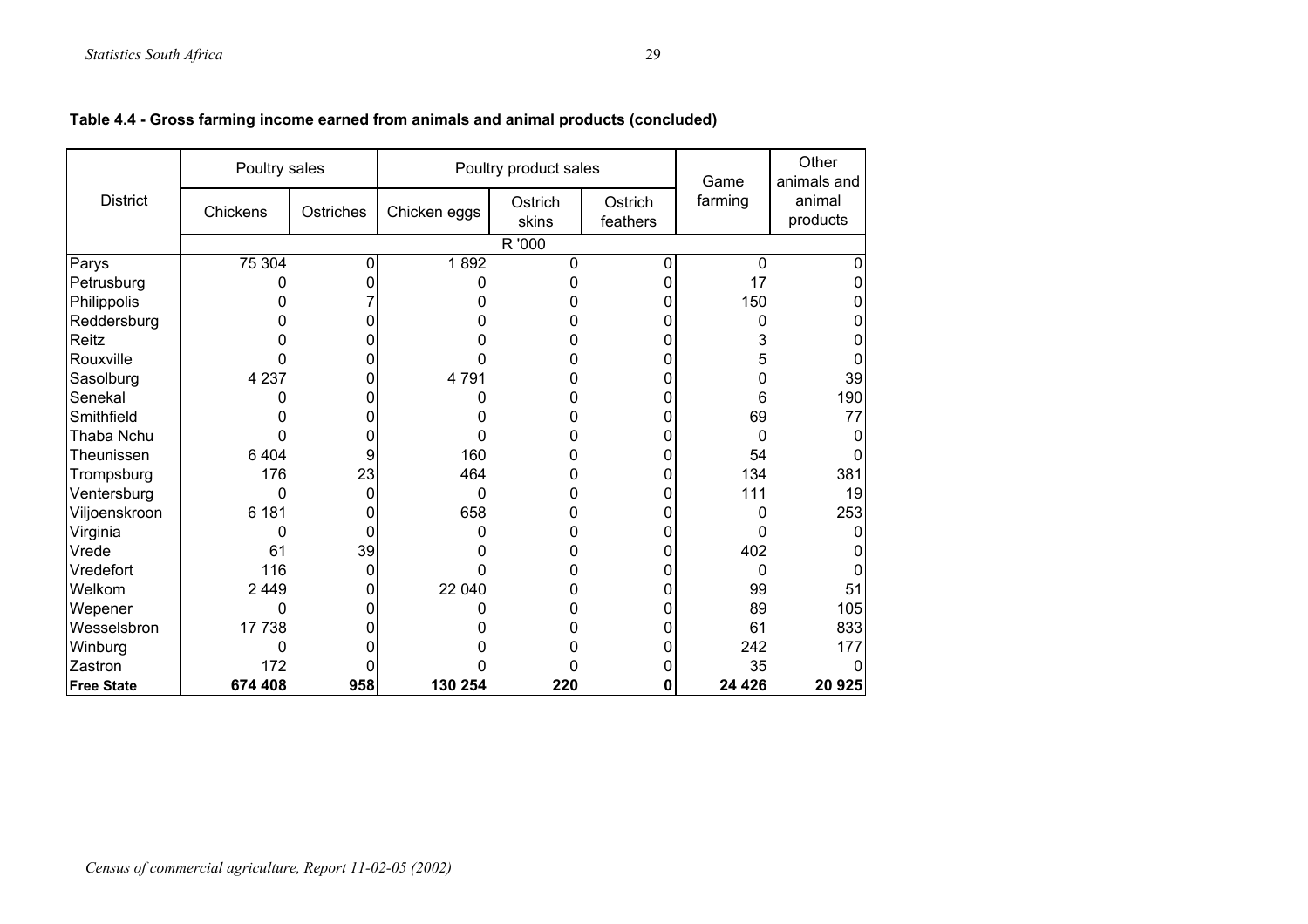**Table 4.5 - Gross farming income from other products sold**

| <b>District</b>    | Total   | Honey          | Aquaculture    | Forestry products | Other   |
|--------------------|---------|----------------|----------------|-------------------|---------|
|                    |         |                | R '000         |                   |         |
| <b>Bethlehem</b>   | 531     | $\overline{0}$ | $\overline{0}$ | 316               | 216     |
| <b>Bethulie</b>    |         | 0              | $\Omega$       | 0                 |         |
| Bloemfontein       | 4 170   | 0              | 92             | 2                 | 4 0 7 6 |
| <b>Boshof</b>      | 129     | 36             | $\Omega$       | 0                 | 93      |
| <b>Bothaville</b>  | 80      | 0              | ი              | n                 | 80      |
| <b>Brandfort</b>   | 147     |                | ი              | ი                 | 146     |
| <b>Bultfontein</b> | 14      |                |                |                   | 14      |
| Clocolan           |         |                |                |                   |         |
| Dewetsdorp         |         |                |                |                   |         |
| Edenburg           | 146     |                |                | o                 | 146     |
| Excelsior          | 484     | ი              |                | ი                 | 484     |
| Fauresmith         | 0       |                |                | 0                 |         |
| Ficksburg          | 239     |                |                | O                 | 239     |
| Fouriesburg        | 0       |                |                | 0                 |         |
| Frankfort          | 133     | 0              | ი              | 0                 | 133     |
| Harrismith         | 1 0 4 9 | 0              | 29             | 0                 | 1 0 2 0 |
| Heilbron           | 159     | 118            | 0              | 11                | 30      |
| Hennenman          | 0       | 0              | 0              | $\mathbf{0}$      |         |
| Hoopstad           | 235     | ŋ              | ი              | 34                | 202     |
| Jacobsdal          | 24      |                |                | $\mathbf 0$       | 24      |
| Jagersfontein      |         |                |                | 0                 |         |
| Koffiefontein      |         |                |                | 0                 |         |
| Koppies            |         |                | ი              | 0                 |         |
| Kroonstad          | 104     |                |                | ი                 | 104     |
| Ladybrand          | 73      |                |                |                   | 73      |
| Lindley            |         |                |                |                   |         |
| Marquard           |         |                |                |                   |         |
| Odendaalsrus       | 74      | 0              | 0              | 0                 | 74      |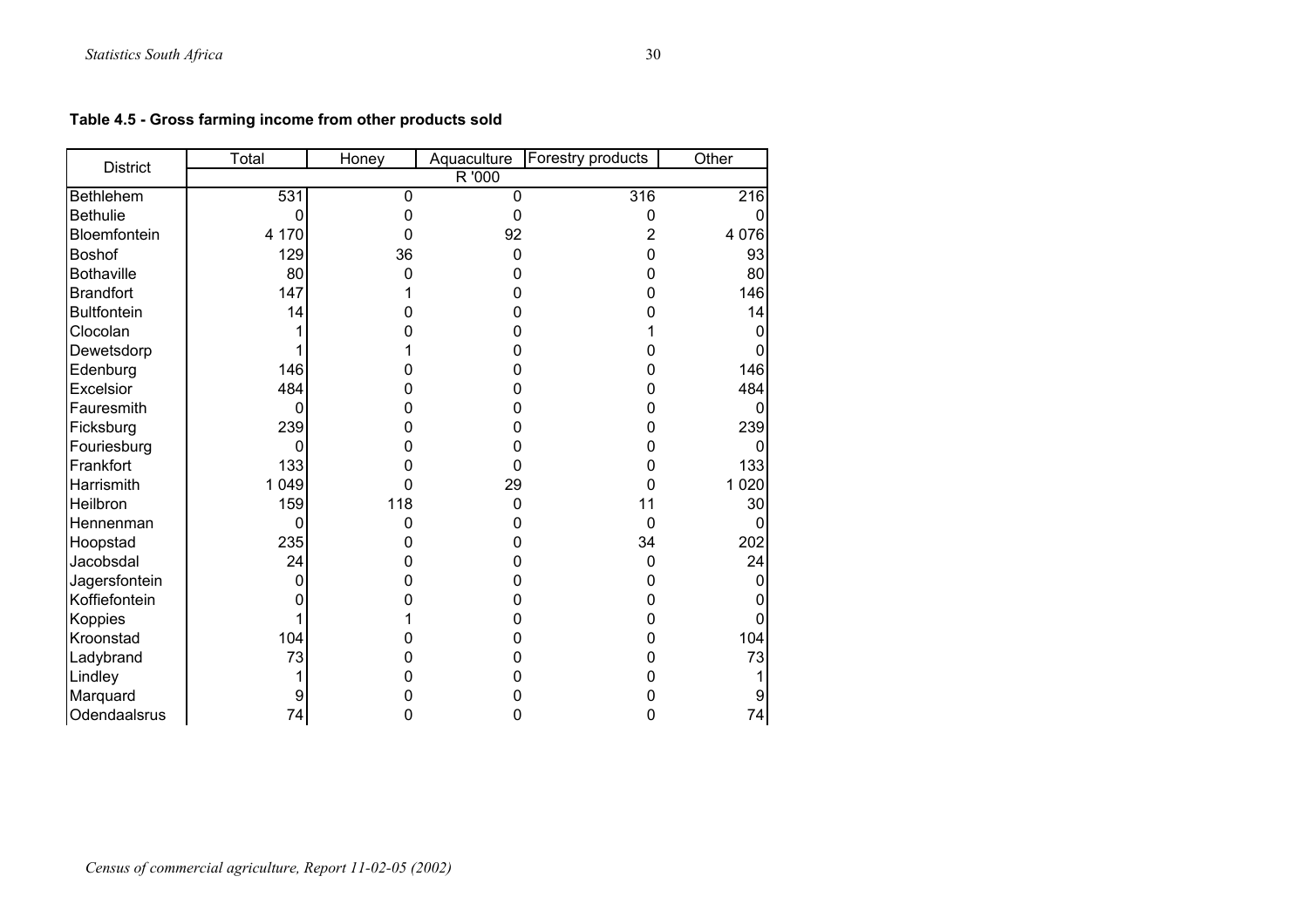**Table 4.5 - Gross farming income from other products sold**

| <b>District</b>   | Total  | Honey | Aquaculture | Forestry products | Other  |
|-------------------|--------|-------|-------------|-------------------|--------|
|                   |        |       | R '000      |                   |        |
| Parys             | 18 216 | 0     | U           | 9                 | 18 208 |
| Petrusburg        | 10     |       |             |                   | 10     |
| Philippolis       |        |       |             |                   |        |
| Reddersburg       |        |       |             |                   |        |
| Reitz             | 25     |       |             | 5                 | 21     |
| Rouxville         | 0      |       |             |                   | 0      |
| Sasolburg         | 28     |       |             |                   | 28     |
| Senekal           | 82     |       |             |                   | 82     |
| Smithfield        | 33     |       |             |                   | 33     |
| Thaba Nchu        | 0      |       |             |                   | 0      |
| Theunissen        | 281    |       |             | ი                 | 281    |
| Trompsburg        | 146    |       |             | Ŋ                 | 146    |
| Ventersburg       | 8      |       |             |                   | 8      |
| Viljoenskroon     | 97     |       |             |                   | 97     |
| Virginia          | 22     |       |             |                   | 22     |
| Vrede             | 129    |       |             |                   | 129    |
| Vredefort         |        |       |             |                   |        |
| Welkom            | 21     |       |             |                   | 21     |
| Wepener           | 64     | 3     |             |                   | 61     |
| Wesselsbron       | 384    | 0     |             |                   | 384    |
| Winburg           | 84     | 0     |             |                   | 84     |
| Zastron           | 35     |       |             |                   | 35     |
| <b>Free State</b> | 27 474 | 160   | 121         | 377               | 26816  |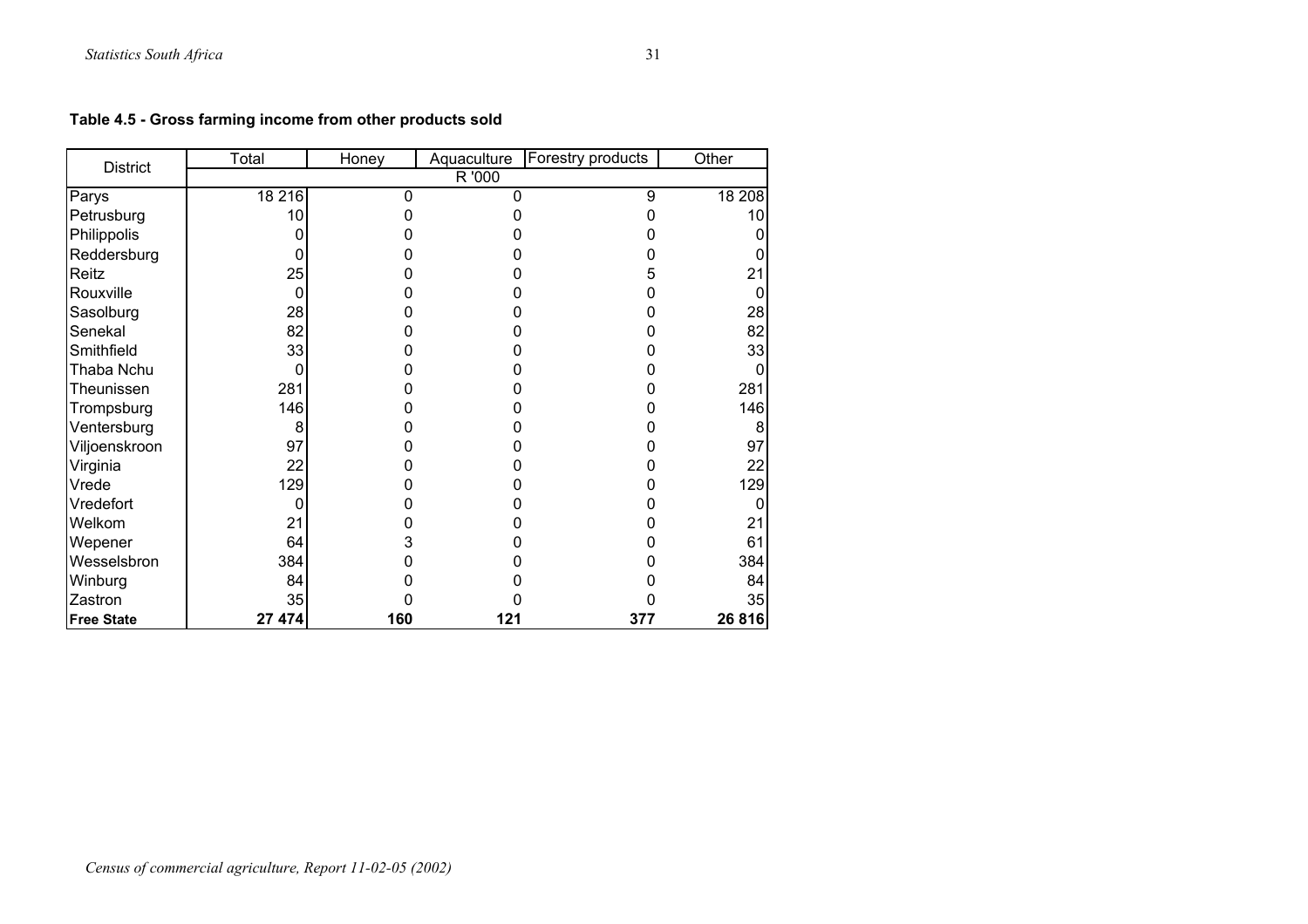#### **Table 5 - Expenditure Table 5.1 - Current expenditure**

|                    | Total   | Seed and plant | Stock and poultry | Fertilisers |         |                  | Remedies for combating diseases<br>and pests in |                                  |
|--------------------|---------|----------------|-------------------|-------------|---------|------------------|-------------------------------------------------|----------------------------------|
| <b>District</b>    |         | material       | feed              |             | Fuel    | Packing material | Livestock and<br>poultry                        | Field and<br>horticultural crops |
|                    |         |                |                   |             | R '000  |                  |                                                 |                                  |
| <b>Bethlehem</b>   | 443 981 | 35 758         | 30 336            | 60 048      | 50 832  | 11 945           | 4 0 3 2                                         | 33 529                           |
| <b>Bethulie</b>    | 16 641  | 99             | 1 1 4 3           | 238         | 1586    | 169              | 785                                             | 52                               |
| Bloemfontein       | 857 768 | 21 4 8 4       | 200 551           | 28 502      | 44 591  | 34 293           | 6774                                            | 4 3 9 3                          |
| <b>Boshof</b>      | 259 110 | 31 073         | 47 823            | 21 4 3 2    | 23 096  | 4 3 0 9          | 4 4 9 2                                         | 8 1 8 7                          |
| <b>Bothaville</b>  | 518 306 | 47 191         | 35 852            | 92 455      | 63 103  | 8776             | 8 1 0 4                                         | 23 291                           |
| <b>Brandfort</b>   | 119 314 | 2928           | 61 266            | 4781        | 10 145  | 2 3 8 5          | 1 4 3 4                                         | 862                              |
| <b>Bultfontein</b> | 266 537 | 32 813         | 11 988            | 37 745      | 30 483  | 2 4 9 0          | 1909                                            | 10 887                           |
| Clocolan           | 82 272  | 5799           | 11 544            | 11789       | 9 3 3 3 | 1 2 4 2          | 801                                             | 3 1 2 1                          |
| Dewetsdorp         | 55 589  | 4798           | 6894              | 5 3 7 0     | 5714    | 497              | 1 1 5 7                                         | 1 0 8 4                          |
| Edenburg           | 11 492  | 128            | 920               | 34          | 877     | 112              | 867                                             | 49                               |
| Excelsior          | 92 203  | 4823           | 40 099            | 8511        | 7 1 3 2 | 92               | 1 1 1 8                                         | 3 1 6 1                          |
| Fauresmith         | 114 626 | 11 511         | 3 0 6 3           | 15798       | 7 2 7 1 | 530              | 1 2 2 3                                         | 3633                             |
| Ficksburg          | 95 876  | 2828           | 11 056            | 9 1 3 5     | 9889    | 2861             | 1 3 2 0                                         | 4 4 3 8                          |
| Fouriesburg        | 63 101  | 6 108          | 2821              | 8 3 0 5     | 7414    | 1840             | 628                                             | 3 6 20                           |
| Frankfort          | 262 228 | 23 5 26        | 22 2 2 9          | 38 170      | 27 501  | 4 1 9 5          | 3 2 3 0                                         | 19 598                           |
| Harrismith         | 340 852 | 32 447         | 38 258            | 47 207      | 34 399  | 7978             | 4 9 3 5                                         | 21 731                           |
| Heilbron           | 208 678 | 11 4 9 5       | 23 752            | 23 743      | 25 057  | 1017             | 2857                                            | 14 165                           |
| Hennenman          | 49 339  | 3517           | 1 1 9 9           | 8764        | 7411    | 421              | 220                                             | 2442                             |
| Hoopstad           | 394 216 | 50 595         | 16813             | 62 526      | 50 412  | 1677             | 2 3 5 9                                         | 23 973                           |
| Jacobsdal          | 83 129  | 8922           | 4751              | 12767       | 5 5 5 9 | 1 1 5 8          | 1 2 3 4                                         | 1771                             |
| Jagersfontein      | 5921    | 82             | 1 2 2 4           | 129         | 554     | 78               | 203                                             | 17                               |
| Koffiefontein      | 7721    | 480            | 350               | 704         | 1 0 4 7 | 31               | 362                                             | 187                              |
| Koppies            | 128 660 | 8678           | 11 956            | 17 571      | 16 886  | 338              | 1622                                            | 6434                             |
| Kroonstad          | 343 269 | 25 806         | 55 481            | 47 834      | 38 538  | 5 5 8 0          | 4 3 7 8                                         | 8 7 3 4                          |
| Ladybrand          | 79 505  | 4 2 6 0        | 8891              | 10 4 25     | 11 917  | 200              | 1 3 8 6                                         | 2515                             |
| Lindley            | 94 600  | 6789           | 6812              | 11 685      | 10 109  | 1529             | 1 2 8 0                                         | 6515                             |
| Marquard           | 374 896 | 2 5 8 3        | 134 994           | 10 589      | 14 0 23 | 660              | 9771                                            | 2912                             |
| Odendaalsrus       | 59 238  | 3711           | 5 3 8 8           | 12 603      | 7 500   | 204              | 238                                             | 2822                             |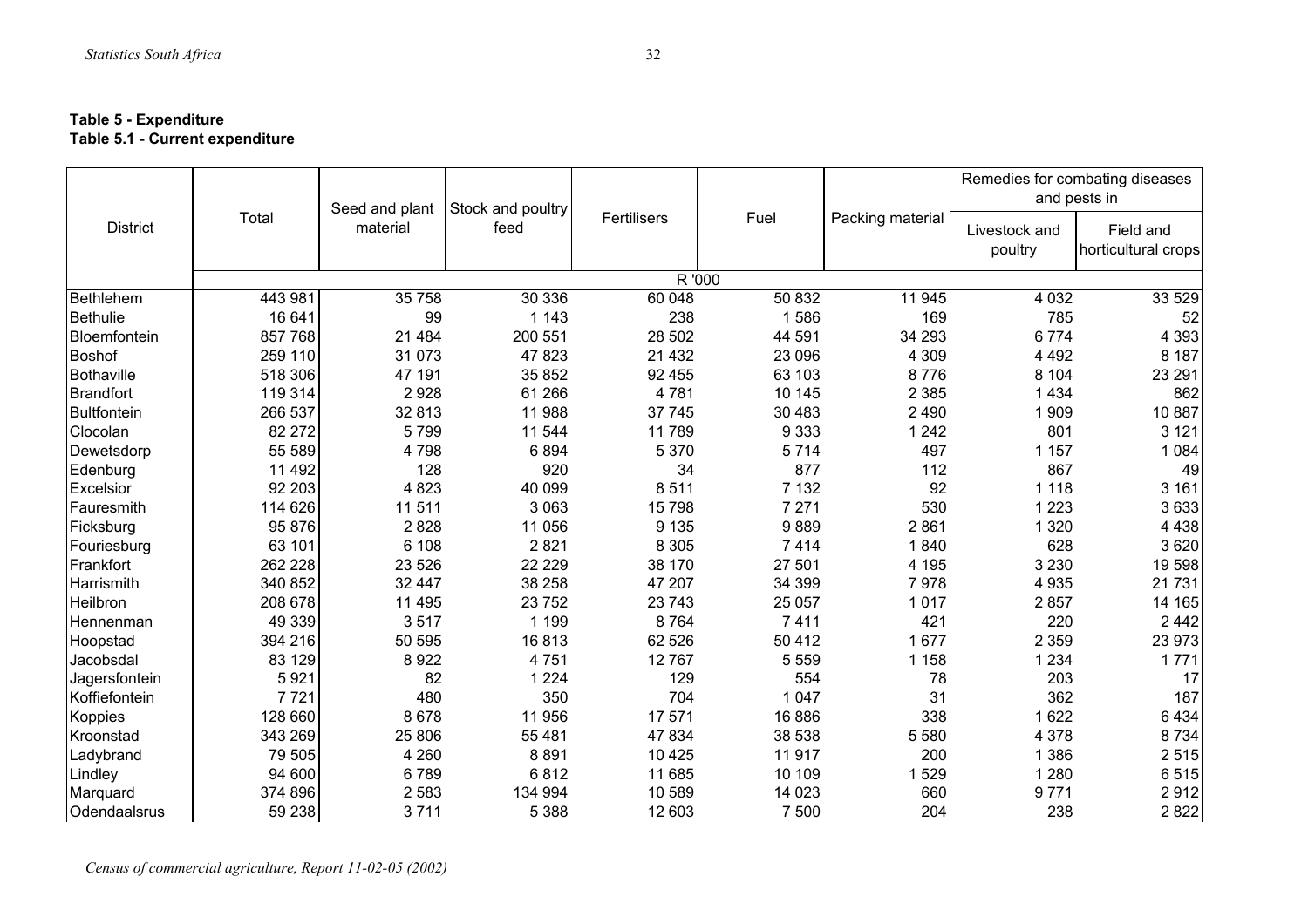#### **Table 5 - Expenditure Table 5.1 - Current expenditure**

|                   | Total     | Seed and plant<br>material | Stock and poultry<br>feed |             |         |                  | Remedies for combating diseases<br>and pests in |                                  |
|-------------------|-----------|----------------------------|---------------------------|-------------|---------|------------------|-------------------------------------------------|----------------------------------|
| <b>District</b>   |           |                            |                           | Fertilisers | Fuel    | Packing material | Livestock and<br>poultry                        | Field and<br>horticultural crops |
|                   |           |                            |                           | R '000      |         |                  |                                                 |                                  |
| Parys             | 155 385   | 3 2 9 4                    | 57 156                    | 7 2 9 7     | 12 934  | 2672             | 7 2 4 9                                         | 3550                             |
| Petrusburg        | 133 692   | 13 4 70                    | 6927                      | 11 205      | 12 977  | 4 0 2 9          | 1728                                            | 2 5 9 4                          |
| Philippolis       | 17 193    | 545                        | 937                       | 1872        | 1 4 7 2 | 66               | 510                                             | 193                              |
| Reddersburg       | 10 0 79   | 243                        | 1 3 6 3                   | 125         | 1 3 1 9 | 155              | 516                                             | 67                               |
| Reitz             | 237 664   | 24 538                     | 9956                      | 34 531      | 23 838  | 3 2 7 6          | 2 1 5 6                                         | 11 496                           |
| Rouxville         | 16 864    | 276                        | 2 1 1 5                   | 636         | 2 0 8 0 | 134              | 701                                             | 89                               |
| Sasolburg         | 47773     | 2622                       | 8 2 7 2                   | 7015        | 4 4 4 4 | 590              | 632                                             | 2971                             |
| Senekal           | 103 771   | 4 9 24                     | 13 8 84                   | 14 710      | 13 531  | 363              | 1575                                            | 4891                             |
| Smithfield        | 19470     | 296                        | 1 906                     | 398         | 2 0 6 2 | 298              | 1 4 0 4                                         | 46                               |
| Thaba Nchu        | 1018      | 64                         | 56                        | 0           | 190     | 3                | 36                                              | 0                                |
| Theunissen        | 159 504   | 19 9 27                    | 6618                      | 22 440      | 19 479  | 2 0 0 9          | 579                                             | 5419                             |
| Trompsburg        | 12744     | 94                         | 1976                      | 51          | 1 1 8 6 | 162              | 563                                             | 34                               |
| Ventersburg       | 43 28 2   | 2 607                      | 2011                      | 7 4 0 2     | 5 2 2 1 | 417              | 321                                             | 1 2 6 8                          |
| Viljoenskroon     | 288 061   | 23 0 27                    | 12 2 28                   | 53 172      | 36 565  | 1 0 0 0          | 2536                                            | 20 277                           |
| Virginia          | 27 259    | 2 5 4 1                    | 3 1 8 4                   | 3 0 6 9     | 3 1 2 7 | 57               | 458                                             | 1 2 4 7                          |
| Vrede             | 148 577   | 9 1 2 1                    | 19878                     | 17 935      | 13 4 14 | 1 2 1 0          | 5 3 4 9                                         | 2991                             |
| Vredefort         | 39 244    | 3 0 7 8                    | 3 3 4 8                   | 6 1 5 3     | 4 3 3 4 | 17               | 1038                                            | 2726                             |
| Welkom            | 74 987    | 6 188                      | 12 006                    | 6 1 3 8     | 7 0 8 4 | 2 4 5 4          | 106                                             | 1549                             |
| Wepener           | 18 959    | 305                        | 2 3 2 8                   | 346         | 1980    | 66               | 553                                             | 148                              |
| Wesselsbron       | 285 389   | 26 090                     | 16 034                    | 50 181      | 34 112  | 1640             | 1681                                            | 17 230                           |
| Winburg           | 54 423    | 3 1 1 5                    | 2 600                     | 9722        | 7680    | 76               | 929                                             | 2 5 2 8                          |
| Zastron           | 19 260    | 271                        | 2848                      | 988         | 2596    | 237              | 922                                             | 165                              |
| <b>Free State</b> | 7 343 667 | 536868                     | 985 086                   | 864 246     | 734 006 | 117 534          | 100 261                                         | 295 601                          |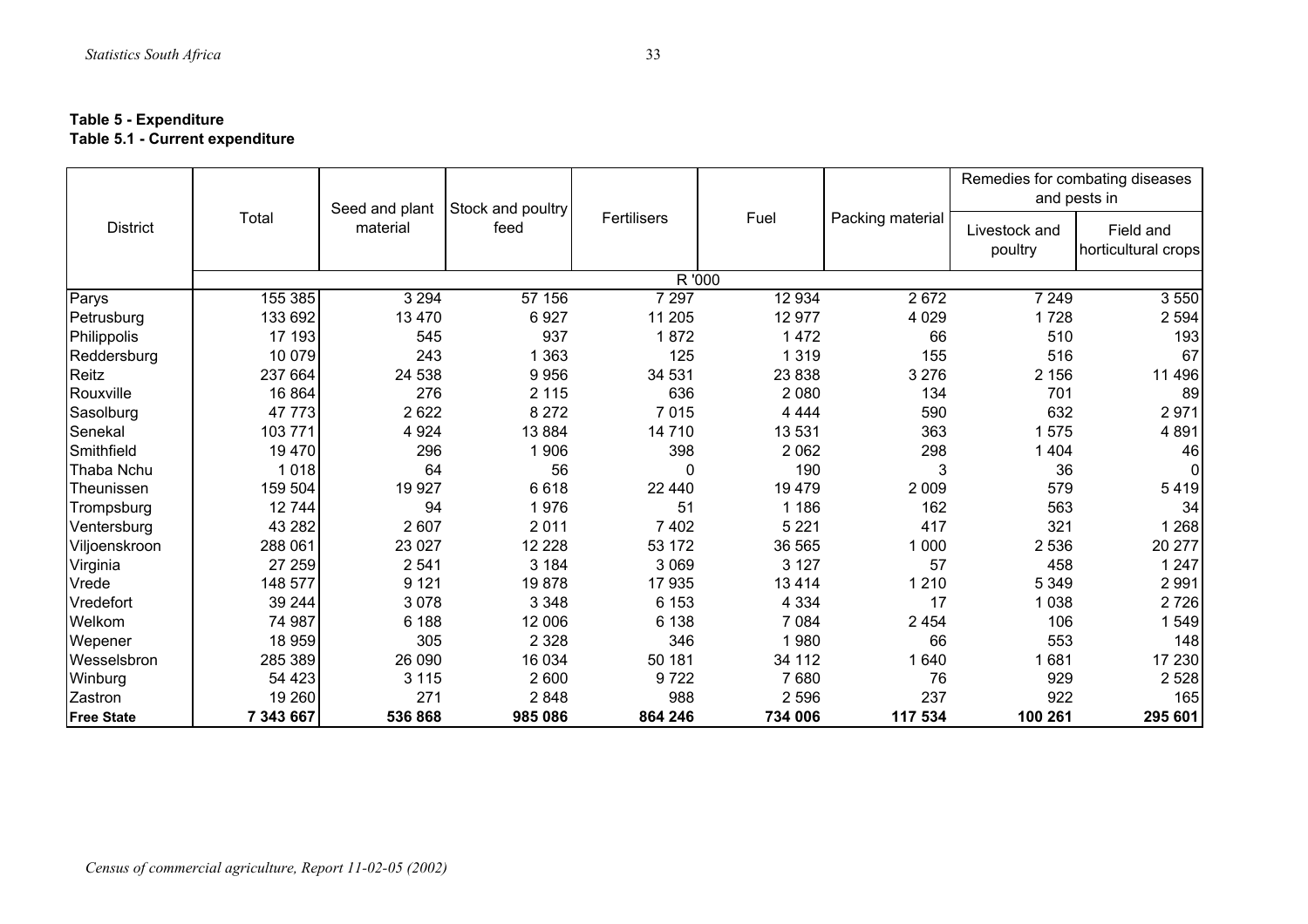|                    |           | Services rendered |             |          | Maintenance and repairs to     |                                             |             |              |
|--------------------|-----------|-------------------|-------------|----------|--------------------------------|---------------------------------------------|-------------|--------------|
| <b>District</b>    | Transport | Veterinary        | Contractors | Security | Buildings, dams<br>and fencing | All machinery,<br>vehicles and<br>equipment | Electricity | Licence fees |
|                    |           |                   |             | R '000   |                                |                                             |             |              |
| Bethlehem          | 12 187    | 2 0 6 6           | 12 4 33     | 760      | 14 3 75                        | 39 854                                      | 5 3 0 7     | 1 1 1 7      |
| <b>Bethulie</b>    | 218       | 163               | 104         | 13       | 912                            | 1 3 0 6                                     | 825         | 143          |
| Bloemfontein       | 23 561    | 6572              | 252727      | 533      | 10 571                         | 33 622                                      | 17 268      | 748          |
| <b>Boshof</b>      | 6864      | 1 2 6 8           | 4 5 4 7     | 210      | 5819                           | 16 116                                      | 5918        | 728          |
| <b>Bothaville</b>  | 3522      | 1 4 7 1           | 9 3 4 7     | 948      | 8 1 4 7                        | 58 282                                      | 6869        | 2 2 9 4      |
| <b>Brandfort</b>   | 1 3 8 1   | 375               | 393         | 77       | 1925                           | 5612                                        | 1956        | 296          |
| <b>Bultfontein</b> | 6828      | 912               | 5 5 6 7     | 279      | 5705                           | 25 275                                      | 3616        | 1 2 5 3      |
| Clocolan           | 1 3 8 3   | 537               | 1535        | 201      | 1970                           | 7513                                        | 1501        | 232          |
| Dewetsdorp         | 1 1 0 8   | 318               | 711         | 2 1 1 1  | 2547                           | 4 1 1 4                                     | 2 1 3 6     | 308          |
| Edenburg           | 180       | 102               | 147         | 11       | 405                            | 1 1 7 2                                     | 602         | 83           |
| Excelsior          | 1593      | 782               | 1 0 2 4     | 54       | 601                            | 4918                                        | 1613        | 268          |
| Fauresmith         | 1 4 5 9   | 166               | 2758        | 122      | 4 10 6                         | 7 609                                       | 5 1 9 3     | 549          |
| Ficksburg          | 2 0 2 7   | 1416              | 2848        | 915      | 2 5 4 0                        | 6 177                                       | 1474        | 365          |
| Fouriesburg        | 1 2 1 4   | 318               | 507         | 133      | 2 4 5 5                        | 4518                                        | 978         | 226          |
| Frankfort          | 2 1 3 5   | 991               | 4 0 5 4     | 271      | 7 3 1 5                        | 22 089                                      | 4 2 1 6     | 598          |
| Harrismith         | 4 300     | 2 4 2 3           | 11 031      | 634      | 10 886                         | 27 394                                      | 4 6 5 7     | 1 0 0 6      |
| Heilbron           | 2 9 0 6   | 1 3 9 9           | 3 1 5 1     | 275      | 2 7 0 4                        | 21 771                                      | 2838        | 822          |
| Hennenman          | 679       | 88                | 1 1 1 0     | 96       | 554                            | 6987                                        | 778         | 102          |
| Hoopstad           | 4 4 0 2   | 881               | 10 969      | 1 4 7 5  | 9 3 8 9                        | 38 564                                      | 3 4 5 6     | 1 0 4 2      |
| Jacobsdal          | 1 3 3 4   | 1 2 6 2           | 2 5 9 4     | 295      | 1456                           | 4838                                        | 3 3 4 6     | 319          |
| Jagersfontein      | 124       | 18                | 36          | 6        | 121                            | 519                                         | 310         | 31           |
| Koffiefontein      | 91        | 17                | 182         | $\Omega$ | 222                            | 658                                         | 447         | 78           |
| Koppies            | 479       | 529               | 1 1 7 4     | 287      | 1 0 3 0                        | 13 846                                      | 1939        | 617          |
| Kroonstad          | 3 0 6 9   | 2982              | 6 6 28      | 629      | 7762                           | 30 277                                      | 4787        | 1808         |
| Ladybrand          | 556       | 741               | 1576        | 218      | 1 3 1 8                        | 7870                                        | 2044        | 906          |
| Lindley            | 1826      | 906               | 2 1 3 1     | 77       | 3 1 8 1                        | 9010                                        | 1582        | 463          |
| Marquard           | 21 398    | 650               | 1785        | 640      | 2 9 0 1                        | 27 347                                      | 1850        | 684          |
| Odendaalsrus       | 384       | 179               | 1 3 1 4     | 101      | 1470                           | 7 3 7 1                                     | 828         | 167          |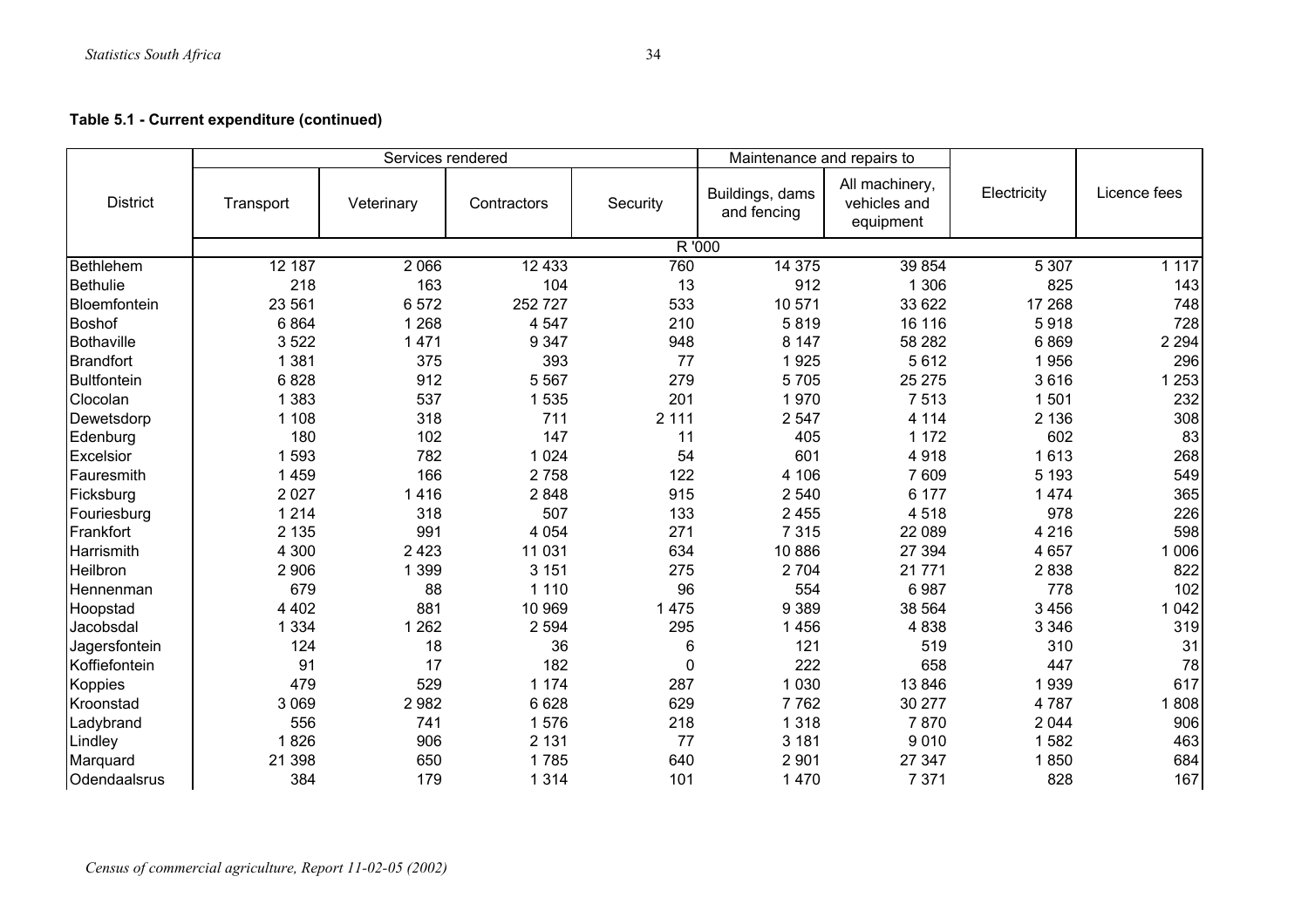|                   |           | Services rendered |             |          | Maintenance and repairs to     |                                             |             |              |
|-------------------|-----------|-------------------|-------------|----------|--------------------------------|---------------------------------------------|-------------|--------------|
| <b>District</b>   | Transport | Veterinary        | Contractors | Security | Buildings, dams<br>and fencing | All machinery,<br>vehicles and<br>equipment | Electricity | Licence fees |
|                   |           |                   |             |          | R '000                         |                                             |             |              |
| Parys             | 1 1 1 6   | 351               | 2 5 4 8     | 125      | 7822                           | 9971                                        | 2 1 1 0     | 400          |
| Petrusburg        | 3583      | 244               | 10 437      | 105      | 2602                           | 12 3 63                                     | 2811        | 255          |
| Philippolis       | 144       | 38                | 123         | 14       | 751                            | 1693                                        | 691         | 96           |
| Reddersburg       | 222       | 28                | 82          | 73       | 397                            | 1 0 3 9                                     | 342         | 61           |
| Reitz             | 4708      | 1 0 3 4           | 7 2 8 2     | 205      | 8 2 7 0                        | 18 126                                      | 3 3 9 2     | 638          |
| Rouxville         | 79        | 136               | 60          | 33       | 415                            | 1662                                        | 1 0 5 2     | 96           |
| Sasolburg         | 224       | 193               | 944         | 52       | 1988                           | 3995                                        | 482         | 295          |
| Senekal           | 099       | 1 0 3 1           | 888         | 339      | 1773                           | 9839                                        | 2 1 3 1     | 527          |
| Smithfield        | 227       | 115               | 349         | 36       | 826                            | 1545                                        | 843         | 105          |
| Thaba Nchu        | 4         | $\mathbf 0$       |             | 3        | 106                            | 57                                          | 29          | 19           |
| Theunissen        | 2 5 6 3   | 255               | 6 1 9 3     | 199      | 3644                           | 13 960                                      | 3704        | 677          |
| Trompsburg        | 211       | 258               | 65          | 21       | 819                            | 1 2 8 6                                     | 456         | 70           |
| Ventersburg       | 732       | 162               | 543         | 38       | 807                            | 3816                                        | 923         | 211          |
| Viljoenskroon     | 1727      | 1 0 0 3           | 3817        | 438      | 3517                           | 34 469                                      | 3569        | 1 3 3 7      |
| Virginia          | 201       | 81                | 1503        | 69       | 1 1 0 4                        | 1957                                        | 447         | 76           |
| Vrede             | 948       | 1013              | 1979        | 459      | 4 1 2 7                        | 9520                                        | 1985        | 637          |
| Vredefort         | 228       | 269               | 359         | 104      | 1 0 0 9                        | 3 2 6 2                                     | 821         | 186          |
| Welkom            | 086       | 412               | 1 674       | 137      | 804                            | 5919                                        | 1748        | 372          |
| Wepener           | 175       | 78                | 158         | 27       | 760                            | 2 3 6 7                                     | 707         | 96           |
| Wesselsbron       | 3972      | 939               | 5973        | 749      | 5 3 7 1                        | 29818                                       | 4 0 5 9     | 1627         |
| Winburg           | 323       | 334               | 1632        | 143      | 2096                           | 5478                                        | 836         | 346          |
| Zastron           | 210       | 294               | 83          | 68       | 540                            | 1863                                        | 679         | 146          |
| <b>Free State</b> | 131 989   | 37 801            | 390 073     | 14 807   | 161 935                        | 608 636                                     | 122 152     | 25 5 26      |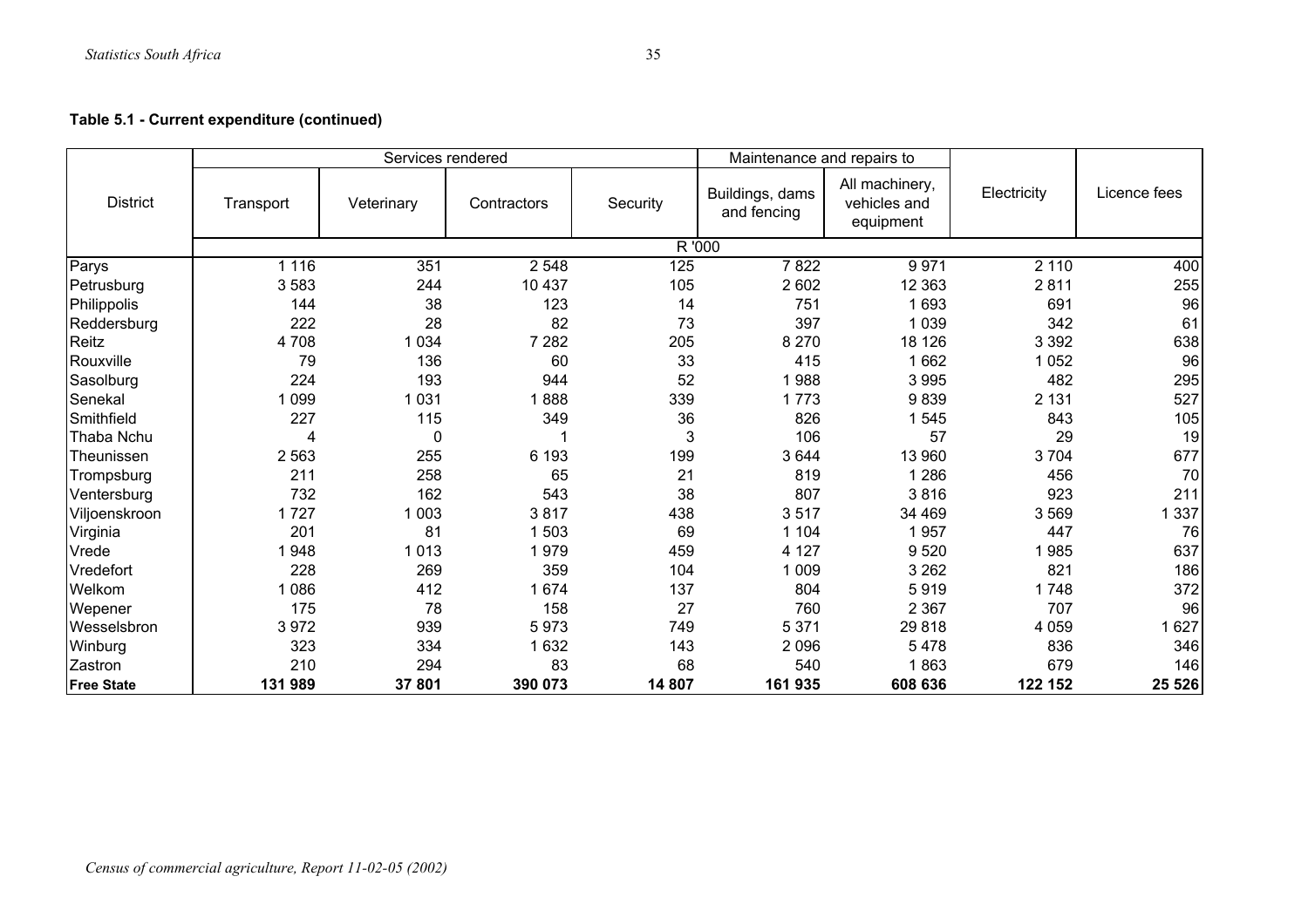**Table 5.1 - Current expenditure (concluded)**

| <b>District</b>    | Insurance<br>premiums | Interest | Water purchased  | Rental  | Protective<br>clothing for farm<br>workers | Depreciation | Rates paid to<br>regional services | Other farming<br>expenses |
|--------------------|-----------------------|----------|------------------|---------|--------------------------------------------|--------------|------------------------------------|---------------------------|
|                    |                       |          |                  |         | R '000                                     |              |                                    |                           |
| Bethlehem          | 23 4 81               | 29 781   | $\overline{134}$ | 11 519  | 438                                        | 34 692       | 665                                | 28 693                    |
| <b>Bethulie</b>    | 641                   | 1914     | 5                | 2929    | 60                                         | 1 0 6 6      | 62                                 | 2 2 0 7                   |
| Bloemfontein       | 16 991                | 55 466   | 5 2 6 3          | 17865   | 871                                        | 31 792       | 518                                | 41814                     |
| <b>Boshof</b>      | 7722                  | 20 132   | 750              | 7985    | 278                                        | 18705        | 524                                | 21 133                    |
| Bothaville         | 20 244                | 48 550   | 105              | 20 885  | 649                                        | 33 4 25      | 070<br>1                           | 23 7 24                   |
| <b>Brandfort</b>   | 3 4 0 9               | 6 3 2 7  | 21               | 3581    | 158                                        | 5808         | 179                                | 4 0 1 3                   |
| <b>Bultfontein</b> | 8 2 8 4               | 20 40 6  | 2 3 2 7          | 21 198  | 239                                        | 23 706       | 299                                | 12 3 27                   |
| Clocolan           | 3690                  | 4 8 2 7  | 0                | 1666    | 117                                        | 4 5 3 9      | 239                                | 8693                      |
| Dewetsdorp         | 2 3 6 0               | 3977     | 974              | 1886    | 131                                        | 4519         | 223                                | 2654                      |
| Edenburg           | 405                   | 1970     | 11               | 1 3 4 7 | 128                                        | 566          | 51                                 | 1 3 2 2                   |
| Excelsior          | 3 5 2 2               | 5 0 4 9  | 20               | 1 150   | 330                                        | 3 1 3 0      | 188                                | 3026                      |
| Fauresmith         | 6709                  | 19729    | 4 6 4 9          | 3596    | 153                                        | 8898         | 647                                | 5 2 5 4                   |
| Ficksburg          | 2811                  | 5 1 3 5  | 78               | 3422    | 105                                        | 9676         | 128                                | 15 2 33                   |
| Fouriesburg        | 2 0 7 0               | 7672     | 17               | 2 174   | 147                                        | 6 0 9 2      | 117                                | 3728                      |
| Frankfort          | 11 568                | 21 605   | 2 170            | 10 351  | 599                                        | 18 897       | 628                                | 15 29 2                   |
| Harrismith         | 18 4 36               | 23 886   | 217              | 8 2 0 9 | 490                                        | 25 065       | 645                                | 14 616                    |
| Heilbron           | 10 338                | 16 437   | 22               | 6846    | 181                                        | 11 670       | 571                                | 24 663                    |
| <b>Hennenman</b>   | 2823                  | 3 4 5 3  | 34               | 2 0 0 4 | 124                                        | 4 4 3 6      | 60                                 | 2036                      |
| Hoopstad           | 11890                 | 29 117   | 198              | 19895   | 272                                        | 33 649       | 530                                | 20 133                    |
| Jacobsdal          | 5 0 6 0               | 8572     | 4 2 3 1          | 3 3 6 6 | 300                                        | 6445         | 262                                | 3 2 8 8                   |
| Jagersfontein      | 254                   | 962      | 0                | 720     | 20                                         | 309          | 21                                 | 182                       |
| Koffiefontein      | 646                   | 777      | 119              | 380     | 61                                         | 296          | 68                                 | 520                       |
| Koppies            | 7 4 9 6               | 12742    | 279              | 6789    | 173                                        | 7 3 1 5      | 303                                | 10 176                    |
| Kroonstad          | 14 728                | 24 294   | 312              | 14 7 17 | 780                                        | 22 989       | 827                                | 20 331                    |
| Ladybrand          | 4 0 8 7               | 6855     | 232              | 3703    | 143                                        | 4 1 5 6      | 201                                | 5 3 0 4                   |
| Lindley            | 6 6 6 1               | 7 1 9 3  | 43               | 4680    | 117                                        | 5959         | 294                                | 5757                      |
| Marquard           | 3 1 3 5               | 7 196    | 0                | 2 5 6 1 | 312                                        | 8 2 6 3      | 1 1 1 2                            | 119 529                   |
| Odendaalsrus       | 2986                  | 4 3 1 9  | 60               | 1 3 4 0 | 64                                         | 4 1 2 4      | 87                                 | 1980                      |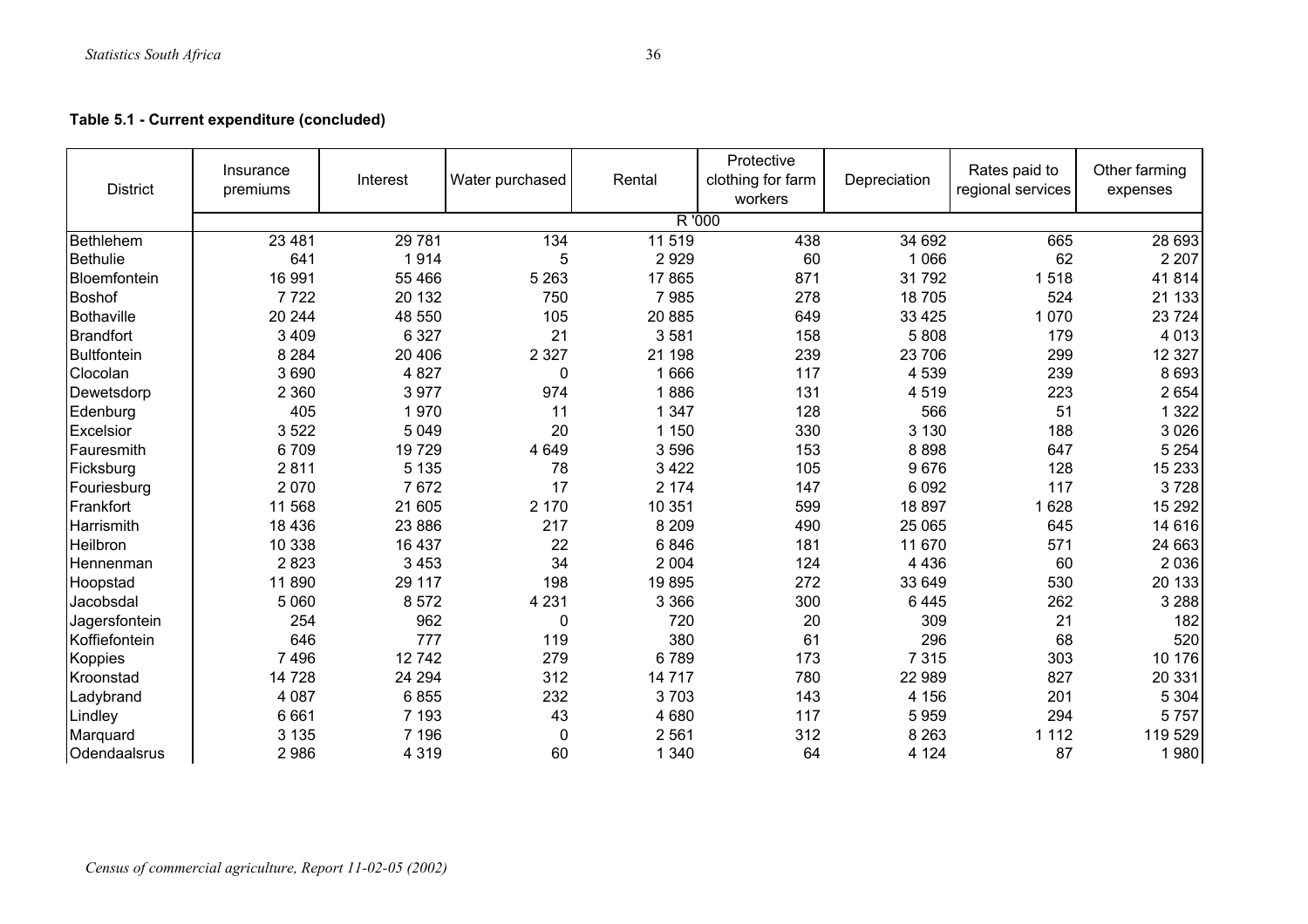| <b>District</b>   | Insurance<br>premiums | Interest | Water purchased | Rental  | Protective<br>clothing for farm<br>workers | Depreciation | Rates paid to<br>regional services | Other farming<br>expenses |
|-------------------|-----------------------|----------|-----------------|---------|--------------------------------------------|--------------|------------------------------------|---------------------------|
|                   |                       |          |                 | R '000  |                                            |              |                                    |                           |
| Parys             | 4 4 5 5               | 8 6 9 2  | 96              | 2695    | 89                                         | 10 558       | 262                                | 9942                      |
| Petrusburg        | 5 5 3 9               | 4 2 5 1  | 176             | 13 928  | 945                                        | 12 3 20      | 307                                | 10 897                    |
| Philippolis       | 398                   | 805      | 137             | 232     | 34                                         | 981          | 352                                | 2 1 1 0                   |
| Reddersburg       | 383                   | 353      | 11              | 427     | 20                                         | 764          | 39                                 | 1 0 5 0                   |
| Reitz             | 17 644                | 20 194   | 84              | 8513    | 160                                        | 14 039       | 227                                | 23 356                    |
| Rouxville         | 653                   | 2 181    | 8               | 753     | 23                                         | 1674         | 65                                 | 1942                      |
| Sasolburg         | 1530                  | 1 1 4 5  | 31              | 3 3 5 0 | 85                                         | 2980         | 136                                | 3797                      |
| Senekal           | 5 5 5 7               | 7 109    | 34              | 3805    | 278                                        | 7 1 1 4      | 227                                | 7 142                     |
| Smithfield        | 713                   | 2 3 4 3  | 22              | 2661    | 77                                         | 852          | 66                                 | 2 2 8 1                   |
| Thaba Nchu        | 26                    | 177      | 0               | 0       |                                            | 131          | 4                                  | 110                       |
| Theunissen        | 8 5 22                | 11 962   | 3 4 0 0         | 6700    | 157                                        | 12728        | 260                                | 8 1 0 9                   |
| Trompsburg        | 571                   | 1 3 3 2  | $\mathbf 0$     | 465     | 82                                         | 1 0 5 9      | 148                                | 1836                      |
| Ventersburg       | 2 4 3 7               | 3 9 6 8  | 275             | 2624    | 196                                        | 3 4 3 5      | 75                                 | 3794                      |
| Viljoenskroon     | 11897                 | 20 384   | 113             | 19 696  | 178                                        | 16 162       | 1 1 1 8                            | 19829                     |
| Virginia          | 1 370                 | 952      | 19              | 829     | 42                                         | ∣ 569        | 49                                 | 2 3 0 8                   |
| Vrede             | 12 650                | 17 126   | 43              | 6843    | 246                                        | 12 376       | 504                                | 7 2 2 3                   |
| Vredefort         | 2695                  | 2936     | 18              | 2 2 3 4 | 32                                         | 1934         | 115                                | 2 3 4 9                   |
| Welkom            | 2790                  | 4587     | 305             | 3 9 3 5 | 86                                         | 4 9 0 4      | 257                                | 10 448                    |
| Wepener           | 068                   | 2 1 9 8  | 49              | 1 1 9 6 | 80                                         | 759          | 81                                 | 3 4 3 6                   |
| Wesselsbron       | 12 944                | 20 977   | 907             | 8 3 7 6 | 287                                        | 21 507       | 436                                | 20 478                    |
| Winburg           | 3 1 4 5               | 2 9 9 6  | 236             | 2 5 6 8 | 118                                        | 4573         | 196                                | 2752                      |
| Zastron           | 601                   | 2 2 7 8  | 16              | 1561    | 64                                         | 972          | 95                                 | 1762                      |
| <b>Free State</b> | 301 035               | 540 289  | 28 250          | 281 153 | 10720                                      | 473 580      | 17 541                             | 564 578                   |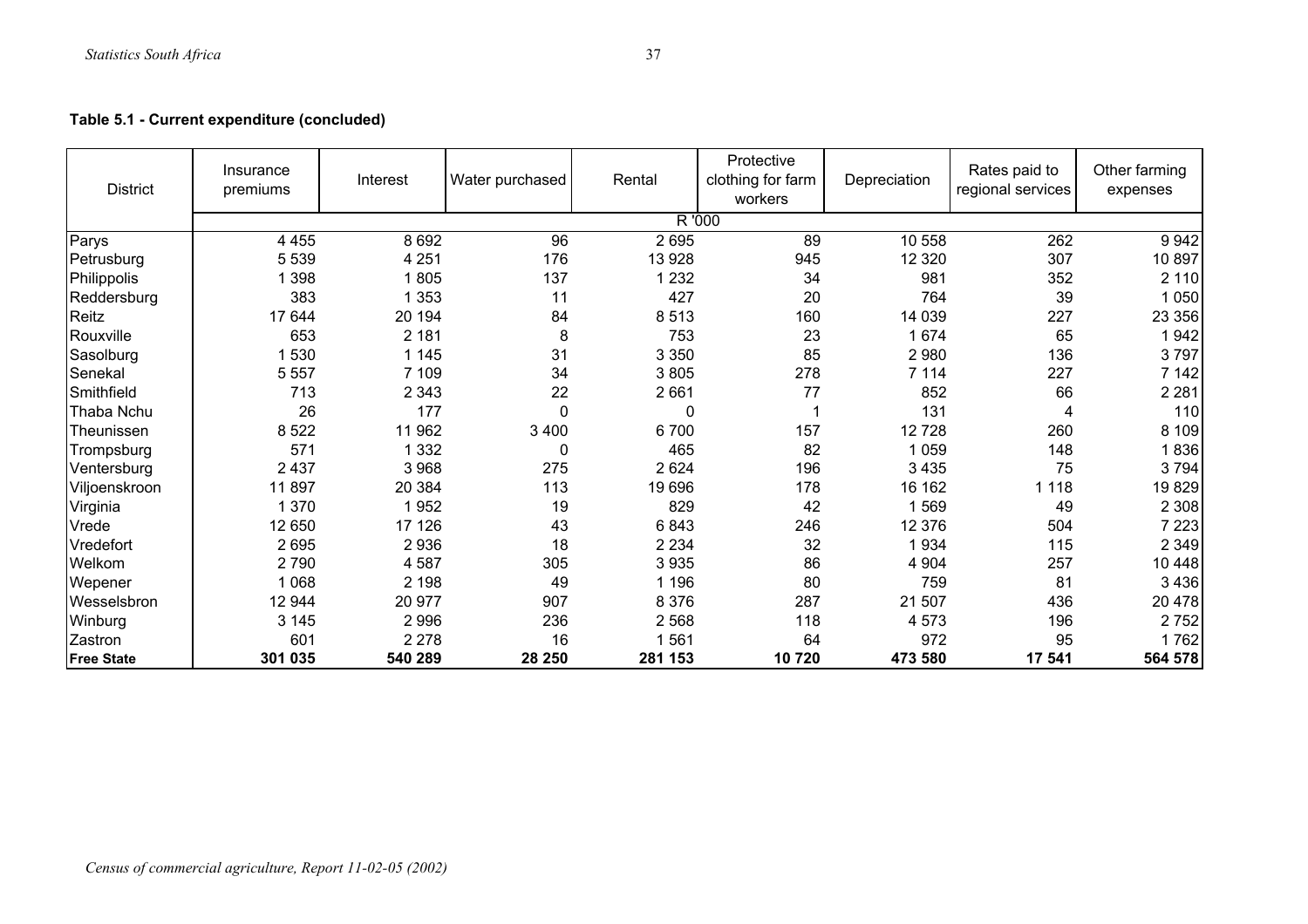| <b>District</b>    | Total   | Stock theft | Lifting and<br>stealing of tools | <b>Burglary</b> | Pilfering and<br>stealing of crops |
|--------------------|---------|-------------|----------------------------------|-----------------|------------------------------------|
|                    |         |             | R '000                           |                 |                                    |
| <b>Bethlehem</b>   | 12 130  | 2477        | 898                              | 2 2 4 3         | 928                                |
| <b>Bethulie</b>    | 2626    | 477         | 84                               | 28              | 30                                 |
| Bloemfontein       | 18 460  | 2925        | 1628                             | 2963            | 3 2 0 7                            |
| <b>Boshof</b>      | 20 932  | 10 188      | 910                              | 209             | 761                                |
| <b>Bothaville</b>  | 10911   | 1 3 7 9     | 680                              | 218             | 301                                |
| <b>Brandfort</b>   | 3820    | 1671        | 304                              | 122             | 38                                 |
| <b>Bultfontein</b> | 2 2 9 7 | 409         | 172                              | 86              | 305                                |
| Clocolan           | 2 6 6 3 | 715         | 365                              | 289             | 695                                |
| Dewetsdorp         | 3 4 3 4 | 1491        | 300                              | 175             | 99                                 |
| Edenburg           | 1527    | 651         | 60                               | 11              |                                    |
| Excelsior          | 2 3 7 8 | 602         | 206                              | 26              | 194                                |
| Fauresmith         | 4671    | 1 1 4 9     | 388                              | 15              | 108                                |
| Ficksburg          | 2849    | 648         | 370                              | 219             | 985                                |
| Fouriesburg        | 1703    | 640         | 228                              | 133             | 198                                |
| Frankfort          | 6439    | 2 0 3 7     | 370                              | 368             | 230                                |
| Harrismith         | 37 838  | 3 2 7 3     | 17 466                           | 992             | 1 0 9 4                            |
| Heilbron           | 63 105  | 35 096      | 14 3 23                          | 563             | 7010                               |
| Hennenman          | 1 3 2 8 | 249         | 99                               | 485             | 255                                |
| Hoopstad           | 3761    | 362         | 246                              | 44              | 141                                |
| Jacobsdal          | 3835    | 965         | 184                              | 107             | 215                                |
| Jagersfontein      | 2 1 6 1 | 1880        | $\overline{4}$                   | 4               | 0                                  |
| Koffiefontein      | 717     | 313         | 35                               | 11              | 18                                 |
| <b>Koppies</b>     | 3518    | 1 2 3 0     | 466                              | 502             | 216                                |
| Kroonstad          | 6738    | 1857        | 1 2 6 8                          | 907             | 512                                |
| Ladybrand          | 3 600   | 660         | 335                              | 427             | 576                                |
| Lindley            | 5 2 9 1 | 2 4 9 2     | 192                              | 144             | 151                                |
| Marquard           | 7075    | 1 0 6 8     | 294                              | 90              | 186                                |
| Odendaalsrus       | 2 0 8 0 | 193         | 136                              | 4               | 458                                |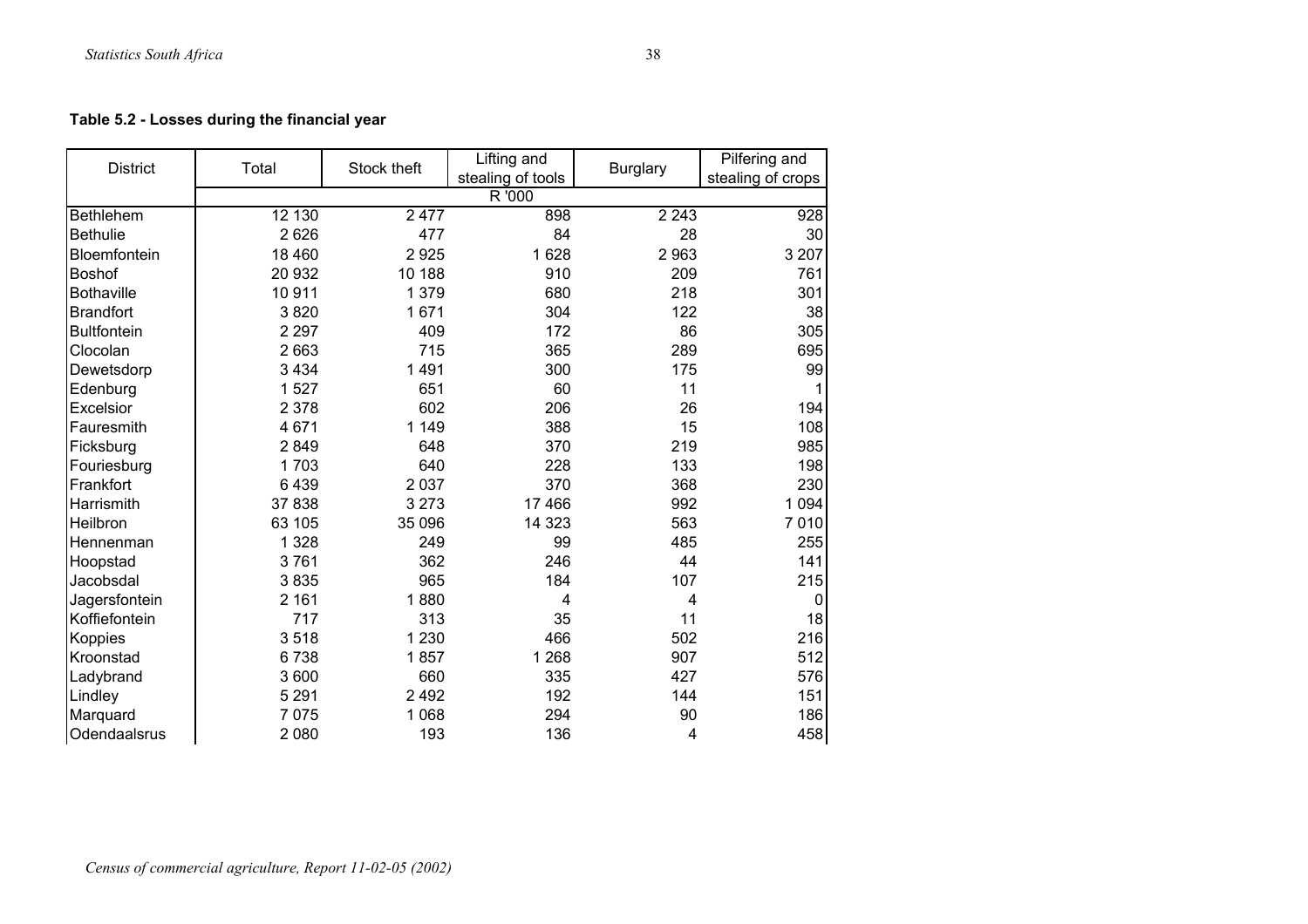| <b>District</b>   | Total   | Stock theft | Lifting and                 | <b>Burglary</b> | Pilfering and     |
|-------------------|---------|-------------|-----------------------------|-----------------|-------------------|
|                   |         |             | stealing of tools<br>R '000 |                 | stealing of crops |
| Parys             | 3 9 6 2 | 780         | 577                         | 123             | 266               |
| Petrusburg        | 3652    | 687         | 228                         | 40              | 38                |
| Philippolis       | 2 4 9 4 | 466         | 63                          | 36              | 3                 |
| Reddersburg       | 1 1 7 9 | 526         | 27                          | 49              | 30                |
| Reitz             | 74 966  | 1619        | 514                         | 198             | 280               |
| Rouxville         | 3 1 3 0 | 491         | 81                          | 116             | 21                |
| Sasolburg         | 1551    | 162         | 48                          | 121             | 582               |
| Senekal           | 13 290  | 1959        | 457                         | 927             | 343               |
| Smithfield        | 2 1 2 3 | 845         | 72                          | 147             | 40                |
| Thaba Nchu        | 13      | 6           | 3                           | 0               | $\mathbf 0$       |
| Theunissen        | 1776    | 346         | 422                         | 92              | 142               |
| Trompsburg        | 1 0 7 0 | 201         | 40                          | 5               | 9                 |
| Ventersburg       | 3 1 6 2 | 615         | 145                         | 1628            | 118               |
| Viljoenskroon     | 7460    | 633         | 706                         | 432             | 386               |
| Virginia          | 718     | 77          | 162                         | 35              | 230               |
| Vrede             | 13 0 56 | 2 0 9 0     | 374                         | 979             | 265               |
| Vredefort         | 1452    | 353         | 168                         | 42              | 290               |
| Welkom            | 735     | 288         | 102                         | 11              | 82                |
|                   | 2 5 6 5 | 1 2 6 8     | 43                          | 23              | 36                |
| Wepener           |         |             |                             |                 |                   |
| Wesselsbron       | 3 0 4 5 | 688         | 342                         | 328             | 348               |
| Winburg           | 4 506   | 847         | 618                         | 40              | 166               |
| Zastron           | 2 2 9 3 | 980         | 197                         | 84              | 111               |
| <b>Free State</b> | 386 083 | 93 023      | 47 399                      | 16839           | 22 697            |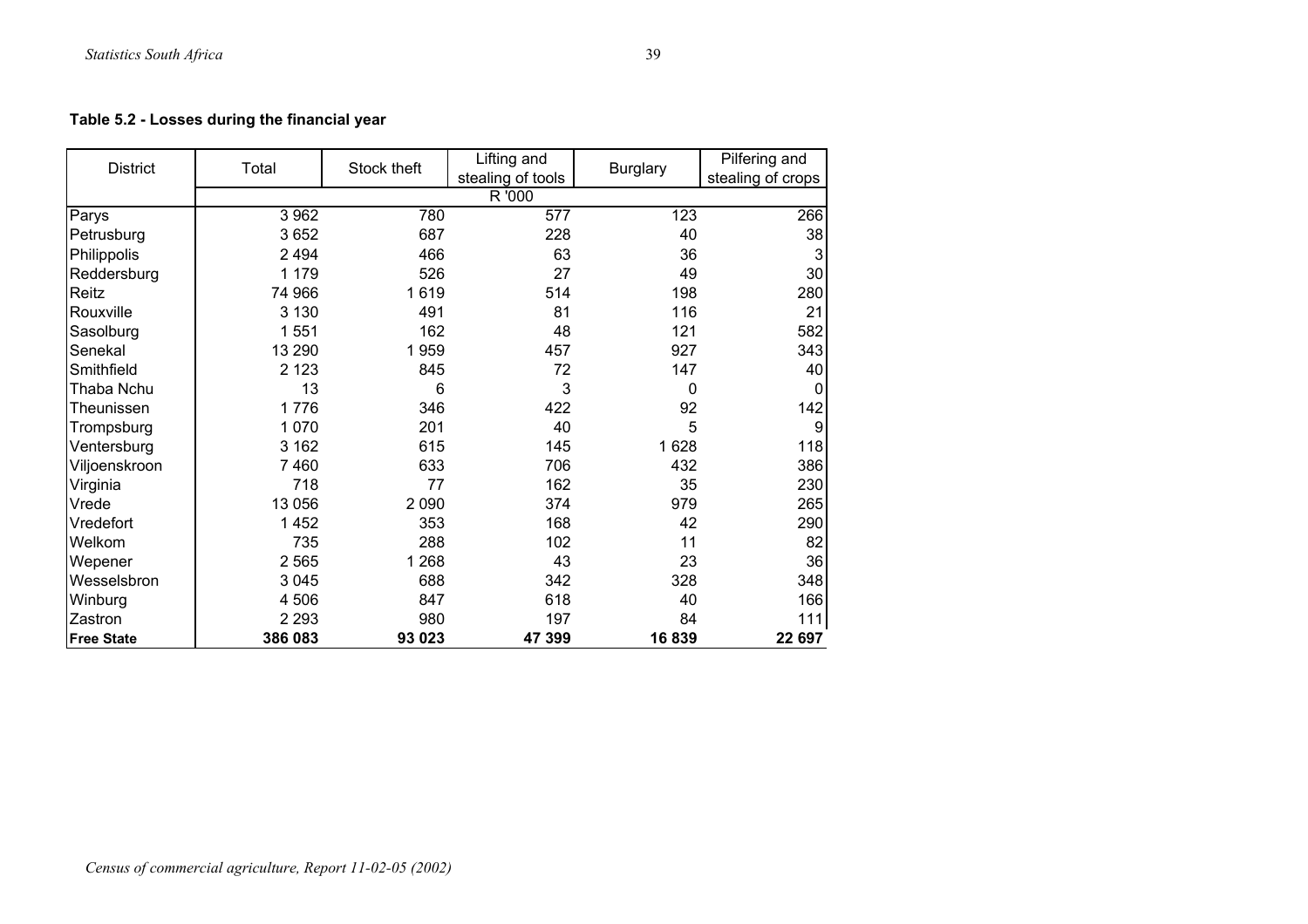**Table 5.2 - Losses during the financial year (concluded)**

| <b>District</b>    | Products<br>Pastures |         | <b>Buildings and</b><br>equipment | Absence arising<br>from injury or<br>crime | Predators        |
|--------------------|----------------------|---------|-----------------------------------|--------------------------------------------|------------------|
|                    |                      |         | R '000                            |                                            |                  |
| Bethlehem          | 993                  | 3774    | $\overline{205}$                  | 297                                        | $\overline{314}$ |
| <b>Bethulie</b>    | 34                   | 19      | 364                               | 59                                         | 1531             |
| Bloemfontein       | 350                  | 1609    | 147                               | 363                                        | 5 2 6 7          |
| Boshof             | 952                  | 604     | 96                                | 570                                        | 6 6 4 2          |
| <b>Bothaville</b>  | 249                  | 5 2 6 8 | 1 0 9 8                           | 489                                        | 1 2 3 0          |
| <b>Brandfort</b>   | 222                  | 502     | 108                               | 424                                        | 430              |
| <b>Bultfontein</b> | 138                  | 747     | 140                               | 56                                         | 245              |
| Clocolan           | 44                   | 288     | 10                                | 122                                        | 135              |
| Dewetsdorp         | 388                  | 325     | 82                                | 64                                         | 509              |
| Edenburg           | 97                   | 20      | 3                                 | 7                                          | 678              |
| Excelsior          | 77                   | 819     | 82                                | 7                                          | 365              |
| Fauresmith         | 41                   | 1 0 8 5 | 315                               | 19                                         | 1 550            |
| Ficksburg          | 221                  | 163     | 13                                | 101                                        | 129              |
| Fouriesburg        | 290                  | 136     | 7                                 | 25                                         | 47               |
| Frankfort          | 1 1 1 8              | 1 1 2 2 | 206                               | 555                                        | 435              |
| Harrismith         | 8675                 | 2 4 2 4 | 2 0 4 0                           | 579                                        | 1 2 9 5          |
| Heilbron           | 1 2 7 1              | 150     | 316                               | 129                                        | 4 2 4 6          |
| Hennenman          | 50                   | 4       | 140                               | 27                                         | 18               |
| Hoopstad           | 25                   | 1492    | 254                               | 35                                         | 1 1 6 2          |
| Jacobsdal          | 22                   | 1 1 5 4 | 324                               | 366                                        | 498              |
| Jagersfontein      | 41                   | 21      | 0                                 | 2                                          | 209              |
| Koffiefontein      | 0                    | 191     | $\mathbf 0$                       | 4                                          | 144              |
| <b>Koppies</b>     | 228                  | 57      | 266                               | 347                                        | 208              |
| Kroonstad          | 917                  | 283     | 510                               | 173                                        | 311              |
| Ladybrand          | 715                  | 364     | 95                                | 50                                         | 377              |
| Lindley            | 1 3 9 6              | 430     | 202                               | 83                                         | 200              |
| Marquard           | 86                   | 4 0 9 8 | 584                               | 140                                        | 528              |
| Odendaalsrus       | 251                  | 968     | 54                                | 3                                          | 13               |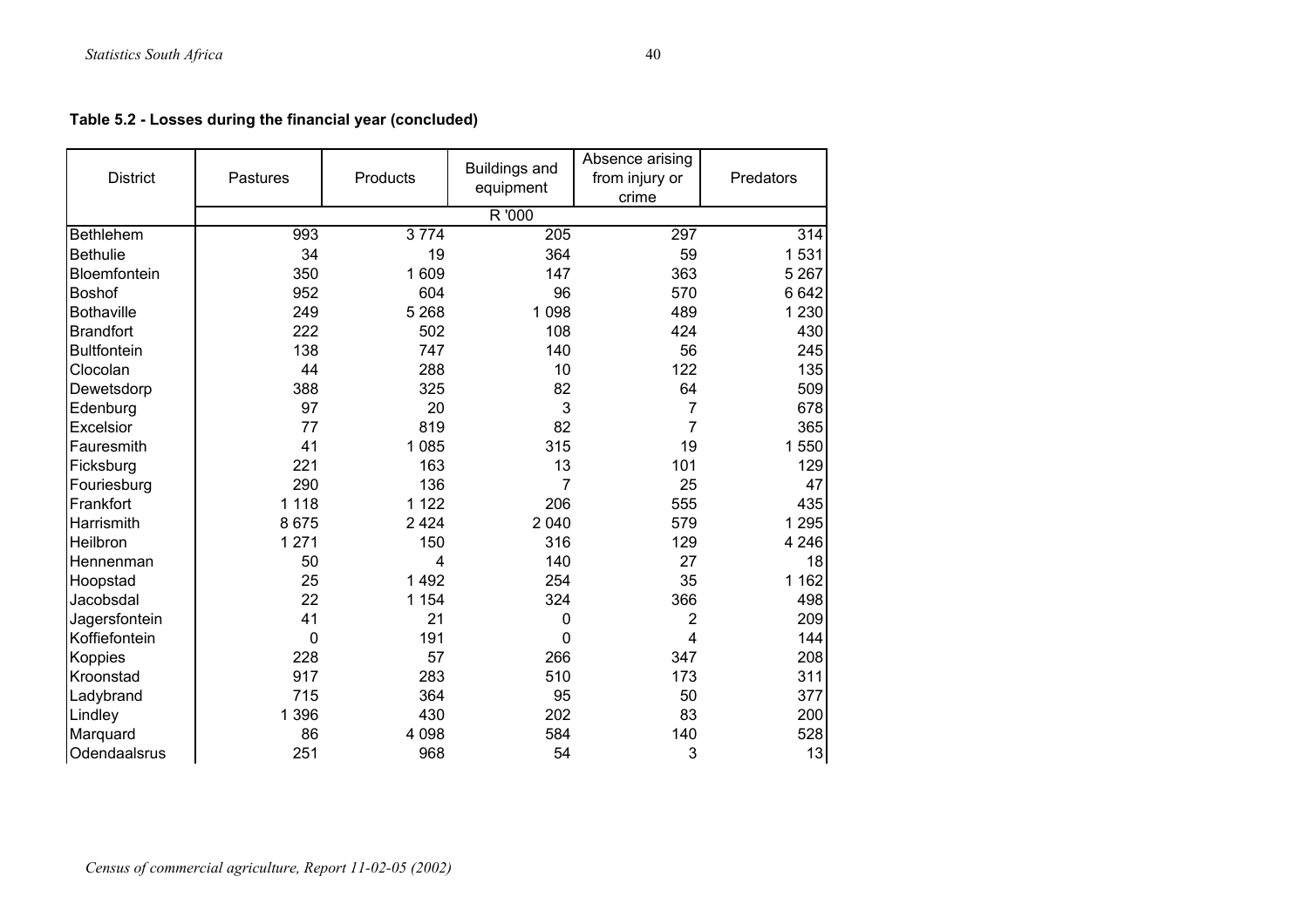**Table 5.2 - Losses during the financial year (concluded)**

| <b>District</b>   | Products<br>Pastures |             | <b>Buildings and</b><br>equipment | Absence arising<br>from injury or<br>crime | Predators |
|-------------------|----------------------|-------------|-----------------------------------|--------------------------------------------|-----------|
|                   |                      |             | R '000                            |                                            |           |
| Parys             | 740                  | 1 2 0 3     | 84                                | $\overline{70}$                            | 120       |
| Petrusburg        | 21                   | 2037        | 358                               | 17                                         | 227       |
| Philippolis       | $\mathbf 0$          | 26          | 79                                | 31                                         | 1790      |
| Reddersburg       | 163                  | 131         | 8                                 | 45                                         | 198       |
| Reitz             | 69 655               | 2 0 6 7     | 182                               | 184                                        | 267       |
| Rouxville         | 154                  | 315         | 46                                | 46                                         | 1861      |
| Sasolburg         | 22                   | 588         | 0                                 | 19                                         | 10        |
| Senekal           | 7 4 5 0              | 1088        | 61                                | 232                                        | 773       |
| Smithfield        | 187                  | 171         | $\overline{2}$                    | 37                                         | 622       |
| Thaba Nchu        | 5                    | $\mathbf 0$ | 0                                 | 0                                          | $\Omega$  |
| Theunissen        | 96                   | 325         | 207                               | 77                                         | 68        |
| Trompsburg        | $\mathbf 0$          | 485         | 14                                | 15                                         | 301       |
| Ventersburg       | 69                   | 72          | 77                                | 329                                        | 110       |
| Viljoenskroon     | 161                  | 3672        | 147                               | 1 2 6 3                                    | 59        |
| Virginia          | 152                  | 28          | 7                                 | 15                                         | 12        |
| Vrede             | 2825                 | 5 1 7 9     | 212                               | 139                                        | 994       |
| Vredefort         | 494                  | 0           | 35                                | 13                                         | 57        |
| Welkom            | 10                   | 160         | 7                                 | 50                                         | 25        |
| Wepener           | 199                  | 221         | 111                               | 56                                         | 608       |
| Wesselsbron       | 61                   | 959         | 126                               | 137                                        | 55        |
| Winburg           | 153                  | 1 1 0 6     | 19                                | 256                                        | 300<br>1  |
| Zastron           | 360                  | 28          | 19                                | 66                                         | 447       |
| <b>Free State</b> | 101872               | 47979       | 9 4 6 2                           | 8 1 9 0                                    | 38 622    |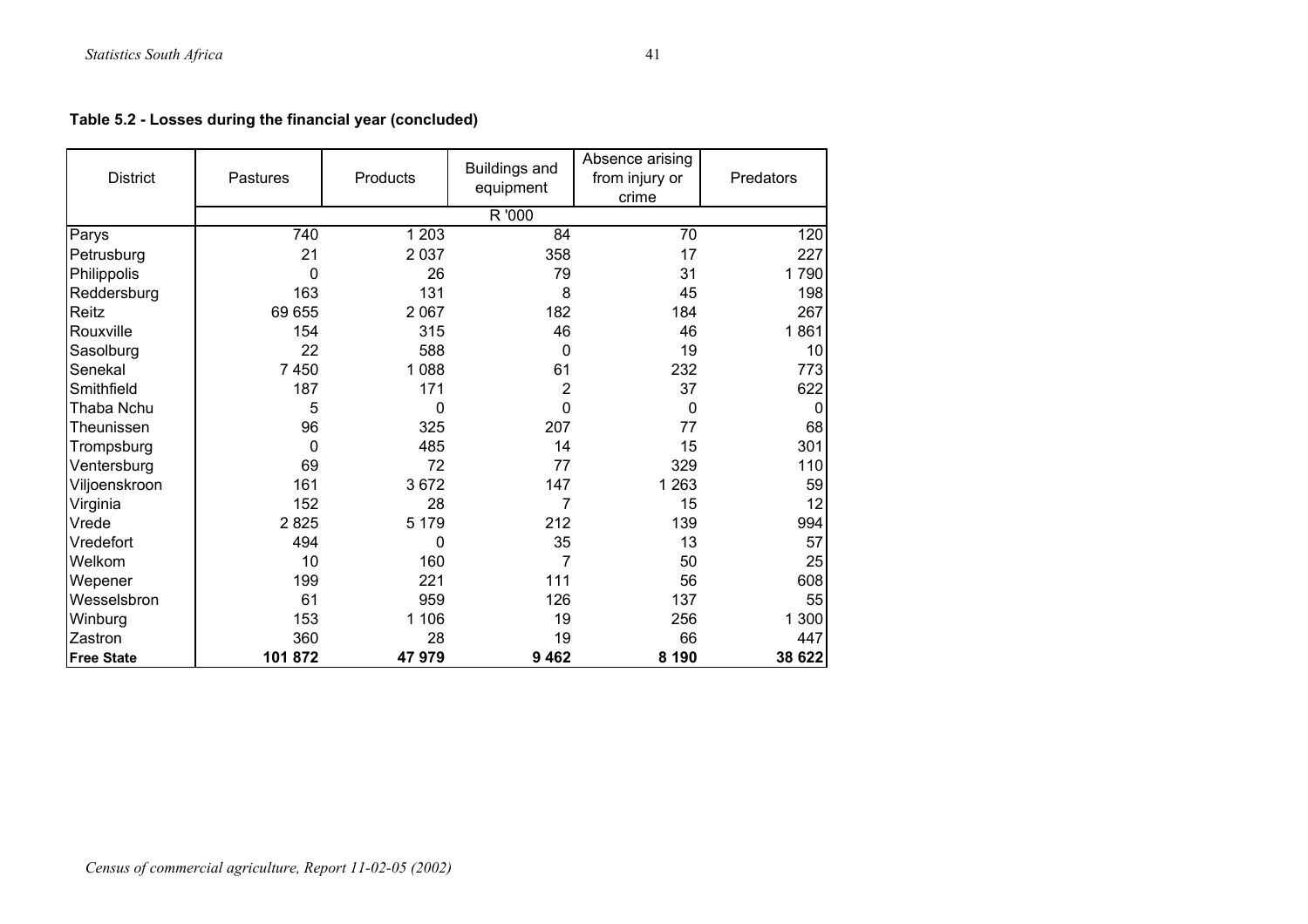#### **Table 5.3 - Capital expenditure**

**Table 5.3.1 - New buildings erected and development work done** 

|                    |             |                             | Buildings and additions to existing buildings |                 | Development work undertaken                 |                    |  |
|--------------------|-------------|-----------------------------|-----------------------------------------------|-----------------|---------------------------------------------|--------------------|--|
| <b>District</b>    | Total       | Farmers' dwelling<br>houses | Employees' houses                             | Other buildings | Fencing and gates,<br>use of land and water | Construction works |  |
|                    |             |                             |                                               | R'000           |                                             |                    |  |
| Bethlehem          | 1 1 3 1     | 164                         | 31                                            | 241             | 331                                         | 365                |  |
| Bethulie           | 214         | 34                          | 25                                            | 11              | 85                                          | 58                 |  |
| Bloemfontein       | 11 0 35     | 126                         | 80                                            | 4573            | 2441                                        | 3815               |  |
| <b>Boshof</b>      | 819         | 285                         | 195                                           | 221             | 78                                          | 39                 |  |
| Bothaville         | 1 3 9 8     | 598                         | 75                                            | 343             | 222                                         | 161                |  |
| <b>Brandfort</b>   | 235         | 31                          | 65                                            | 25              | 99                                          | 14                 |  |
| <b>Bultfontein</b> | 198         | 55                          | $\mathbf 0$                                   | 0               | 126                                         | 17                 |  |
| Clocolan           | 152         | 44                          | 13                                            | 50              | 45                                          | 0                  |  |
| Dewetsdorp         | 1 0 9 3     | 673                         | 231                                           | 78              | 43                                          | 68                 |  |
| Edenburg           | 117         | 0                           | 54                                            | 39              | 15                                          | 9                  |  |
| Excelsior          | 988         | 147                         | $\mathbf 0$                                   | 615             | 67                                          | 160                |  |
| Fauresmith         | 1740        | 87                          | 69                                            | 78              | 1416                                        | 91                 |  |
| Ficksburg          | 3 0 4 9     | 25                          | 34                                            | 2720            | 218                                         | 53                 |  |
| Fouriesburg        | 150         | 68                          | 43                                            | 0               | 40                                          | $\Omega$           |  |
| Frankfort          | 1597        | 25                          | 82                                            | 69              | 16                                          | 1 4 0 5            |  |
| Harrismith         | 5 3 4 5     | 213                         | 8                                             | 2 0 0 6         | 1 6 9 4                                     | 1425               |  |
| Heilbron           | 714         | 68                          | 121                                           | 417             | 64                                          | 44                 |  |
| Hennenman          | 39          | 10                          | 16                                            | 0               | 0                                           | 13                 |  |
| Hoopstad           | 556         | 170                         | 15                                            | 143             | 14                                          | 214                |  |
| Jacobsdal          | 538         | 443                         | 11                                            | 49              | 35                                          | 0                  |  |
| Jagersfontein      | 138         | 38                          | 6                                             | 56              | 38                                          |                    |  |
| Koffiefontein      | 145         | 38                          | 6                                             | 13              | 88                                          | 0                  |  |
| Koppies            | 219         | $\overline{2}$              | 42                                            | 173             | 0                                           | $\overline{2}$     |  |
| Kroonstad          | 1 0 8 6     | 604                         | 40                                            | 108             | 30                                          | 304                |  |
| Ladybrand          | 1 1 5 0     | 312                         | 41                                            | 702             | 80                                          | 15                 |  |
| Lindley            | 510         | 13                          | 52                                            | 403             | 43                                          |                    |  |
| Marquard           | 3 3 0 9     | 123                         | $\mathbf 0$                                   | 2739            | 233                                         | 215                |  |
| Odendaalsrus       | $\mathbf 0$ | 0                           | $\mathbf 0$                                   | 0               | 0                                           | $\mathbf 0$        |  |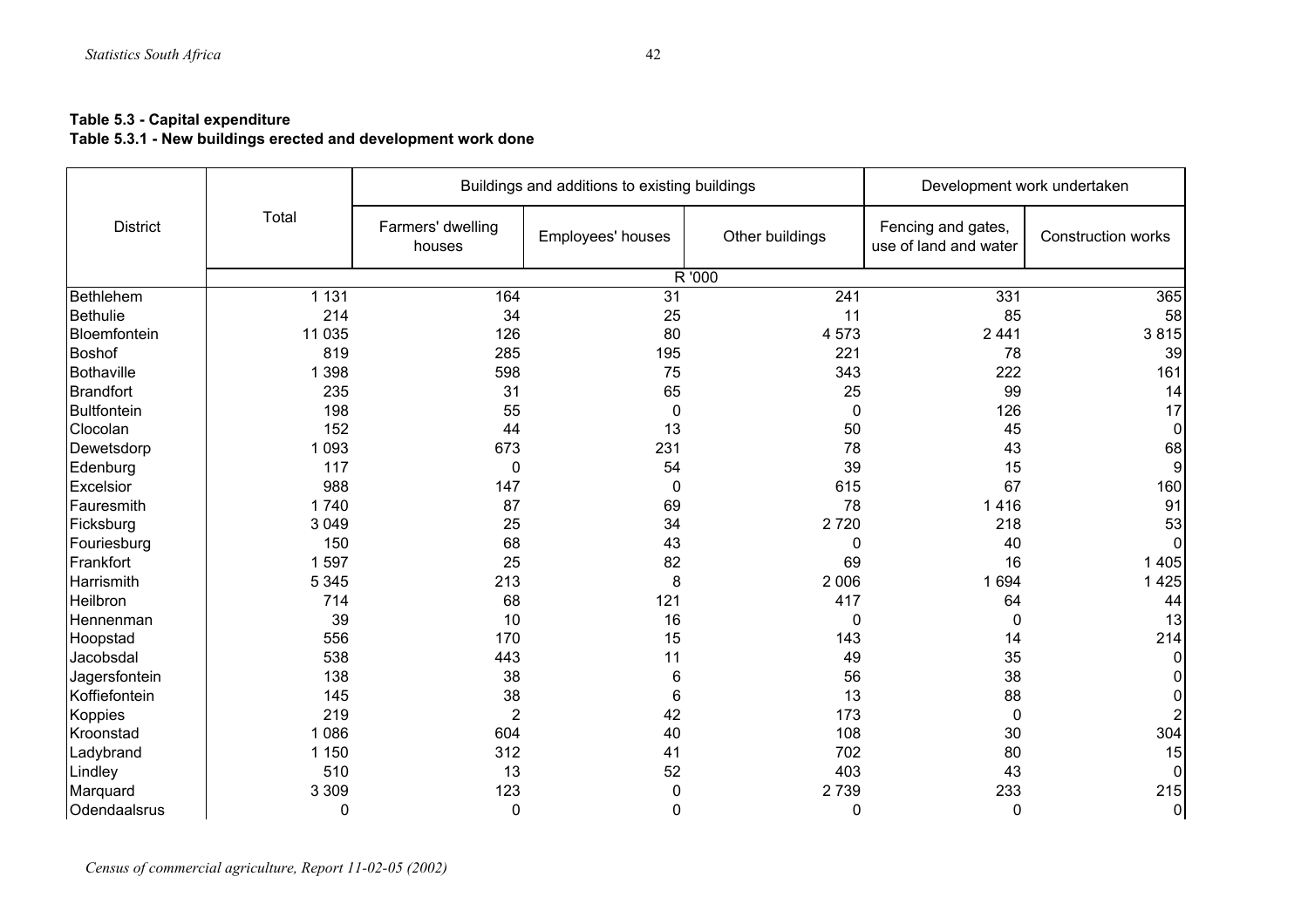#### **Table 5.3 - Capital expenditure**

**Table 5.3.1 - New buildings erected and development work done** 

|                   |          |                             | Buildings and additions to existing buildings | Development work undertaken |                                             |                    |
|-------------------|----------|-----------------------------|-----------------------------------------------|-----------------------------|---------------------------------------------|--------------------|
| <b>District</b>   | Total    | Farmers' dwelling<br>houses | Employees' houses                             | Other buildings             | Fencing and gates,<br>use of land and water | Construction works |
|                   |          |                             |                                               | R '000                      |                                             |                    |
| Parys             | 289      | 0                           | <sup>0</sup>                                  | $\Omega$                    | 289                                         |                    |
| Petrusburg        | 806      | 19                          |                                               | 125                         | 659                                         |                    |
| Philippolis       | 117      |                             | 60                                            | 56                          |                                             |                    |
| Reddersburg       | 16       |                             |                                               | 11                          |                                             |                    |
| Reitz             | 161      | 20                          | 9                                             | 105                         | 18                                          |                    |
| Rouxville         | 199      | 48                          |                                               | 70                          | 44                                          | 25                 |
| Sasolburg         | 6        | $\Omega$                    |                                               | 6                           | 0                                           | $\Omega$           |
| Senekal           | 324      | 120                         |                                               | 31                          | 102                                         | 64                 |
| Smithfield        | 601      | 101                         | 11                                            | 43                          | 438                                         | 9                  |
| Thaba Nchu        | $\Omega$ | 0                           |                                               |                             | n                                           |                    |
| Theunissen        | 943      | 943                         |                                               |                             |                                             |                    |
| Trompsburg        | 537      | 0                           | 30                                            | 507                         | 0                                           |                    |
| Ventersburg       | 133      | 38                          |                                               | 44                          | 52                                          |                    |
| Viljoenskroon     | 87       | 38                          |                                               |                             |                                             | 38                 |
| Virginia          | 0        | 0                           |                                               |                             |                                             | <sup>0</sup>       |
| Vrede             | 1 1 4 1  | 92                          |                                               | 350                         | 261                                         | 439                |
| Vredefort         | 24       | 0                           | 24                                            |                             |                                             |                    |
| Welkom            | 29       | 19                          |                                               |                             | 8                                           |                    |
| Wepener           | 57       | $\Omega$                    |                                               |                             | 50                                          |                    |
| Wesselsbron       | 384      | 333                         |                                               |                             | 9                                           | 42                 |
| Winburg           | 400      | 381                         |                                               |                             | 13                                          |                    |
| Zastron           | 147      | 9                           | 13                                            | 47                          |                                             | 74                 |
| <b>Free State</b> | 44 066   | 6 5 5 5                     | 1 543                                         | 17 266                      | 9511                                        | 9 1 9 1            |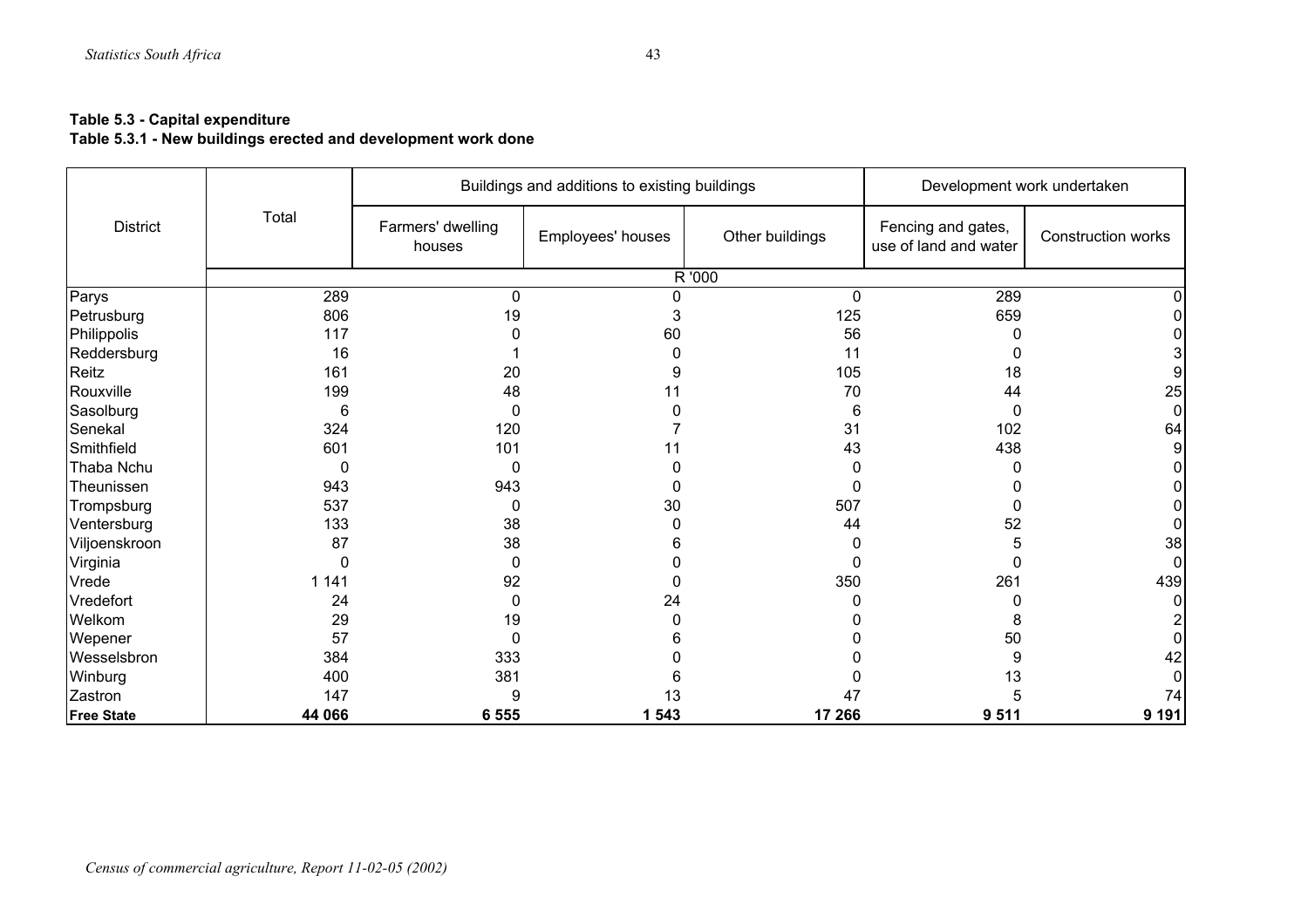# **Table 5.3.2 - New equipment purchased**

| <b>District</b>    | Total   | Vehicles | Computer and software<br><b>Tractors</b> |          | All other equipment<br>and implements |
|--------------------|---------|----------|------------------------------------------|----------|---------------------------------------|
|                    |         |          | R '000                                   |          |                                       |
| Bethlehem          | 2 2 2 5 | 148      | 1870                                     | 25       | 181                                   |
| <b>Bethulie</b>    | 37      | 0        | 0                                        | 9        | 28                                    |
| Bloemfontein       | 1 600   | 434      | 931                                      | 8        | 227                                   |
| <b>Boshof</b>      | 1 3 0 8 | 485      | 805                                      | 13       |                                       |
| <b>Bothaville</b>  | 7 5 31  | 2 0 5 9  | 3 2 3 3                                  | 112      | 2 1 2 7                               |
| <b>Brandfort</b>   | 4 4 9 6 | 3 3 0 9  | 3                                        |          | 1 1 8 3                               |
| <b>Bultfontein</b> | 5962    | 1 0 8 9  | 3770                                     | 0        | 1 1 0 3                               |
| Clocolan           | 3755    | 1 3 7 6  | 1760                                     | 16       | 603                                   |
| Dewetsdorp         | 875     | 610      | 230                                      | 0        | 35                                    |
| Edenburg           | 19      | 0        | 19                                       | 0        | $\Omega$                              |
| Excelsior          | 226     | 0        | 226                                      | $\Omega$ | $\Omega$                              |
| Fauresmith         | 2 2 6 7 | 13       | 1756                                     | 15       | 483                                   |
| Ficksburg          | 7 1 4 4 | 313      | 5 2 2 5                                  | 30       | 576<br>1                              |
| Fouriesburg        | 868     | 38       | 779                                      | 13       | 38                                    |
| Frankfort          | 5 0 7 8 | 1688     | 3 0 2 5                                  | 24       | 341                                   |
| Harrismith         | 5 0 2 3 | 2 1 5 0  | 1961                                     | 43       | 869                                   |
| Heilbron           | 2 0 0 2 | 277      | 1 3 1 7                                  | 19       | 389                                   |
| Hennenman          | 826     | 0        | 629                                      | 0        | 197                                   |
| Hoopstad           | 4 1 2 3 | 3 1 6 3  | 0                                        | 0        | 960                                   |
| Jacobsdal          | 294     | 78       | 0                                        | 0        | 216                                   |
| Jagersfontein      | 139     | 139      | 0                                        | 0        | 0                                     |
| Koffiefontein      | 126     | 126      | 0                                        | 0        | $\mathbf 0$                           |
| Koppies            | 637     | 218      | 0                                        | 0        | 419                                   |
| Kroonstad          | 412     | 95       | 63                                       | 3        | 252                                   |
| Ladybrand          | 1916    | 215      | 1 207                                    | 0        | 493                                   |
| Lindley            | 222     | 170      | 25                                       | 0        | 26                                    |
| Marquard           | 881     | 0        | 857                                      | 0        | 24                                    |
| Odendaalsrus       | 17      | 0        | 0                                        | 0        | 17                                    |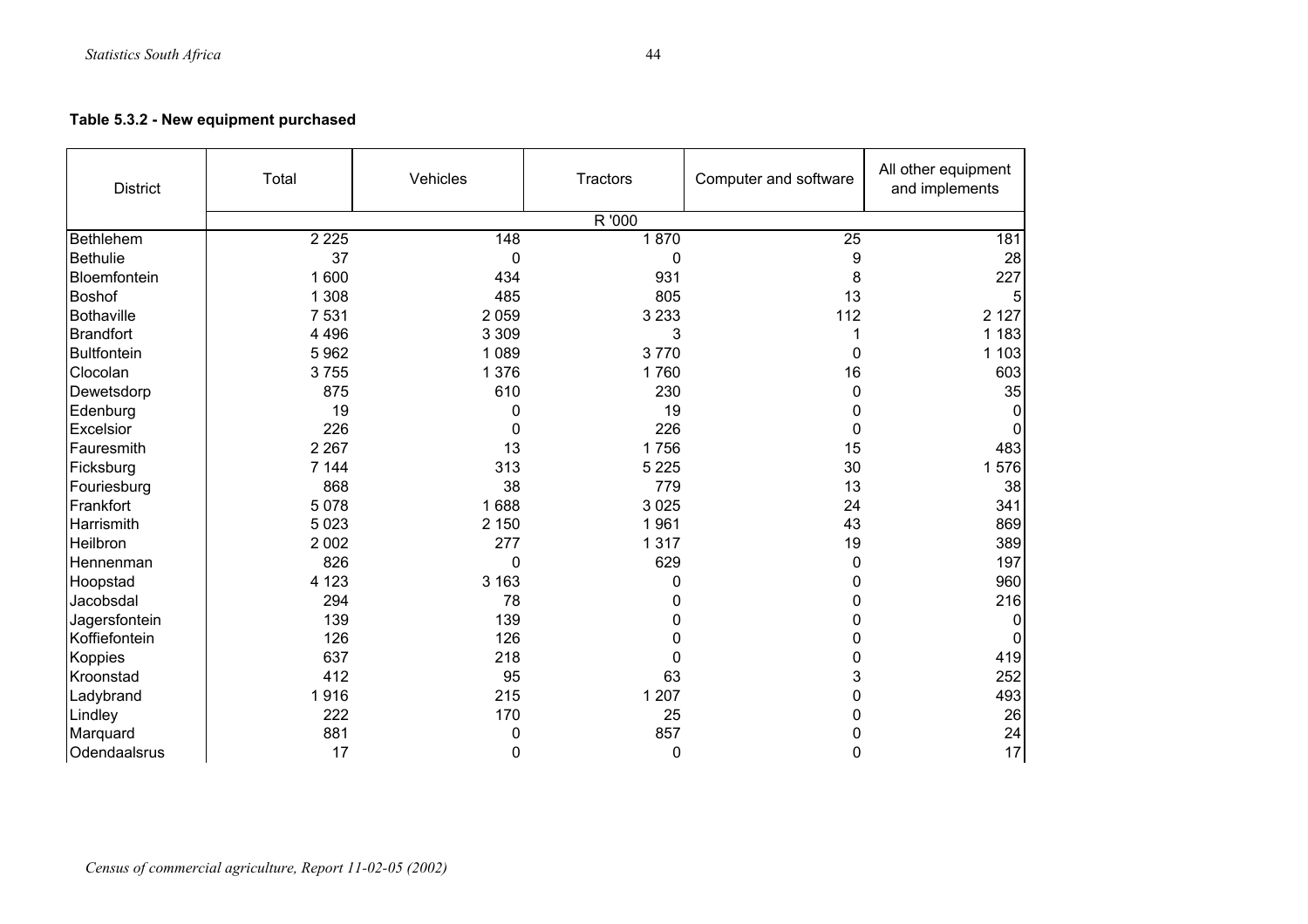## **Table 5.3.2 - New equipment purchased**

| <b>District</b>   | Total    | Vehicles | Tractors | Computer and software | All other equipment<br>and implements |
|-------------------|----------|----------|----------|-----------------------|---------------------------------------|
|                   |          |          | R '000   |                       |                                       |
| Parys             | 2 5 8 0  | 693      | 629      | $\Omega$              | 1 2 5 8                               |
| Petrusburg        | 128      | 15       | 0        |                       | 113                                   |
| Philippolis       | 6        | 0        |          | 6                     |                                       |
| Reddersburg       | 76       | 76       |          |                       |                                       |
| Reitz             | 1 1 7 7  | 20       | 222      | 9                     | 926                                   |
| Rouxville         | 2419     | 163      | 229      | 10                    | 2017                                  |
| Sasolburg         | 2        | 2        | O        |                       |                                       |
| Senekal           | 380      | 13       | 6        |                       | 358                                   |
| Smithfield        | 151      | 17       | 96       |                       | 39                                    |
| Thaba Nchu        | O        | 0        | O        |                       | 0                                     |
| Theunissen        | 4 100    | 492      | 3 607    |                       |                                       |
| Trompsburg        | O        | 0        | 0        |                       |                                       |
| Ventersburg       | 452      | 127      | 149      |                       | 176                                   |
| Viljoenskroon     | 750      | 372      | 358      | 20                    |                                       |
| Virginia          | $\Omega$ | 0        | 0        | $\Omega$              |                                       |
| Vrede             | 1478     | 547      | 804      | 15                    | 112                                   |
| Vredefort         |          |          |          | 8                     | 0                                     |
| Welkom            | 8        |          | 8        |                       |                                       |
| Wepener           | 70       |          | 63       | 3                     |                                       |
| Wesselsbron       | 1696     | 25       | 1509     | 6                     | 156                                   |
| Winburg           | 1 1 0 3  | 0        | 764      |                       | 335                                   |
| Zastron           | 78       | 37       | 10       |                       | 31                                    |
| <b>Free State</b> | 76 669   | 20790    | 38 147   | 416                   | 17 316                                |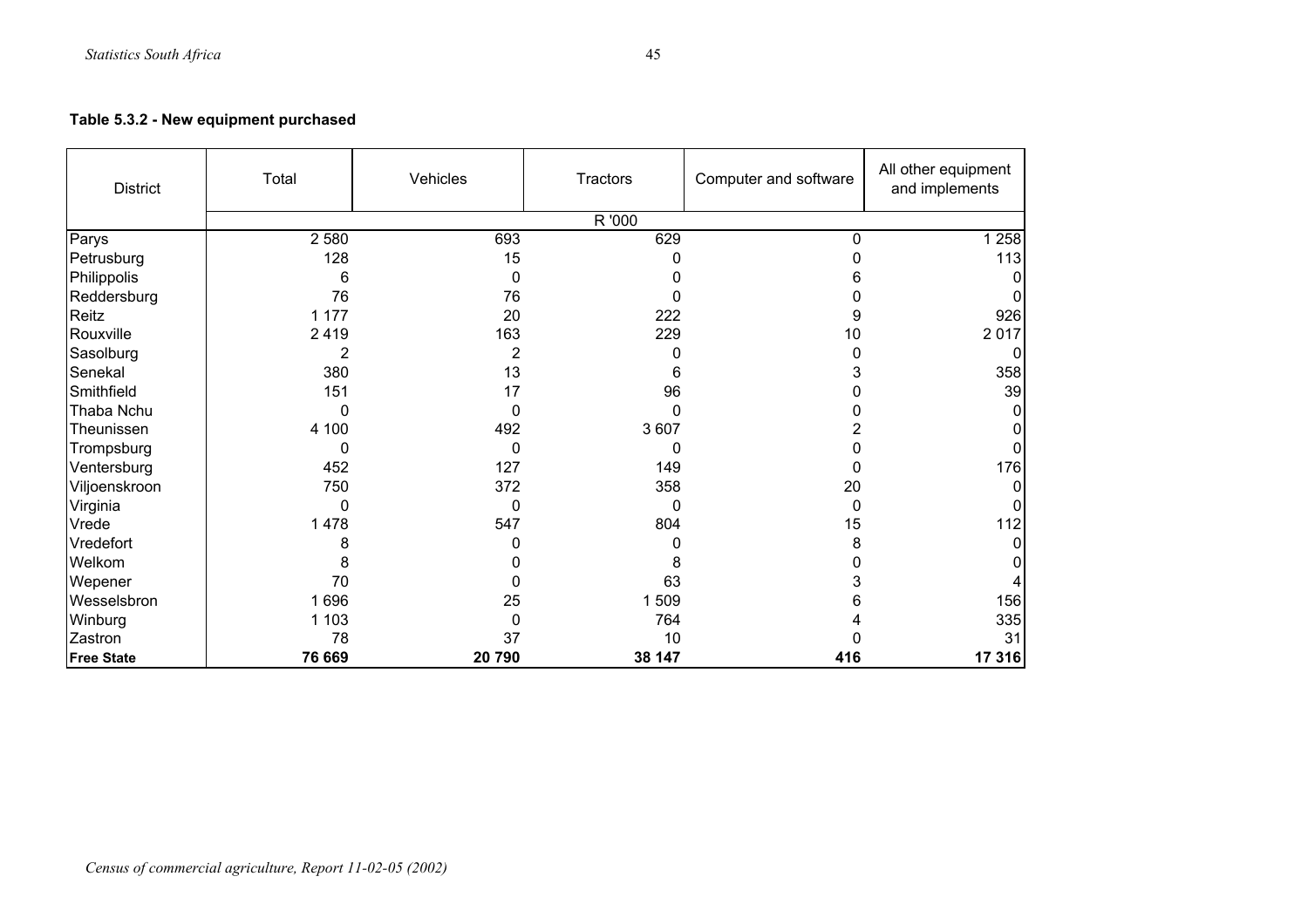**Table 5.3.3 - Pre-owned equipment purchased** 

| <b>District</b>  | Total    | Vehicles | Computer and software<br>Tractors |                | All other equipment<br>and implements |
|------------------|----------|----------|-----------------------------------|----------------|---------------------------------------|
|                  |          |          | R '000                            |                |                                       |
| Bethlehem        | 4 602    | 921      | 3 3 7 1                           | 6              | 304                                   |
| <b>Bethulie</b>  | 152      | 122      | 30                                | $\Omega$       |                                       |
| Bloemfontein     | 10 589   | 834      | 8 6 6 7                           | 23             | 1 0 6 4                               |
| <b>Boshof</b>    | 1810     | 963      | 788                               | 14             | 45                                    |
| Bothaville       | 2748     | 1 0 0 3  | 1 1 7 4                           | 0              | 571                                   |
| <b>Brandfort</b> | 246      | 231      | 3                                 |                | 11                                    |
| Bultfontein      | 2 0 5 0  | 0        | 2 0 2 9                           | 2              | 20                                    |
| Clocolan         | 728      | 359      | 42                                | 6              | 321                                   |
| Dewetsdorp       | 4 8 4 9  | 1 3 1 6  | 1573                              | 0              | 1960                                  |
| Edenburg         | $\Omega$ | 0        | $\mathbf{0}$                      | 0              | 0                                     |
| Excelsior        | 1 0 6 5  | 288      | 644                               | 3              | 130                                   |
| Fauresmith       | 4 6 6 3  | 1464     | 2998                              | 12             | 189                                   |
| Ficksburg        | 494      | 306      | 177                               | 0              | 10                                    |
| Fouriesburg      | 780      | 88       | 667                               | 25             | 0                                     |
| Frankfort        | 291      | 155      | 100                               | $\overline{2}$ | 34                                    |
| Harrismith       | 6 2 6 8  | 2936     | 2 1 9 5                           | 25             | 1 1 1 0                               |
| Heilbron         | 534      | 118      | 268                               | 13             | 135                                   |
| Hennenman        | 13       | 0        | $\mathbf 0$                       | 13             | 0                                     |
| Hoopstad         | 1 6 5 5  | 862      | 742                               | 4              | 47                                    |
| Jacobsdal        | 1 4 4 8  | 464      | 249                               | 0              | 735                                   |
| Jagersfontein    | 69       | 50       | 15                                |                | 0                                     |
| Koffiefontein    | 11       | 0        | 11                                | 0              | 0                                     |
| <b>Koppies</b>   | 522      | 211      | 132                               | 0              | 179                                   |
| Kroonstad        | 4 2 3 0  | 2 0 8 9  | 1819                              | 21             | 301                                   |
| Ladybrand        | 2823     | 1 0 4 8  | 1 607                             | 0              | 167                                   |
| Lindley          | 1 1 6 8  | 441      | 353                               | 21             | 353                                   |
| Marquard         | 2 171    | 926      | 1 0 9 5                           | 94             | 56                                    |
| Odendaalsrus     | 264      | 202      | 62                                | 0              | $\overline{0}$                        |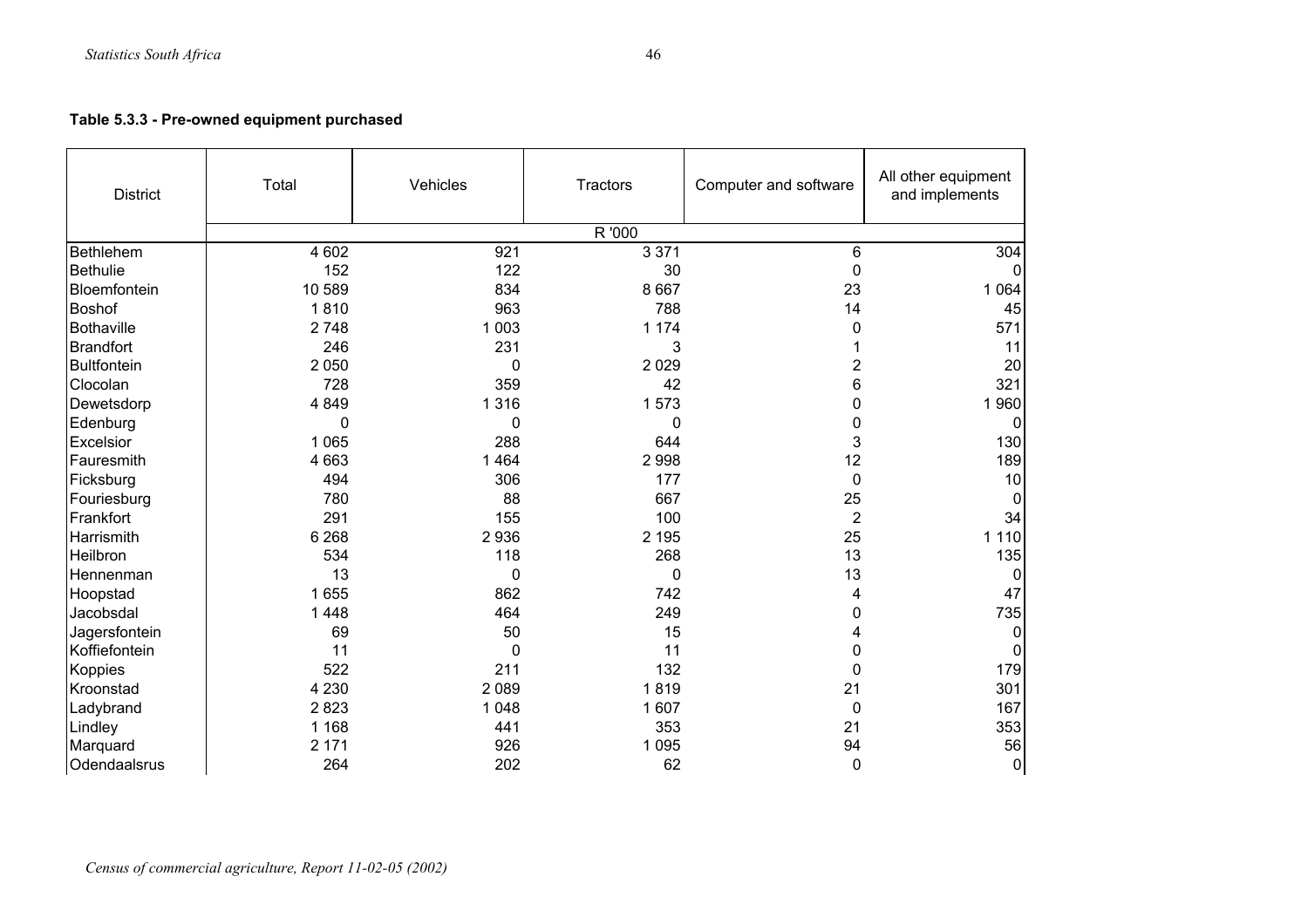# **Table 5.3.3 - Pre-owned equipment purchased**

| <b>District</b>   | Total<br>Vehicles |         | Tractors | Computer and software | All other equipment<br>and implements |  |
|-------------------|-------------------|---------|----------|-----------------------|---------------------------------------|--|
|                   |                   |         | R '000   |                       |                                       |  |
| Parys             | 3 2 6 7           | 1 0 4 3 | 1970     | 15                    | 239                                   |  |
| Petrusburg        | 2 0 4 9           | 174     | 1850     | O                     | 25                                    |  |
| Philippolis       | 233               | 200     | 33       | O                     | $\mathbf{0}$                          |  |
| Reddersburg       | 40                | 0       | 40       | O                     |                                       |  |
| Reitz             | 4 5 4 7           | 664     | 1886     | 29                    | 1967                                  |  |
| Rouxville         | 6 6 6 4           | 692     | 1 2 5 9  | 11                    | 4702                                  |  |
| Sasolburg         | 0                 | 0       | 0        | O                     | 0                                     |  |
| Senekal           | 1 2 1 3           | 729     | 372      | O                     | 112                                   |  |
| Smithfield        | 403               | 358     | 23       | 0                     | 23                                    |  |
| Thaba Nchu        | 0                 | 0       | 0        |                       | $\mathbf 0$                           |  |
| Theunissen        | 4 4 7 9           | 2830    | 1 3 1 4  | O                     | 335                                   |  |
| Trompsburg        | 26                | 0       | 14       | 0                     | 13                                    |  |
| Ventersburg       | 1 3 8 7           | 237     | 732      | 8                     | 410                                   |  |
| Viljoenskroon     | 1529              | 252     | 1 2 5 8  | 19                    | $\Omega$                              |  |
| Virginia          | 1 4 6 0           | 63      | 1 3 8 4  | 0                     | 13                                    |  |
| Vrede             | 1 0 7 5           | 785     | 82       | 6                     | 202                                   |  |
| Vredefort         | 592               | 258     | 6        | 12                    | 315                                   |  |
| Welkom            | 616               | 315     | 0        | 0                     | 300                                   |  |
| Wepener           | 694               | 394     | 214      | O                     | 86                                    |  |
| Wesselsbron       | 5 2 8 6           | 1695    | 3 2 4 8  | 49                    | 294                                   |  |
| Winburg           | 968               | 225     | 743      | 0                     | $\Omega$                              |  |
| Zastron           | 186               | 33      | 137      | O                     | 16                                    |  |
| <b>Free State</b> | 92 959            | 28 349  | 47 378   | 438                   | 16 794                                |  |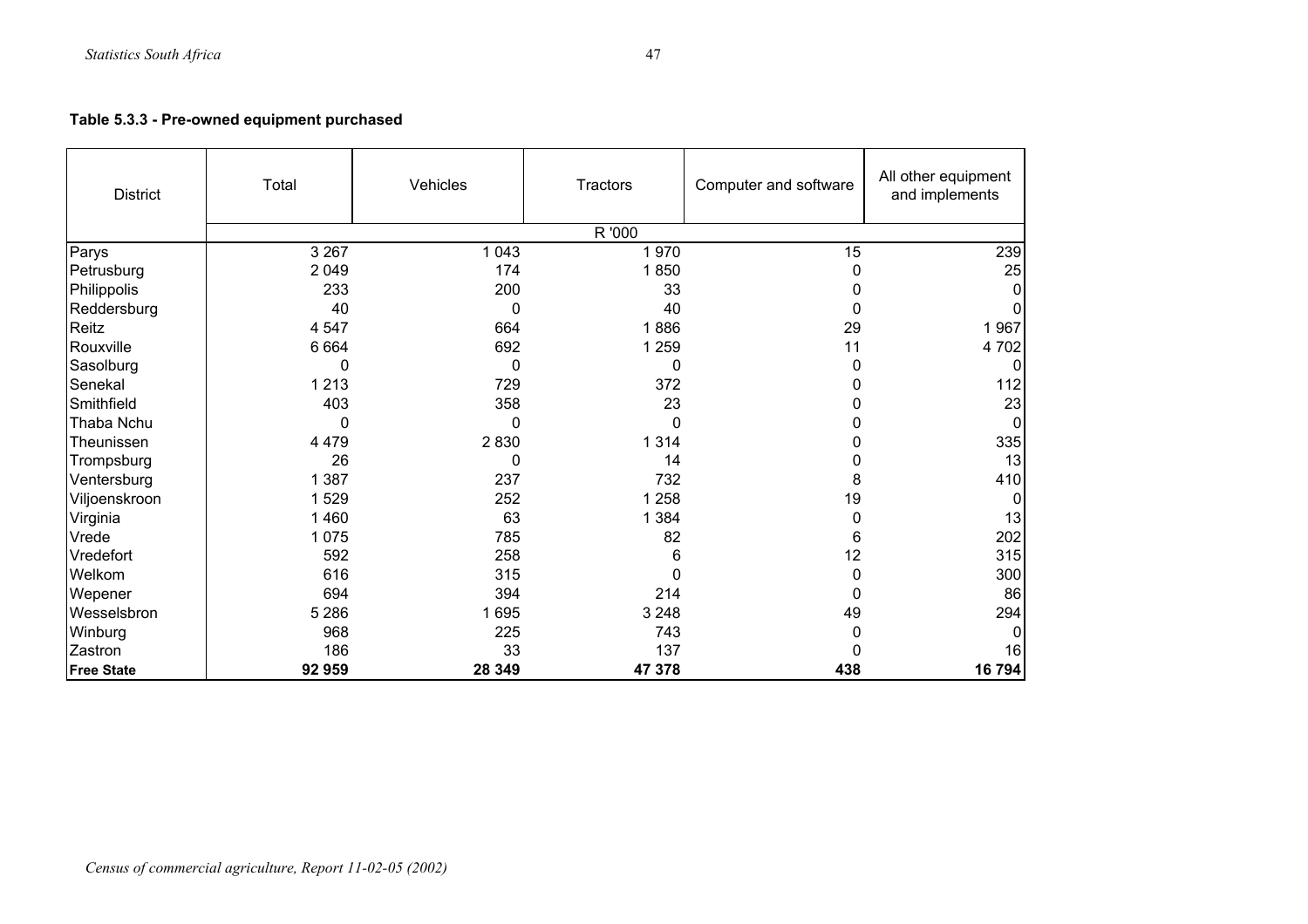#### **Table 6 - Farming debt on 28 February 2002 Table 6.1 - Type of obligation**

|                    |         |           |                  | Other loans and debts |
|--------------------|---------|-----------|------------------|-----------------------|
| <b>District</b>    | Total   | Mortgages | More than 1 year | 1 year and less       |
|                    |         |           | R '000           |                       |
| <b>Bethlehem</b>   | 248 093 | 75 615    | 114 281          | 58 196                |
| <b>Bethulie</b>    | 14 7 25 | 7 3 7 3   | 4 3 2 9          | 3 0 2 3               |
| Bloemfontein       | 460 635 | 74 968    | 332 262          | 53 405                |
| Boshof             | 168 030 | 78 003    | 60 490           | 29 537                |
| <b>Bothaville</b>  | 380 903 | 99 566    | 160 174          | 121 163               |
| <b>Brandfort</b>   | 70 574  | 40 035    | 16781            | 13 758                |
| <b>Bultfontein</b> | 166 015 | 46 164    | 85 086           | 34 764                |
| Clocolan           | 54 819  | 14 256    | 21 4 35          | 19 128                |
| Dewetsdorp         | 29 650  | 12 058    | 7528             | 10 064                |
| Edenburg           | 19 141  | 14 650    | 3536             | 955                   |
| Excelsior          | 45 007  | 20916     | 11 345           | 12747                 |
| Fauresmith         | 126 538 | 57 274    | 52 157           | 17 107                |
| Ficksburg          | 47 584  | 7 0 6 0   | 19816            | 20 708                |
| Fouriesburg        | 68 095  | 17989     | 37 087           | 13 0 19               |
| Frankfort          | 286 847 | 146 029   | 81714            | 59 103                |
| Harrismith         | 250 306 | 98 796    | 62 303           | 89 207                |
| Heilbron           | 162 473 | 33 870    | 70 886           | 57 716                |
| Hennenman          | 39 768  | 10 659    | 12 3 5 7         | 16751                 |
| Hoopstad           | 286 064 | 61 472    | 144 432          | 80 160                |
| Jacobsdal          | 85 307  | 34 886    | 24 702           | 25 7 19               |
| Jagersfontein      | 6461    | 4768      | 1413             | 280                   |
| Koffiefontein      | 7579    | 3 2 2 9   | 3 0 0 3          | 1 3 4 7               |
| Koppies            | 122 322 | 40 677    | 35 040           | 46 606                |
| Kroonstad          | 220 568 | 52732     | 105 368          | 62 4 69               |
| Ladybrand          | 63 517  | 29 9 28   | 24 459           | 9 1 3 0               |
| Lindley            | 56 581  | 22 307    | 15 0 72          | 19 203                |
| Marquard           | 193 244 | 69 503    | 15 4 82          | 108 258               |
| Odendaalsrus       | 41 210  | 9 1 0 6   | 15 629           | 16 476                |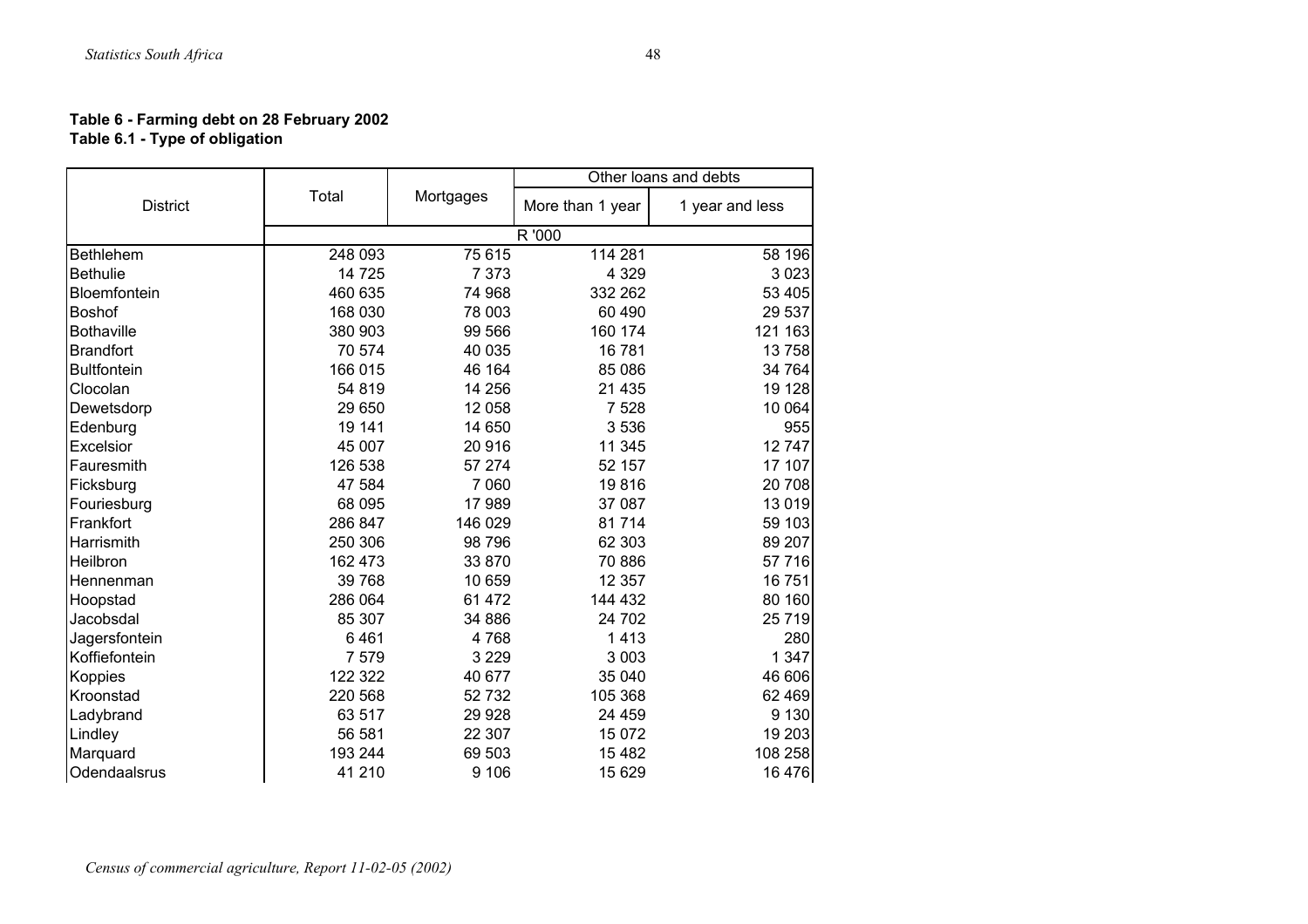#### **Table 6 - Farming debt on 28 February 2002 Table 6.1 - Type of obligation**

|                   |           |           |                  | Other loans and debts |
|-------------------|-----------|-----------|------------------|-----------------------|
| <b>District</b>   | Total     | Mortgages | More than 1 year | 1 year and less       |
|                   |           |           | R '000           |                       |
| Parys             | 87 226    | 44 0 78   | 24 616           | 18 533                |
| Petrusburg        | 57 356    | 15 590    | 31 290           | 10 475                |
| Philippolis       | 19482     | 7427      | 10 618           | 1436                  |
| Reddersburg       | 11 637    | 4 1 9 2   | 4711             | 2 7 3 4               |
| Reitz             | 135 395   | 43 239    | 53 670           | 38 4 86               |
| Rouxville         | 20 167    | 14718     | 2 3 7 0          | 3 0 7 9               |
| Sasolburg         | 23 171    | 1444      | 8 3 7 0          | 13 356                |
| Senekal           | 68 275    | 28 0 28   | 22 711           | 17 536                |
| Smithfield        | 18 4 48   | 11 042    | 5 3 8 5          | 2 0 2 0               |
| Thaba Nchu        | 1671      | 1657      | 0                | 15                    |
| Theunissen        | 119 240   | 26 744    | 56 180           | 36 315                |
| Trompsburg        | 11749     | 7 3 6 8   | 2 3 6 7          | 2013                  |
| Ventersburg       | 42 472    | 17 193    | 14 549           | 10 730                |
| Viljoenskroon     | 212756    | 47 603    | 96 893           | 68 261                |
| Virginia          | 19 353    | 13 529    | 5450             | 374                   |
| Vrede             | 142 133   | 61 202    | 53 520           | 27 411                |
| Vredefort         | 37 273    | 8961      | 8 2 5 6          | 20 056                |
| Welkom            | 42 311    | 6 3 9 7   | 21 056           | 14 859                |
| Wepener           | 29 630    | 14 472    | 4 177            | 10 980                |
| Wesselsbron       | 174 995   | 55 326    | 63 0 24          | 56 645                |
| Winburg           | 39 804    | 12 955    | 13897            | 12 953                |
| Zastron           | 23 9 25   | 13 3 5 3  | 6 2 4 9          | 4 3 2 4               |
| <b>Free State</b> | 5 060 522 | 1 640 407 | 2 047 526        | 1 372 589             |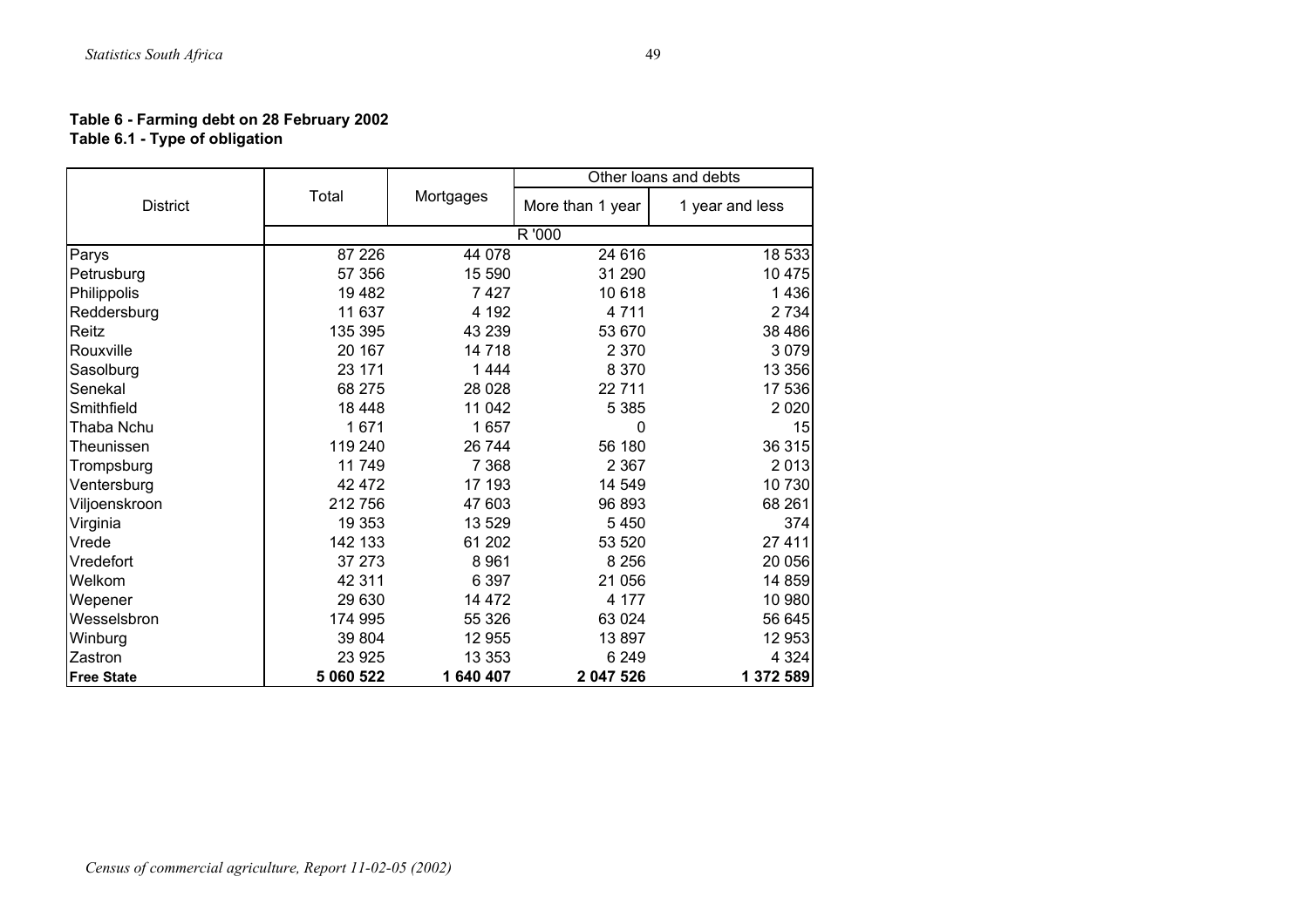## **Table 6.2 - Type of creditors**

|                    | Total           | The Land Bank | Government  | Co-operatives | Commercial | Other financial | Private |
|--------------------|-----------------|---------------|-------------|---------------|------------|-----------------|---------|
| <b>District</b>    |                 |               | departments |               | banks      | institutions    | persons |
|                    |                 |               |             | R '000        |            |                 |         |
| <b>Bethlehem</b>   | $\sqrt{247}982$ | 41 661        | 1 3 8 0     | 38 163        | 67 409     | 44 706          | 54 663  |
| <b>Bethulie</b>    | 14 740          | 7 3 2 7       | 74          | 0             | 3 1 2 8    | 190             | 4 0 21  |
| Bloemfontein       | 460 866         | 48 530        | 2580        | 263 905       | 85 589     | 24 746          | 35 516  |
| <b>Boshof</b>      | 168 027         | 40 431        | 1 0 6 4     | 19 191        | 58 250     | 24 089          | 25 002  |
| Bothaville         | 379 649         | 36 000        | 1 0 6 9     | 58 140        | 165 368    | 32 075          | 86 997  |
| <b>Brandfort</b>   | 70 646          | 15 2 8 2      | 691         | 6036          | 41 453     | 4 2 2 2         | 2962    |
| <b>Bultfontein</b> | 165 989         | 26 798        | 1 2 9 4     | 17 370        | 57 598     | 24 670          | 38 259  |
| Clocolan           | 54 821          | 4785          | 1 1 2 9     | 11 40 6       | 14 736     | 6798            | 15 966  |
| Dewetsdorp         | 29 705          | 15 105        | 492         | 2689          | 8815       | 714             | 1890    |
| Edenburg           | 19 167          | 10766         | 1 200       | 165           | 5915       | 292             | 829     |
| Excelsior          | 45 0 75         | 11 0 36       | 1 3 0 5     | 6 1 5 4       | 21 585     | 1 2 2 8         | 3768    |
| Fauresmith         | 126 542         | 26 913        | 698         | 12 872        | 45 431     | 15 267          | 25 361  |
| Ficksburg          | 47 627          | 5 0 21        | 974         | 5 2 4 6       | 19 962     | 2 2 6 0         | 14 164  |
| Fouriesburg        | 68 149          | 3777          | 933         | 7 3 5 6       | 44 327     | 6800            | 4 9 5 6 |
| Frankfort          | 286 944         | 23 182        | 34 492      | 51 691        | 114 538    | 34 729          | 28 311  |
| Harrismith         | 250 330         | 51 357        | 456         | 57 544        | 82 856     | 40 564          | 17 551  |
| Heilbron           | 162 509         | 26 906        | 1 2 9 2     | 35 324        | 53 088     | 12823           | 33 076  |
| Hennenman          | 39711           | 1 4 3 7       | 0           | 10 629        | 10 243     | 12 3 21         | 5 0 8 1 |
| Hoopstad           | 286 001         | 26919         | 1662        | 21 4 10       | 126 452    | 44 739          | 64 819  |
| Jacobsdal          | 85 421          | 17 591        | 676         | 20 298        | 33 958     | 4 3 0 8         | 8589    |
| Jagersfontein      | 6469            | 3819          | 106         |               | 2 0 3 5    | 219             | 282     |
| Koffiefontein      | 7586            | 2 5 6 4       | 292         | 567           | 2 1 1 7    | 248             | 1797    |
| Koppies            | 122 396         | 7 3 3 2       | 1 4 0 2     | 25 915        | 55 817     | 11911           | 20 019  |
| Kroonstad          | 220 448         | 19 248        | 3 3 0 2     | 20 567        | 84 4 82    | 40 852          | 51 997  |
| Ladybrand          | 63 550          | 17 302        | 2 1 0 8     | 11 012        | 15 304     | 5890            | 11 935  |
| Lindley            | 56 636          | 11 065        | 751         | 10880         | 23 236     | 4 4 4 2         | 6 2 6 1 |
| Marquard           | 193 230         | 6750          | 280         | 8 0 9 0       | 78 630     | 11 153          | 88 327  |
| Odendaalsrus       | 41 240          | 890           | 0           | 13 299        | 15 7 64    | 4515            | 6771    |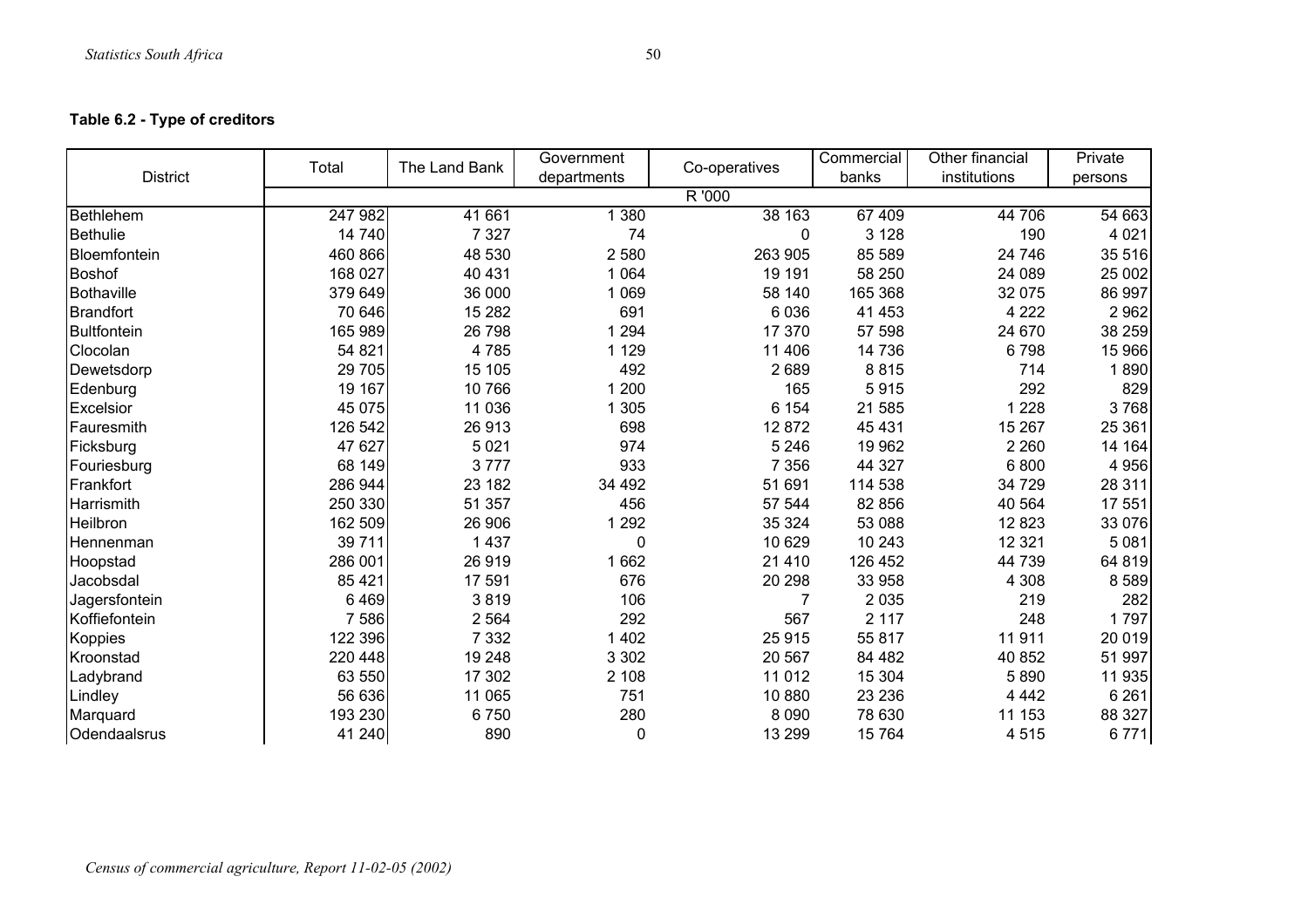# **Table 6.2 - Type of creditors**

|                   | Total     | The Land Bank | Government  | Co-operatives | Commercial | Other financial | Private |  |  |  |  |
|-------------------|-----------|---------------|-------------|---------------|------------|-----------------|---------|--|--|--|--|
| <b>District</b>   |           |               | departments |               | banks      | institutions    | persons |  |  |  |  |
|                   | R '000    |               |             |               |            |                 |         |  |  |  |  |
| Parys             | 87 285    | 4 0 28        | 108         | 19 402        | 49 501     | 8 2 6 7         | 5 980   |  |  |  |  |
| Petrusburg        | 57 288    | 13 654        | 604         | 4 0 8 7       | 13510      | 13614           | 11 8 20 |  |  |  |  |
| Philippolis       | 19 4 98   | 7643          | 123         | 126           | 5 5 9 9    | 670             | 5 3 3 7 |  |  |  |  |
| Reddersburg       | 11 656    | 4 6 7 9       | 201         | 721           | 4 4 8 7    | 171             | 1 399   |  |  |  |  |
| Reitz             | 135 473   | 25 0 78       | 837         | 31728         | 45 187     | 16861           | 15782   |  |  |  |  |
| Rouxville         | 20 194    | 6 0 62        | 96          | 632           | 12 209     | 95              | 1 100   |  |  |  |  |
| Sasolburg         | 23 182    | 964           | 0           | 5770          | 7958       | 2911            | 5 5 7 8 |  |  |  |  |
| Senekal           | 68 338    | 18 18 6       | 534         | 12 686        | 21 239     | 4 6 7 9         | 11 013  |  |  |  |  |
| Smithfield        | 18 4 64   | 9695          | 711         | 476           | 4 3 9 5    | 1012            | 2 175   |  |  |  |  |
| Thaba Nchu        | 1669      | 440           | 0           | 0             | 791        | 438             |         |  |  |  |  |
| Theunissen        | 119 303   | 9086          | 2 3 5 9     | 40 565        | 40 606     | 19 0 89         | 7 5 9 8 |  |  |  |  |
| Trompsburg        | 11765     | 5 1 2 6       | 128         | 592           | 4 8 6 9    | 266             | 784     |  |  |  |  |
| Ventersburg       | 42 517    | 4 3 5 8       | 148         | 6859          | 23 740     | 2 3 5 0         | 5 0 6 2 |  |  |  |  |
| Viljoenskroon     | 212 815   | 10 4 8 1      | 1746        | 24 208        | 93 649     | 19 204          | 63 527  |  |  |  |  |
| Virginia          | 19 377    | 5 1 6 0       | 0           | 2 4 8 4       | 10 291     | 524             | 918     |  |  |  |  |
| Vrede             | 142 055   | 46 099        | 1966        | 17 113        | 52 358     | 11 4 68         | 13 051  |  |  |  |  |
| Vredefort         | 37 296    | 2 5 9 1       | 74          | 11 676        | 11 291     | 4 1 1 8         | 7 546   |  |  |  |  |
| Welkom            | 42 332    | 2848          | 89          | 5786          | 20 698     | 4706            | 8 2 0 5 |  |  |  |  |
| Wepener           | 29 671    | 10738         | 192         | 1947          | 12 377     | 763             | 3 6 5 5 |  |  |  |  |
| Wesselsbron       | 175 095   | 10 271        | 261         | 35 4 14       | 80 311     | 16 445          | 32 392  |  |  |  |  |
| Winburg           | 39 845    | 7705          | 238         | 5 1 8 2       | 17721      | 2 3 5 8         | 6 6 4 2 |  |  |  |  |
| Zastron           | 23 946    | 7 186         | 365         | 1 2 1 4       | 11 173     | 1569            | 2 4 4 0 |  |  |  |  |
| <b>Free State</b> | 5 060 522 | 721870        | 72 481      | 964 595       | 1882047    | 548 351         | 871 178 |  |  |  |  |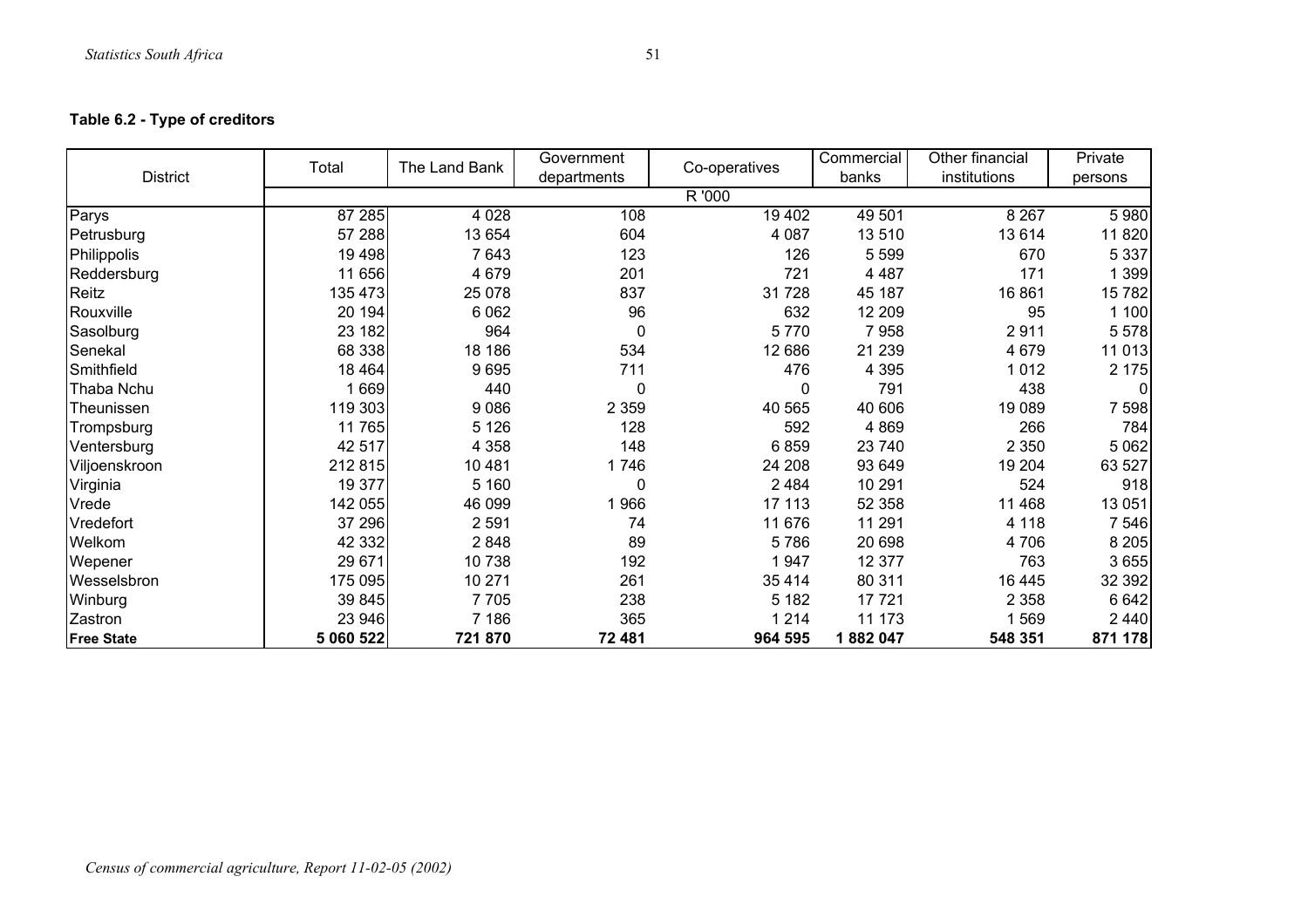# **Part 2**

# **Area and production information of those farmers who responded**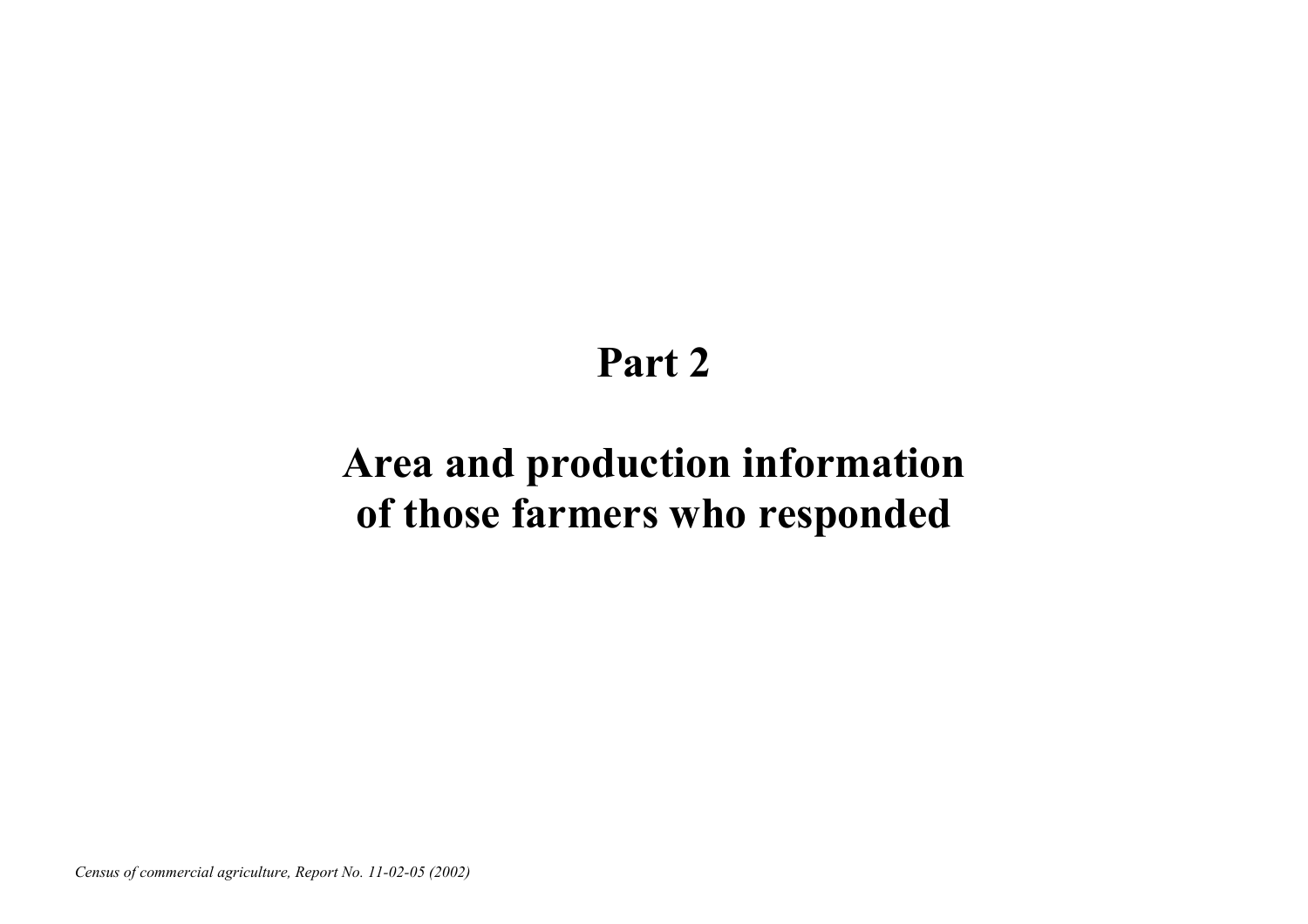#### **Table 7.1 - Summer cereals**

|                 |          |           | Maize for grain |           |                | Grain sorghum |             |                | Other    |           |             |           |
|-----------------|----------|-----------|-----------------|-----------|----------------|---------------|-------------|----------------|----------|-----------|-------------|-----------|
| <b>District</b> | Planted  |           | Production      |           | Planted        |               | Production  |                | Planted  |           | Production  |           |
|                 | Dry land | Irrigated | Dry land        | Irrigated | Dry land       | Irrigated     | Dry land    | Irrigated      | Dry land | Irrigated | Dry land    | Irrigated |
|                 | Hectares |           | Metric tons     |           | Hectares       |               | Metric tons |                | Hectares |           | Metric tons |           |
| Bethlehem       | 29 017   | 373       | 93 889          | 1760      | 82             | $\mathbf{0}$  | 172         | $\overline{0}$ | 110      | $\Omega$  | 104         |           |
| <b>Bethulie</b> | 0        | 50        | 0               | 277       | $\Omega$       | 0             | 0           | <sup>n</sup>   | 0        | 0         |             |           |
| Bloemfontein    | 26 081   | 2 1 1 5   | 64 707          | 12 654    | 290            | 4             | 734         | 11             | $\Omega$ | 24        |             |           |
| Boshof          | 22 075   | 1912      | 53 4 19         | 17 402    | 0              | 411           | 0           | 2418           | 20       | $\Omega$  |             |           |
| Bothaville      | 98 699   | 814       | 279 805         | 4 3 6 2   | $\Omega$       | 0             | 0           | $\Omega$       |          | 0         |             |           |
| Brandfort       | 7941     | 281       | 12 849          | 1565      | 199            | 0             | 313         | 0              |          | 0         |             |           |
| Bultfontein     | 40 474   | 1459      | 124 733         | 9659      | 391            | 0             | 1 0 1 8     | <sup>0</sup>   |          | 0         | 19          |           |
| Clocolan        | 5914     | 170       | 17830           | 595       | $\Omega$       | 0             |             | <sup>n</sup>   |          | 0         |             |           |
| Dewetsdorp      | 1482     | 1 4 3 0   | 1 4 2 5         | 9875      | 0              | 15            |             | 32             |          | 0         |             |           |
| Edenburg        | 0        | 0         | 0               | 0         | 0              | $\mathbf 0$   | 0           | $\Omega$       |          | N         |             |           |
| Excelsior       | 4 3 9 3  | 340       | 8761            | 2 6 2 6   | 33             | 20            | 51          | 135            |          | 0         |             |           |
| Fauresmith      | 810      | 5573      | 2 5 9 1         | 40 355    | 0              | $\Omega$      |             | $\Omega$       |          | n         |             |           |
| Ficksburg       | 4855     | 56        | 15 0 79         | 174       |                | 0             | 6           | 0              |          | N         |             |           |
| Fouriesburg     | 3 4 5 9  | 50        | 12 5 67         | 155       | O              | $\Omega$      | ∩           | <sup>0</sup>   | N        | 0         |             |           |
| Frankfort       | 26 884   | 3 1 6 3   | 69 182          | 14 4 36   | 665            | 0             | 1744        | $\Omega$       | 80       | ი         | 60          |           |
| Harrismith      | 25 397   | 1 1 2 4   | 80 267          | 4611      | 75             | 0             | 166         | $\Omega$       | 0        | 0         |             |           |
| Heilbron        | 20 061   | 809       | 40721           | 4 0 4 1   | 6792           | 0             | 13 002      | $\Omega$       |          | n         |             |           |
| Hennenman       | 8703     | 16        | 24 159          | 64        | 85             | $\Omega$      | 222         | $\Omega$       |          |           |             |           |
| Hoopstad        | 69 328   | 1 3 3 0   | 219 630         | 10 270    | 75             | 0             | 219         | $\Omega$       | 40       | 0         | 83          |           |
| Jacobsdal       | 472      | 3 0 21    | 1 3 9 7         | 21 002    | $\Omega$       | 18            |             | 101            | 0        | 0         | n           |           |
| Jagersfontein   | 0        |           |                 |           |                | $\Omega$      |             | <sup>0</sup>   |          |           |             |           |
| Koffiefontein   | 87       | 106       | 217             | 524       |                | 0             |             | $\Omega$       |          | 0         |             |           |
| Koppies         | 23 248   | 1 2 0 3   | 51 185          | 1708      | 3 4 5 3        | 372           | 5 5 9 7     | 975            |          | 0         |             |           |
| Kroonstad       | 36 269   | 871       | 109 620         | 9676      | 1 1 7 2        | 20            | 2 2 7 7     | 80             |          | n         |             |           |
| Ladybrand       | 4834     | 27        | 11 4 17         | 88        | 618            | 0             | 1 6 2 5     | $\Omega$       |          | N         |             |           |
| Lindley         | 7 3 6 4  | 112       | 17 092          | 550       | 90             | $\Omega$      | 180         | <sup>0</sup>   |          | O         |             |           |
| Marquard        | 8 4 5 5  | 0         | 20 563          |           | $\overline{2}$ | O             | 5           | U              |          |           |             |           |
| Odendaalsrus    | 12 003   | $\Omega$  | 36 261          | $\Omega$  | 40             | $\Omega$      | 50          | $\Omega$       |          | N         |             |           |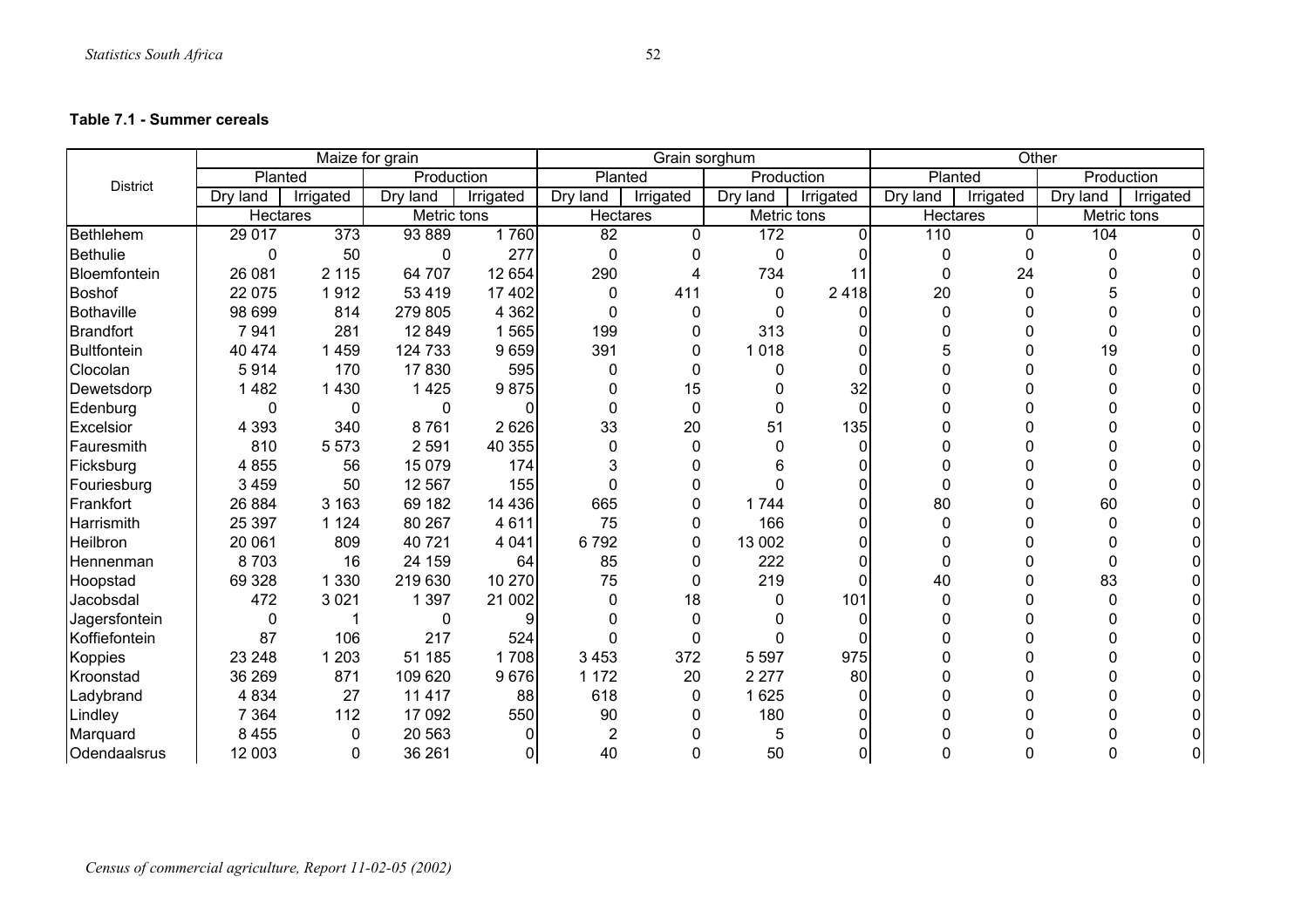#### **Table 7.1 - Summer cereals**

|                   |          | Maize for grain |             |           |          | Grain sorghum |              |           | Other    |           |            |             |
|-------------------|----------|-----------------|-------------|-----------|----------|---------------|--------------|-----------|----------|-----------|------------|-------------|
| <b>District</b>   | Planted  |                 | Production  |           | Planted  |               | Production   |           |          | Planted   | Production |             |
|                   | Dry land | Irrigated       | Dry land    | Irrigated | Dry land | Irrigated     | Dry land     | Irrigated | Dry land | Irrigated | Dry land   | Irrigated   |
|                   | Hectares |                 | Metric tons |           | Hectares |               | Metric tons  |           | Hectares |           |            | Metric tons |
| Parys             | 5 1 7 7  | 40              | 11880       | 240       | 9417     | 0             | 19813        | $\Omega$  | $\Omega$ | 0         | 0          |             |
| Petrusburg        | 10885    | 1451            | 26 3 24     | 10 455    | 150      | $\Omega$      | 75           |           |          |           |            |             |
| Philippolis       | 152      | 143             | 1 207       | 1 366     |          |               | <sup>0</sup> |           |          |           |            |             |
| Reddersburg       | 516      |                 | 925         | 14        |          |               | n            |           |          |           |            |             |
| Reitz             | 19825    | 507             | 60 551      | 2814      | 140      |               | 368          |           |          |           |            |             |
| Rouxville         | 108      | 70              | 165         | 630       | $\Omega$ |               | $\Omega$     |           |          |           |            |             |
| Sasolburg         | 6689     | 20              | 17 268      | 60        | 814      | 0             | 1717         |           |          |           | n          |             |
| Senekal           | 11 135   | 32              | 22 034      | 99        | 19       |               | 50           |           | 66       |           | 76         |             |
| Smithfield        | 61       | 113             | 110         | 680       |          |               | 0            |           |          |           |            |             |
| Thaba Nchu        | 57       | 0               | 95          |           |          |               | $\Omega$     |           |          |           |            |             |
| Theunissen        | 15 3 8 2 | 3845            | 41 086      | 22 163    | 627      | 0             | 1 1 2 1      |           |          |           |            |             |
| Trompsburg        | 0        | 8               |             | 53        |          |               | $\Omega$     |           |          |           |            |             |
| Ventersburg       | 5496     | 185             | 13 4 24     | 1 060     | 80       | 0             | 230          |           |          |           |            |             |
| Viljoenskroon     | 51 800   | 1 2 9 7         | 157 160     | 11 984    | 199      | 0             | 518          |           |          |           |            |             |
| Virginia          | 6764     | 0               | 18 994      |           | $\Omega$ | 0             | $\Omega$     |           |          |           |            |             |
| Vrede             | 10 987   | 560             | 29 553      | 3 0 0 1   | 551      | 0             | 1 4 4 6      |           |          |           |            |             |
| Vredefort         | 7 2 0 3  | 73              | 18 3 98     | 254       | 582      | 0             | 4 0 7 2      |           |          |           |            |             |
| Welkom            | 9547     | 209             | 22 973      | 711       | 145      | 0             | 376          |           |          |           |            |             |
| Wepener           | 0        | 198             | 0           | 981       | 0        |               | $\Omega$     |           |          |           | n          |             |
| Wesselsbron       | 50 889   | 3 1 8 4         | 159 771     | 17 278    | 40       |               | 104          |           | 188      |           | 581        |             |
| Winburg           | 6776     | 160             | 15817       | 850       |          |               | $\Omega$     |           |          |           |            |             |
| Zastron           | 306      |                 | 486         | 21        | 20       |               | 38           |           |          |           |            |             |
| <b>Free State</b> | 708 057  | 38 515          | 1987580     | 243 151   | 27 848   | 860           | 57 308       | 3751      | 511      | 24        | 932        |             |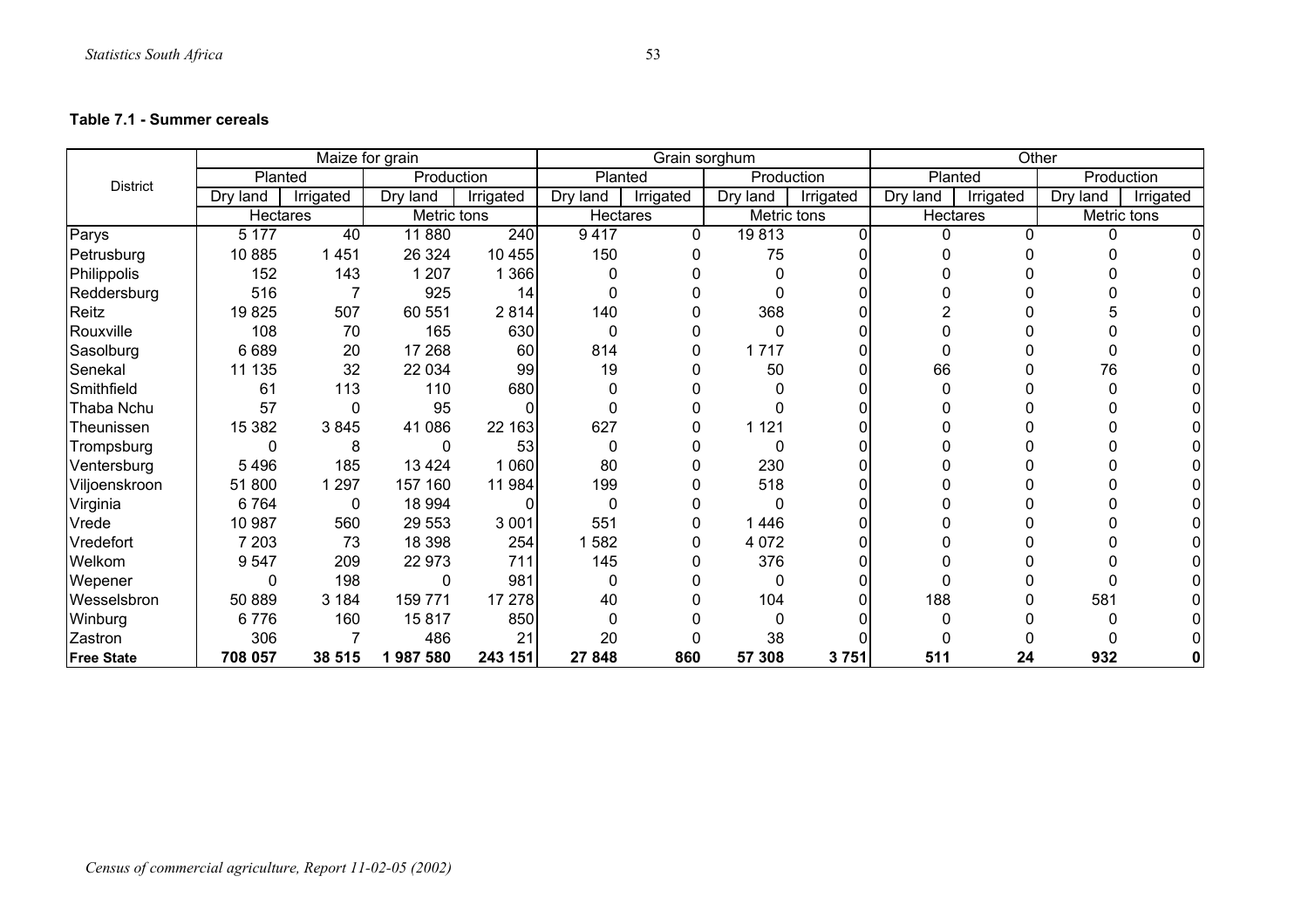#### **Table 7.2 - Winter cereals**

|                    |          |           | Wheat       |              |             | <b>Barley</b> |             |                |             | Other     |             |           |  |
|--------------------|----------|-----------|-------------|--------------|-------------|---------------|-------------|----------------|-------------|-----------|-------------|-----------|--|
| <b>District</b>    | Planted  |           | Production  |              | Planted     |               | Production  |                | Planted     |           | Production  |           |  |
|                    | Dry land | Irrigated | Dry land    | Irrigated    | Dry land    | Irrigated     | Dry land    | Irrigated      | Dry land    | Irrigated | Dry land    | Irrigated |  |
|                    | Hectares |           | Metric tons |              | Hectares    |               | Metric tons |                | Hectares    |           | Metric tons |           |  |
| <b>Bethlehem</b>   | 27 860   | 230       | 65 976      | 950          | 0           | $\mathbf 0$   | 0           | $\overline{0}$ | 203         | 0         | 93          |           |  |
| Bethulie           | 58       | 5         | 142         | 12           | 0           | 56            | 0           | 360            | $\mathbf 0$ | 9         | 0           |           |  |
| Bloemfontein       | 19 29 2  | 1 3 5 9   | 28 867      | 5 6 8 6      | 0           | $\Omega$      |             | 0              | 465         | 30        | 2           |           |  |
| <b>Boshof</b>      | 2 2 3 9  | 592       | 4 4 7 3     | 3 3 2 1      | $\mathbf 0$ | $\mathbf 0$   | 0           | 0              | 10          | 3         | 0           |           |  |
| <b>Bothaville</b>  | 3711     | 235       | 9642        | 840          | 20          | $\Omega$      | 50          | 0              | 20          | 0         | 0           |           |  |
| <b>Brandfort</b>   | 3 3 7 0  | 268       | 4 3 0 7     | 1 1 4 1      | $\mathbf 0$ | $\Omega$      |             | $\Omega$       | 314         | 5         | 79          |           |  |
| <b>Bultfontein</b> | 6 200    | 234       | 14 788      | 1 2 8 5      | 0           | $\Omega$      |             | 0              | 0           | 0         | 0           |           |  |
| Clocolan           | 4 3 9 0  | 282       | 9075        | 1 0 0 9      | $\Omega$    | $\Omega$      |             | $\Omega$       | 128<br>3    | $\Omega$  | 4 6 8 4     |           |  |
| Dewetsdorp         | 1946     | 910       | 2 3 6 4     | 3 4 0 7      | 0           | 0             |             | $\Omega$       | 1978        | 30        | 286         | 33        |  |
| Edenburg           | 0        | 0         | 0           | 0            |             | 0             |             | 0              | 201         | 170       | 0           | 71        |  |
| Excelsior          | 5 1 3 1  | 334       | 8803        | 1490         | $\Omega$    | 0             |             | <sup>0</sup>   | 364         | 100       | 288         |           |  |
| Fauresmith         | 1 1 0 8  | 5 3 3 3   | 1419        | 25 261       | 0           | 25            |             | 155            | 0           | 20        | 0           | 120       |  |
| Ficksburg          | 7 172    | 114       | 12 857      | 277          | 0           | 0             |             | 0              | 179         | 0         | 581         |           |  |
| Fouriesburg        | 5 1 8 5  | 28        | 11 504      | 70           | $\Omega$    | $\Omega$      | O           | 0              | 109         | 0         | 257         |           |  |
| Frankfort          | 4518     | 1866      | 9789        | 7 2 8 2      | 0           | $\Omega$      |             | $\Omega$       | 0           | 0         | 0           |           |  |
| Harrismith         | 15 0 25  | 1 0 3 1   | 34 926      | 5724         | 90          | 0             | 165         | 0              | 563         | 0         | 267         |           |  |
| Heilbron           | 6867     | 37        | 11 132      | 55           | $\Omega$    | $\Omega$      | 0           | $\Omega$       | 17          | 0         | 27          |           |  |
| Hennenman          | 2513     | 0         | 4 2 6 1     |              | 0           | 0             |             | 0              | 0           | 0         | $\Omega$    |           |  |
| Hoopstad           | 1785     | 310       | 4 4 7 4     | 1860         | 0           | 0             |             | $\Omega$       |             | 0         |             |           |  |
| Jacobsdal          | 363      | 2637      | 884         | 12 148       | 0           | 6             | 0           | 30             | 0           | 86        | ი           | 430       |  |
| Jagersfontein      | 334      | 7         | 680         | 17           | 0           | $\Omega$      |             | $\Omega$       | 0           | 0         |             |           |  |
| Koffiefontein      | 2765     | 66        | 2767        | 233          |             | 0             |             | 0              | 0           | 35        |             |           |  |
| Koppies            | 4 4 3 1  | 10        | 7 4 2 4     | 66           | O           | 0             |             | 0              | 100         | $\Omega$  |             |           |  |
| Kroonstad          | 10 271   | 167       | 18878       | 740          | $\Omega$    | $\Omega$      |             | $\Omega$       | 50          | 0         |             |           |  |
| Ladybrand          | 8 1 2 3  | 6         | 16899       | 15           |             | $\Omega$      |             | 0              | 120         | 0         |             |           |  |
| Lindley            | 9 3 2 2  | 396       | 20 4 23     | 1 6 2 5      |             | 0             |             | 0              | 137         | 0         |             |           |  |
| Marquard           | 5 3 6 1  | 0         | 9 0 4 4     | <sup>n</sup> |             | n             |             |                |             | 0         |             |           |  |
| Odendaalsrus       | 1 0 0 0  | $\Omega$  | 2 1 3 9     | $\Omega$     |             | $\Omega$      |             | $\Omega$       | 0           | 0         | ი           |           |  |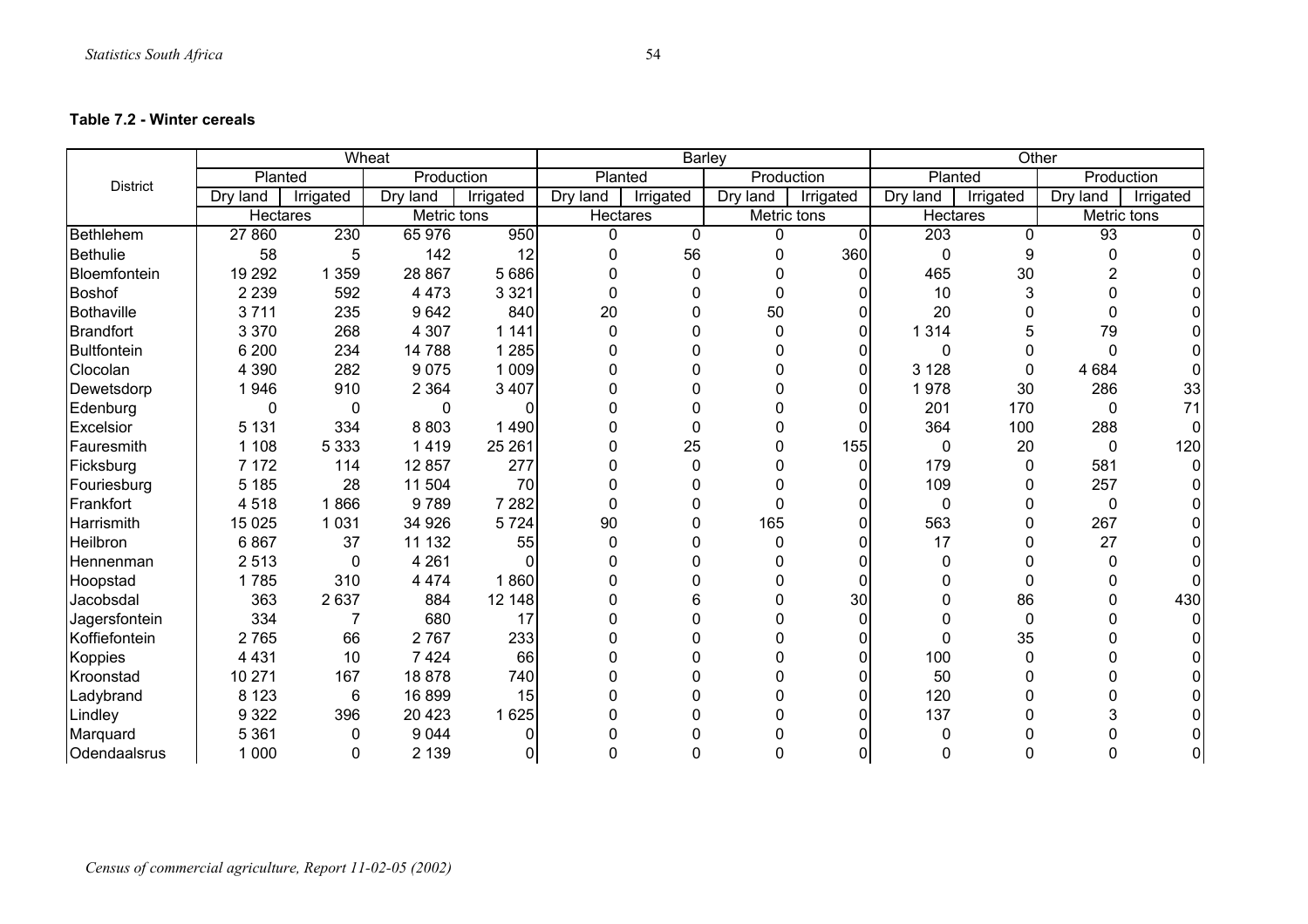#### **Table 7.2 - Winter cereals**

|                   |                 |           | Wheat       |           |          | <b>Barley</b> |              |             | Other    |           |          |             |
|-------------------|-----------------|-----------|-------------|-----------|----------|---------------|--------------|-------------|----------|-----------|----------|-------------|
| <b>District</b>   | Planted         |           | Production  |           | Planted  |               | Production   |             | Planted  |           |          | Production  |
|                   | Dry land        | Irrigated | Dry<br>land | Irrigated | Dry land | Irrigated     | Dry land     | Irrigated   | Dry land | Irrigated | Dry land | Irrigated   |
|                   | <b>Hectares</b> |           | Metric tons |           | Hectares |               |              | Metric tons | Hectares |           |          | Metric tons |
| Parys             | $\Omega$        | 0         | U           | $\Omega$  | $\Omega$ | $\mathbf{0}$  | $\mathbf{0}$ | $\Omega$    |          | 0         | $\Omega$ |             |
| Petrusburg        | 10 111          | 1 3 1 2   | 13 4 26     | 6 6 3 3   | 177      | 30            | 440          | 210         |          |           |          |             |
| Philippolis       | $\Omega$        | 138       | 0           | 1 0 25    | 0        | 0             | 0            |             |          | g         |          |             |
| Reddersburg       | 165             | 0         | 217         |           |          |               |              |             | 310      |           | 35       |             |
| Reitz             | 17803           | 565       | 43 5 24     | 3 2 6 5   |          | 0             |              |             | 340      |           | 53       |             |
| Rouxville         | 193             | 90        | 443         | 362       |          | 20            |              | 50          | 280      |           | 20       |             |
| Sasolburg         | 410             | 0         | 471         |           |          | $\Omega$      |              |             | $\Omega$ |           | 0        |             |
| Senekal           | 7433            | 0         | 11 290      |           |          |               |              |             | 106      |           | 25       |             |
| Smithfield        | 200             | 0         | 487         |           | 25       |               | 62           |             | 241      |           |          |             |
| Thaba Nchu        | 247             | 0         | 322         |           |          |               | n            |             |          |           |          |             |
| Theunissen        | 5496            | 1 2 5 8   | 11 3 24     | 6 3 3 8   |          |               |              |             |          |           |          |             |
| Trompsburg        | $\Omega$        | 40        | 0           | 98        |          |               |              |             |          | 10        |          |             |
| Ventersburg       | 2 3 3 7         | 60        | 3732        | 360       |          |               |              |             | 30       |           | 30       |             |
| Viljoenskroon     | 1612            | 40        | 2833        | 186       |          |               |              |             |          |           |          |             |
| Virginia          | 1 0 7 8         | 0         | 1970        | $\Omega$  |          |               |              |             |          |           |          |             |
| Vrede             | 1432            | 120       | 2 6 5 0     | 383       |          |               |              |             | 43       |           |          |             |
| Vredefort         | 567             | 0         | 1 3 5 3     | $\Omega$  |          |               |              |             |          |           |          |             |
| Welkom            | 1 3 7 6         | 120       | 3 3 9 8     | 300       |          |               |              |             |          | 0         |          |             |
| Wepener           | 0               | 200       | 0           | 800       |          |               |              |             | 125      | 38        |          |             |
| Wesselsbron       | 4 3 4 2         | 1479      | 10 078      | 7 0 8 0   |          |               |              |             |          |           |          |             |
| Winburg           | 5498            | 160       | 10 069      | 800       |          |               |              |             |          |           |          |             |
| Zastron           | 513             | 0         | 744         |           | 30       |               | 75           |             | 1931     |           | 193      |             |
| <b>Free State</b> | 221 150         | 22 036    | 436 266     | 102 143   | 342      | 137           | 792          | 805         | 12 3 64  | 545       | 6927     | 654         |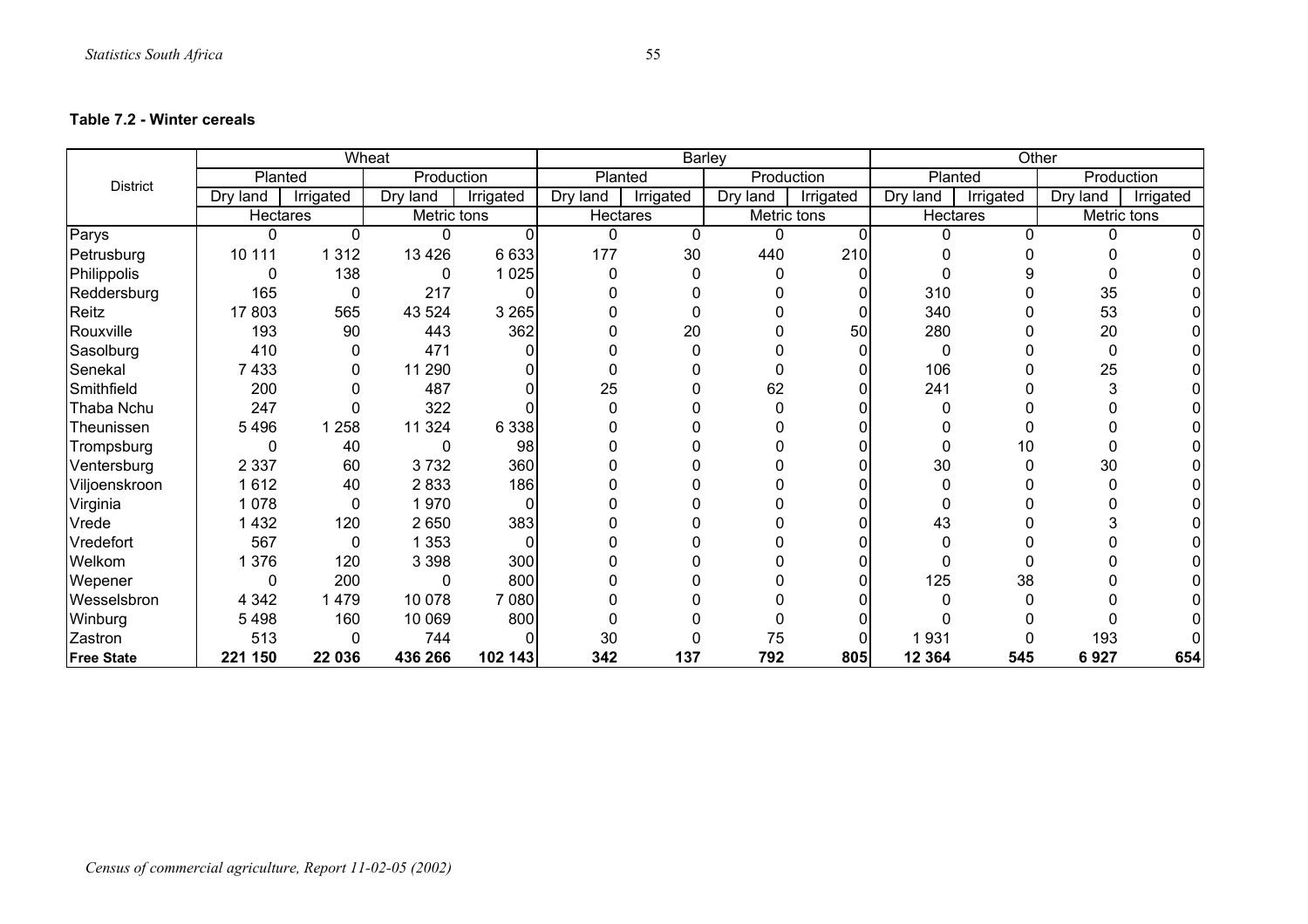|                    |                 |             | Sunflower seed |                | Ground nuts     |           |             |           |  |
|--------------------|-----------------|-------------|----------------|----------------|-----------------|-----------|-------------|-----------|--|
| <b>District</b>    | Planted         |             | Production     |                | Planted         |           | Production  |           |  |
|                    | Dry land        | Irrigated   | Dry land       | Irrigated      | Dry land        | Irrigated | Dry land    | Irrigated |  |
|                    | <b>Hectares</b> |             | Metric tons    |                | <b>Hectares</b> |           | Metric tons |           |  |
| Bethlehem          | 5 5 4 9         | $\mathbf 0$ | 7 2 4 8        | $\mathbf 0$    | 98              | 0         | 126         | 0         |  |
| <b>Bethulie</b>    | 0               | $\Omega$    | 0              | 0              | $\mathbf 0$     | 0         | $\mathbf 0$ |           |  |
| Bloemfontein       | 6 3 9 2         | 124         | 7703           | 161            | 431             | 0         | 552         |           |  |
| <b>Boshof</b>      | 2 2 6 0         | 0           | 3529           | 0              | 1422            | 36        | 1443        | 49        |  |
| <b>Bothaville</b>  | 11818           | 19          | 15974          | 25             | 1608            | 0         | 1 9 9 1     | 0         |  |
| Brandfort          | 2 2 0 5         | 0           | 2057           | 0              | 400             | 0         | 100         | 0         |  |
| <b>Bultfontein</b> | 1949            | 0           | 2 5 7 8        | 0              | 2010            | 174       | 3 0 9 7     | 435       |  |
| Clocolan           | 428             | 50          | 495            | 65             | 0               | 0         | 0           | 0         |  |
| Dewetsdorp         | 220             | 0           | 200            | 0              | 0               | 0         | 0           |           |  |
| Edenburg           | 0               | 0           | 0              | 0              | 0               | 0         | 0           |           |  |
| Excelsior          | 4 5 9 3         | 23          | 4 9 3 0        | 21             | 0               | 0         | 0           |           |  |
| Fauresmith         | 0               | $\mathbf 0$ | 0              | $\mathbf 0$    | 0               | 5         | 0           | 6         |  |
| Ficksburg          | 537             | 35          | 843            | 45             | 0               | 0         | 0           | 0         |  |
| Fouriesburg        | 150             | $\mathbf 0$ | 195            | $\Omega$       | 0               | 0         | 0           | 0         |  |
| Frankfort          | 1761            | 95          | 2 0 2 3        | 166            | 0               | 0         | 0           |           |  |
| Harrismith         | 538             | $\mathbf 0$ | 724            | $\mathbf 0$    | 480             | 0         | 610         |           |  |
| Heilbron           | 9409            | 164         | 10 450         | 223            | $\mathbf 0$     | 0         | 0           |           |  |
| Hennenman          | 2 3 3 0         | 0           | 3 4 0 4        | 0              | 30              | 0         | 15          |           |  |
| Hoopstad           | 4 173           | 808         | 6 0 9 9        | 1 1 9 5        | 8 2 3 9         | 301       | 13 089      | 776       |  |
| Jacobsdal          | 21              | 74          | 27             | 139            | 30              | 512       | 82          | 1 1 4 8   |  |
| Jagersfontein      | 0               | 0           | 0              | 0              | 0               | 0         | 0           |           |  |
| Koffiefontein      | 0               | 0           | 0              | 0              | 0               | 0         | 0           |           |  |
| Koppies            | 6 2 3 3         | 0           | 7 182          | 0              | 269             | 0         | 297         |           |  |
| Kroonstad          | 13673           | 0           | 17 446         | 0              | 1 1 4 9         | 20        | 1 1 9 0     | 50        |  |
| Ladybrand          | 3 0 6 5         | 0           | 3565           | 0              | 0               | 0         | 0           | 0         |  |
| Lindley            | 1896            | 0           | 2 0 0 1        | 0              | 0               | 0         | 0           |           |  |
| Marquard           | 2 2 3 1         | 0           | 2 4 8 5        | 0              | 0               | 0         | 0           |           |  |
| Odendaalsrus       | 2 1 7 9         | 0           | 2874           | $\overline{0}$ | 60              | 0         | 45          | 0         |  |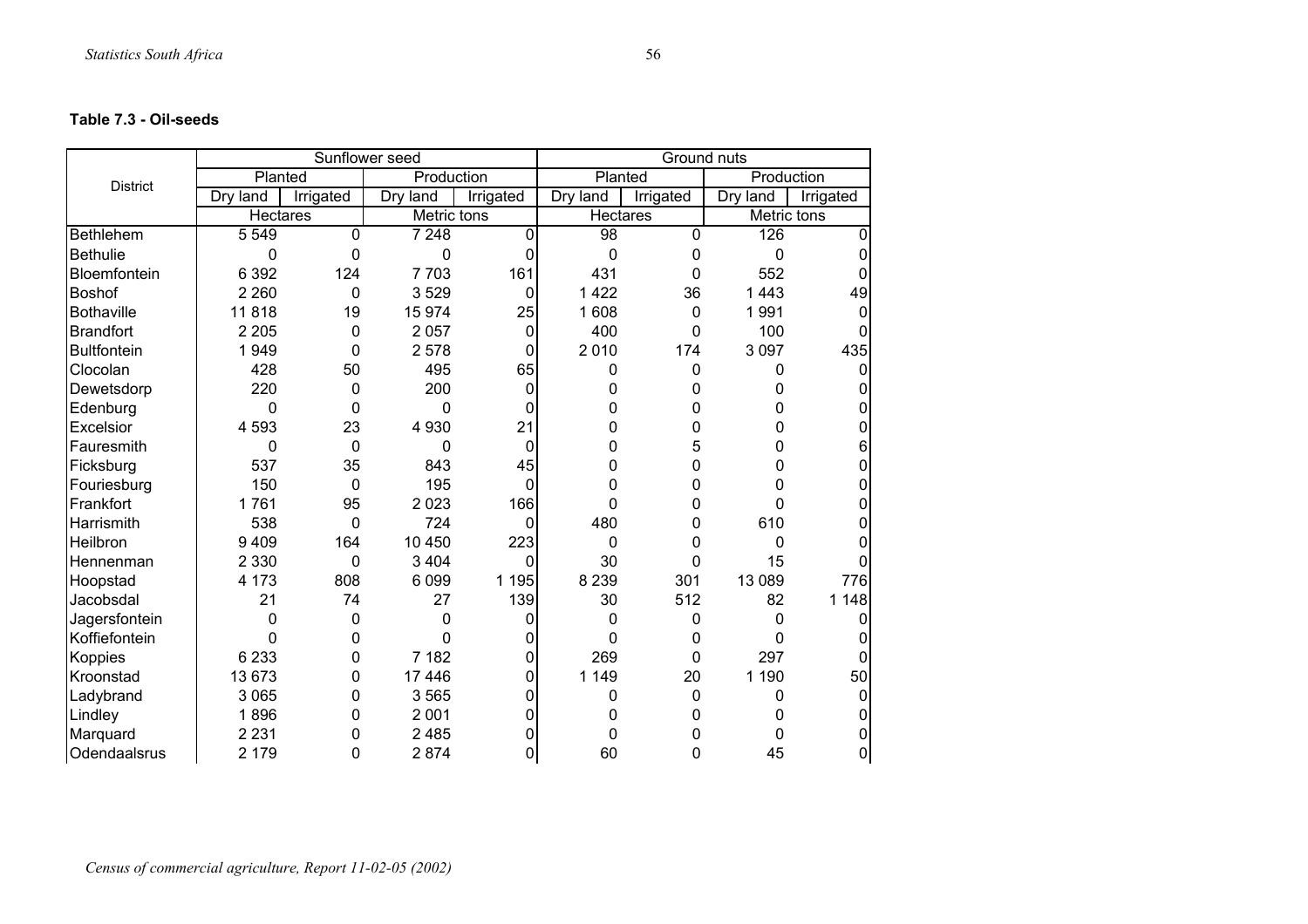|                   |                 |           | Sunflower seed |           |          | Ground nuts |             |           |
|-------------------|-----------------|-----------|----------------|-----------|----------|-------------|-------------|-----------|
| <b>District</b>   | Planted         |           | Production     |           | Planted  |             | Production  |           |
|                   | Dry land        | Irrigated | Dry<br>land    | Irrigated | Dry land | Irrigated   | Dry land    | Irrigated |
|                   | <b>Hectares</b> |           | Metric tons    |           | Hectares |             | Metric tons |           |
| Parys             | 2 0 0 6         | 0         | 2088           | 0         | $\Omega$ | 0           | 0           |           |
| Petrusburg        | 2625            | 0         | 1730           |           |          | 0           |             |           |
| Philippolis       | 0               | n         | O              |           |          |             |             |           |
| Reddersburg       | 70              |           | 46             |           |          |             |             |           |
| Reitz             | 1486            | 0         | 1956           |           |          | 0           |             | 0         |
| Rouxville         | 0               | 0         | 0              |           |          | ი           |             |           |
| Sasolburg         | 373             | 0         | 387            |           | ი        | 0           |             |           |
| Senekal           | 7765            | 0         | 8 3 9 9        |           |          | ი           |             |           |
| Smithfield        | 0               |           | 0              |           |          | 0           |             |           |
| Thaba Nchu        | N               | 0         | n              | 0         | 0        | 0           | ი           |           |
| Theunissen        | 1317            | 20        | 1 1 9 6        | 30        | 260      | 282         | 165         | 350       |
| Trompsburg        | 0               | 0         | 0              | 0         | 0        | 0           |             | 0         |
| Ventersburg       | 2 4 2 4         | 115       | 3 0 5 5        | 290       | 0        | 0           |             |           |
| Viljoenskroon     | 10 4 35         | 507       | 16 474         | 877       | 1708     | 0           | 2 2 9 5     |           |
| Virginia          | 358             | 0         | 358            | ი         | 0        | 0           | n           |           |
| Vrede             | 331             | 0         | 318            |           |          |             |             |           |
| Vredefort         | 1073            | 0         | 1643           | ი         | 228      | 0           | 233         |           |
| Welkom            | 843             | 0         | 1 0 4 8        |           | 0        | 45          |             | 57        |
| Wepener           | 0               | ი         | 0              |           |          | 0           |             |           |
| Wesselsbron       | 6967            | 0         | 9954           |           | 1723     | 0           | 2 0 6 0     |           |
| Winburg           | 4 8 2 2         | 0         | 6 1 3 5        |           |          |             |             |           |
| Zastron           | 100             | ი         | 50             |           |          |             |             |           |
| <b>Free State</b> | 126 604         | 2033      | 158 868        | 3 2 3 6   | 20 146   | 1 3 7 5     | 27 390      | 2871      |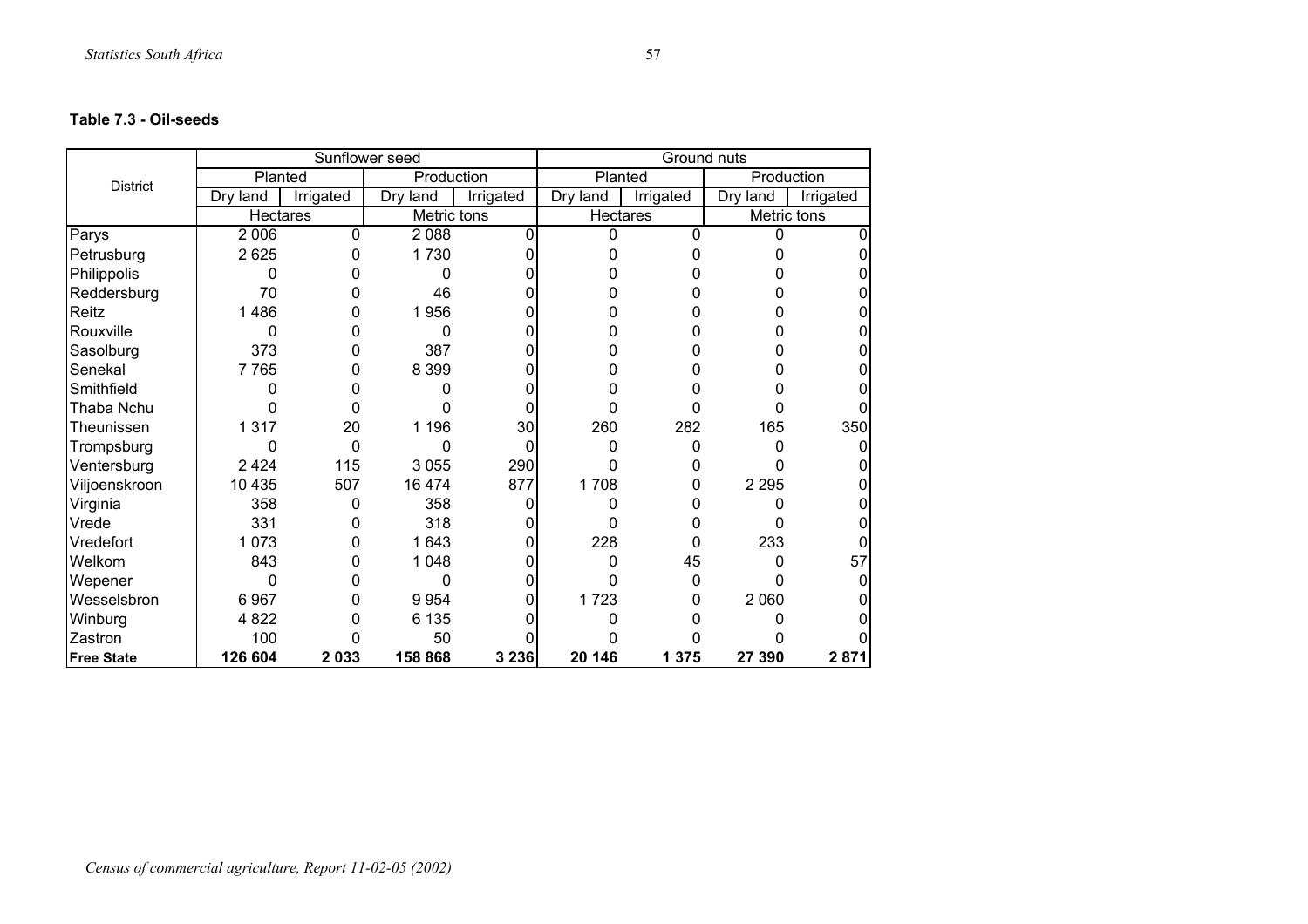# **Table 7.3 - Oil-seeds (concluded)**

|                    |                 |           | Soya beans  |           | Other           |           |             |           |  |
|--------------------|-----------------|-----------|-------------|-----------|-----------------|-----------|-------------|-----------|--|
| <b>District</b>    | Planted         |           | Production  |           | Planted         |           | Production  |           |  |
|                    | Dry land        | Irrigated | Dry land    | Irrigated | Dry land        | Irrigated | Dry land    | Irrigated |  |
|                    | <b>Hectares</b> |           | Metric tons |           | <b>Hectares</b> |           | Metric tons |           |  |
| Bethlehem          | 1 4 3 5         | 0         | 1882        | 0         | $\Omega$        | 0         | 0           | ∩         |  |
| <b>Bethulie</b>    | 0               | 0         | 0           | 0         | 0               | 0         | 0           | 0         |  |
| Bloemfontein       | 40              | 0         | 66          | ი         | O               | 0         | ი           | 0         |  |
| Boshof             | 0               | 0         | 0           | ი         | n               | ი         | 0           | O         |  |
| <b>Bothaville</b>  | 0               | 0         | 0           | ი         | 0               | 0         | 0           | 0         |  |
| <b>Brandfort</b>   | 10              | 0         | 16          | 0         | 0               | 0         | 0           |           |  |
| <b>Bultfontein</b> | 0               | 0         | 0           | 0         | 30              | 0         | 38          |           |  |
| Clocolan           | 0               | 0         | 0           | 0         | 0               | 0         | 0           | 0         |  |
| Dewetsdorp         | 0               | 0         | 0           | ი         | ი               | 0         | 0           | n         |  |
| Edenburg           |                 | 0         | 0           | ი         | O               | 0         | 0           |           |  |
| Excelsior          | 0               | 0         | 0           | 0         |                 | 0         | 0           |           |  |
| Fauresmith         | 0               | 0         | 0           |           |                 | O         | O           | ∩         |  |
| Ficksburg          | 1 000           | 0         | 1491        | ი         |                 | 0         | ი           |           |  |
| Fouriesburg        | 30              | 0         | 49          | 0         |                 | 0         | 0           | 0         |  |
| Frankfort          | 1597            | 222       | 2 0 4 1     | 362       | O               | 0         | 0           | 0         |  |
| Harrismith         | 2 4 9 5         | 100       | 3 4 2 2     | 119       | ი               | 0         | 0           |           |  |
| Heilbron           | 391             | 0         | 423         | 0         | 0               | 0         | 0           |           |  |
| Hennenman          | 0               | 0         | 0           | 0         |                 | 0         | 0           | 0         |  |
| Hoopstad           | ი               | 0         | 0           | ი         |                 | ი         | 0           |           |  |
| Jacobsdal          | 0               | 0         | 0           | ი         |                 | 0         | 0           |           |  |
| Jagersfontein      | 0               | 0         | 0           | n         | O               | 0         | 0           | 0         |  |
| Koffiefontein      | 0               | 0         | 0           | ი         | 0               | 0         | 0           | 0         |  |
| Koppies            | 0               | 0         | 0           | 0         |                 | 0         | 0           |           |  |
| Kroonstad          | 320             | 0         | 256         | 0         |                 | 0         | 0           | 0         |  |
| Ladybrand          | 0               | 0         | 0           | ი         |                 | 0         | 0           | ი         |  |
| Lindley            | 65              | 0         | 79          | ი         |                 | 0         | ი           | 0         |  |
| Marquard           | 0               | 0         | 0           |           |                 | 0         |             | 0         |  |
| Odendaalsrus       | 0               | 0         | 0           | 0         | 0               | 0         | 0           | 0         |  |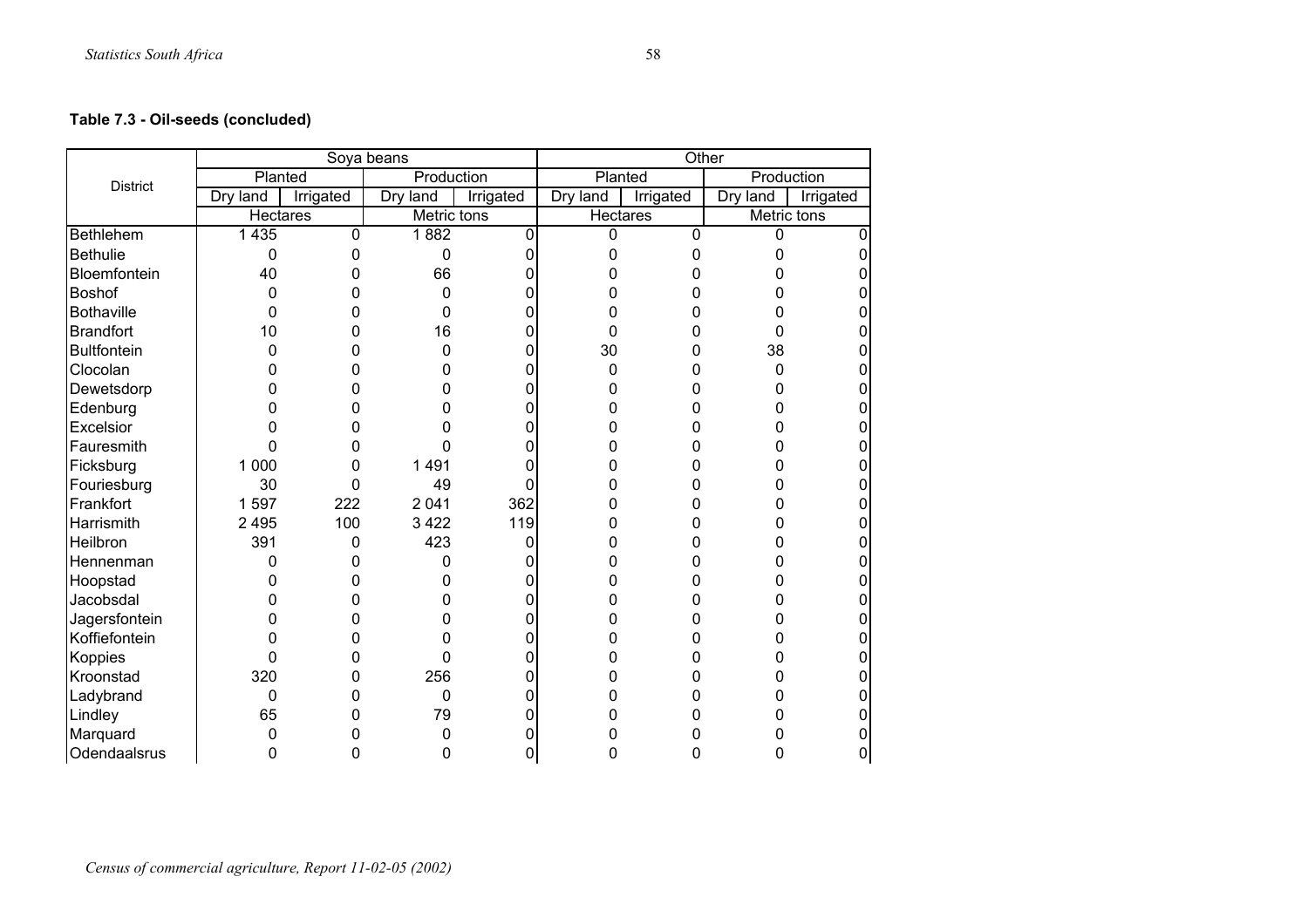## **Table 7.3 - Oil-seeds (concluded)**

|                   |          |           | Soya beans  |           |          | Other     |             |           |
|-------------------|----------|-----------|-------------|-----------|----------|-----------|-------------|-----------|
| <b>District</b>   |          | Planted   | Production  |           | Planted  |           | Production  |           |
|                   | Dry land | Irrigated | Dry<br>land | Irrigated | Dry land | Irrigated | Dry land    | Irrigated |
|                   |          | Hectares  | Metric tons |           | Hectares |           | Metric tons |           |
| Parys             | 0        | 0         | 0           |           | 0        | $\Omega$  | 0           | 0         |
| Petrusburg        |          |           |             |           |          |           |             | ი         |
| Philippolis       |          |           |             |           |          |           |             |           |
| Reddersburg       |          |           |             |           |          |           |             |           |
| Reitz             | 1 2 8 8  | 0         | 1638        |           |          |           |             |           |
| Rouxville         |          |           |             |           |          |           |             |           |
| Sasolburg         | 0        |           | O           |           |          |           |             |           |
| Senekal           | 31       |           | 64          |           |          |           |             |           |
| Smithfield        |          |           | ი           |           |          |           |             |           |
| Thaba Nchu        |          |           |             |           |          |           |             |           |
| Theunissen        |          |           |             |           |          |           |             |           |
| Trompsburg        |          |           |             |           |          |           |             |           |
| Ventersburg       |          |           |             |           |          |           |             |           |
| Viljoenskroon     | 25       |           | 47          |           |          |           |             |           |
| Virginia          | 0        |           | 0           |           |          |           |             |           |
| Vrede             | 2 0 4 8  | 0         | 2812        |           |          |           |             |           |
| Vredefort         |          |           |             |           |          |           |             | 0         |
| Welkom            |          |           |             |           |          |           |             |           |
| Wepener           |          |           |             |           |          |           |             |           |
| Wesselsbron       |          |           |             |           |          |           |             |           |
| Winburg           |          |           |             |           |          |           |             |           |
| Zastron           |          |           |             |           |          |           |             |           |
| <b>Free State</b> | 10776    | 322       | 14 287      | 481       | 30       | O         | 38          | 0         |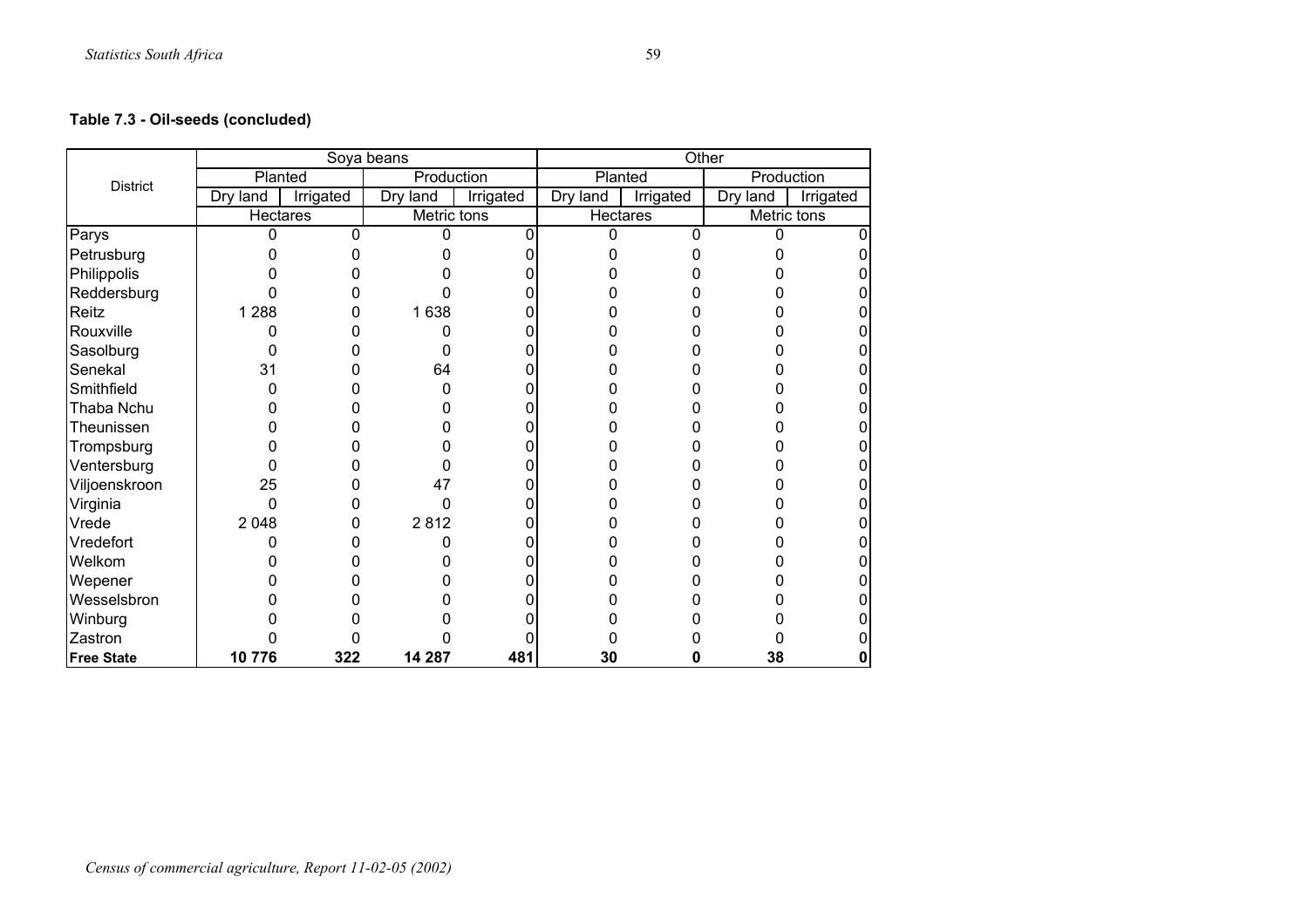# **Table 7.4 - Legumes**

|                    |          |           | Dry beans    |           | Other          |           |             |           |
|--------------------|----------|-----------|--------------|-----------|----------------|-----------|-------------|-----------|
| <b>District</b>    | Planted  |           | Production   |           | Planted        |           | Production  |           |
|                    | Dry land | Irrigated | Dry land     | Irrigated | Dry land       | Irrigated | Dry land    | Irrigated |
|                    | Hectares |           | Metric tons  |           | Hectares       |           | Metric tons |           |
| Bethlehem          | 3 2 6 6  | 0         | 4 6 9 2      | 0         | $\overline{0}$ | 0         | 0           |           |
| <b>Bethulie</b>    | 0        | 0         | $\mathbf 0$  | 0         | 0              | 0         | 0           | O         |
| Bloemfontein       | 298      | 0         | 381          | 0         | 0              | 0         | ი           |           |
| <b>Boshof</b>      | 0        | 0         | $\mathbf 0$  | 0         | 0              | 0         | 0           |           |
| <b>Bothaville</b>  | 20       | 0         | 10           | 0         | 0              | 0         | ი           |           |
| <b>Brandfort</b>   | 10       | 0         | 13           | 0         | 0              | 0         | 0           |           |
| <b>Bultfontein</b> | 0        | 0         | 0            | 0         | 0              | 0         | 0           | 0         |
| Clocolan           | 233      | 0         | 301          | 0         | 0              | 0         | 0           | 0         |
| Dewetsdorp         | 0        | 0         | 0            | 0         | 0              | 0         | 0           |           |
| Edenburg           | 0        | 0         | 0            | 0         | 0              | 0         | 0           | 0         |
| Excelsior          | 3        | 0         | 2            | 0         | 6              | 0         | 5           |           |
| Fauresmith         | 0        | 72        | 0            | 144       | 0              | 0         | 0           |           |
| Ficksburg          | 85       | 78        | 93           | 102       | 0              | 0         | 0           | 0         |
| Fouriesburg        | 618      | 0         | 924          | 0         | 0              | 0         | 0           | ი         |
| Frankfort          | 0        | 0         | 0            | 0         | 0              | 0         | 0           |           |
| Harrismith         | 2815     | 500       | 4716         | 800       | 0              | 0         | 0           | ი         |
| Heilbron           | 40       | 0         | 53           | 0         | O              | 0         | 0           |           |
| Hennenman          | 0        | 0         | $\mathbf{0}$ | 0         | 0              | 0         | 0           |           |
| Hoopstad           | 400      | 25        | 370          | 129       | 0              | 0         | 0           | 0         |
| Jacobsdal          | 0        | 145       | 0            | 424       | 0              | 0         | 0           | ი         |
| Jagersfontein      | 0        | 0         | 0            | 0         | 0              | 0         | 0           | ი         |
| Koffiefontein      | 0        | 20        | 0            | 30        |                | 0         | 0           | ი         |
| Koppies            | 0        | 0         | 0            | 0         | 0              | 0         | 0           |           |
| Kroonstad          | 260      | 0         | 338          | 0         | ი              | 0         | 0           |           |
| Ladybrand          | 0        | 0         | $\mathbf 0$  | 0         |                | 0         | 0           | 0         |
| Lindley            | 195      | 60        | 239          | 60        | ი              | O         | 0           | ი         |
| Marquard           | 150      | 0         | 200          | 0         |                | n         |             | 0         |
| Odendaalsrus       | 50       | 0         | 100          | 0         | O              | 0         |             | 0         |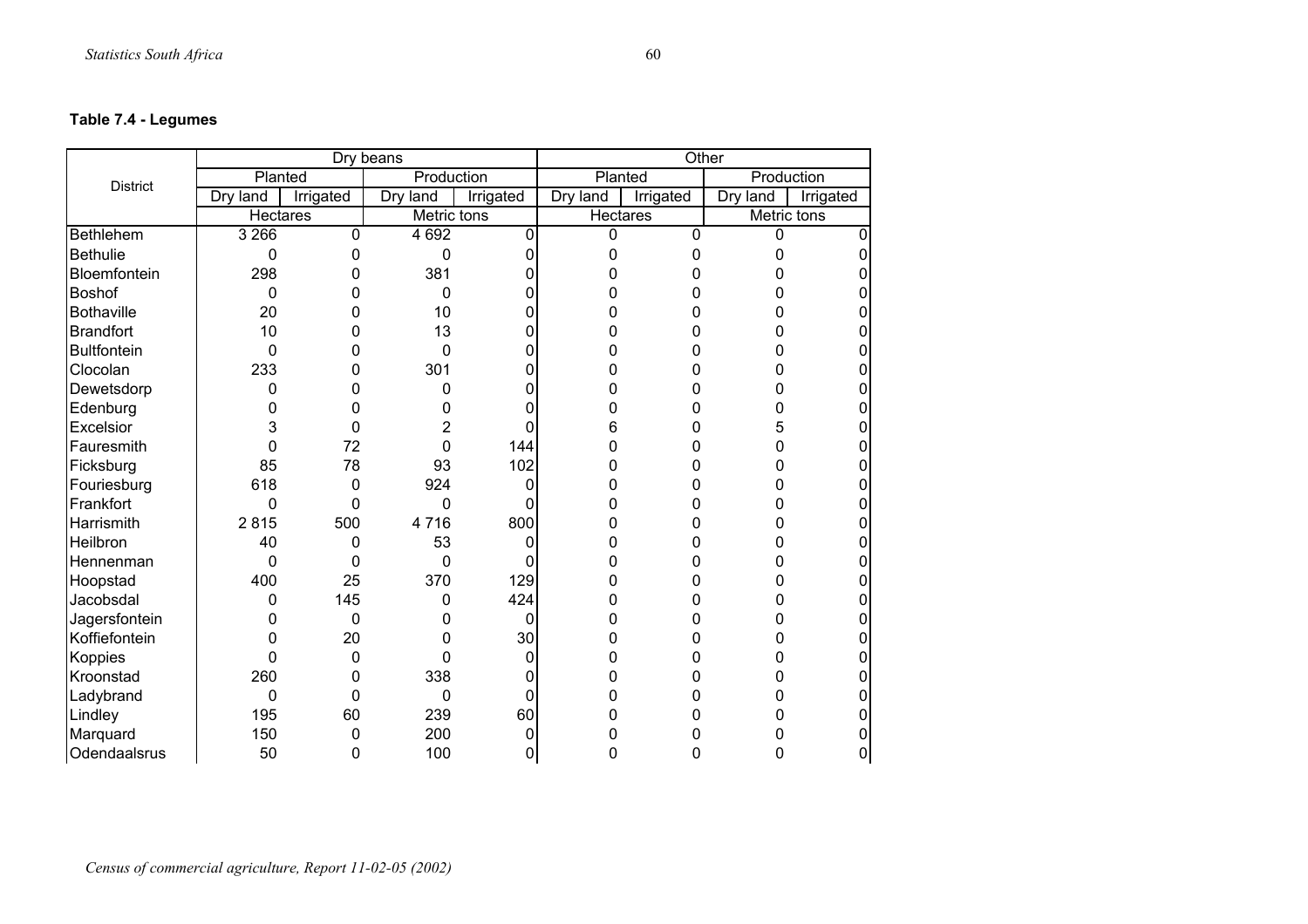# **Table 7.4 - Legumes**

|                   |          |           | Dry beans   |           |          | Other     |            |             |
|-------------------|----------|-----------|-------------|-----------|----------|-----------|------------|-------------|
| <b>District</b>   | Planted  |           | Production  |           | Planted  |           | Production |             |
|                   | Dry land | Irrigated | Dry<br>land | Irrigated | Dry land | Irrigated | Dry land   | Irrigated   |
|                   | Hectares |           | Metric tons |           | Hectares |           |            | Metric tons |
| Parys             | 0        | 0         | 0           | 0         | 0        | 0         | 0          | 0           |
| Petrusburg        |          |           |             |           | 10       | 0         | 5          |             |
| Philippolis       |          |           |             |           | 0        | 26        |            | 55          |
| Reddersburg       |          | 0         |             |           |          | 0         |            |             |
| Reitz             | 627      | 145       | 945         | 292       |          |           |            |             |
| Rouxville         | ŋ        | 0         | n           |           |          |           |            |             |
| Sasolburg         | O        | O         | 0           |           |          |           |            |             |
| Senekal           | 8        | O         | 17          |           |          |           |            |             |
| Smithfield        |          |           | 0           |           |          |           |            |             |
| Thaba Nchu        | ი        | 0         | 0           |           |          |           |            |             |
| Theunissen        | 15       | 185       | 20          | 483       |          |           |            |             |
| Trompsburg        | ი        | 0         | 0           |           |          |           |            |             |
| Ventersburg       |          |           | O           |           |          |           |            |             |
| Viljoenskroon     | 6        | ი         | 8           |           |          |           |            |             |
| Virginia          | 0        | 0         | 0           | ŋ         |          |           |            |             |
| Vrede             | 300      | 28        | 482         | 34        |          |           |            |             |
| Vredefort         | 0        | 0         | 0           | 0         |          |           |            |             |
| Welkom            |          | ი         |             |           |          |           |            |             |
| Wepener           |          |           |             |           |          |           |            |             |
| Wesselsbron       | 0        |           | 0           |           |          |           |            |             |
| Winburg           | 20       |           | 20          |           |          |           |            |             |
| Zastron           | 0        |           | 0           |           | 50       |           | 38         |             |
| <b>Free State</b> | 9418     | 1 2 5 7   | 13923       | 2 4 9 8   | 66       | 26        | 48         | 55          |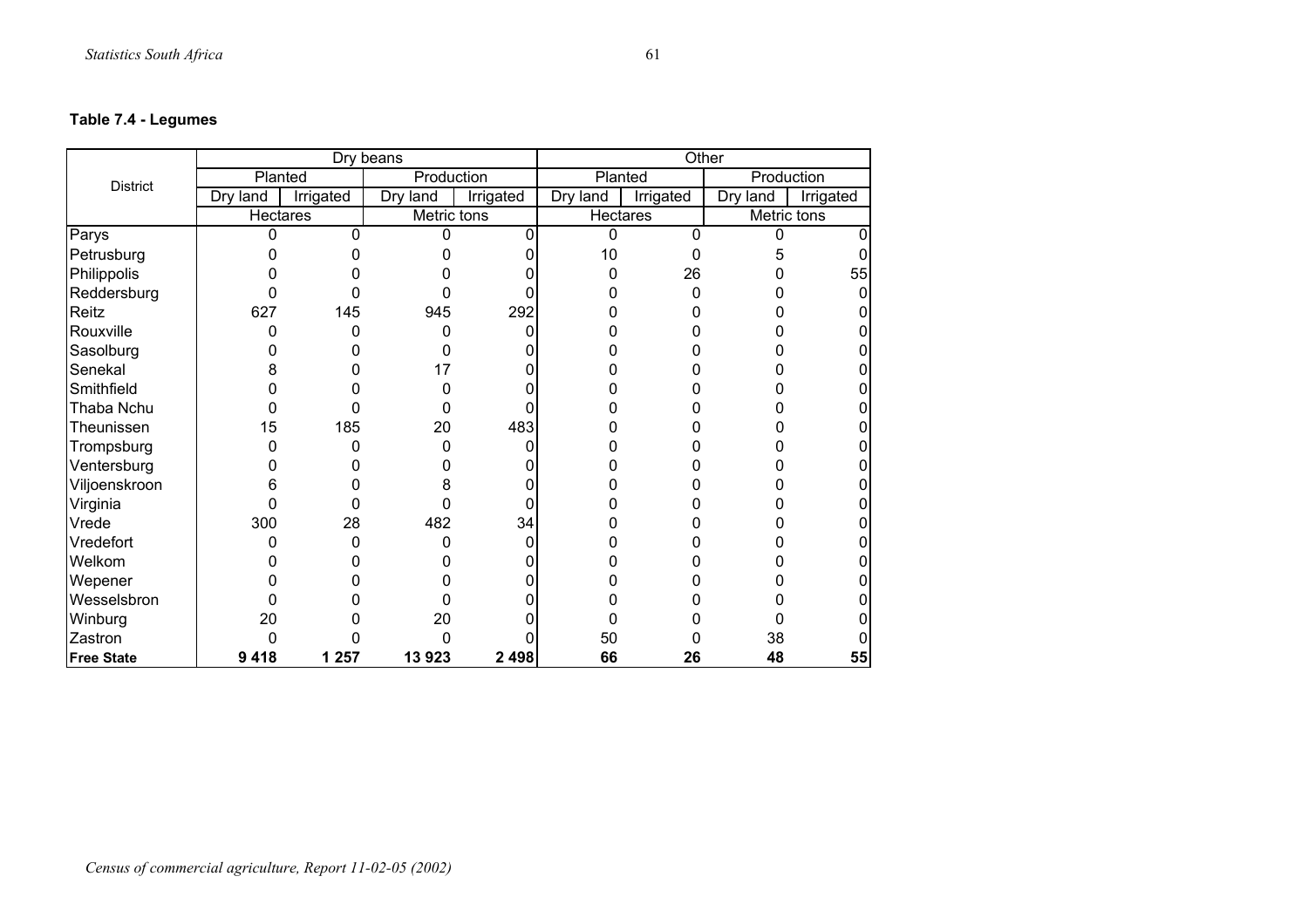## **Table 7.5 - Fodder crops**

|                    |                 |                 | Lucerne     |           |                 | Maize for silage |             |              |
|--------------------|-----------------|-----------------|-------------|-----------|-----------------|------------------|-------------|--------------|
| <b>District</b>    | Planted         |                 | Production  |           | Planted         |                  | Production  |              |
|                    | Dry land        | Irrigated       | Dry land    | Irrigated | Dry land        | Irrigated        | Dry<br>land | Irrigated    |
|                    | <b>Hectares</b> |                 | Metric tons |           | <b>Hectares</b> |                  | Metric tons |              |
| <b>Bethlehem</b>   | 565             | $\overline{68}$ | 2 3 8 6     | 251       | 1153            | $\overline{7}$   | 5 8 7 1     | 26           |
| <b>Bethulie</b>    | 105             | 148             | 223         | 801       | 0               | 20               | 0           | 63           |
| Bloemfontein       | 472             | 949             | 1831        | 5 1 7 3   | 1 2 9 1         | 42               | 3935        | 668          |
| <b>Boshof</b>      | 934             | 199             | 3595        | 1 1 8 1   | 621             | 6                | 2 7 4 0     | 127          |
| <b>Bothaville</b>  | 337             | 93              | 1 2 6 5     | 718       | 863             | 0                | 1 2 9 6     | 0            |
| <b>Brandfort</b>   | 261             | 39              | 220         | 430       | 403             | 0                | 482         | 0            |
| <b>Bultfontein</b> | 27              | 28              | 60          | 106       | 594             | 0                | 720         | 0            |
| Clocolan           | 90              | 231             | 2 2 2 8     | 903       | 604             | 0                | 2 9 8 4     | 0            |
| Dewetsdorp         | 41              | 141             | 211         | 677       | 170             | 0                | 47          | $\mathbf 0$  |
| Edenburg           | 0               | 81              | 0           | 219       | 0               | 5                | 0           | 10           |
| Excelsior          | 355             | 45              | 1017        | 78        | 30              | 0                | 360         | 0            |
| Fauresmith         | 50              | 403             | 183         | 2419      | 0               | 0                | 0           | $\Omega$     |
| Ficksburg          | 262             | 144             | 652         | 545       | 512             | 10               | 311         | 32           |
| Fouriesburg        | 84              | 3               | 280         | 11        | 480             | $\mathbf 0$      | 7 9 4 4     | $\Omega$     |
| Frankfort          | 72              | 28              | 314         | 261       | 952             | 0                | 3 0 5 5     | ∩            |
| Harrismith         | 143             | 30              | 343         | 114       | 1 375           | 113              | 4843        | 2 2 5 8      |
| Heilbron           | 129             | 10              | 410         | 38        | 1573            | 40               | 3 3 8 4     | 370          |
| Hennenman          | 40              | 3               | 34          | 11        | 20              | $\mathbf 0$      | 0           | 0            |
| Hoopstad           | 687             | 0               | 1790        | 0         | 183             | 0                | 1 170       | 0            |
| Jacobsdal          | 72              | 509             | 272         | 3771      | 0               | 0                | 0           | $\mathbf{0}$ |
| Jagersfontein      | 11              | 10              | 42          | 15        | 0               | 21               | 0           | 23           |
| Koffiefontein      | 0               | 30              | 0           | 116       | 0               | 0                | 0           | $\mathbf 0$  |
| Koppies            | 73              | 130             | 298         | 552       | 848             | 0                | 1 4 6 0     | 0            |
| Kroonstad          | 123             | 32              | 404         | 135       | 1 1 3 5         | $\mathbf 0$      | 206         | $\Omega$     |
| Ladybrand          | 443             | 103             | 1628        | 900       | 804             | 0                | 1703        |              |
| Lindley            | 139             | 43              | 523         | 192       | 382             | 50               | 903         | 1 200        |
| Marquard           | 200             | 25              | 760         | 90        | 313             | $\mathbf 0$      | 125         | 0            |
| Odendaalsrus       | 29              | 0               | 114         | $\pmb{0}$ | 60              | 0                | 0           | 0            |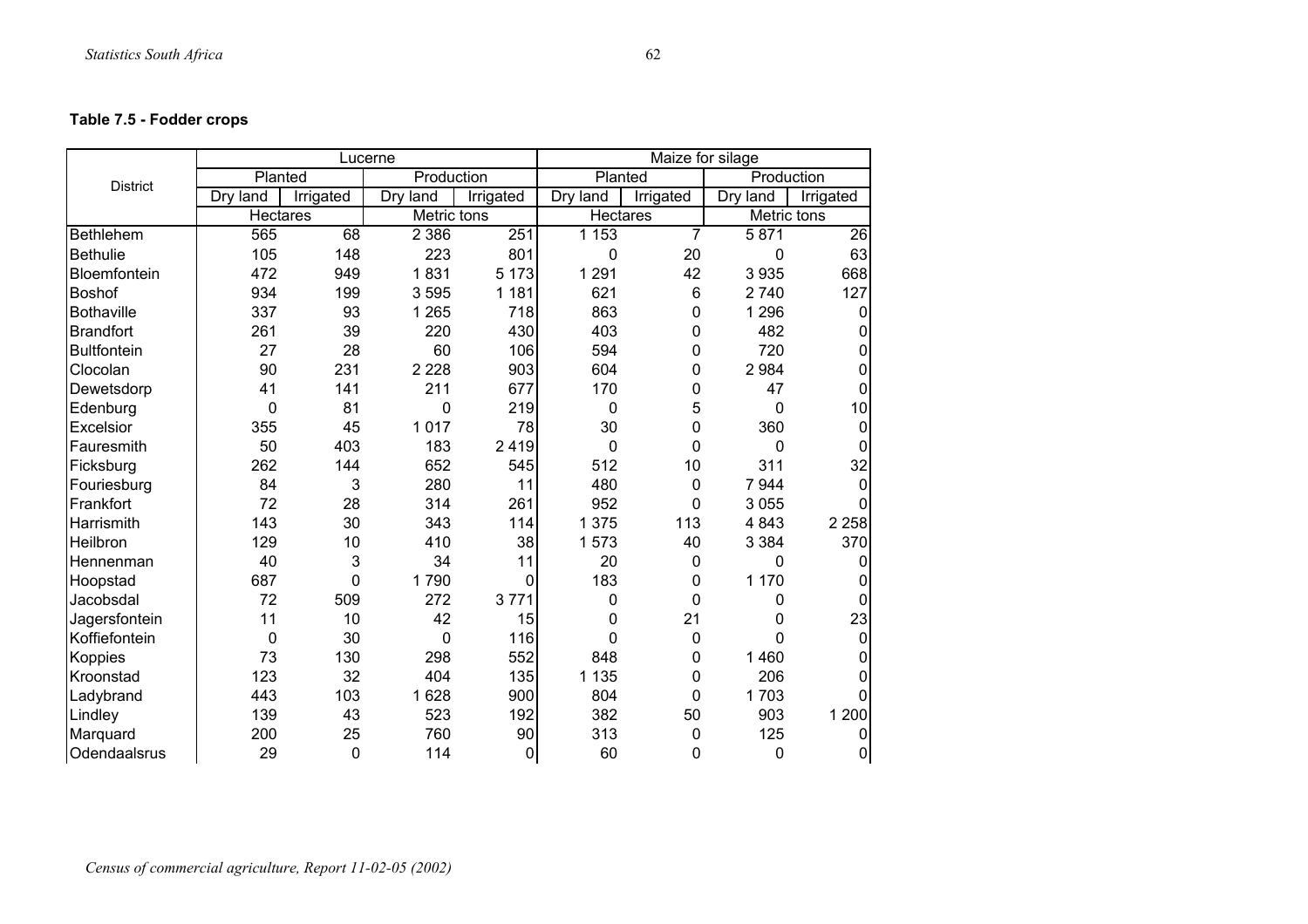## **Table 7.5 - Fodder crops**

|                   |                 |           | Lucerne     |           |                 | Maize for silage |             |           |
|-------------------|-----------------|-----------|-------------|-----------|-----------------|------------------|-------------|-----------|
| <b>District</b>   | Planted         |           | Production  |           | Planted         |                  | Production  |           |
|                   | Dry land        | Irrigated | Dry<br>land | Irrigated | Dry land        | Irrigated        | Dry land    | Irrigated |
|                   | <b>Hectares</b> |           | Metric tons |           | <b>Hectares</b> |                  | Metric tons |           |
| Parys             | 900             | 12        | 3 4 2 0     | 46        | 329             | 20               | 1778        | 0         |
| Petrusburg        | 290             | 8         | 937         | 38        | 53              | $\mathbf 0$      | 569         | 0         |
| Philippolis       | 71              | 278       | 2 4 0 4     | 1709      | $\Omega$        | 13               | 0           | 114       |
| Reddersburg       | 27              | 29        | 48          | 147       | 17              | 0                | 0           | 0         |
| Reitz             | 428             | 0         | 1 670       | 0         | 1 4 2 7         | 0                | 1832        | 0         |
| Rouxville         | 154             | 205       | 565         | 1014      | 5               | 16               | 0           | 80        |
| Sasolburg         | 200             | 40        | 842         | 152       | 235             | 40               | 405         | 300       |
| Senekal           | 291             | 0         | 1 0 4 1     | 0         | 1660            | 0                | 1802        | 0         |
| Smithfield        | 399             | 171       | 382         | 692       | 100             | 0                | 0           | 0         |
| Thaba Nchu        | 0               | $\Omega$  | 0           | $\Omega$  | $\Omega$        | 0                | 0           | 0         |
| Theunissen        | $\Omega$        | 43        | 0           | 226       | 358             | 34               | 100         | 171       |
| Trompsburg        | 120             | 197       | 295         | 644       | 10              | 0                | 166         | $\Omega$  |
| Ventersburg       | 24              | 0         | 91          | 0         | 110             | 5                | 70          | 25        |
| Viljoenskroon     | 499             | 0         | 1583        | 0         | 191             | 0                | 457         | 0         |
| Virginia          | 26              | 0         | 200         | 0         | 0               | 0                | 0           | 0         |
| Vrede             | 45              | 0         | 127         | 0         | 1 4 3 5         | 0                | 953         | 0         |
| Vredefort         | 51              | 12        | 84          | 89        | 170             | 0                | 488<br>1    | 0         |
| Welkom            | 0               | $\Omega$  | $\Omega$    | $\Omega$  | 266             | 0                | 805         | 0         |
| Wepener           | 202             | 207       | 705         | 752       | $\mathbf 0$     | 0                | 0           | 0         |
| Wesselsbron       | 130             | 10        | 466         | 38        | 291             | 0                | 1 2 3 1     | 0         |
| Winburg           | 65              | 0         | 305         | 0         | 80              | 0                | 227         |           |
| Zastron           | 619             | 45        | 3 1 1 9     | 290       | 155             | 0                | 400<br>1    |           |
| <b>Free State</b> | 10 283          | 4780      | 39 364      | 25 544    | 21 258          | 441              | 56 820      | 5466      |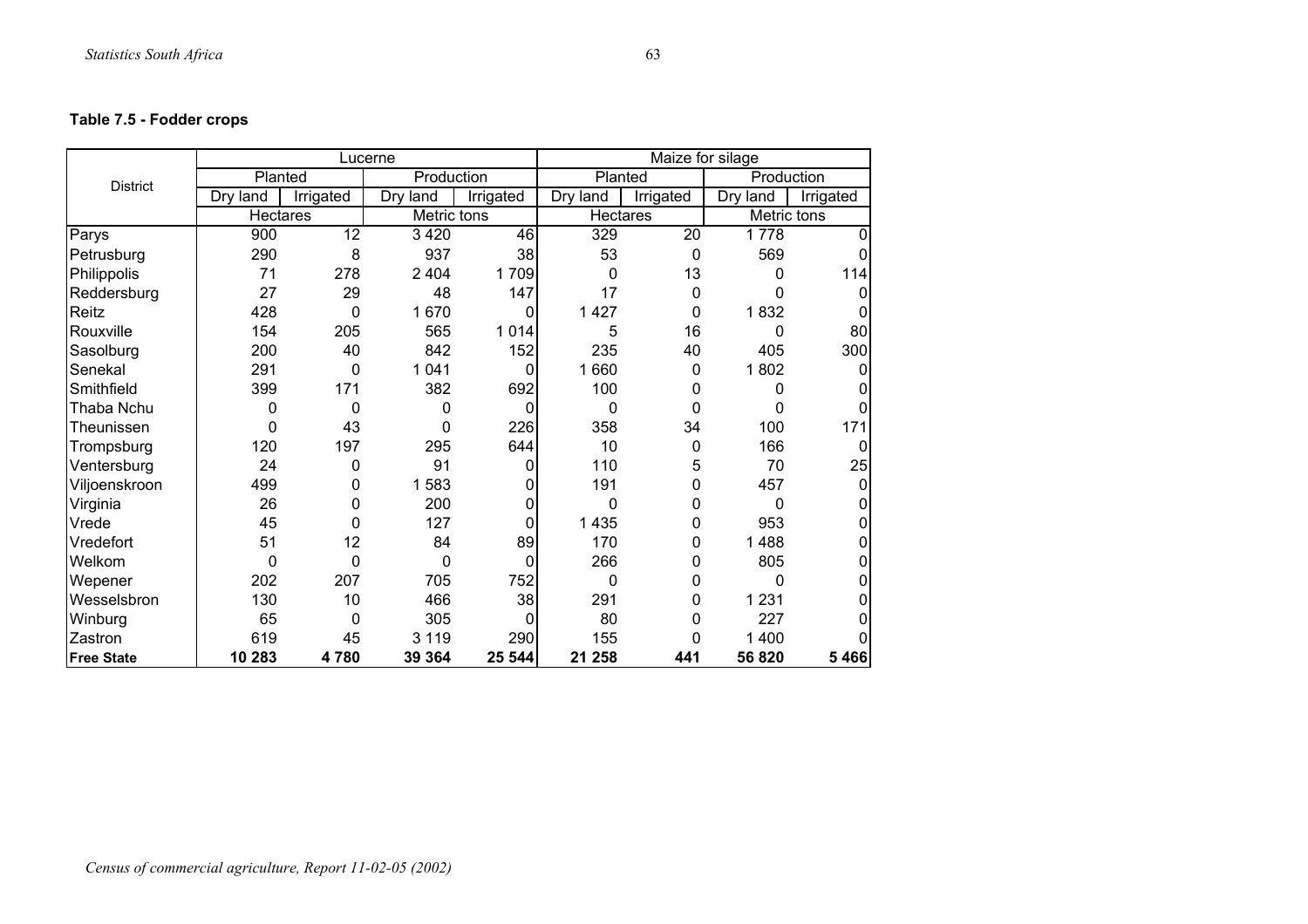# **Table 7.5 - Fodder crops (concluded)**

|                    |          |                | Teff        |             | Other           |                |              |             |
|--------------------|----------|----------------|-------------|-------------|-----------------|----------------|--------------|-------------|
| <b>District</b>    | Planted  |                | Production  |             | Planted         |                | Production   |             |
|                    | Dry land | Irrigated      | Dry land    | Irrigated   | Dry land        | Irrigated      | Dry<br>land  | Irrigated   |
|                    | Hectares |                | Metric tons |             | <b>Hectares</b> |                | Metric tons  |             |
| <b>Bethlehem</b>   | 1 0 6 1  | $\mathbf 0$    | 3 5 3 7     | $\mathbf 0$ | 835             | 53             | 1 0 6 1      | 20          |
| <b>Bethulie</b>    | 0        | $\overline{2}$ | 0           | 12          | 14              | 22             | 14           | 14          |
| Bloemfontein       | 54       | 0              | 91          | $\mathbf 0$ | 2 3 3 7         | 196            | 153          | 216         |
| <b>Boshof</b>      | 20       | 0              | 69          | $\mathbf 0$ | 1415            | 59             | 821          | 123         |
| <b>Bothaville</b>  | 25       | 0              | 26          | 0           | 719             | $\overline{2}$ | 1 900        | $\Omega$    |
| <b>Brandfort</b>   | 34       | 3              | 100         | 20          | 527             | 80             | 25           | 235         |
| <b>Bultfontein</b> | 300      | 0              | 1 0 5 3     | $\mathbf 0$ | 557             | 4              | 316          |             |
| Clocolan           | 48       | 0              | 75          | 0           | 410             | $\mathbf{0}$   | $\mathbf{0}$ | $\Omega$    |
| Dewetsdorp         | 34       | 0              | 100         | 0           | 832             | 390            | 420          | 220         |
| Edenburg           | 0        | 0              | $\mathbf 0$ | 0           | 624             | 337            | 91           | 91          |
| Excelsior          | 219      | 0              | 647         | 0           | 548             | $\mathbf 0$    | $\mathbf 0$  | $\Omega$    |
| Fauresmith         | 0        | 0              | 0           | 0           | 10              | 55             | 15           | 75          |
| Ficksburg          | 129      | 0              | 438         | 0           | 806             | 0              | 774          | $\mathbf 0$ |
| Fouriesburg        | 40       | 0              | 130         | 0           | 272             | $\mathbf 0$    | 26           | $\Omega$    |
| Frankfort          | 51       | 0              | 151         | 0           | 592             | 140            | 232          | 40          |
| Harrismith         | 458      | 0              | 1880        | 0           | 1 4 0 9         | 63             | 436          | 240         |
| Heilbron           | 280      | 0              | 967         | 0           | 2 1 1 7         | 0              | 1 3 1 4      | $\Omega$    |
| Hennenman          | 0        | 0              | 0           | 0           | 15              | 0              | 0            | 0           |
| Hoopstad           | 0        | 4              | 0           | 13          | 619             | $\mathbf 0$    | 1 270        | 0           |
| Jacobsdal          | 0        | 0              | 0           | 0           | 26              | 56             | 56           | 56          |
| Jagersfontein      | 0        | 0              | $\mathbf 0$ | 0           | $\mathbf 0$     | $\mathbf 0$    | 0            | 0           |
| Koffiefontein      | 0        | 0              | 0           | 0           | 0               | 35             | 0            | 0           |
| Koppies            | 0        | 5              | 0           | 18          | 391             | $\mathbf 0$    | 252          | $\Omega$    |
| Kroonstad          | 120      | 0              | 358         | $\pmb{0}$   | 278             | 0              | 243          | 0           |
| Ladybrand          | 155      | 3              | 430         | 6           | 1 270           | 25             | 682          | 18          |
| Lindley            | 54       | 0              | 915         | 0           | 813             | 0              | 680          | $\Omega$    |
| Marquard           | 112      | 0              | 290         | 0           | 2746            | 0              | 500          | 0           |
| Odendaalsrus       | 0        | 0              | 0           | 0           | 43              | $\mathbf 0$    | 0            | 0           |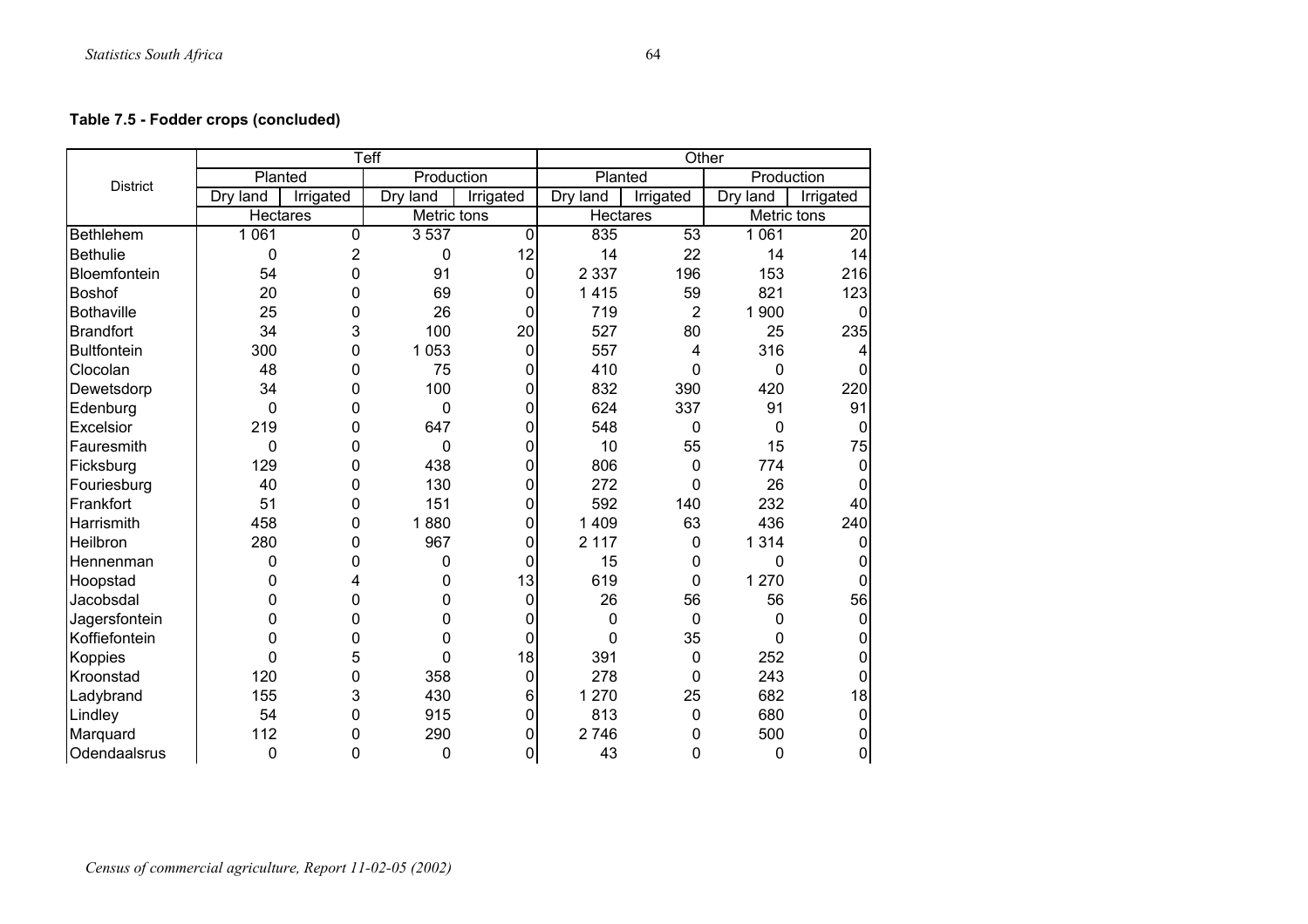# **Table 7.5 - Fodder crops (concluded)**

|                   |                 |           | <b>Teff</b> |           |                 | Other        |             |           |
|-------------------|-----------------|-----------|-------------|-----------|-----------------|--------------|-------------|-----------|
| <b>District</b>   | Planted         |           | Production  |           | Planted         |              | Production  |           |
|                   | Dry land        | Irrigated | Dry land    | Irrigated | Dry land        | Irrigated    | Dry<br>land | Irrigated |
|                   | <b>Hectares</b> |           | Metric tons |           | <b>Hectares</b> |              | Metric tons |           |
| Parys             | 40              | $\Omega$  | 140         | 0         | 480             | $\mathbf{0}$ | 1 0 0 0     | $\Omega$  |
| Petrusburg        | 0               | O         | $\Omega$    | 0         | 318             | 51           | 102         | 8         |
| Philippolis       | 0               | O         | 0           | 0         | 25              | 51           | 25          | 25        |
| Reddersburg       | 25              | 0         | 40          | 0         | 1 1 6 3         | 161          | 25          | 11        |
| Reitz             | 57              | 0         | 52          | 0         | 1079            | 24           | 1 0 6 7     | 60        |
| Rouxville         | 0               | 0         | $\Omega$    | 0         | 209             | 143          | 41          | 41        |
| Sasolburg         | 63              | 0         | 103         | 0         | 26              | $\mathbf{0}$ | 0           |           |
| Senekal           | 313             | 0         | 945         | 0         | 3 2 5 7         | 22           | 1638        |           |
| Smithfield        | 0               | 0         | 0           | 0         | 900             | 105          | 617         | 105       |
| Thaba Nchu        | 0               | 0         | 0           | 0         | 0               | 0            | 0           |           |
| Theunissen        | 0               | O         | 0           | 0         | 553             | 85           | 208         | 130       |
| Trompsburg        | 0               | 0         | 0           | 0         | 97              | 210          | 44          | 44        |
| Ventersburg       | 20              | 0         | 70          | 0         | 53              | 0            | 2           | 0         |
| Viljoenskroon     | 0               | O         | 0           | 0         | 50              | 10           | 0           |           |
| Virginia          | 0               | 0         | 0           | 0         | 45              | 0            | 100         |           |
| Vrede             | 1599            | 0         | 5 6 0 5     | 0         | 1507            | 375          | 1 544       | 300       |
| Vredefort         | 230             | 0         | 644         | 0         | 77              | 0            | 0           | 0         |
| Welkom            | $\Omega$        | 0         | 0           | 0         | 110             | 0            | $\Omega$    |           |
| Wepener           | 0               | 0         | 0           | 0         | 504             | 0            | 60          |           |
| Wesselsbron       | 40              | 0         | 80          | 0         | 240             | 0            | 0           |           |
| Winburg           | 10              | 0         | 10          | 0         | 350             | 0            | 0           |           |
| Zastron           | $\Omega$        | 0         | $\Omega$    | 0         | 1013            | 0            | 1 0 2 0     |           |
| <b>Free State</b> | 5 5 9 2         | 17        | 18 945      | 69        | 32 281          | 2753         | 18772       | 2076      |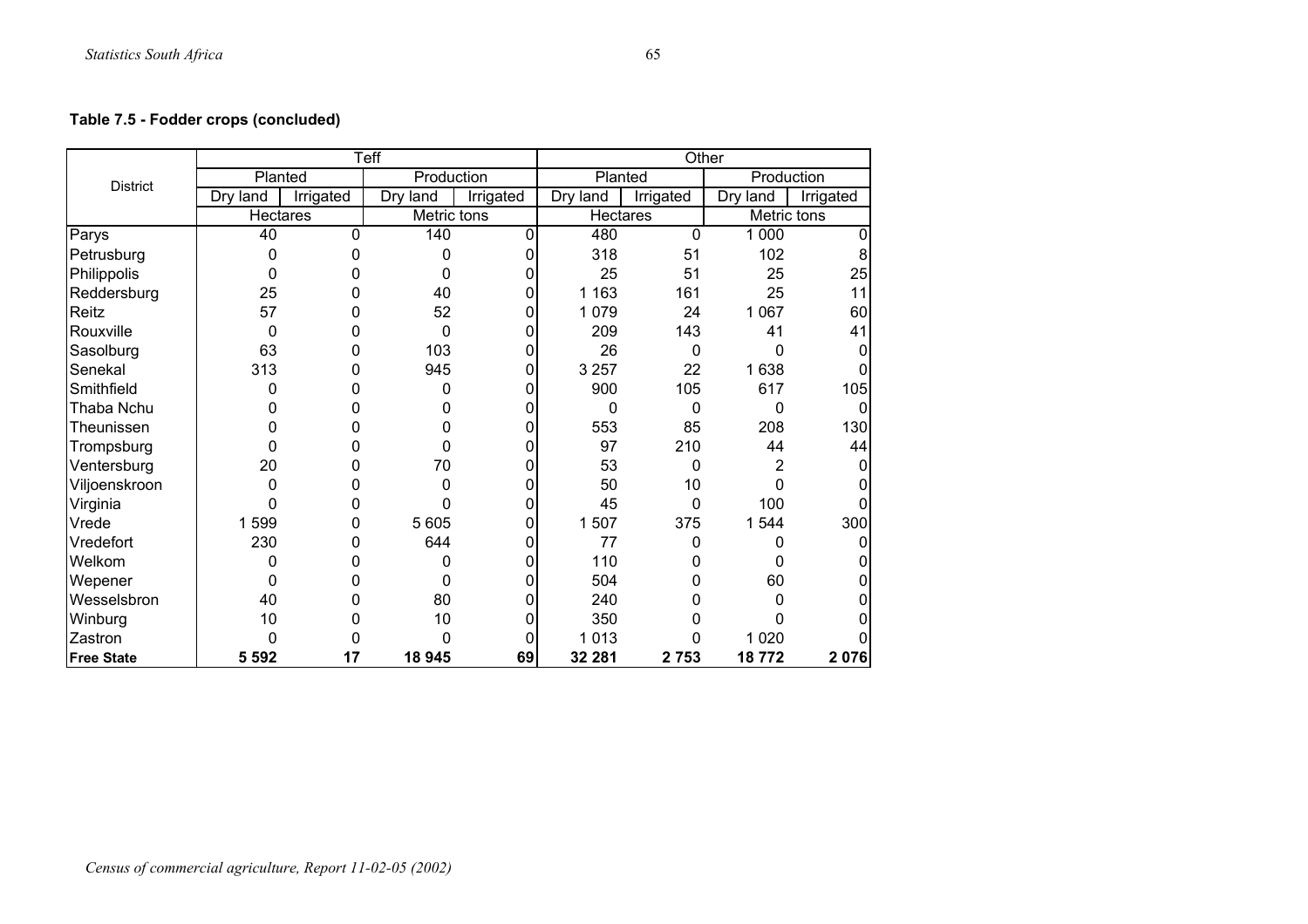# **Table 7.6 - Other field crops**

|                    |                 |           | Sugar-cane  |           |                 | Cotton    |             |           |
|--------------------|-----------------|-----------|-------------|-----------|-----------------|-----------|-------------|-----------|
| <b>District</b>    | Planted         |           | Production  |           | Planted         |           | Production  |           |
|                    | Dry land        | Irrigated | Dry land    | Irrigated | Dry land        | Irrigated | Dry land    | Irrigated |
|                    | <b>Hectares</b> |           | Metric tons |           | <b>Hectares</b> |           | Metric tons |           |
| Bethlehem          | 0               | 0         | 0           | 0         | $\Omega$        | 0         | 0           |           |
| <b>Bethulie</b>    | 0               | 0         | 0           | 0         | 0               | 0         | 0           |           |
| Bloemfontein       | 0               | 0         | 0           | 0         | 39              | 0         | 63          |           |
| Boshof             | 0               | 0         | 0           | 0         | $\mathbf 0$     | 0         | 0           |           |
| <b>Bothaville</b>  | 0               | 0         | 0           | 0         | 0               | 0         | 0           |           |
| <b>Brandfort</b>   | 0               | 0         | 0           | 0         | ი               | n         | 0           |           |
| <b>Bultfontein</b> | 0               | ი         | 0           | ი         |                 | ი         | 0           |           |
| Clocolan           | 0               | 0         | 0           | 0         |                 | 0         | 0           |           |
| Dewetsdorp         | 0               | O         | 0           | ი         |                 | n         | 0           |           |
| Edenburg           | 0               | 0         | 0           | 0         |                 | O         | 0           |           |
| Excelsior          | 0               | 0         | 0           | 0         |                 | 0         | 0           |           |
| Fauresmith         | 0               | O         | 0           | 0         | O               | 99        | 0           | 160       |
| Ficksburg          | 0               | 0         | 0           | 0         |                 | 0         | 0           |           |
| Fouriesburg        | 0               | 0         | 0           | 0         |                 | 0         | 0           |           |
| Frankfort          | 0               | 0         | 0           | 0         | O               | O         | 0           |           |
| Harrismith         | 0               | 0         | 0           | 0         | ი               | ი         | 0           |           |
| Heilbron           | 0               | 0         | 0           | 0         |                 | 0         | 0           |           |
| Hennenman          | 0               | 0         | 0           | 0         |                 | 0         | 0           |           |
| Hoopstad           | 0               | 0         | 0           | 0         | 0               | 0         | 0           |           |
| Jacobsdal          | 0               | 0         | 0           | 0         | ი               | 60        | 0           | 174       |
| Jagersfontein      | 0               | 0         | 0           | 0         |                 | 0         | 0           |           |
| Koffiefontein      | 0               | 0         | 0           | 0         | ი               | 0         | 0           |           |
| Koppies            | 0               | 0         | 0           | 0         |                 | ი         | 0           |           |
| Kroonstad          | 0               | 0         | 0           | 0         |                 | 0         | 0           |           |
| Ladybrand          | 0               | 0         | 0           | 0         |                 | n         | 0           |           |
| Lindley            | 0               | 0         | 0           | 0         |                 |           | ი           |           |
| Marquard           | 0               | 0         | 0           |           |                 |           | 0           | 0         |
| Odendaalsrus       | 0               | 0         | 0           | 0         | 0               | 0         | 0           | 0         |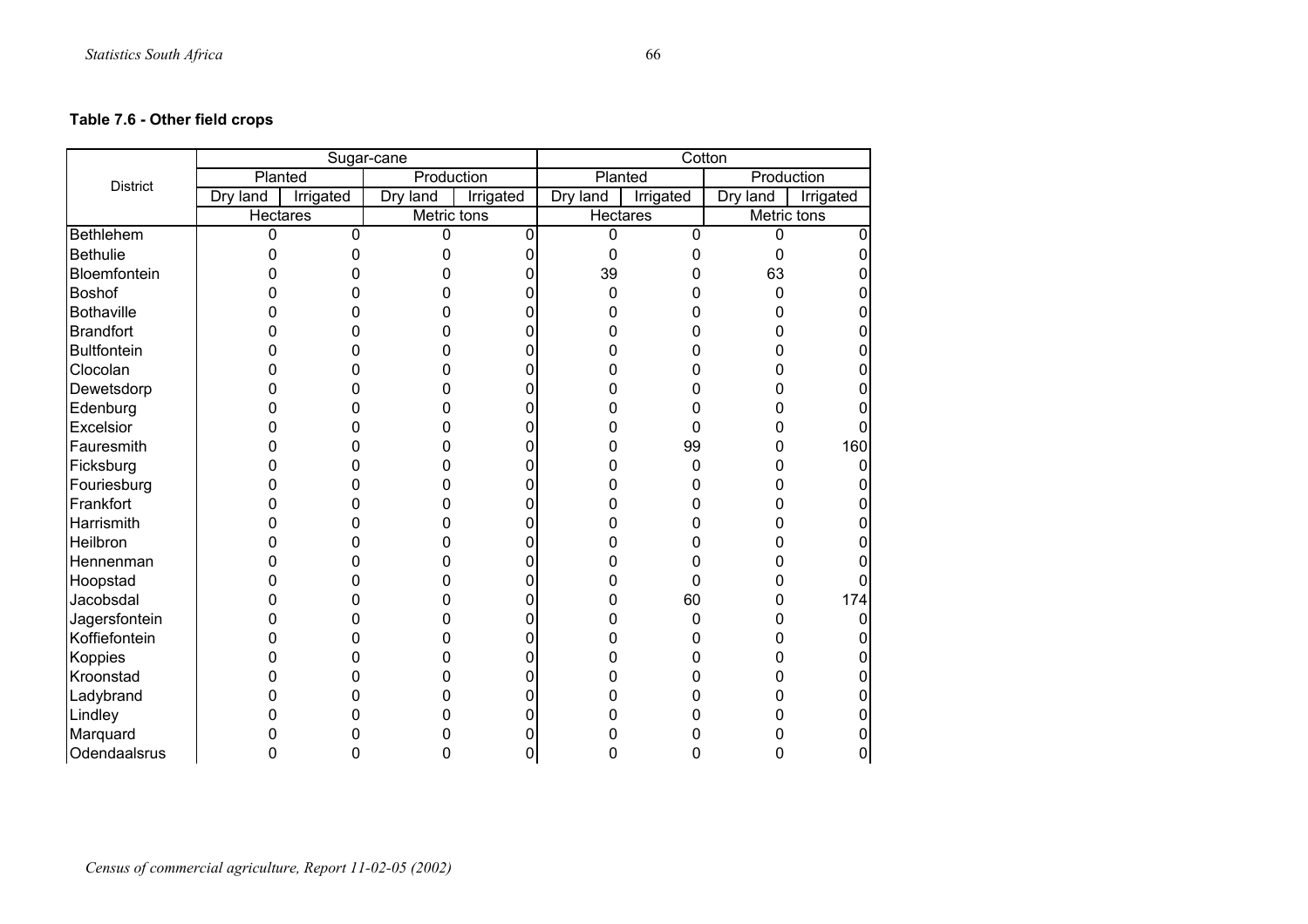## **Table 7.6 - Other field crops**

|                   |          |           | Sugar-cane  |           |          | Cotton    |             |           |
|-------------------|----------|-----------|-------------|-----------|----------|-----------|-------------|-----------|
| <b>District</b>   |          | Planted   | Production  |           | Planted  |           | Production  |           |
|                   | Dry land | Irrigated | Dry<br>land | Irrigated | Dry land | Irrigated | Dry land    | Irrigated |
|                   | Hectares |           | Metric tons |           | Hectares |           | Metric tons |           |
| Parys             | $\Omega$ | 0         | 0           | 0         | 0        | 0         | ი           |           |
| Petrusburg        |          |           |             |           |          | ი         |             |           |
| Philippolis       |          |           |             |           |          |           |             |           |
| Reddersburg       |          |           |             |           |          |           |             |           |
| Reitz             |          |           |             |           |          |           |             |           |
| Rouxville         |          |           |             |           |          |           |             |           |
| Sasolburg         |          |           |             |           |          |           |             |           |
| Senekal           |          |           |             |           |          |           |             |           |
| Smithfield        |          |           |             |           |          |           |             |           |
| Thaba Nchu        |          |           |             |           |          |           |             |           |
| Theunissen        |          |           |             |           |          |           |             |           |
| Trompsburg        |          |           |             |           |          |           |             |           |
| Ventersburg       |          |           |             |           |          |           |             |           |
| Viljoenskroon     |          |           |             |           |          |           |             |           |
| Virginia          |          |           |             |           |          |           |             |           |
| Vrede             |          |           |             |           |          |           |             |           |
| Vredefort         |          |           |             |           |          |           |             |           |
| Welkom            |          |           |             |           |          |           |             |           |
| Wepener           |          |           |             |           |          |           |             |           |
| Wesselsbron       |          |           |             |           |          |           |             |           |
| Winburg           |          |           |             |           |          |           |             |           |
| Zastron           |          |           |             |           |          |           |             |           |
| <b>Free State</b> |          |           | O           | 0         | 39       | 159       | 63          | 334       |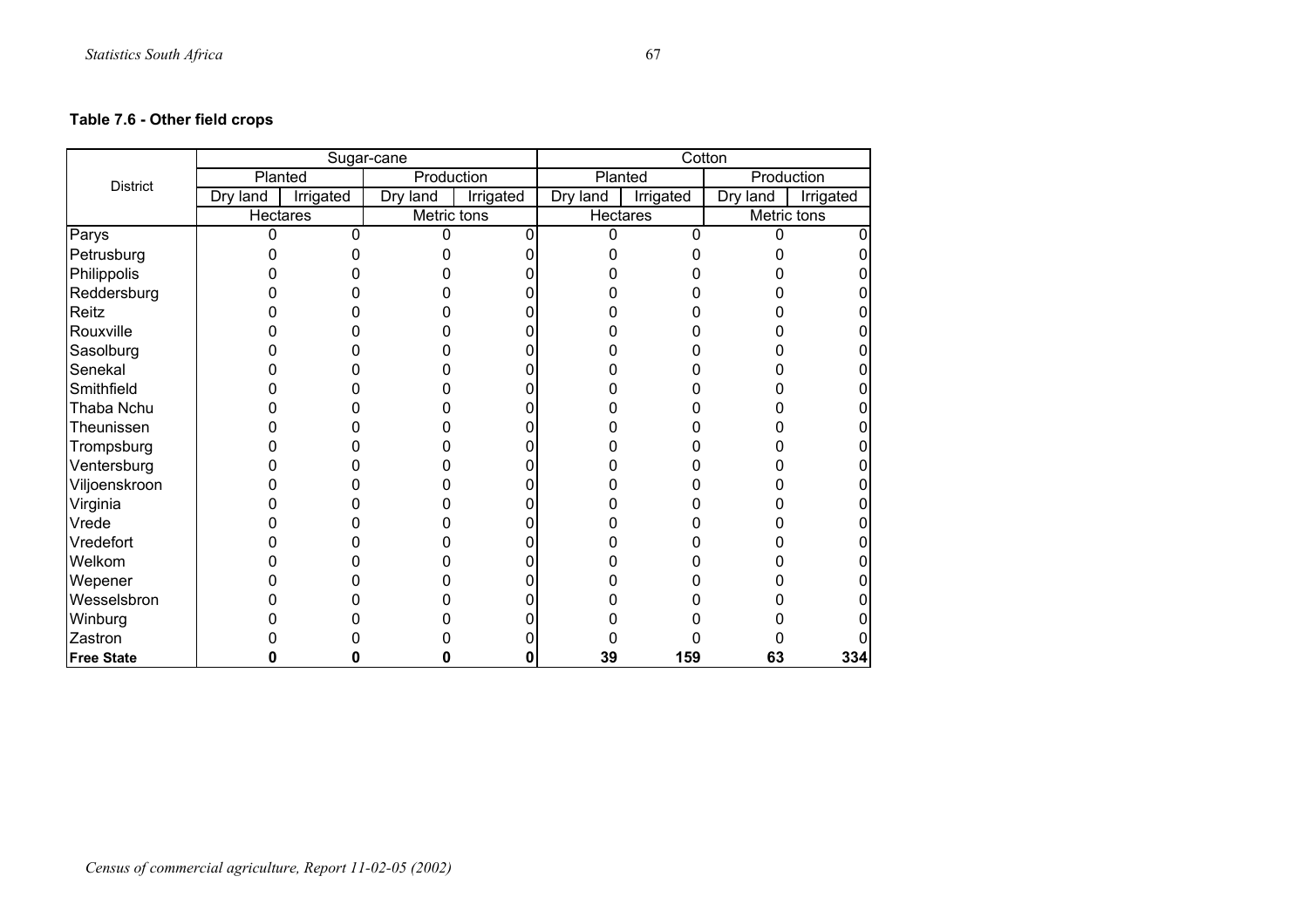# **Table 7.6 - Other field crops (concluded)**

|                    |          |           | Tobacco     |           | Other field crops |             |             |           |
|--------------------|----------|-----------|-------------|-----------|-------------------|-------------|-------------|-----------|
| <b>District</b>    | Planted  |           | Production  |           | Planted           |             | Production  |           |
|                    | Dry land | Irrigated | Dry land    | Irrigated | Dry land          | Irrigated   | Dry land    | Irrigated |
|                    | Hectares |           | Metric tons |           | <b>Hectares</b>   |             | Metric tons |           |
| Bethlehem          | 0        | 0         | 0           | 0         | 0                 | $\mathbf 0$ | 0           |           |
| <b>Bethulie</b>    | 0        | 0         | 0           | 0         | 0                 | 0           | 0           |           |
| Bloemfontein       | 0        | 0         | 0           | 0         | 54                | 6           | 559         |           |
| Boshof             | 0        | 0         | 0           | 0         | 0                 | 11          | 0           |           |
| <b>Bothaville</b>  | 0        | 0         | 0           | 0         | ი                 | 0           | 0           |           |
| <b>Brandfort</b>   | 0        | 0         | 0           | 0         | n                 | 0           | 0           |           |
| <b>Bultfontein</b> | 0        | 0         | 0           | 0         | n                 | 6           | 0           |           |
| Clocolan           | 0        | 0         | 0           | 0         | 1 0 0 0           | 0           | 0           |           |
| Dewetsdorp         | 0        | 0         | 0           | 0         | 0                 | 0           | 0           |           |
| Edenburg           | 0        | 0         | 0           | 0         | ŋ                 | 6           | 0           |           |
| Excelsior          | 0        | 0         | 0           | 0         | 0                 | 0           | 0           |           |
| Fauresmith         | O        | 0         | 0           | 0         | 102               | 457         | 548         | 2 2 8 7   |
| Ficksburg          | 0        | 0         | 0           | 0         | 350               | $\pmb{0}$   | 350         |           |
| Fouriesburg        | 0        | 0         | 0           | 0         | 160               | 0           | 0           |           |
| Frankfort          | O        | 0         | 0           | 0         | 0                 | 0           | 0           |           |
| Harrismith         | 0        | 0         | 0           | 0         | 151               | 0           | 0           |           |
| Heilbron           | 0        | 0         | 0           | 0         | 0                 | 0           | 0           |           |
| Hennenman          | 0        | 0         | 0           | 0         | O                 |             | 0           |           |
| Hoopstad           | 0        | 0         | 0           | 0         |                   |             | 0           |           |
| Jacobsdal          | 0        | 0         | 0           | 0         |                   |             | 0           |           |
| Jagersfontein      | 0        | 0         | 0           | 0         |                   |             | 0           |           |
| Koffiefontein      | 0        | 0         | 0           | 0         | n                 | 0           | 0           |           |
| Koppies            | 0        | 0         | 0           | 0         | ი                 |             | 0           |           |
| Kroonstad          | 0        | 0         | 0           | 0         |                   |             | 0           |           |
| Ladybrand          | 0        | 0         | 0           | 0         |                   |             | 0           |           |
| Lindley            | ი        | 0         | 0           | 0         |                   |             | 0           |           |
| Marquard           | 0        | 0         | 0           | 0         |                   |             | 0           |           |
| Odendaalsrus       | 0        | 0         | 0           | 0         | 0                 | 0           | 0           | 0         |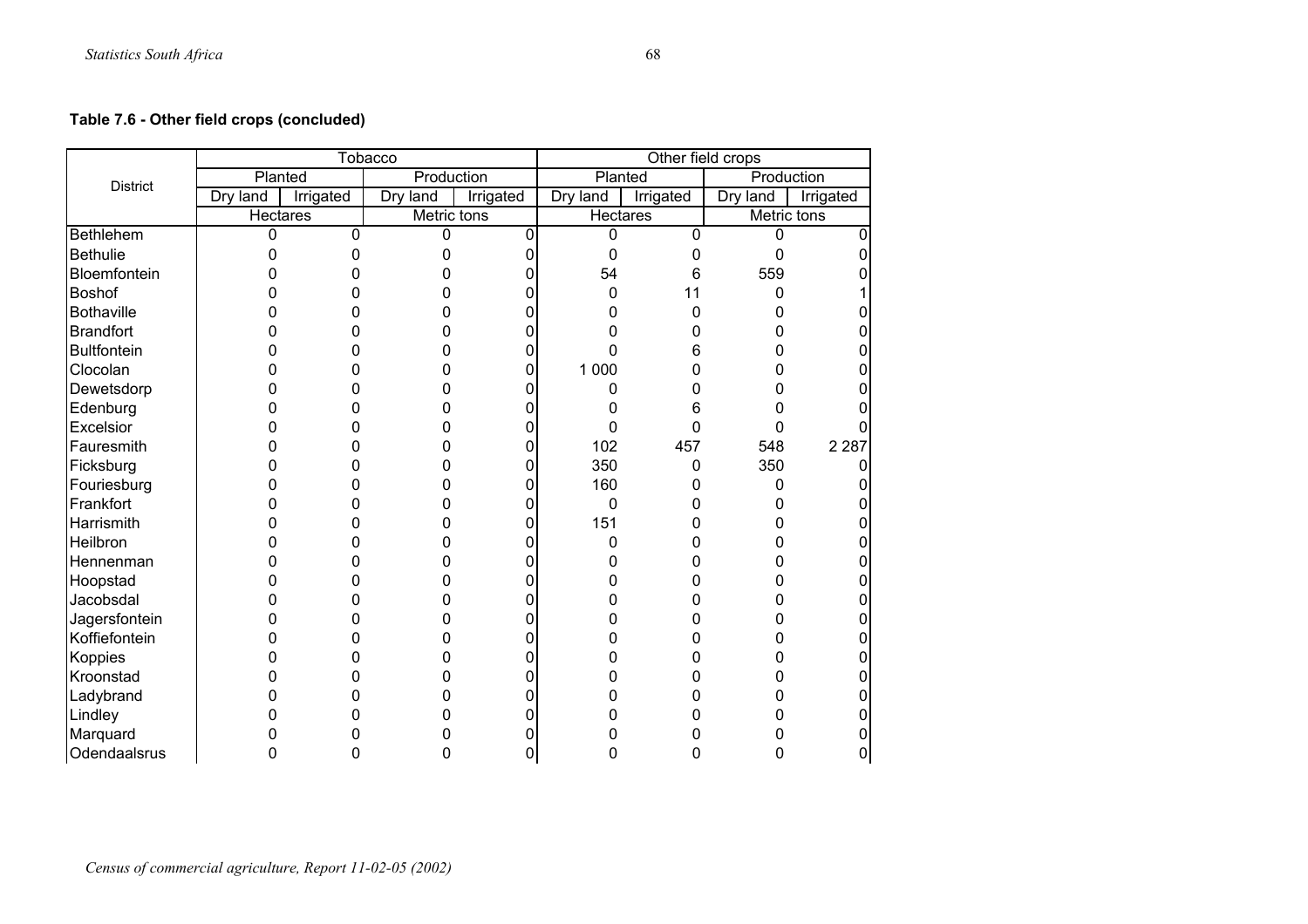# **Table 7.6 - Other field crops (concluded)**

|                   |                 |           | Tobacco     |           | Other field crops |           |             |           |
|-------------------|-----------------|-----------|-------------|-----------|-------------------|-----------|-------------|-----------|
| <b>District</b>   |                 | Planted   | Production  |           | Planted           |           | Production  |           |
|                   | Dry land        | Irrigated | Dry land    | Irrigated | Dry land          | Irrigated | Dry land    | Irrigated |
|                   | <b>Hectares</b> |           | Metric tons |           | Hectares          |           | Metric tons |           |
| Parys             | 0               | 0         | 0           | 0         | 0                 | $\Omega$  | 0           |           |
| Petrusburg        |                 |           |             |           |                   |           |             |           |
| Philippolis       |                 |           |             |           |                   |           |             |           |
| Reddersburg       |                 |           |             |           |                   |           |             |           |
| Reitz             |                 |           |             |           |                   |           |             |           |
| Rouxville         |                 |           |             |           |                   |           |             |           |
| Sasolburg         |                 | O         | 0           |           |                   |           |             |           |
| Senekal           |                 |           |             |           |                   |           |             |           |
| Smithfield        |                 |           | 0           |           | 10                |           |             |           |
| Thaba Nchu        |                 | O         | 0           |           | 0                 |           |             |           |
| Theunissen        |                 |           | 0           |           |                   |           |             |           |
| Trompsburg        |                 |           |             |           |                   |           |             |           |
| Ventersburg       |                 |           |             |           |                   |           |             |           |
| Viljoenskroon     |                 |           |             |           |                   |           |             |           |
| Virginia          |                 |           |             |           |                   |           |             |           |
| Vrede             |                 |           |             |           |                   |           |             |           |
| Vredefort         |                 |           |             |           | 0                 | 17        |             | 33        |
| Welkom            |                 |           |             | o         | 182               | 0         | 8 4 5 4     |           |
| Wepener           |                 |           |             |           | 0                 | 0         | 0           |           |
| Wesselsbron       |                 |           |             |           | 50                | 30        | 80          | 150       |
| Winburg           |                 |           |             |           | 0                 | 0         | n           |           |
| Zastron           |                 |           |             |           | 64                |           |             |           |
| <b>Free State</b> |                 |           | O           | 0         | 2 1 2 3           | 533       | 9991        | 2 4 7 1   |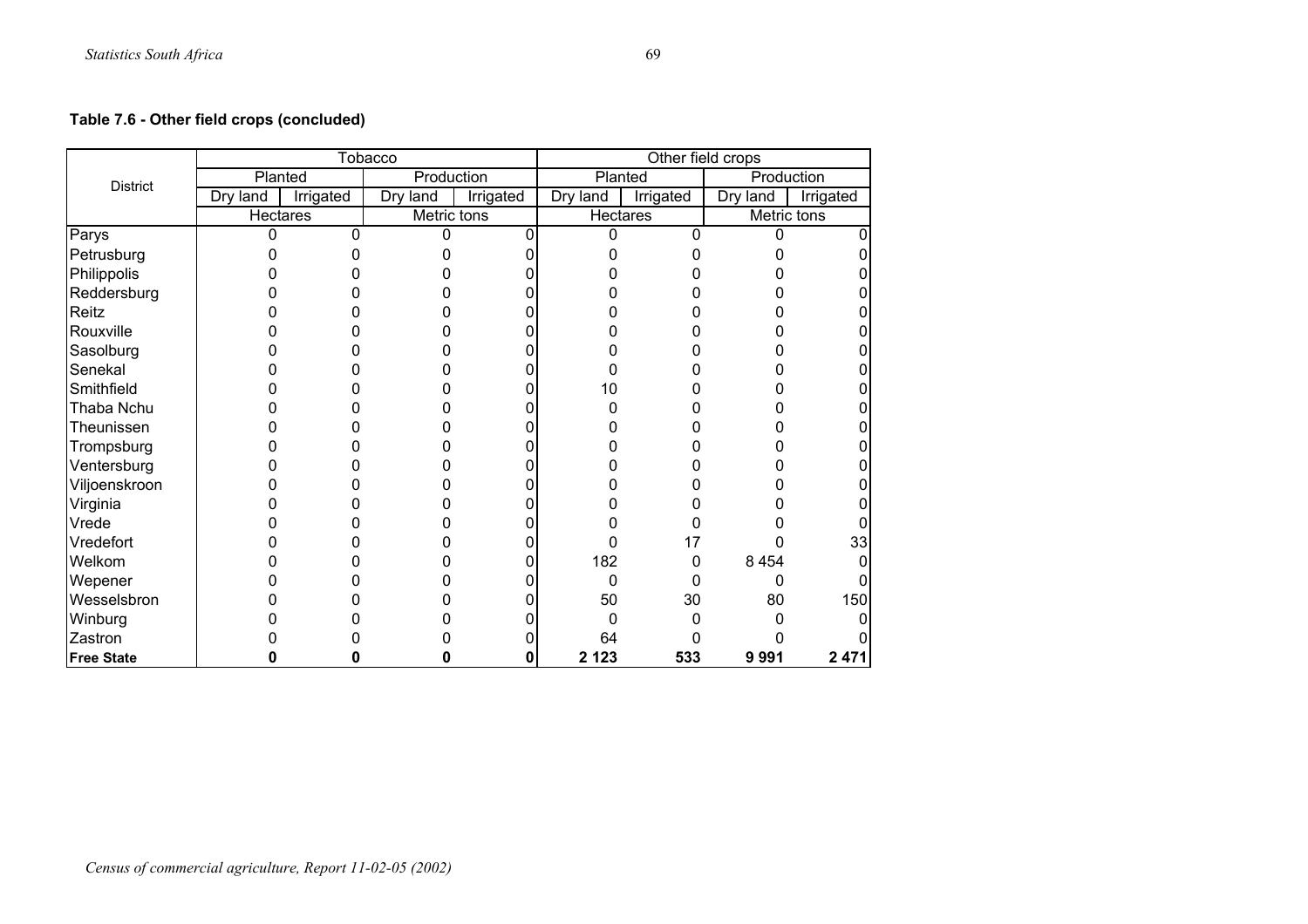| Table 8 - Horticulture: Area planted and volume of production |
|---------------------------------------------------------------|
| Table 8.1 - Vegetables                                        |

|                    | Potatoes        |             |                 | <b>Tomatoes</b> |          | Cauliflower |          | Cabbage     |
|--------------------|-----------------|-------------|-----------------|-----------------|----------|-------------|----------|-------------|
| <b>District</b>    | Planted         | Production  | Planted         | Production      | Planted  | Production  | Planted  | Production  |
|                    | <b>Hectares</b> | Metric tons | <b>Hectares</b> | Metric tons     | Hectares | Metric tons | Hectares | Metric tons |
| <b>Bethlehem</b>   | 2 2 0 0         | 38 392      | ŋ               | 0               | n        | 0           | O        |             |
| <b>Bethulie</b>    | 0               | 0           |                 | 0               |          |             | 0        |             |
| Bloemfontein       | 446             | 6993        |                 | 74              |          |             | 75       | 4 2 7 5     |
| <b>Boshof</b>      | 953             | 29 3 94     |                 | 9               |          | 0           | 7        | 120         |
| <b>Bothaville</b>  | 105             | 2 4 2 3     |                 | 185             |          |             | 7        | 212         |
| <b>Brandfort</b>   | 12              | 212         |                 | 4               |          | 0           | 15       | 391         |
| <b>Bultfontein</b> | 557             | 11712       |                 |                 |          | 0           | 0        |             |
| Clocolan           | 250             | 6 5 4 0     |                 | O               |          | 0           | 0        |             |
| Dewetsdorp         |                 |             |                 | 0               |          | 0           | 6        | 181         |
| Edenburg           |                 |             |                 | 0               |          | 0           |          |             |
| Excelsior          |                 | 71          |                 | 0               |          | 0           | n        |             |
| Fauresmith         | 91              | 1629        |                 | 0               |          | 0           | 0        |             |
| Ficksburg          |                 | 14          |                 | O               |          | 0           | 10       | 450         |
| Fouriesburg        | 90              | 3 1 3 5     |                 | 0               |          | 0           | ი        |             |
| Frankfort          | 370             | 14 2 64     |                 | 0               |          | 0           | 0        |             |
| Harrismith         | 1661            | 35 406      |                 | 15              |          | 0           | 10       | 312         |
| Heilbron           | 1 160           | 7 192       |                 | 0               |          | 0           | 0        |             |
| Hennenman          | 34              | 598         |                 | 0               |          | 0           | 0        |             |
| Hoopstad           | 121             | 3 2 7 9     |                 | 30              |          | 0           | 12       | 362         |
| Jacobsdal          | 65              | 2 2 5 4     |                 | 13              |          | 0           | 0        |             |
| Jagersfontein      | 9               | 239         |                 | 0               |          | 0           | o        |             |
| Koffiefontein      | 8               | 114         |                 | 0               |          | 0           |          |             |
| Koppies            | 70              | 980         |                 | 0               |          | 0           | Ω        |             |
| Kroonstad          | 518             | 9965        |                 | 0               |          | 0           | n        |             |
| Ladybrand          | 43              | 35 729      |                 | 0               |          | 0           |          |             |
| Lindley            | 668             | 13 672      |                 | 0               |          | 0           |          |             |
| Marquard           | 215             | 2 5 2 3     |                 |                 |          |             |          |             |
| Odendaalsrus       | 0               | 0           |                 |                 |          |             | ი        |             |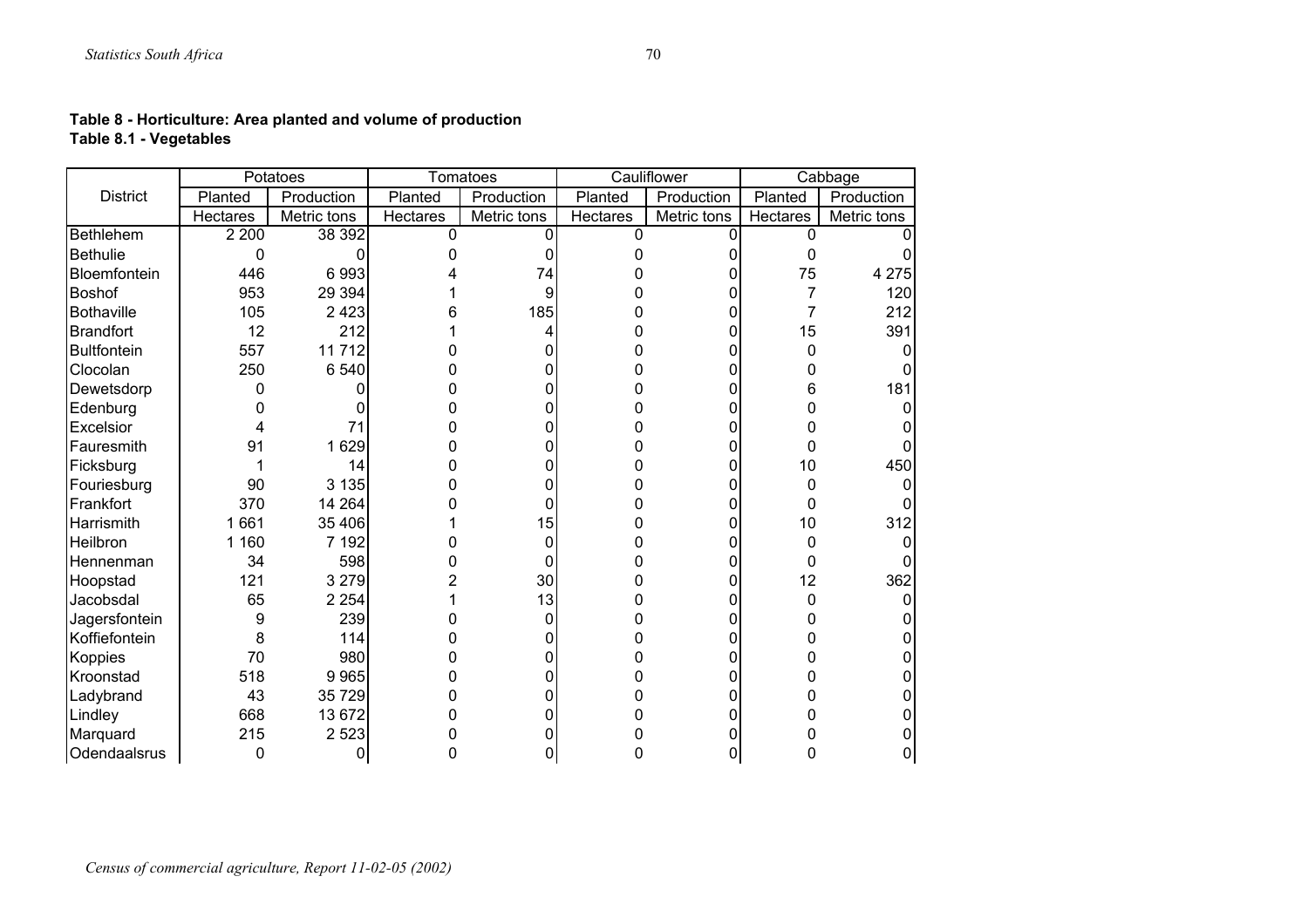# **Table 8.1 - Vegetables**

|                   |                 | Potatoes    |                 | <b>Tomatoes</b> |                 | Cauliflower |                 | Cabbage     |
|-------------------|-----------------|-------------|-----------------|-----------------|-----------------|-------------|-----------------|-------------|
| <b>District</b>   | Planted         | Production  | Planted         | Production      | Planted         | Production  | Planted         | Production  |
|                   | <b>Hectares</b> | Metric tons | <b>Hectares</b> | Metric tons     | <b>Hectares</b> | Metric tons | <b>Hectares</b> | Metric tons |
| Parys             | $\overline{2}$  | 18          |                 | 8               | n               |             |                 | 20          |
| Petrusburg        | 640             | 12 6 26     |                 |                 |                 |             |                 | 61          |
| Philippolis       |                 |             |                 |                 |                 |             |                 |             |
| Reddersburg       |                 |             |                 |                 |                 |             |                 |             |
| Reitz             | 1509            | 30 512      |                 |                 |                 |             | 70              | 700         |
| Rouxville         |                 |             |                 |                 |                 |             |                 |             |
| Sasolburg         |                 |             |                 |                 |                 |             |                 |             |
| Senekal           | 152             | 3 1 6 8     |                 |                 |                 |             |                 |             |
| Smithfield        | 3               | 61          |                 |                 |                 |             |                 |             |
| Thaba Nchu        |                 |             |                 |                 |                 |             |                 |             |
| Theunissen        | 647             | 15 673      |                 |                 |                 |             | 29              | 839         |
| Trompsburg        | Ω               |             |                 |                 |                 |             |                 |             |
| Ventersburg       | 67              | 2412        |                 |                 |                 |             |                 |             |
| Viljoenskroon     | 91              | 2664        |                 | 40              |                 |             |                 |             |
| Virginia          | 77              | 1 2 6 0     |                 |                 |                 |             |                 |             |
| Vrede             | 59              | 2 3 0 6     |                 |                 |                 |             |                 | 75          |
| Vredefort         | 0               |             |                 |                 |                 |             |                 |             |
| Welkom            | 98              | 1671        |                 | 22              |                 |             |                 |             |
| Wepener           |                 |             |                 |                 |                 |             | 26              | 341         |
| Wesselsbron       | 398             | 9716        |                 |                 |                 |             |                 | 156         |
| Winburg           |                 |             |                 |                 |                 |             |                 |             |
| Zastron           |                 |             |                 |                 |                 |             |                 | 360         |
| <b>Free State</b> | 13 392          | 308 816     | 25              | 405             |                 |             | 290             | 8 8 5 5     |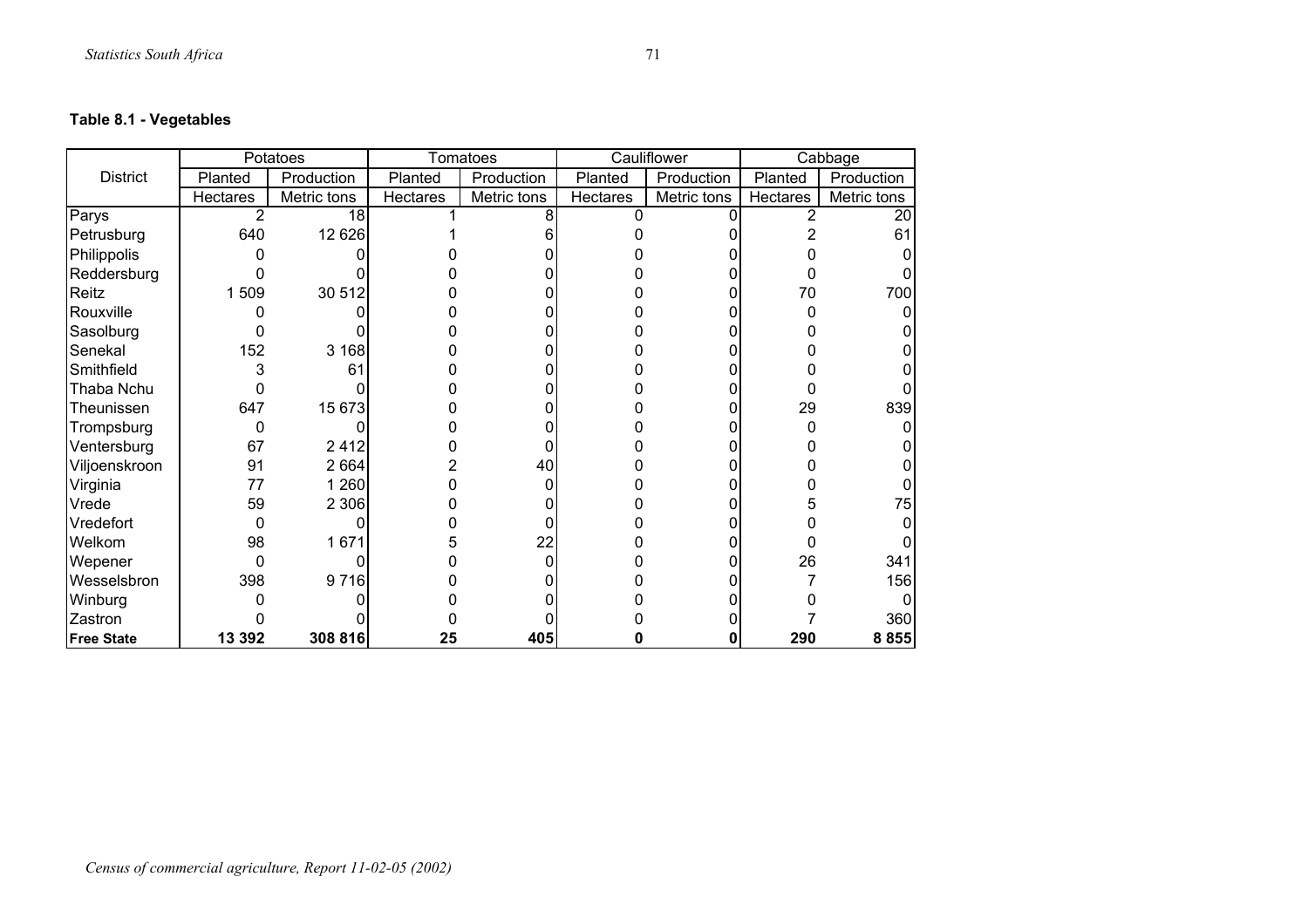# **Table 8.1 - Vegetables (continued)**

|                    |                 | Onions      |          | <b>Beetroot</b> |          | Carrots     |          | Sweet potatoes |
|--------------------|-----------------|-------------|----------|-----------------|----------|-------------|----------|----------------|
| <b>District</b>    | Planted         | Production  | Planted  | Production      | Planted  | Production  | Planted  | Production     |
|                    | <b>Hectares</b> | Metric tons | Hectares | Metric tons     | Hectares | Metric tons | Hectares | Metric tons    |
| Bethlehem          | $\Omega$        |             | 0        | O               | $\Omega$ |             | 0        |                |
| <b>Bethulie</b>    | O               |             |          |                 | O        |             |          |                |
| Bloemfontein       | 71              | 1539        | 2        | 25              | 93       | 2 3 9 1     |          |                |
| Boshof             | 93              | 3633        |          | 42              | 3        | 46          |          |                |
| <b>Bothaville</b>  | 20              | 390         | 0        | 0               | 237      | 9 2 7 8     |          |                |
| Brandfort          | 0               | 0           |          |                 | 0        |             |          |                |
| <b>Bultfontein</b> |                 | 11          |          |                 |          |             |          |                |
| Clocolan           |                 | 0           |          |                 |          |             |          |                |
| Dewetsdorp         |                 | 0           |          |                 |          |             |          |                |
| Edenburg           |                 | 22          |          |                 |          |             |          |                |
| Excelsior          |                 | 0           |          |                 |          |             |          |                |
| Fauresmith         |                 | 22          |          |                 |          |             |          |                |
| Ficksburg          |                 | 0           |          |                 |          |             |          |                |
| Fouriesburg        |                 | 0           |          |                 |          |             |          |                |
| Frankfort          |                 | 0           |          |                 |          | ſ           |          |                |
| Harrismith         |                 |             |          |                 |          | 40          |          |                |
| Heilbron           |                 |             |          |                 |          | O           |          |                |
| Hennenman          |                 | 0           |          |                 |          |             |          |                |
| Hoopstad           | 3               | 32          |          | 0               |          |             |          |                |
| Jacobsdal          | 13              | 522         |          | 16              |          |             |          |                |
| Jagersfontein      | 3               | 68          |          | ი               |          |             |          |                |
| Koffiefontein      | 2               | 45          | C        |                 |          |             |          |                |
| Koppies            |                 | 0           |          |                 |          |             |          |                |
| Kroonstad          |                 | 26          |          |                 |          |             |          |                |
| Ladybrand          |                 | 0           |          |                 |          |             |          |                |
| Lindley            |                 | 0           |          |                 |          |             |          |                |
| Marquard           |                 |             |          |                 |          |             |          |                |
| Odendaalsrus       |                 | ი           |          | 0               |          |             |          |                |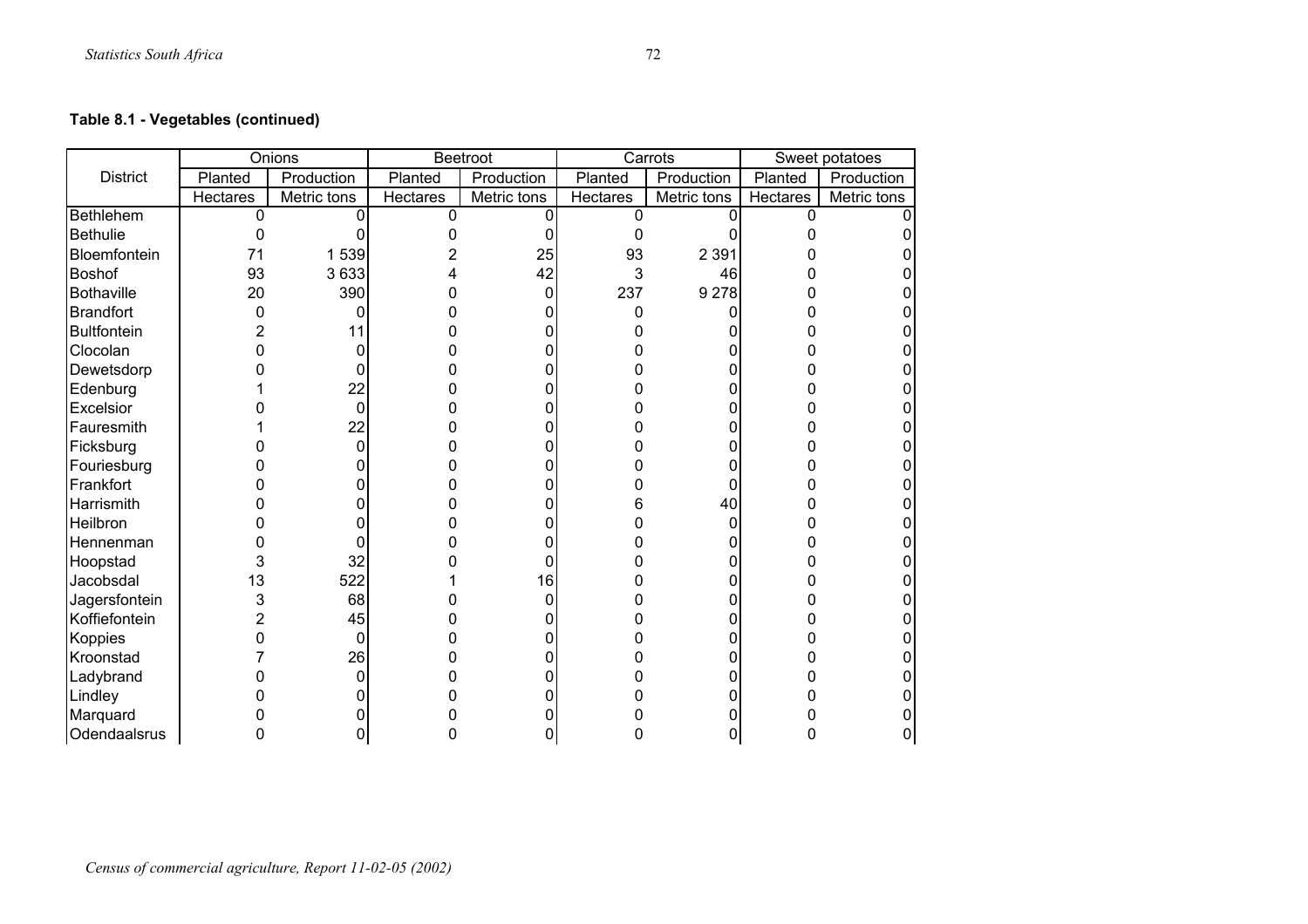# **Table 8.1 - Vegetables (continued)**

|                   |                 | <b>Onions</b> |                 | Beetroot    |                 | Carrots     |          | Sweet potatoes |
|-------------------|-----------------|---------------|-----------------|-------------|-----------------|-------------|----------|----------------|
| <b>District</b>   | Planted         | Production    | Planted         | Production  | Planted         | Production  | Planted  | Production     |
|                   | <b>Hectares</b> | Metric tons   | <b>Hectares</b> | Metric tons | <b>Hectares</b> | Metric tons | Hectares | Metric tons    |
| Parys             | $\Omega$        |               |                 |             |                 |             | ŋ        |                |
| Petrusburg        | 120             | 2 1 7 5       |                 |             |                 |             |          |                |
| Philippolis       |                 |               |                 |             |                 |             |          |                |
| Reddersburg       |                 |               |                 |             |                 |             |          |                |
| Reitz             |                 |               |                 |             |                 | 444         |          |                |
| Rouxville         |                 |               |                 |             |                 |             |          |                |
| Sasolburg         |                 |               |                 |             |                 |             |          |                |
| Senekal           |                 |               |                 |             |                 |             |          |                |
| Smithfield        |                 | 19            |                 |             |                 |             |          |                |
| Thaba Nchu        |                 |               |                 |             |                 |             |          |                |
| Theunissen        |                 | 23            |                 | 56          |                 |             |          |                |
| Trompsburg        |                 | 16            |                 |             |                 |             |          |                |
| Ventersburg       |                 |               |                 |             |                 |             |          |                |
| Viljoenskroon     |                 |               |                 |             |                 |             |          |                |
| Virginia          |                 |               |                 |             |                 |             |          |                |
| Vrede             |                 |               |                 |             |                 |             |          |                |
| Vredefort         |                 |               |                 |             |                 |             |          |                |
| Welkom            |                 |               |                 |             |                 |             |          |                |
| Wepener           |                 |               |                 |             |                 |             |          |                |
| Wesselsbron       |                 |               |                 |             | 29              | 67          |          |                |
| Winburg           |                 |               |                 |             |                 |             |          |                |
| Zastron           |                 |               |                 |             |                 |             |          |                |
| <b>Free State</b> | 338             | 8 5 4 2       | 12              | 146         | 375             | 12 275      |          |                |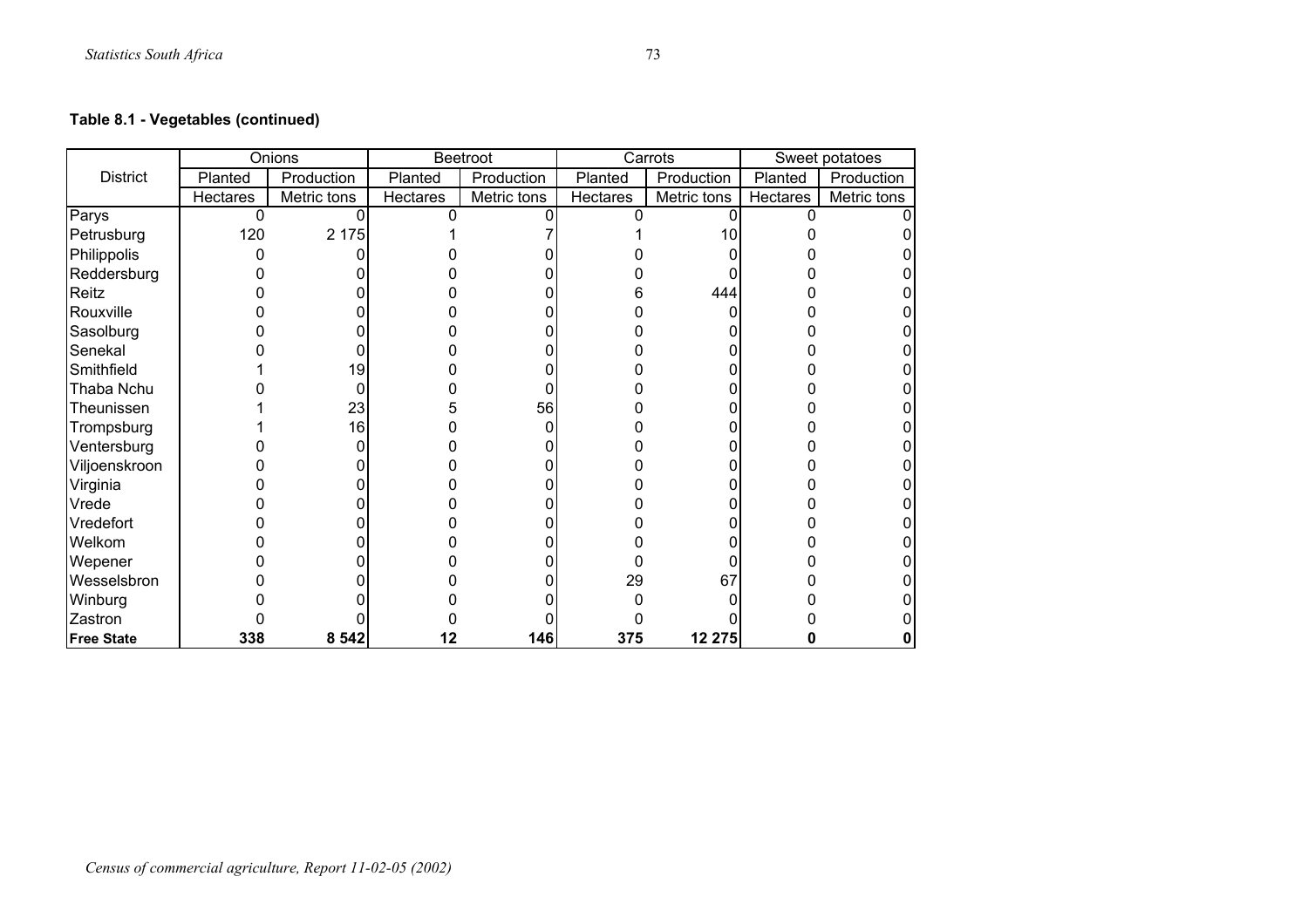# **Table 8.1 - Vegetables (concluded)**

|                    |                 | Green beans |                 | <b>Pumpkins</b> |          | Green peas  |          | Other       |
|--------------------|-----------------|-------------|-----------------|-----------------|----------|-------------|----------|-------------|
| <b>District</b>    | Planted         | Production  | Planted         | Production      | Planted  | Production  | Planted  | Production  |
|                    | <b>Hectares</b> | Metric tons | <b>Hectares</b> | Metric tons     | Hectares | Metric tons | Hectares | Metric tons |
| Bethlehem          | $\Omega$        | 0           | 0               | 0               | $\Omega$ | $\Omega$    | 363      | 2659        |
| <b>Bethulie</b>    |                 | 0           | 8               | 156             |          |             | 0        |             |
| Bloemfontein       |                 | 29          | 65              | 1 250           |          | O           | 990      | 2630        |
| Boshof             |                 | 6           | 29              | 186             |          | 0           | 4        | 19          |
| <b>Bothaville</b>  |                 | 0           | 21              | 186             |          | O           | 121      | 1861        |
| <b>Brandfort</b>   |                 | 9           | 4               | 32              |          |             | 0        |             |
| <b>Bultfontein</b> |                 | 0           | 3               | 23              |          |             | 15       |             |
| Clocolan           | 5               | 16          | 277             | 1518            |          | ი           | 65       | 90          |
| Dewetsdorp         |                 | 0           | 0               | 0               |          | ი           | 0        |             |
| Edenburg           |                 | 0           |                 |                 |          |             |          |             |
| Excelsior          |                 | 0           | ი               |                 |          |             |          |             |
| Fauresmith         |                 | 0           | 5               | 120             |          |             | 5        | 14          |
| Ficksburg          |                 | ი           | 0               |                 |          | 0           | 101      | 84          |
| Fouriesburg        |                 | 0           | 0               |                 |          | 0           | 449      | 700         |
| Frankfort          | 15              | 450         | 164             | 1 2 3 7         |          |             | 6        | 106         |
| Harrismith         |                 | 0           | 17              | 179             |          |             | O        |             |
| Heilbron           |                 |             | 3               | 28              |          |             |          |             |
| Hennenman          | 0               | n           | 0               | 0               |          |             |          |             |
| Hoopstad           | 281             | 1688        | $\overline{2}$  | 80              |          |             |          |             |
| Jacobsdal          | 0               | ი           | 15              | 128             |          |             |          |             |
| Jagersfontein      |                 | 0           | 4               | 90              |          |             |          | 10          |
| Koffiefontein      |                 |             | 3               | 28              |          |             |          |             |
| Koppies            |                 | 0           | 0               | $\Omega$        |          | 0           |          |             |
| Kroonstad          |                 | 3           | 98              | 1 1 5 4         |          | 0           | 358      | 1531        |
| Ladybrand          |                 | 11          | 4               | 26              |          |             | 11       |             |
| Lindley            |                 | 0           | 0               |                 |          |             |          | 60          |
| Marquard           |                 | 0           |                 |                 |          |             |          |             |
| Odendaalsrus       |                 | 0           | 0               | 0               |          | 0           |          | 64          |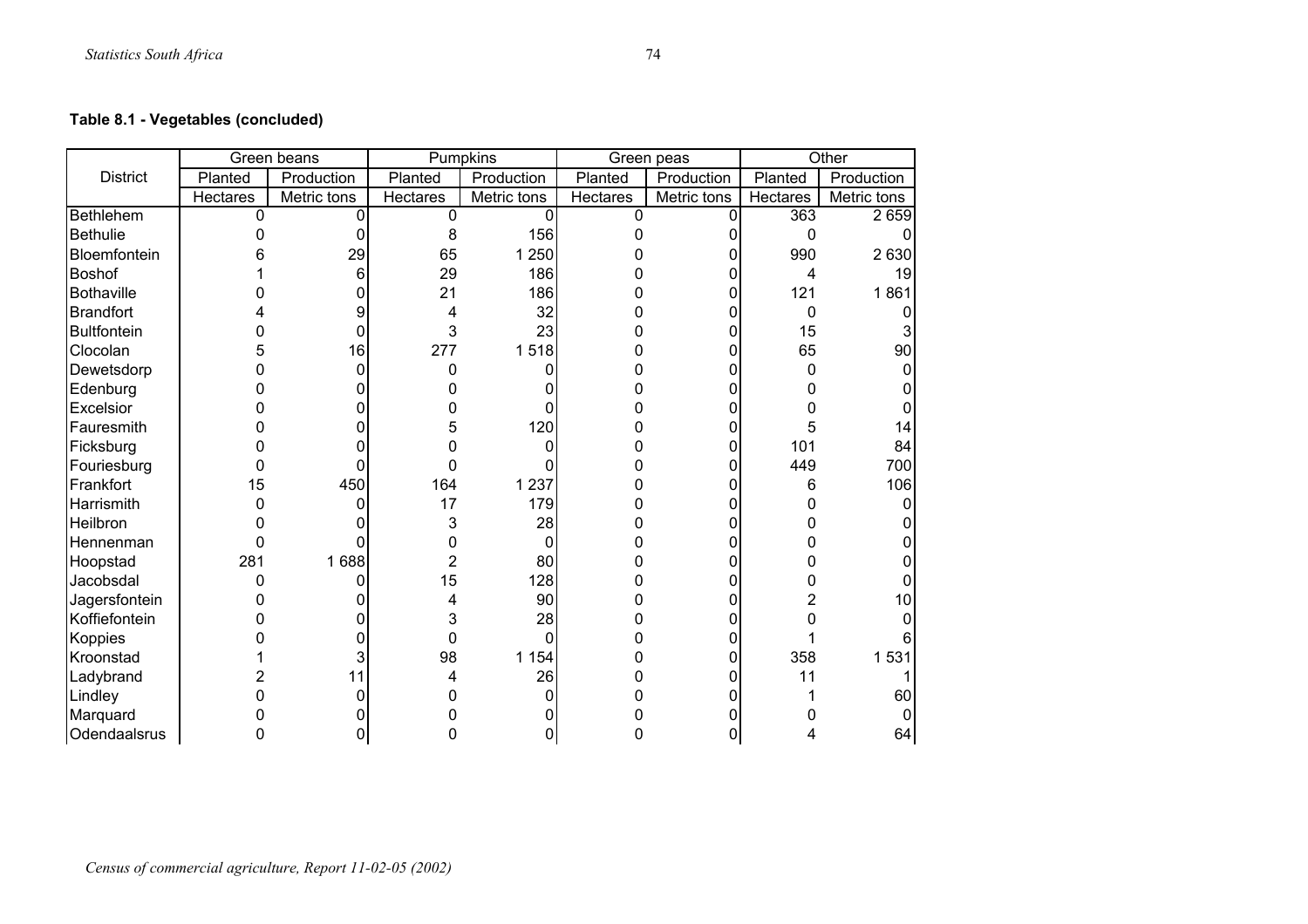# **Table 8.1 - Vegetables (concluded)**

|                   |          | Green beans |          | Pumpkins    |          | Green peas  |          | Other       |
|-------------------|----------|-------------|----------|-------------|----------|-------------|----------|-------------|
| <b>District</b>   | Planted  | Production  | Planted  | Production  | Planted  | Production  | Planted  | Production  |
|                   | Hectares | Metric tons | Hectares | Metric tons | Hectares | Metric tons | Hectares | Metric tons |
| Parys             |          | 8           |          | 20          | 0        |             | $\Omega$ |             |
| Petrusburg        |          |             | 9        | 134         |          |             | 27       | 12          |
| Philippolis       |          |             | 22       | 236         |          |             |          |             |
| Reddersburg       |          |             | 87       | 799         |          |             |          |             |
| Reitz             |          |             | 25       | 642         |          |             | 50       | 295         |
| Rouxville         |          |             | 0        |             |          |             |          | 0           |
| Sasolburg         |          |             |          |             |          |             |          |             |
| Senekal           |          |             |          |             |          |             |          |             |
| Smithfield        |          |             | 12       | 313         |          |             |          |             |
| Thaba Nchu        |          |             | 0        |             |          |             |          |             |
| Theunissen        |          |             | 34       | 92          |          |             |          |             |
| Trompsburg        |          |             |          |             |          |             |          |             |
| Ventersburg       |          |             |          |             |          |             | 16       | 200         |
| Viljoenskroon     |          |             |          |             |          |             |          | 0           |
| Virginia          |          |             |          |             |          |             |          |             |
| Vrede             |          | 20          | 10       | 100         |          |             |          |             |
| Vredefort         |          | ŋ           |          |             |          |             |          |             |
| Welkom            |          |             |          | 13          |          |             |          |             |
| Wepener           |          |             |          |             |          |             |          |             |
| Wesselsbron       |          |             | 75       | 365         |          |             |          | 44          |
| Winburg           |          |             |          |             |          |             |          | 39          |
| Zastron           |          |             |          |             |          |             |          |             |
| <b>Free State</b> | 322      | 2 2 4 3     | 1 0 0 4  | 9 1 4 5     |          |             | 2 5 9 7  | 10 434      |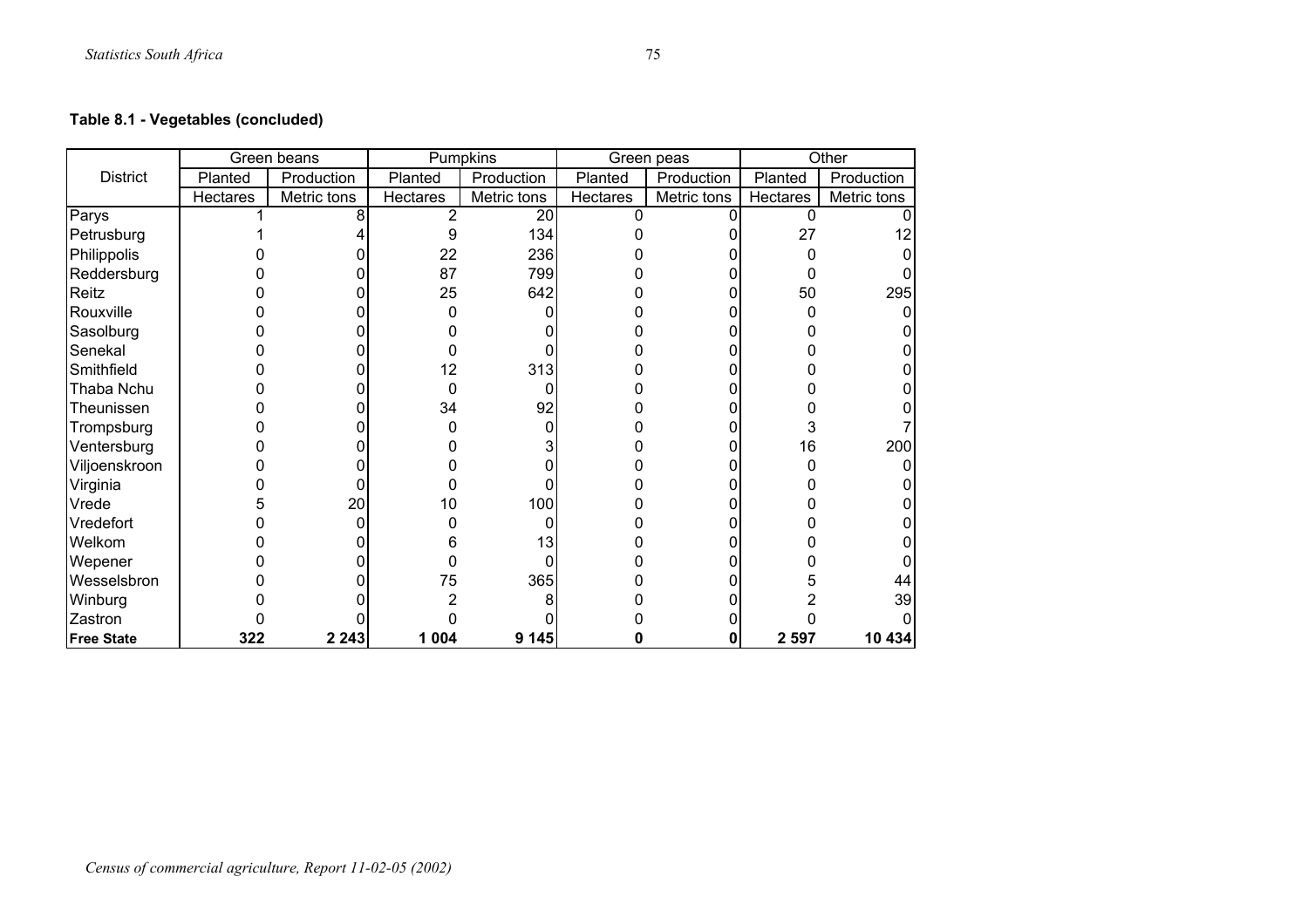#### **Table 8.2 - Citrus fruit**

|                    | <b>Oranges</b> |             |          | Lemons      | Grapefruit      |             |
|--------------------|----------------|-------------|----------|-------------|-----------------|-------------|
| <b>District</b>    | Planted        | Production  | Planted  | Production  | Planted         | Production  |
|                    | Hectares       | Metric tons | Hectares | Metric tons | <b>Hectares</b> | Metric tons |
| Bethlehem          | $\Omega$       |             | n        |             | n               |             |
| Bethulie           |                |             |          |             |                 |             |
| Bloemfontein       |                | 30          |          |             |                 |             |
| <b>Boshof</b>      |                |             |          |             |                 |             |
| <b>Bothaville</b>  |                |             |          |             |                 |             |
| <b>Brandfort</b>   |                |             |          |             |                 |             |
| <b>Bultfontein</b> |                |             |          |             |                 |             |
| Clocolan           |                |             |          |             |                 |             |
| Dewetsdorp         |                |             |          |             |                 |             |
| Edenburg           |                |             |          |             |                 |             |
| Excelsior          |                |             |          |             |                 |             |
| Fauresmith         |                |             |          |             |                 |             |
| Ficksburg          |                |             |          |             |                 |             |
| Fouriesburg        |                |             |          |             |                 |             |
| Frankfort          |                |             |          |             |                 |             |
| Harrismith         |                |             |          |             |                 |             |
| Heilbron           |                |             |          |             |                 |             |
| Hennenman          |                |             |          |             |                 |             |
| Hoopstad           |                |             |          |             |                 |             |
| Jacobsdal          |                |             |          |             |                 |             |
| Jagersfontein      |                |             |          |             |                 |             |
| Koffiefontein      |                |             |          |             |                 |             |
| Koppies            | 0              |             |          | 45          |                 |             |
| Kroonstad          | 99             | 1480        |          |             |                 |             |
| Ladybrand          |                |             |          |             |                 |             |
| Lindley            |                |             |          |             |                 |             |
| Marquard           |                |             |          |             |                 |             |
| Odendaalsrus       |                | 63          |          |             |                 |             |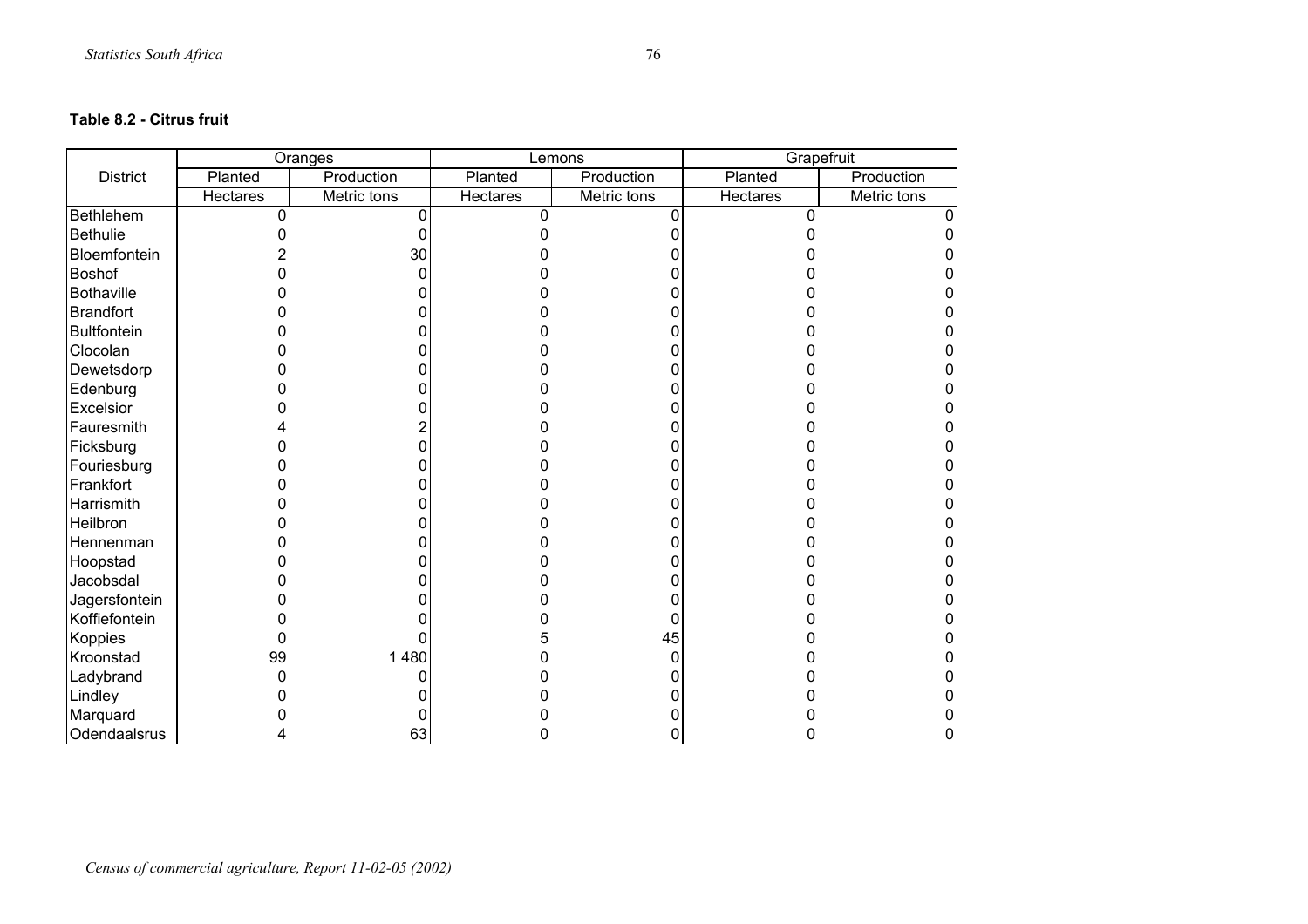#### **Table 8.2 - Citrus fruit**

|                   |          | <b>Oranges</b> |                 | Lemons      | Grapefruit |             |
|-------------------|----------|----------------|-----------------|-------------|------------|-------------|
| <b>District</b>   | Planted  | Production     | Planted         | Production  | Planted    | Production  |
|                   | Hectares | Metric tons    | <b>Hectares</b> | Metric tons | Hectares   | Metric tons |
| Parys             |          |                |                 |             |            |             |
| Petrusburg        |          |                |                 |             |            |             |
| Philippolis       |          |                |                 |             |            |             |
| Reddersburg       |          |                |                 |             |            |             |
| Reitz             |          |                |                 |             |            |             |
| Rouxville         |          |                |                 |             |            |             |
| Sasolburg         |          |                |                 |             |            |             |
| Senekal           |          |                |                 |             |            |             |
| Smithfield        |          |                |                 |             |            |             |
| Thaba Nchu        |          |                |                 |             |            |             |
| Theunissen        |          |                |                 |             |            |             |
| Trompsburg        |          |                |                 |             |            |             |
| Ventersburg       |          |                |                 |             |            |             |
| Viljoenskroon     |          |                |                 |             |            |             |
| Virginia          |          |                |                 |             |            |             |
| Vrede             |          |                |                 |             |            |             |
| Vredefort         |          |                |                 |             |            |             |
| Welkom            |          |                |                 |             |            |             |
| Wepener           |          |                |                 |             |            |             |
| Wesselsbron       |          |                |                 |             |            |             |
| Winburg           |          |                |                 |             |            |             |
| Zastron           |          |                |                 |             |            |             |
| <b>Free State</b> | 109      | 1 575          |                 | 45          |            |             |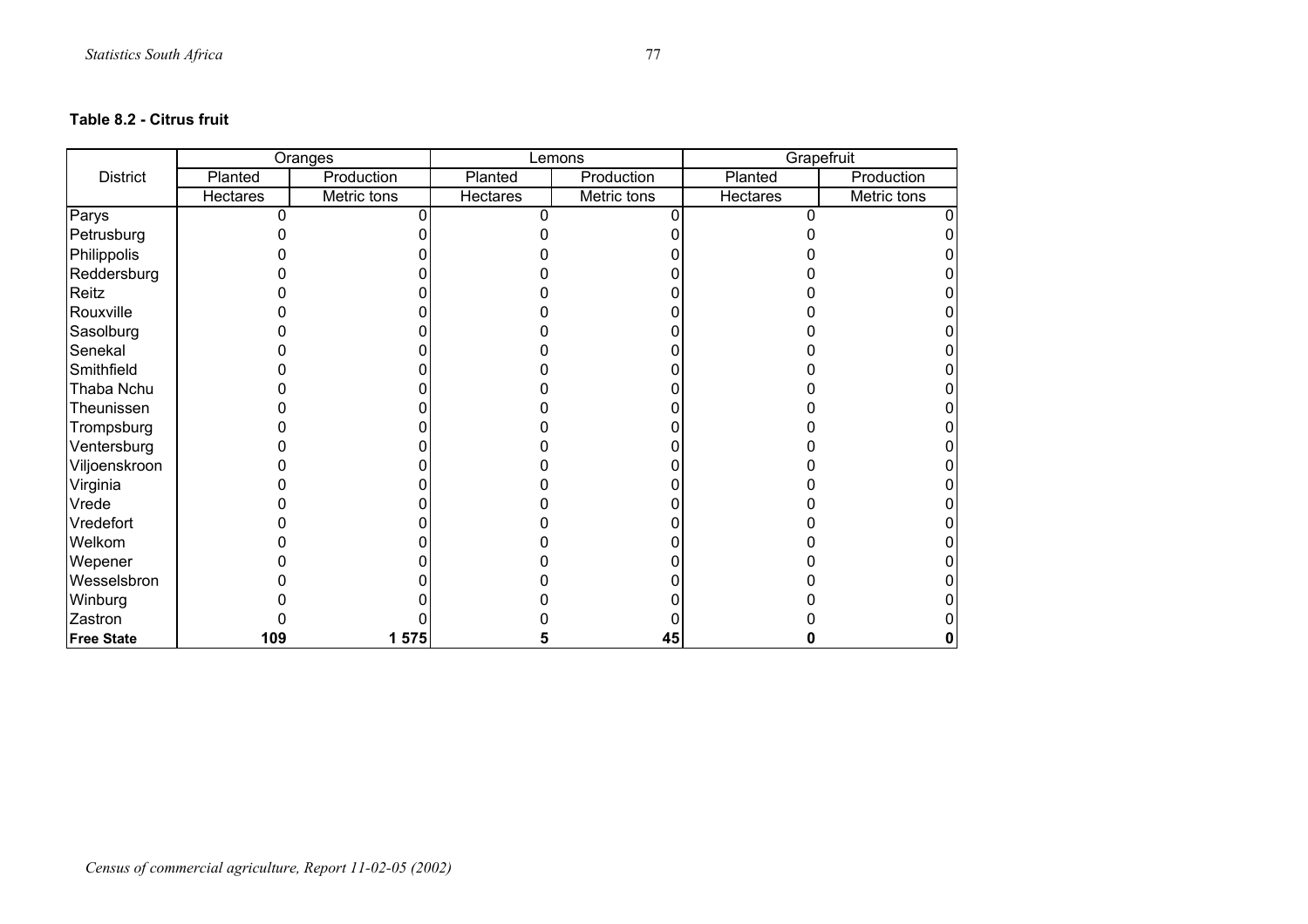# **Table 8.2 - Citrus fruit (concluded)**

|                    |                 | Naartjes    |                 | Other       |
|--------------------|-----------------|-------------|-----------------|-------------|
| <b>District</b>    | Planted         | Production  | Planted         | Production  |
|                    | <b>Hectares</b> | Metric tons | <b>Hectares</b> | Metric tons |
| <b>Bethlehem</b>   | 0               | $\mathbf 0$ | 0               | 0           |
| <b>Bethulie</b>    | 0               | 0           | 0               | 0           |
| Bloemfontein       | 0               | 0           | 0               | 0           |
| Boshof             | 0               | 0           | O               | 0           |
| <b>Bothaville</b>  | 0               | 0           | 0               | 0           |
| <b>Brandfort</b>   | 0               | 0           | 0               | 0           |
| <b>Bultfontein</b> | 0               | 0           | 0               | 0           |
| Clocolan           | 0               | 0           | 0               | 0           |
| Dewetsdorp         | 0               | 0           | 0               | 0           |
| Edenburg           | 0               | 0           | 0               | 0           |
| Excelsior          | 0               | 0           | 0               | 0           |
| Fauresmith         | 0               | 0           | 0               | 0           |
| Ficksburg          | 0               | 0           | 0               | 0           |
| Fouriesburg        | 0               | 0           | 0               | 0           |
| Frankfort          | 0               | 0           | 0               | 0           |
| Harrismith         | 0               | 0           | 0               | 0           |
| Heilbron           | 0               | 0           | 0               | 0           |
| Hennenman          | 0               | 0           | 0               | 0           |
| Hoopstad           | 0               | 0           | 0               | 0           |
| Jacobsdal          | 0               | 0           | 0               | 0           |
| Jagersfontein      | 0               | 0           | O               | 0           |
| Koffiefontein      | 0               | 0           | 0               | 0           |
| Koppies            | 0               | 0           | 0               | 0           |
| Kroonstad          | 0               | 0           | 0               | 0           |
| Ladybrand          | ი               | 0           | ი               | 0           |
| Lindley            | 0               | 0           | 0               | 0           |
| Marquard           | 0               | 0           | ი               | 0           |
| Odendaalsrus       | 0               | 0           | 0               | 0           |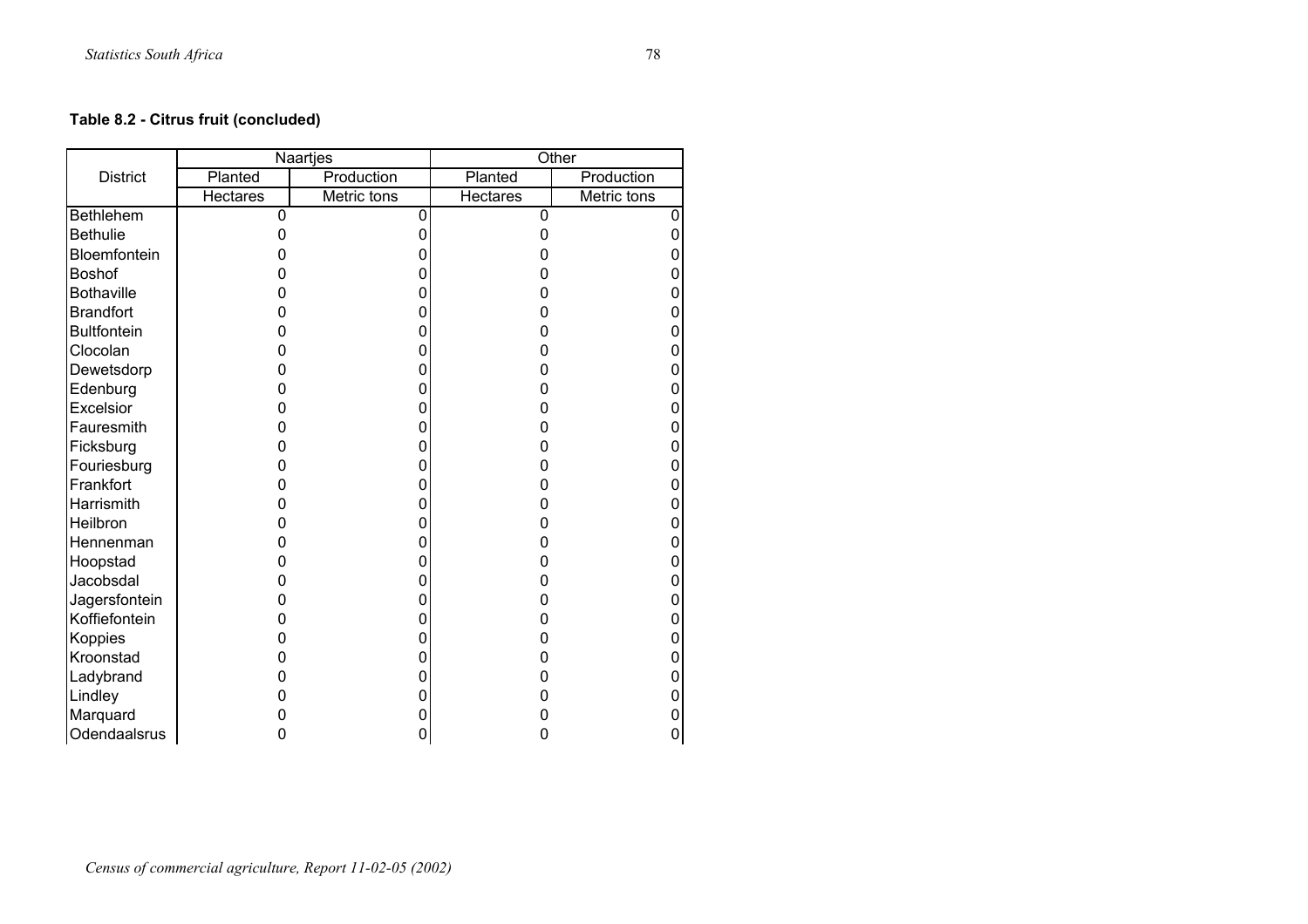# **Table 8.2 - Citrus fruit (concluded)**

|                   |                 | Naartjes    | Other           |             |  |
|-------------------|-----------------|-------------|-----------------|-------------|--|
| <b>District</b>   | Planted         | Production  | Planted         | Production  |  |
|                   | <b>Hectares</b> | Metric tons | <b>Hectares</b> | Metric tons |  |
| Parys             | 0               |             | 0               |             |  |
| Petrusburg        |                 |             | O               |             |  |
| Philippolis       |                 |             |                 |             |  |
| Reddersburg       |                 |             |                 |             |  |
| Reitz             |                 |             |                 |             |  |
| Rouxville         |                 |             |                 |             |  |
| Sasolburg         |                 |             |                 |             |  |
| Senekal           |                 |             |                 |             |  |
| Smithfield        |                 |             |                 |             |  |
| Thaba Nchu        |                 |             |                 |             |  |
| Theunissen        |                 |             |                 |             |  |
| Trompsburg        |                 |             |                 |             |  |
| Ventersburg       | 0               |             |                 |             |  |
| Viljoenskroon     |                 |             | O               |             |  |
| Virginia          |                 |             |                 |             |  |
| Vrede             |                 |             |                 |             |  |
| Vredefort         |                 |             |                 |             |  |
| Welkom            |                 |             |                 |             |  |
| Wepener           |                 |             |                 |             |  |
| Wesselsbron       |                 |             |                 |             |  |
| Winburg           |                 |             |                 |             |  |
| Zastron           |                 |             |                 |             |  |
| <b>Free State</b> | O               |             | 0               |             |  |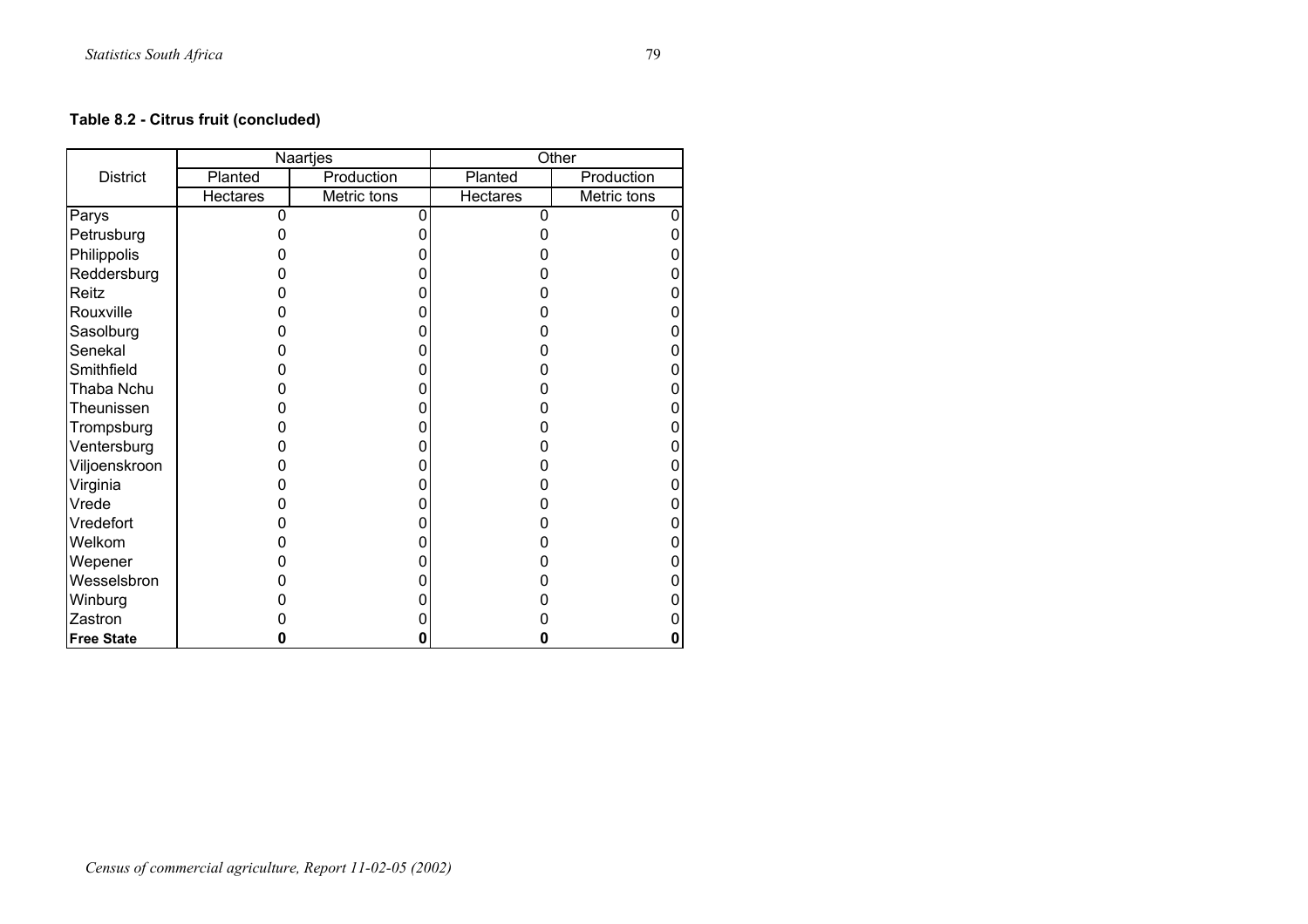# **Table 8.3 - Subtropical fruit**

|                    |                 | Pineapples  |                 | Avocados    | Bananas  |             |
|--------------------|-----------------|-------------|-----------------|-------------|----------|-------------|
| <b>District</b>    | Planted         | Production  | Planted         | Production  | Planted  | Production  |
|                    | <b>Hectares</b> | Metric tons | <b>Hectares</b> | Metric tons | Hectares | Metric tons |
| Bethlehem          | O               |             | n               |             |          |             |
| <b>Bethulie</b>    |                 |             |                 |             |          |             |
| Bloemfontein       |                 |             |                 |             |          |             |
| Boshof             |                 |             |                 |             |          |             |
| <b>Bothaville</b>  |                 |             |                 |             |          |             |
| <b>Brandfort</b>   |                 |             |                 |             |          |             |
| <b>Bultfontein</b> |                 |             |                 |             |          |             |
| Clocolan           |                 |             |                 |             |          |             |
| Dewetsdorp         |                 |             |                 |             |          |             |
| Edenburg           |                 |             |                 |             |          |             |
| Excelsior          |                 |             |                 |             |          |             |
| Fauresmith         |                 |             |                 |             |          |             |
| Ficksburg          |                 |             |                 |             |          |             |
| Fouriesburg        |                 |             |                 |             |          |             |
| Frankfort          |                 |             |                 |             |          |             |
| Harrismith         |                 |             |                 |             |          |             |
| Heilbron           |                 |             |                 |             |          |             |
| Hennenman          |                 |             |                 |             |          |             |
| Hoopstad           |                 |             |                 |             |          |             |
| Jacobsdal          |                 |             |                 |             |          |             |
| Jagersfontein      |                 |             |                 |             |          |             |
| Koffiefontein      |                 |             |                 |             |          |             |
| Koppies            |                 |             |                 |             |          |             |
| Kroonstad          |                 |             |                 |             |          |             |
| Ladybrand          |                 |             |                 |             |          |             |
| Lindley            |                 |             |                 |             |          |             |
| Marquard           |                 |             |                 |             |          |             |
| Odendaalsrus       |                 |             |                 |             |          |             |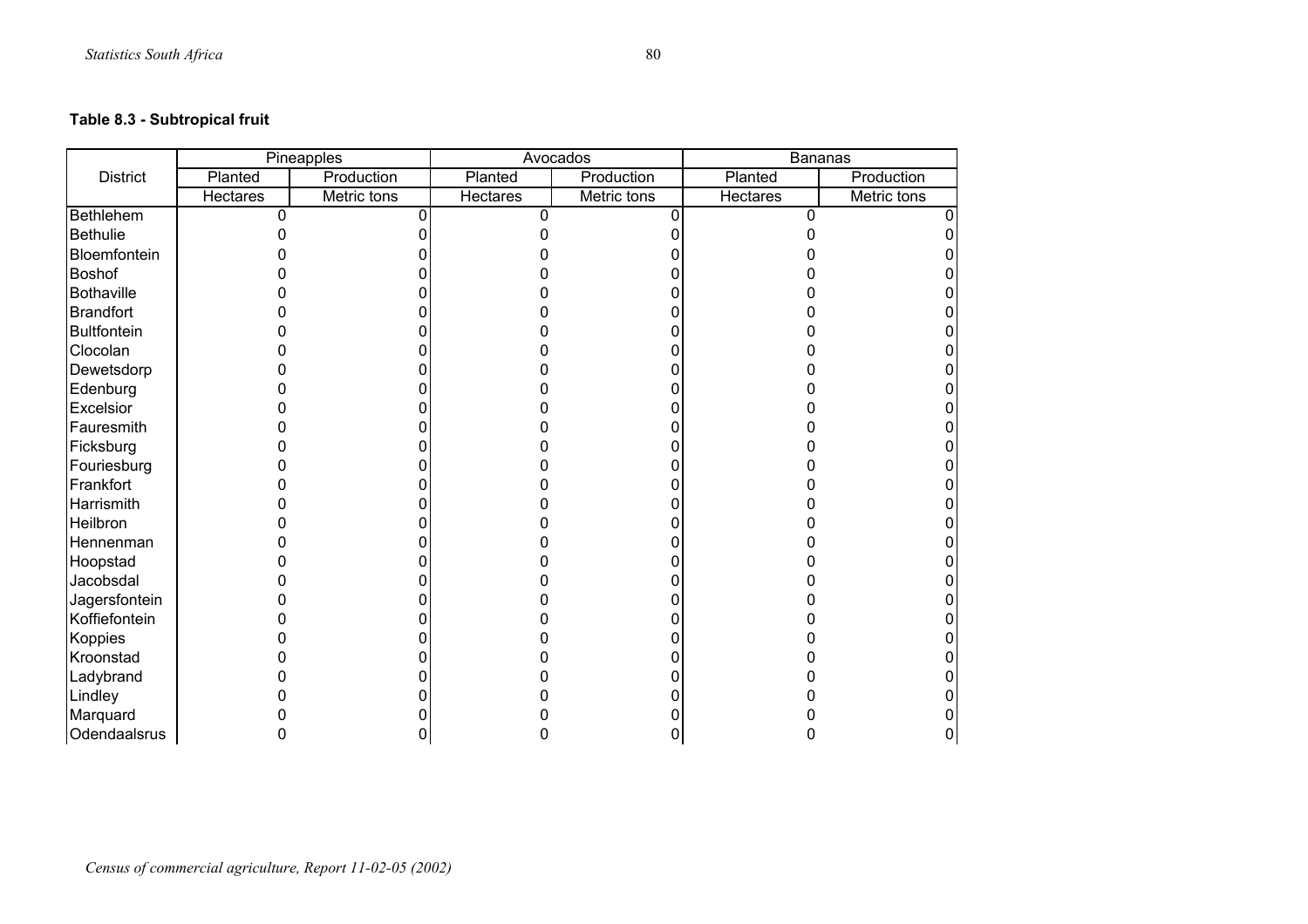## **Table 8.3 - Subtropical fruit**

|                   |          | Pineapples  |          | Avocados    | Bananas  |             |
|-------------------|----------|-------------|----------|-------------|----------|-------------|
| <b>District</b>   | Planted  | Production  | Planted  | Production  | Planted  | Production  |
|                   | Hectares | Metric tons | Hectares | Metric tons | Hectares | Metric tons |
| Parys             |          |             |          |             |          |             |
| Petrusburg        |          |             |          |             |          |             |
| Philippolis       |          |             |          |             |          |             |
| Reddersburg       |          |             |          |             |          |             |
| Reitz             |          |             |          |             |          |             |
| Rouxville         |          |             |          |             |          |             |
| Sasolburg         |          |             |          |             |          |             |
| Senekal           |          |             |          |             |          |             |
| Smithfield        |          |             |          |             |          |             |
| Thaba Nchu        |          |             |          |             |          |             |
| Theunissen        |          |             |          |             |          |             |
| Trompsburg        |          |             |          |             |          |             |
| Ventersburg       |          |             |          |             |          |             |
| Viljoenskroon     |          |             |          |             |          |             |
| Virginia          |          |             |          |             |          |             |
| Vrede             |          |             |          |             |          |             |
| Vredefort         |          |             |          |             |          |             |
| Welkom            |          |             |          |             |          |             |
| Wepener           |          |             |          |             |          |             |
| Wesselsbron       |          |             |          |             |          |             |
| Winburg           |          |             |          |             |          |             |
| Zastron           |          |             |          |             |          |             |
| <b>Free State</b> |          |             |          |             |          |             |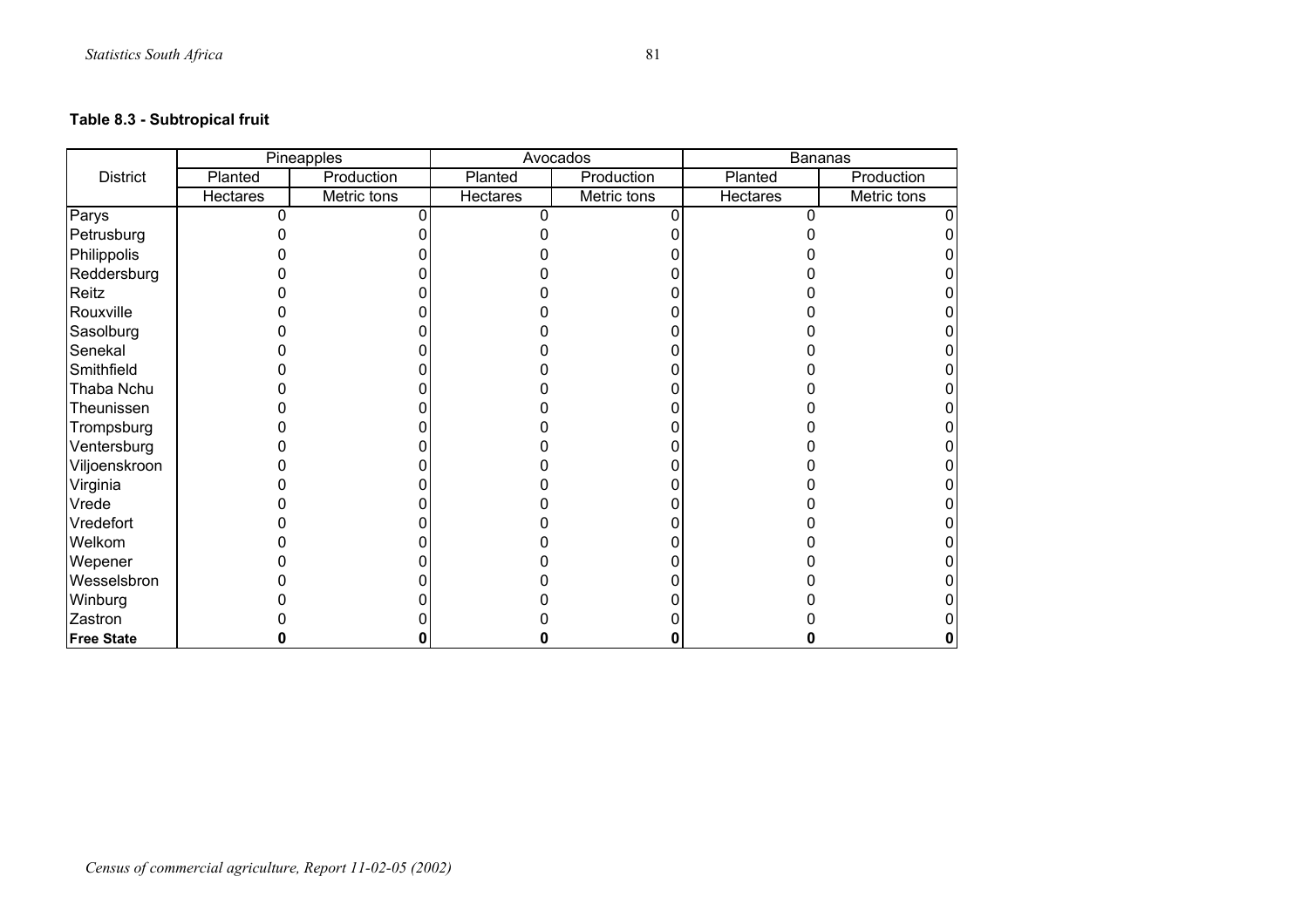## **Table 8.3 - Subtropical fruit (concluded)**

|                    |                 | <b>Mangoes</b> |          | Pawpaws     | Other    |             |
|--------------------|-----------------|----------------|----------|-------------|----------|-------------|
| <b>District</b>    | Planted         | Production     | Planted  | Production  | Planted  | Production  |
|                    | <b>Hectares</b> | Metric tons    | Hectares | Metric tons | Hectares | Metric tons |
| Bethlehem          | $\Omega$        |                | U        |             | n        |             |
| <b>Bethulie</b>    |                 |                |          |             |          |             |
| Bloemfontein       |                 |                |          |             |          | 60          |
| Boshof             |                 |                |          |             |          |             |
| <b>Bothaville</b>  |                 |                |          |             | 10       |             |
| <b>Brandfort</b>   |                 |                |          |             |          |             |
| <b>Bultfontein</b> |                 |                |          |             |          |             |
| Clocolan           |                 |                |          |             |          |             |
| Dewetsdorp         |                 |                |          |             |          |             |
| Edenburg           |                 |                |          |             |          |             |
| Excelsior          |                 |                |          |             |          |             |
| Fauresmith         |                 |                |          |             |          |             |
| Ficksburg          |                 |                |          |             |          |             |
| Fouriesburg        |                 |                |          |             |          |             |
| Frankfort          |                 |                |          |             |          |             |
| Harrismith         |                 |                |          |             |          | 53          |
| Heilbron           |                 |                |          |             |          |             |
| Hennenman          |                 |                |          |             |          |             |
| Hoopstad           |                 |                |          |             |          |             |
| Jacobsdal          |                 |                |          |             | 10       |             |
| Jagersfontein      |                 |                |          |             |          |             |
| Koffiefontein      |                 |                |          |             |          |             |
| Koppies            |                 |                |          |             |          |             |
| Kroonstad          |                 |                |          |             |          |             |
| Ladybrand          |                 |                |          |             |          |             |
| Lindley            |                 |                |          |             |          |             |
| Marquard           |                 |                |          |             |          |             |
| Odendaalsrus       |                 |                |          |             |          |             |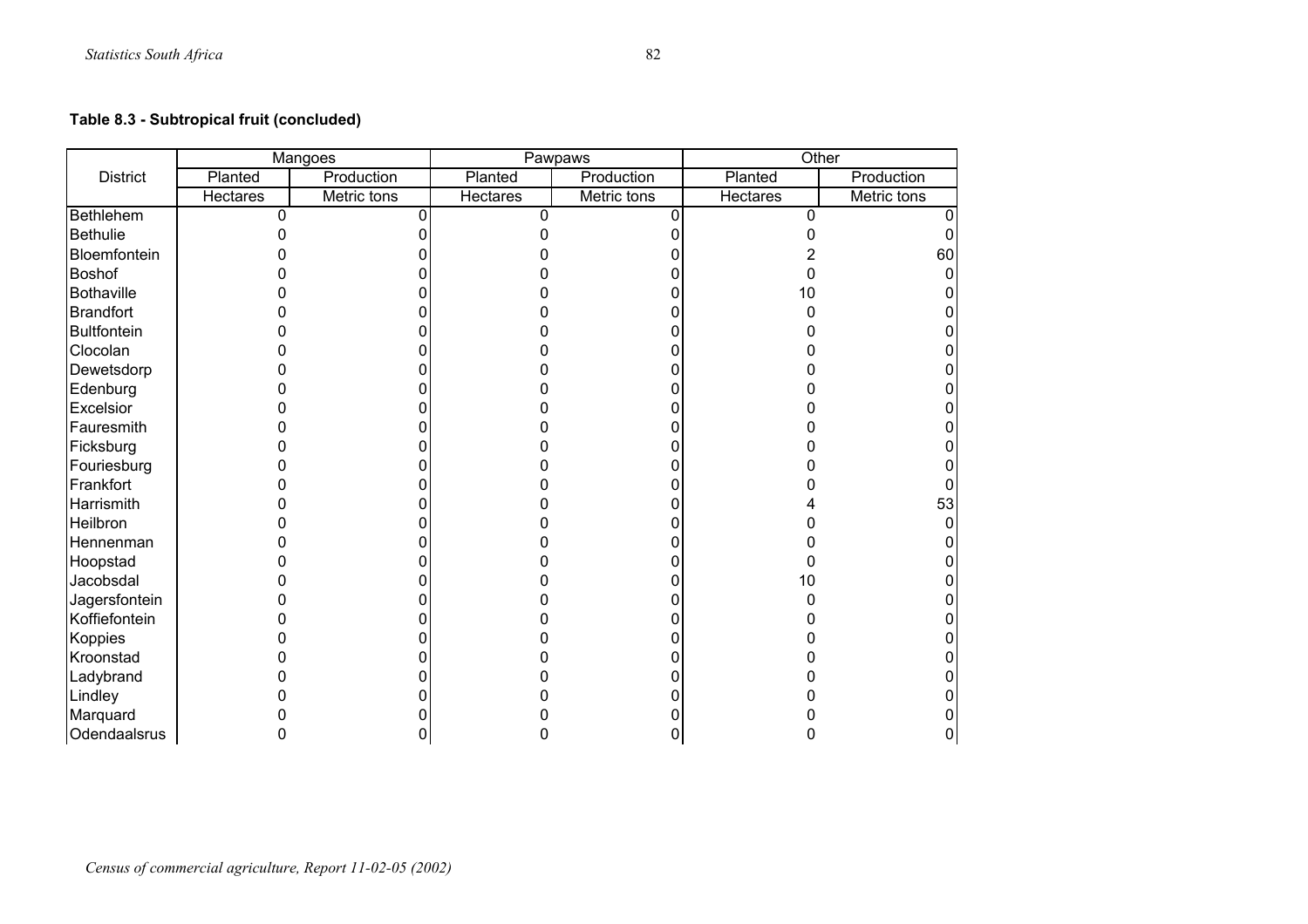## **Table 8.3 - Subtropical fruit (concluded)**

|                   |          | Mangoes     |          | Pawpaws     |          | Other       |
|-------------------|----------|-------------|----------|-------------|----------|-------------|
| <b>District</b>   | Planted  | Production  | Planted  | Production  | Planted  | Production  |
|                   | Hectares | Metric tons | Hectares | Metric tons | Hectares | Metric tons |
| Parys             |          |             |          |             |          |             |
| Petrusburg        |          |             |          |             |          |             |
| Philippolis       |          |             |          |             |          |             |
| Reddersburg       |          |             |          |             |          |             |
| Reitz             |          |             |          |             |          |             |
| Rouxville         |          |             |          |             |          |             |
| Sasolburg         |          |             |          |             |          |             |
| Senekal           |          |             |          |             |          |             |
| Smithfield        |          |             |          |             |          |             |
| Thaba Nchu        |          |             |          |             |          |             |
| Theunissen        |          |             |          |             |          | 29          |
| Trompsburg        |          |             |          |             |          |             |
| Ventersburg       |          |             |          |             |          |             |
| Viljoenskroon     |          |             |          |             |          |             |
| Virginia          |          |             |          |             |          |             |
| Vrede             |          |             |          |             |          |             |
| Vredefort         |          |             |          |             |          | 28          |
| Welkom            |          |             |          |             |          |             |
| Wepener           |          |             |          |             | 210      | 3720        |
| Wesselsbron       |          |             |          |             |          |             |
| Winburg           |          |             |          |             |          |             |
| Zastron           |          |             |          |             |          |             |
| <b>Free State</b> |          |             |          | 0           | 241      | 3890        |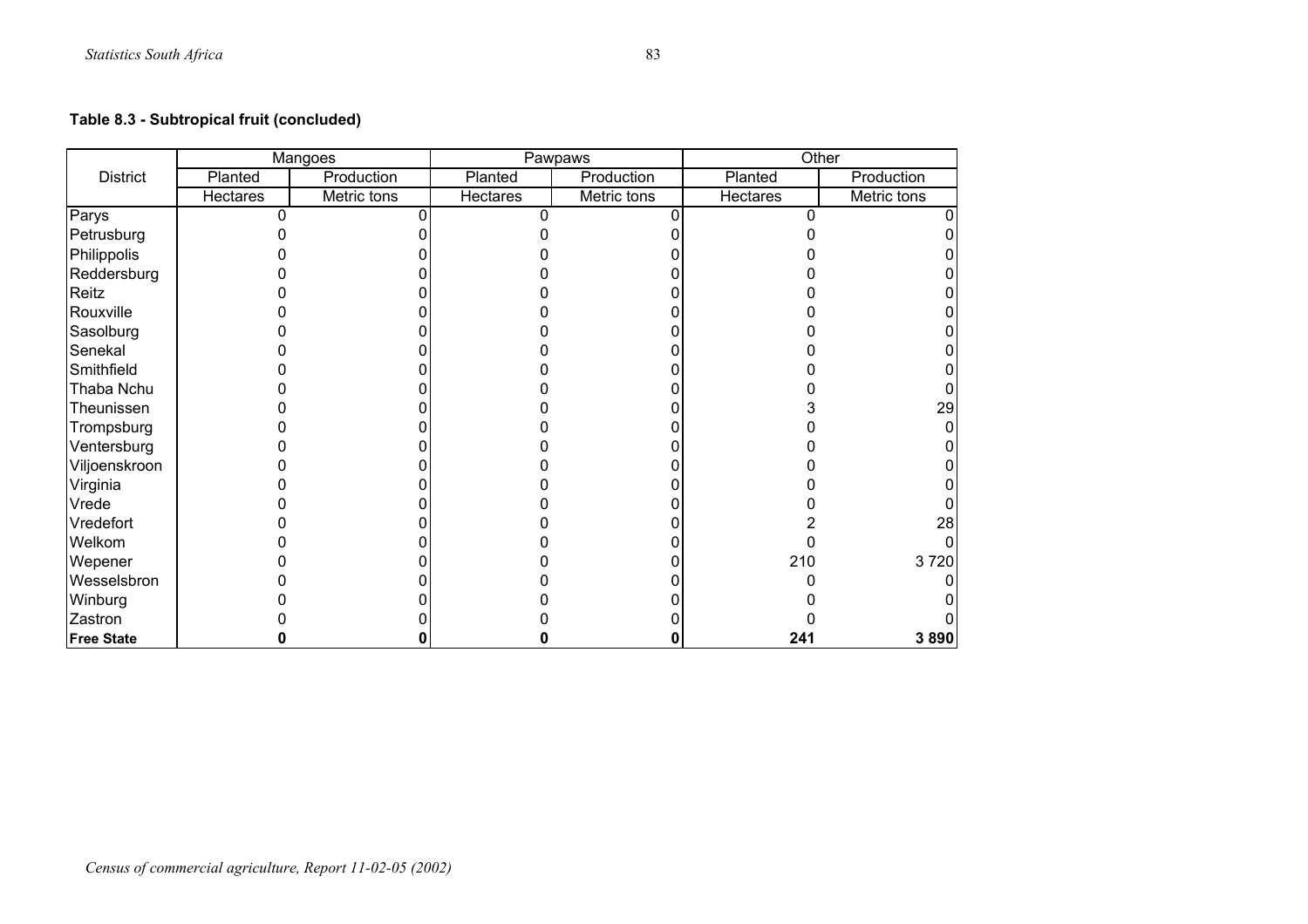#### **Table 8.4 - Deciduous and other fruit**

|                    |                 | Apples      |                 | Pears       | Peaches         |             |
|--------------------|-----------------|-------------|-----------------|-------------|-----------------|-------------|
| <b>District</b>    | Planted         | Production  | Planted         | Production  | Planted         | Production  |
|                    | <b>Hectares</b> | Metric tons | <b>Hectares</b> | Metric tons | <b>Hectares</b> | Metric tons |
| Bethlehem          | 136             | 1736        | $\Omega$        | n           | n               |             |
| <b>Bethulie</b>    | ი               |             |                 |             |                 |             |
| Bloemfontein       |                 |             |                 |             |                 |             |
| <b>Boshof</b>      |                 |             |                 |             |                 |             |
| <b>Bothaville</b>  |                 |             |                 |             |                 |             |
| <b>Brandfort</b>   |                 |             |                 |             |                 |             |
| <b>Bultfontein</b> | 0               |             |                 |             |                 |             |
| Clocolan           | 20              | 20          |                 |             | 29              | 37          |
| Dewetsdorp         | 0               |             |                 |             |                 |             |
| Edenburg           |                 |             |                 |             |                 |             |
| Excelsior          |                 | 10          |                 |             |                 |             |
| Fauresmith         | 0               |             |                 |             |                 |             |
| Ficksburg          | 12              | 241         |                 | 46          | 195             | 2 0 9 4     |
| Fouriesburg        | 44              | 1 2 8 0     |                 |             |                 | 152         |
| Frankfort          | $\mathbf 0$     |             |                 |             |                 |             |
| Harrismith         | 91              | 3 0 3 4     |                 |             |                 |             |
| Heilbron           | 0               |             |                 |             |                 |             |
| Hennenman          |                 |             |                 |             |                 |             |
| Hoopstad           |                 |             |                 |             |                 |             |
| Jacobsdal          |                 |             |                 |             |                 |             |
| Jagersfontein      |                 |             |                 |             |                 |             |
| Koffiefontein      |                 |             |                 |             |                 |             |
| Koppies            |                 |             |                 |             |                 |             |
| Kroonstad          |                 |             |                 |             |                 |             |
| Ladybrand          |                 | 2           |                 |             |                 |             |
| Lindley            |                 |             |                 |             |                 |             |
| Marquard           |                 |             |                 |             |                 |             |
| Odendaalsrus       |                 |             |                 |             |                 |             |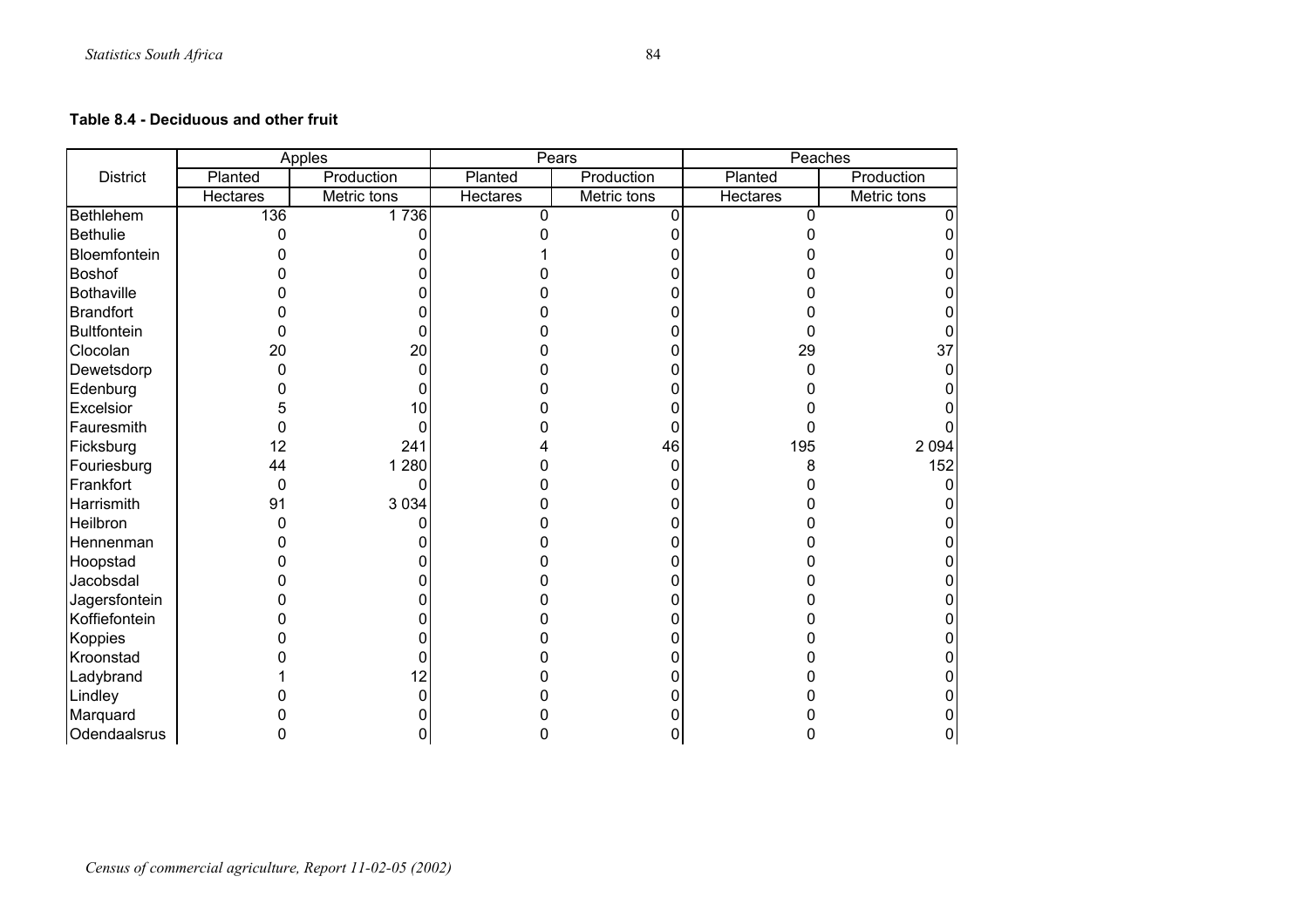#### **Table 8.4 - Deciduous and other fruit**

|                   |          | <b>Apples</b> |          | Pears       | Peaches  |             |
|-------------------|----------|---------------|----------|-------------|----------|-------------|
| <b>District</b>   | Planted  | Production    | Planted  | Production  | Planted  | Production  |
|                   | Hectares | Metric tons   | Hectares | Metric tons | Hectares | Metric tons |
| Parys             |          |               |          |             |          |             |
| Petrusburg        |          |               |          |             |          |             |
| Philippolis       |          |               |          |             |          |             |
| Reddersburg       |          |               |          |             |          |             |
| Reitz             |          | 360           |          |             |          |             |
| Rouxville         |          |               |          |             |          |             |
| Sasolburg         |          |               |          |             |          |             |
| Senekal           |          |               |          |             |          |             |
| Smithfield        |          |               |          |             |          |             |
| Thaba Nchu        |          |               |          |             |          |             |
| Theunissen        |          |               |          |             |          |             |
| Trompsburg        |          |               |          |             |          |             |
| Ventersburg       |          |               |          |             |          |             |
| Viljoenskroon     |          |               |          |             |          |             |
| Virginia          |          |               |          |             |          |             |
| Vrede             |          | 61            |          |             |          |             |
| Vredefort         |          |               |          |             |          |             |
| Welkom            |          |               |          |             |          |             |
| Wepener           |          |               |          |             |          |             |
| Wesselsbron       |          |               |          |             |          |             |
| Winburg           |          |               |          |             |          |             |
| Zastron           |          |               |          |             |          |             |
| <b>Free State</b> | 320      | 6754          |          | 46          | 232      | 2 2 8 3     |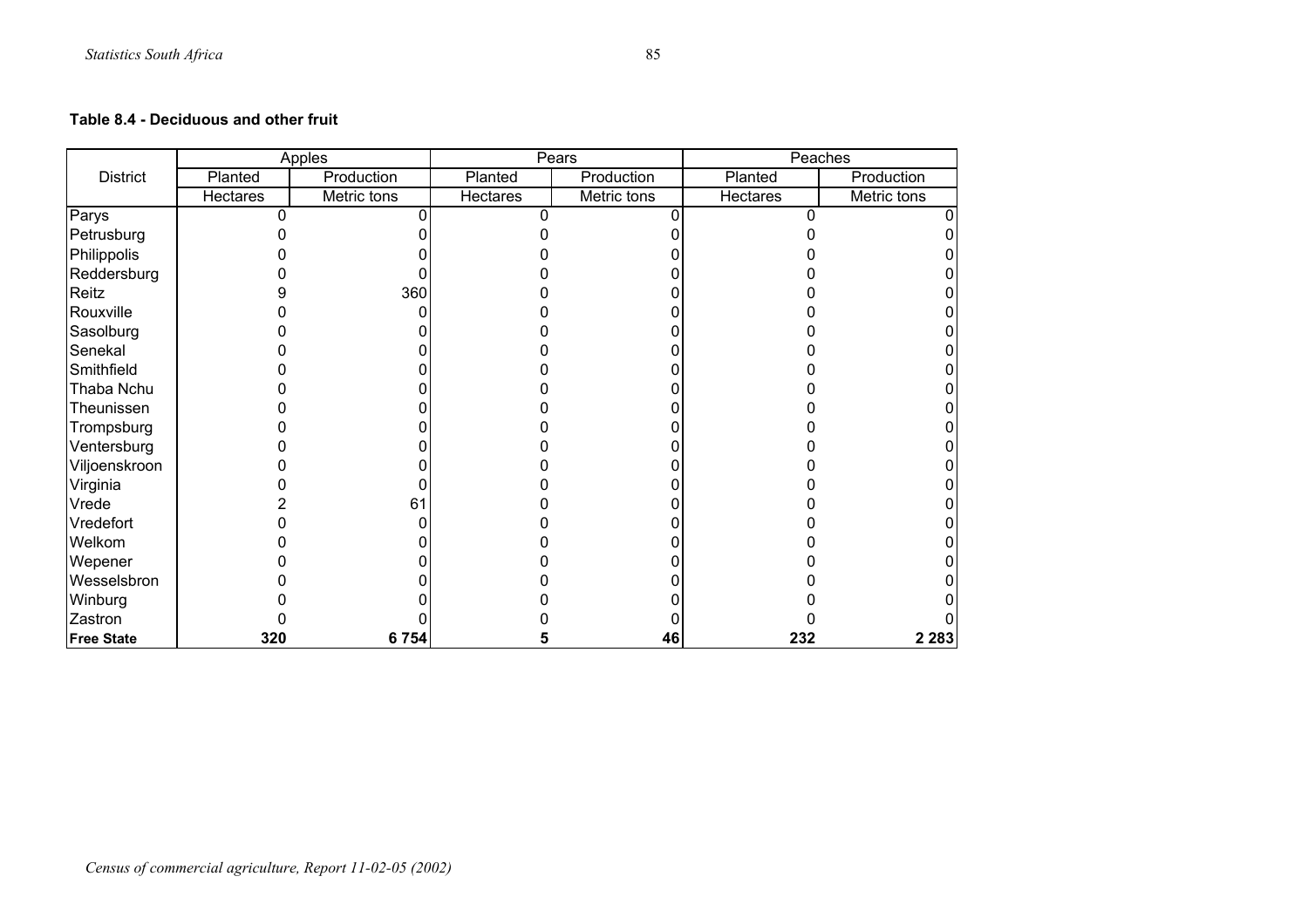## **Table 8.4 - Deciduous and other fruit (continued)**

|                    |                 | Plums/prunes |                 | Table-grapes | Wine grapes     |             |
|--------------------|-----------------|--------------|-----------------|--------------|-----------------|-------------|
| <b>District</b>    | Planted         | Production   | Planted         | Production   | Planted         | Production  |
|                    | <b>Hectares</b> | Metric tons  | <b>Hectares</b> | Metric tons  | <b>Hectares</b> | Metric tons |
| <b>Bethlehem</b>   | 0               | 0            | U               |              | U               |             |
| <b>Bethulie</b>    |                 |              |                 |              |                 |             |
| Bloemfontein       |                 |              |                 | 48           |                 |             |
| <b>Boshof</b>      |                 |              |                 | 0            | 10              | 95          |
| <b>Bothaville</b>  |                 |              |                 |              |                 |             |
| <b>Brandfort</b>   |                 |              |                 |              |                 |             |
| <b>Bultfontein</b> |                 |              |                 |              |                 |             |
| Clocolan           |                 | 15           |                 |              |                 |             |
| Dewetsdorp         |                 | 0            |                 |              |                 |             |
| Edenburg           |                 | 0            |                 |              |                 |             |
| Excelsior          |                 | 0            |                 |              |                 |             |
| Fauresmith         |                 | 0            |                 |              |                 |             |
| Ficksburg          |                 | 33           |                 |              |                 |             |
| Fouriesburg        |                 | 0            |                 |              |                 |             |
| Frankfort          |                 | 0            |                 |              |                 |             |
| Harrismith         |                 | 0            | 117             | 2917         |                 |             |
| Heilbron           |                 | 0            |                 |              |                 |             |
| Hennenman          |                 | 0            |                 |              |                 |             |
| Hoopstad           |                 |              |                 |              |                 |             |
| Jacobsdal          |                 | ი            |                 |              | 93              | 980         |
| Jagersfontein      |                 | 0            |                 |              |                 |             |
| Koffiefontein      |                 | 0            |                 |              |                 |             |
| Koppies            |                 | ი            |                 |              |                 |             |
| Kroonstad          |                 |              |                 |              | 37              | 121         |
| Ladybrand          |                 | 0            |                 |              |                 |             |
| Lindley            |                 |              |                 |              |                 |             |
| Marquard           |                 |              |                 |              |                 |             |
| Odendaalsrus       |                 |              |                 |              |                 |             |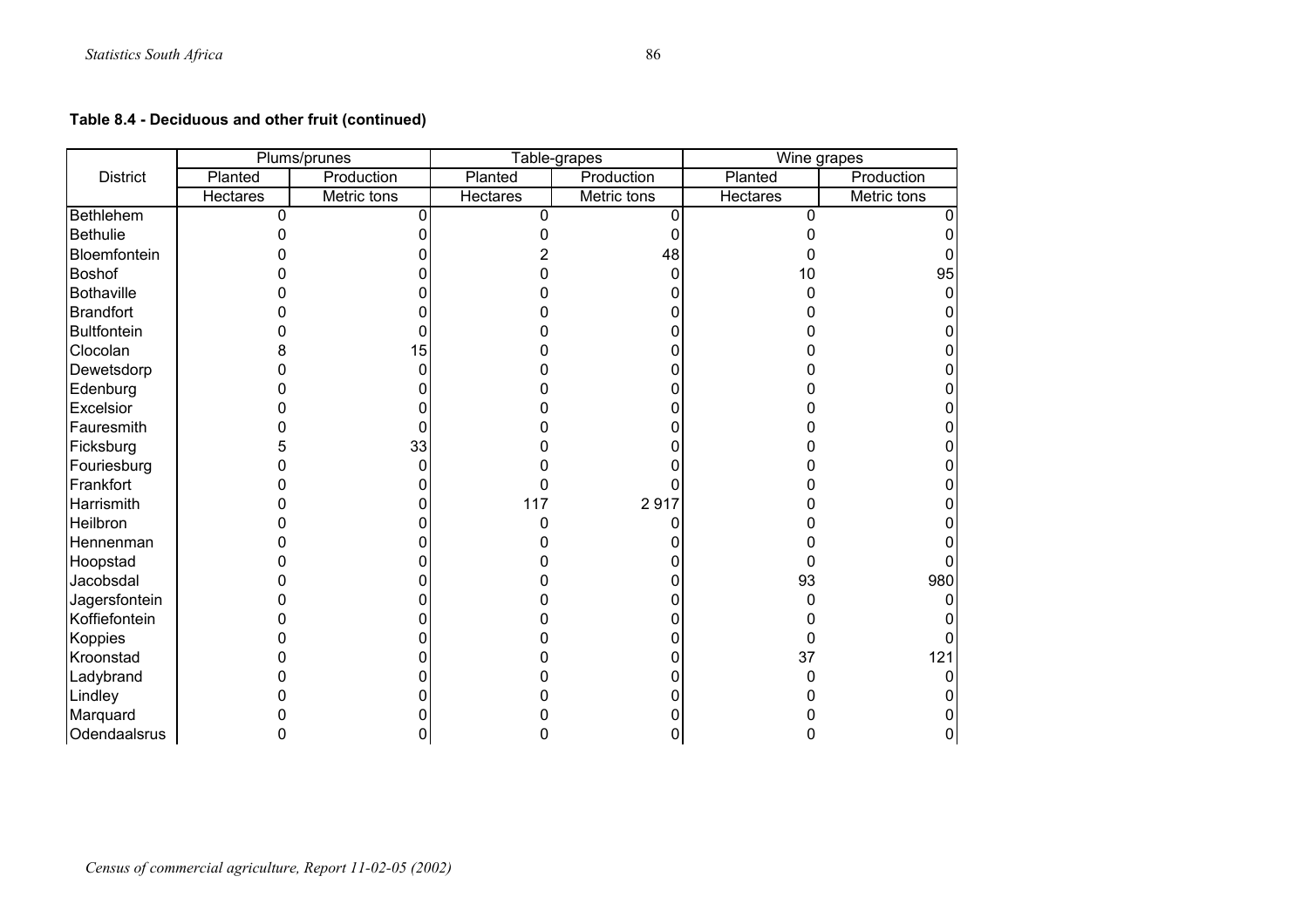## **Table 8.4 - Deciduous and other fruit (continued)**

|                   |                 | Plums/prunes |          | Table-grapes | Wine grapes |             |
|-------------------|-----------------|--------------|----------|--------------|-------------|-------------|
| <b>District</b>   | Planted         | Production   | Planted  | Production   | Planted     | Production  |
|                   | <b>Hectares</b> | Metric tons  | Hectares | Metric tons  | Hectares    | Metric tons |
| Parys             |                 |              |          |              |             |             |
| Petrusburg        |                 |              |          |              |             |             |
| Philippolis       |                 |              |          |              |             |             |
| Reddersburg       |                 |              |          |              |             |             |
| Reitz             |                 |              |          |              |             |             |
| Rouxville         |                 |              |          |              |             |             |
| Sasolburg         |                 |              |          |              |             |             |
| Senekal           |                 |              |          |              |             |             |
| Smithfield        |                 |              |          |              |             |             |
| Thaba Nchu        |                 |              |          |              |             |             |
| Theunissen        |                 |              |          |              |             |             |
| Trompsburg        |                 |              |          |              |             |             |
| Ventersburg       |                 |              |          |              |             |             |
| Viljoenskroon     |                 |              |          |              |             |             |
| Virginia          |                 |              |          |              |             |             |
| Vrede             |                 |              |          |              |             |             |
| Vredefort         |                 |              |          |              |             |             |
| Welkom            |                 |              |          |              |             |             |
| Wepener           |                 |              |          |              |             |             |
| Wesselsbron       |                 |              |          |              |             |             |
| Winburg           |                 |              |          |              |             |             |
| Zastron           |                 |              |          |              |             |             |
| <b>Free State</b> | 13              | 48           | 119      | 2965         | 140         | 1 196       |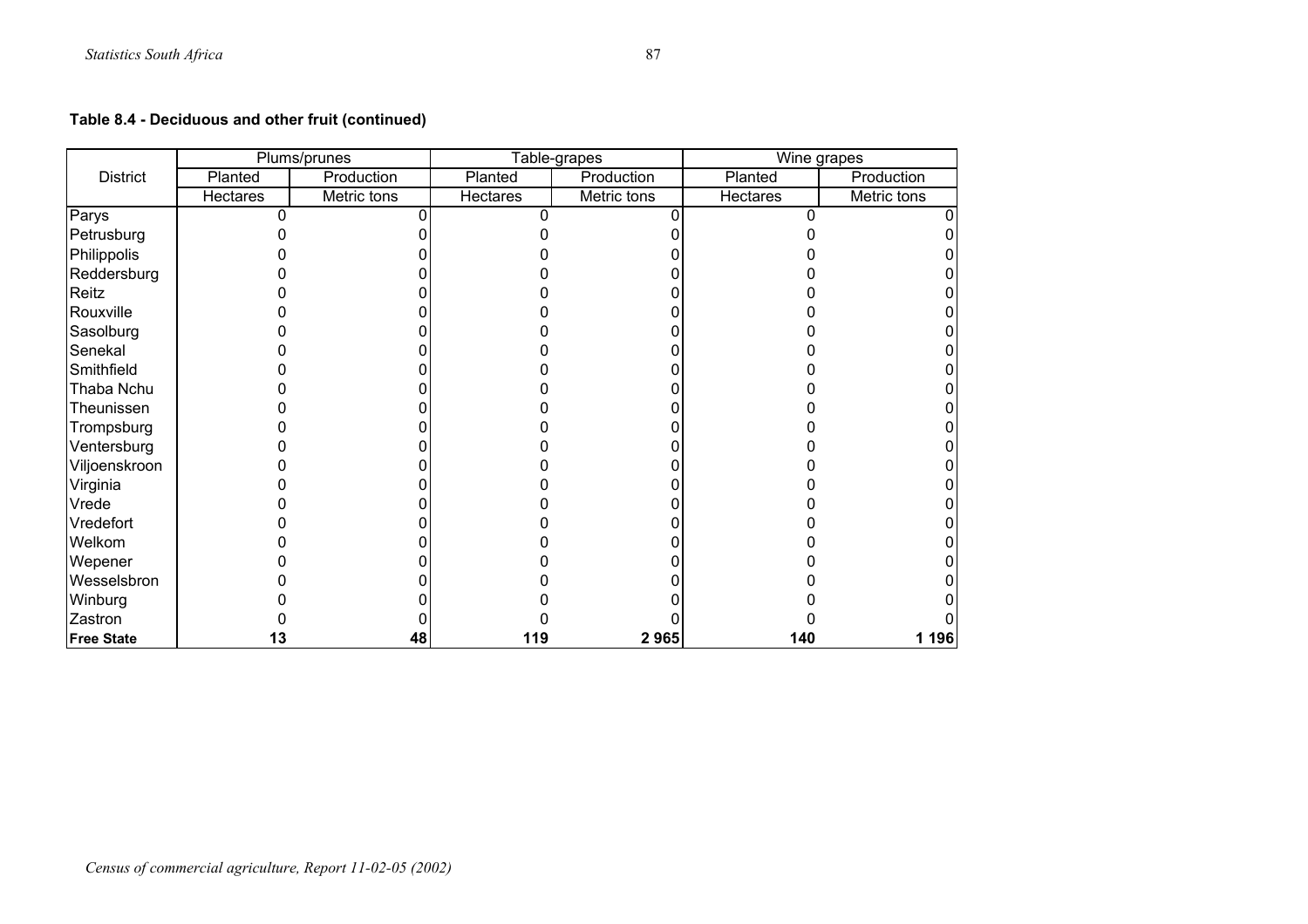## **Table 8.4 - Deciduous and other fruit (concluded)**

|                    |                 | Other       |
|--------------------|-----------------|-------------|
| <b>District</b>    | Planted         | Production  |
|                    | <b>Hectares</b> | Metric tons |
| Bethlehem          | $\overline{3}1$ | 328         |
| <b>Bethulie</b>    | 0               | 0           |
| Bloemfontein       | 0               | 0           |
| <b>Boshof</b>      | 0               | 0           |
| <b>Bothaville</b>  | 0               | 0           |
| <b>Brandfort</b>   | 0               | 0           |
| <b>Bultfontein</b> | 0               | 0           |
| Clocolan           | 132             | 88          |
| Dewetsdorp         | 0               | 0           |
| Edenburg           | 0               | 0           |
| Excelsior          | 0               | 0           |
| Fauresmith         | 0               | 0           |
| Ficksburg          | 158             | 121         |
| Fouriesburg        | 8               | 12          |
| Frankfort          | 0               | 0           |
| Harrismith         | 12              | 45          |
| Heilbron           | 0               | 0           |
| Hennenman          | 0               | 0           |
| Hoopstad           | 0               | 0           |
| Jacobsdal          | 0               | 0           |
| Jagersfontein      | 0               | 0           |
| Koffiefontein      | 0               | 0           |
| Koppies            | 0               | 0           |
| Kroonstad          | 0               | 0           |
| Ladybrand          | 0               | 0           |
| Lindley            | 0               | 0           |
| Marquard           | 0               | 0           |
| Odendaalsrus       | 0               | 0           |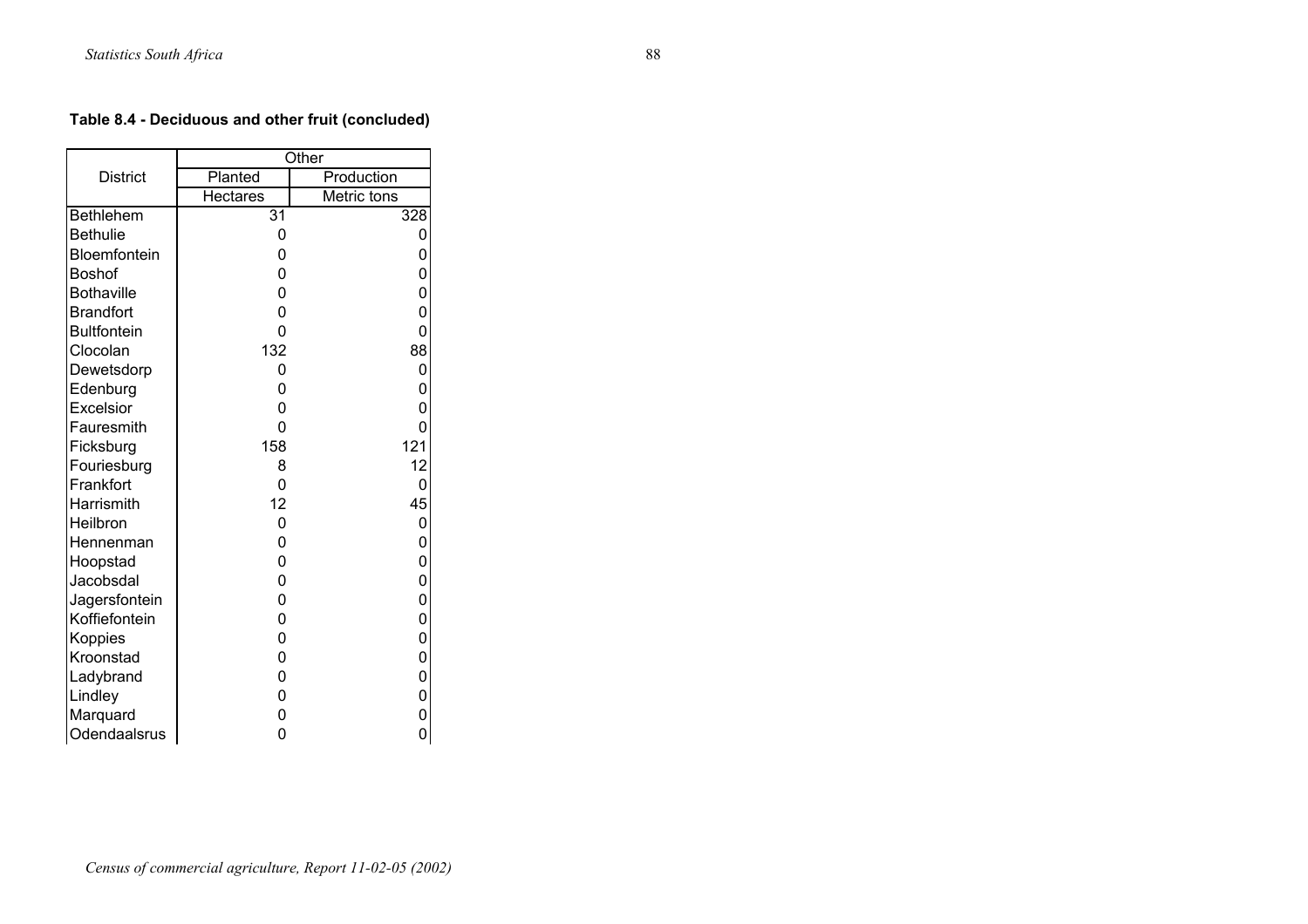## **Table 8.4 - Deciduous and other fruit (concluded)**

|                   |                 | Other       |
|-------------------|-----------------|-------------|
| <b>District</b>   | Planted         | Production  |
|                   | <b>Hectares</b> | Metric tons |
| Parys             | 0               | 0           |
| Petrusburg        | 0               | 0           |
| Philippolis       | 0               | 0           |
| Reddersburg       | 0               | 0           |
| Reitz             | 0               | 0           |
| Rouxville         | 0               | 0           |
| Sasolburg         | 0               | 0           |
| Senekal           | 0               | 0           |
| Smithfield        | 0               | 0           |
| Thaba Nchu        | 0               | 0           |
| Theunissen        | 0               | 0           |
| Trompsburg        | 0               | 0           |
| Ventersburg       | 0               | 0           |
| Viljoenskroon     | 0               | 0           |
| Virginia          | 0               | 0           |
| Vrede             | 10              | 10          |
| Vredefort         | 0               | 0           |
| Welkom            | 0               | 0           |
| Wepener           | 0               | 0           |
| Wesselsbron       | 0               | 0           |
| Winburg           | 0               | 0           |
| Zastron           | 0               | 0           |
| <b>Free State</b> | 351             | 604         |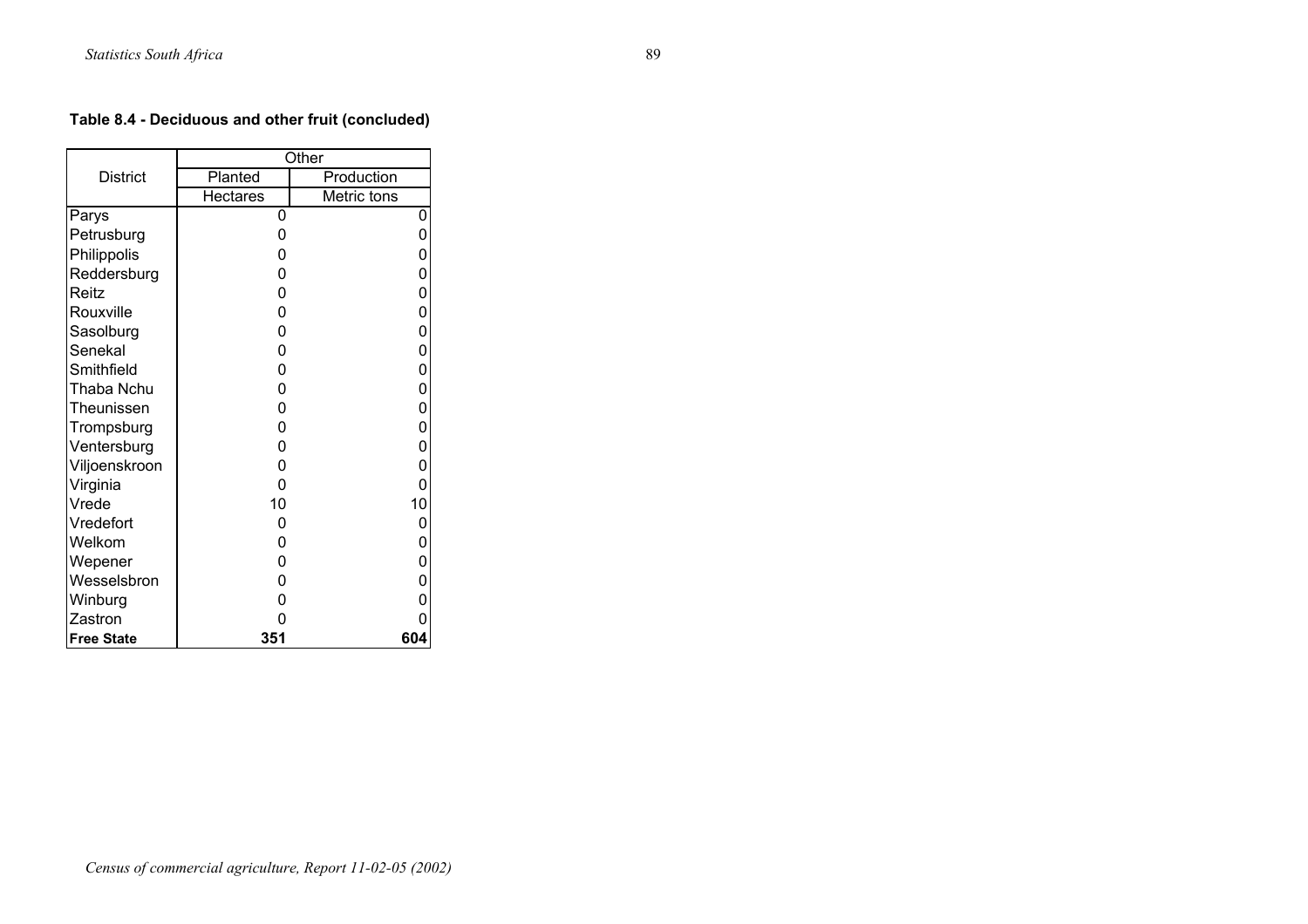#### **Table 8.5 - Nuts and tea**

|                    | <b>Nuts</b> |             |          |             |                 |             |  |
|--------------------|-------------|-------------|----------|-------------|-----------------|-------------|--|
| <b>District</b>    |             | Macadamia   | Pecan    |             | Other           |             |  |
|                    | Planted     | Production  | Planted  | Production  | Planted         | Production  |  |
|                    | Hectares    | Metric tons | Hectares | Metric tons | <b>Hectares</b> | Metric tons |  |
| Bethlehem          | $\mathbf 0$ |             | 0        |             | 0               |             |  |
| <b>Bethulie</b>    |             |             |          |             |                 |             |  |
| Bloemfontein       |             |             |          |             |                 |             |  |
| <b>Boshof</b>      |             |             |          |             |                 |             |  |
| <b>Bothaville</b>  |             |             |          |             |                 |             |  |
| <b>Brandfort</b>   |             |             |          |             |                 |             |  |
| <b>Bultfontein</b> |             |             |          |             |                 |             |  |
| Clocolan           |             |             |          |             |                 |             |  |
| Dewetsdorp         |             |             |          |             |                 |             |  |
| Edenburg           |             |             |          |             |                 |             |  |
| Excelsior          |             |             | 10       |             |                 |             |  |
| Fauresmith         |             |             |          |             |                 |             |  |
| Ficksburg          |             |             |          |             |                 |             |  |
| Fouriesburg        |             |             |          |             |                 |             |  |
| Frankfort          |             |             |          |             |                 |             |  |
| Harrismith         |             |             | 30       | 10          |                 |             |  |
| Heilbron           |             |             |          |             |                 |             |  |
| Hennenman          |             |             |          |             |                 |             |  |
| Hoopstad           |             |             |          |             |                 |             |  |
| Jacobsdal          |             |             | h        |             |                 |             |  |
| Jagersfontein      |             |             |          |             |                 |             |  |
| Koffiefontein      |             |             |          |             |                 |             |  |
| Koppies            |             |             |          |             |                 |             |  |
| Kroonstad          |             |             |          |             |                 |             |  |
| Ladybrand          |             |             |          |             |                 |             |  |
| Lindley            |             |             |          |             |                 |             |  |
| Marquard           |             |             |          |             |                 |             |  |
| Odendaalsrus       |             |             |          |             |                 |             |  |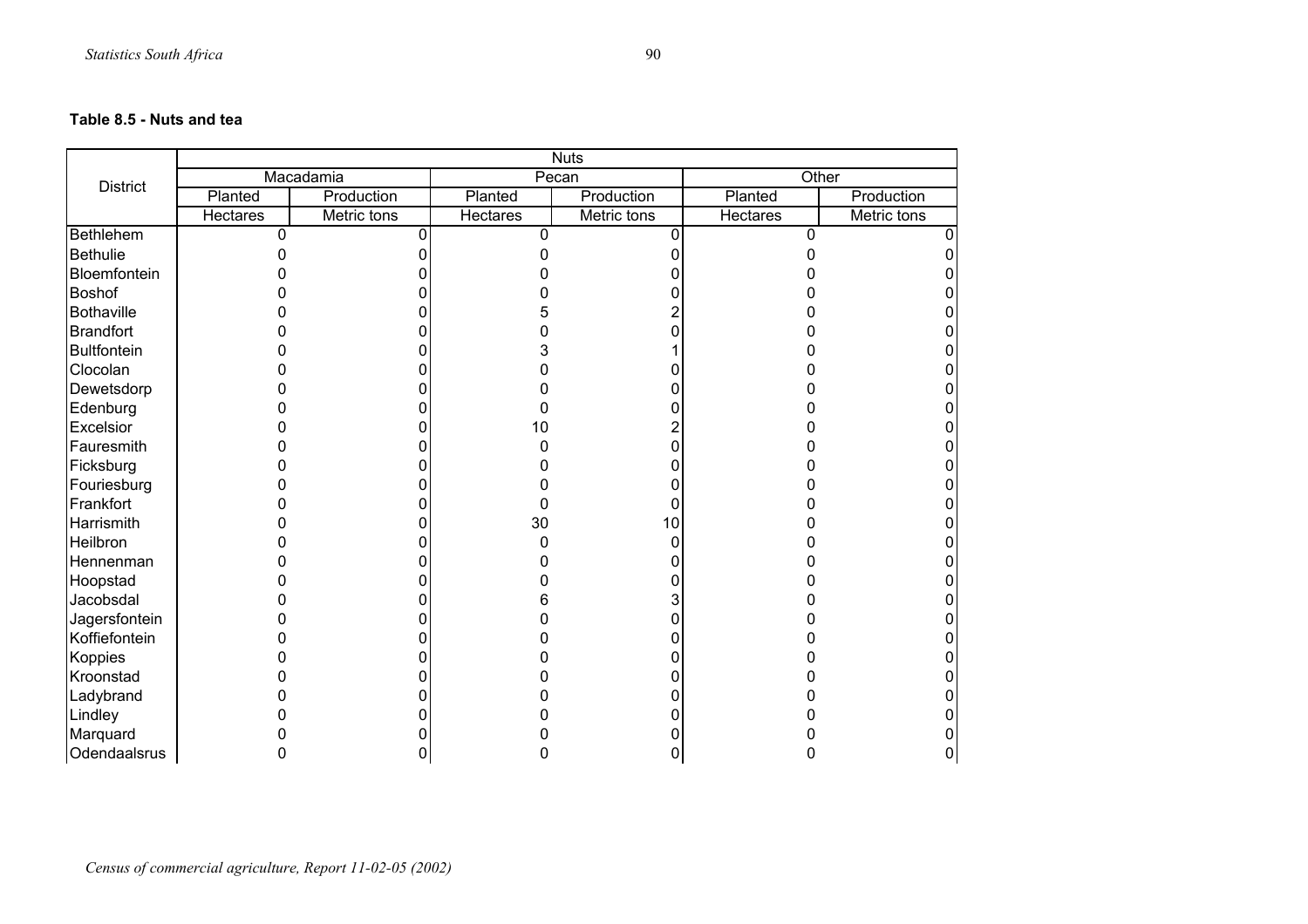#### **Table 8.5 - Nuts and tea**

|                   | <b>Nuts</b>     |             |                 |             |                 |             |
|-------------------|-----------------|-------------|-----------------|-------------|-----------------|-------------|
| <b>District</b>   |                 | Macadamia   |                 | Pecan       |                 | Other       |
|                   | Planted         | Production  | Planted         | Production  | Planted         | Production  |
|                   | <b>Hectares</b> | Metric tons | <b>Hectares</b> | Metric tons | <b>Hectares</b> | Metric tons |
| Parys             | 0               |             | n               |             | n               |             |
| Petrusburg        |                 |             |                 |             |                 |             |
| Philippolis       |                 |             |                 |             |                 |             |
| Reddersburg       |                 |             |                 |             |                 |             |
| Reitz             |                 |             |                 |             |                 |             |
| Rouxville         |                 |             |                 |             |                 |             |
| Sasolburg         |                 |             |                 |             |                 |             |
| Senekal           |                 |             |                 |             |                 |             |
| Smithfield        |                 |             |                 |             |                 |             |
| Thaba Nchu        |                 |             |                 |             |                 |             |
| Theunissen        |                 |             | 38              | 14          |                 |             |
| Trompsburg        |                 |             |                 |             |                 |             |
| Ventersburg       |                 |             |                 |             |                 |             |
| Viljoenskroon     |                 |             |                 |             |                 |             |
| Virginia          |                 |             |                 |             |                 |             |
| Vrede             |                 |             |                 |             |                 |             |
| Vredefort         |                 |             |                 |             |                 |             |
| Welkom            |                 |             |                 |             |                 |             |
| Wepener           |                 |             |                 |             |                 |             |
| Wesselsbron       |                 |             | 226             | 290         |                 |             |
| Winburg           |                 |             |                 |             |                 |             |
| Zastron           |                 |             |                 |             |                 |             |
| <b>Free State</b> |                 |             | 322             | 324         |                 |             |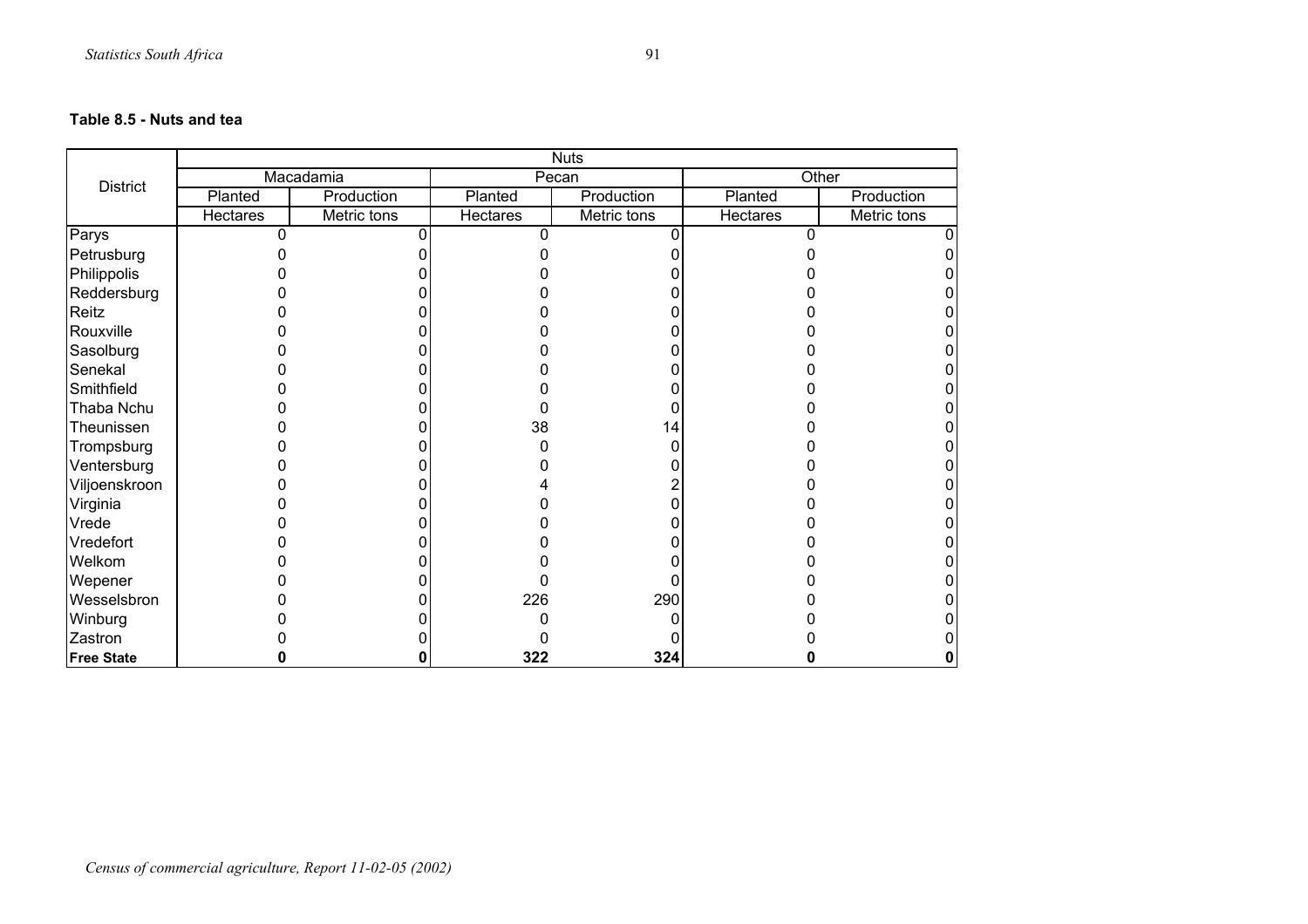## **Table 8.5 - Nuts and tea (concluded)**

|                    |          | $\overline{\text{Tea}}$ |                 | Rooibos     | Other           |             |
|--------------------|----------|-------------------------|-----------------|-------------|-----------------|-------------|
| <b>District</b>    | Planted  | Production              | Planted         | Production  | Planted         | Production  |
|                    | Hectares | Metric tons             | <b>Hectares</b> | Metric tons | Hectares        | Metric tons |
| Bethlehem          | $\Omega$ |                         | <sup>0</sup>    |             | $\overline{10}$ |             |
| <b>Bethulie</b>    |          |                         |                 |             |                 |             |
| Bloemfontein       |          |                         |                 |             |                 |             |
| <b>Boshof</b>      |          |                         |                 |             |                 |             |
| <b>Bothaville</b>  |          |                         |                 |             | 29              | 239         |
| <b>Brandfort</b>   |          |                         |                 |             | 228             |             |
| <b>Bultfontein</b> |          |                         |                 |             | n               |             |
| Clocolan           |          |                         |                 |             |                 |             |
| Dewetsdorp         |          |                         |                 |             |                 |             |
| Edenburg           |          |                         |                 |             |                 |             |
| Excelsior          |          |                         |                 |             |                 |             |
| Fauresmith         |          |                         |                 |             |                 |             |
| Ficksburg          |          |                         |                 |             |                 |             |
| Fouriesburg        |          |                         |                 |             |                 |             |
| Frankfort          |          |                         |                 |             |                 |             |
| Harrismith         |          |                         |                 |             |                 |             |
| Heilbron           |          |                         |                 |             | O               |             |
| Hennenman          |          |                         |                 |             | 30              | 100         |
| Hoopstad           |          |                         |                 |             |                 |             |
| Jacobsdal          |          |                         |                 |             |                 |             |
| Jagersfontein      |          |                         |                 |             |                 |             |
| Koffiefontein      |          |                         |                 |             |                 |             |
| Koppies            |          |                         |                 |             |                 |             |
| Kroonstad          |          |                         |                 |             |                 |             |
| Ladybrand          |          |                         |                 |             |                 |             |
| Lindley            |          |                         |                 |             |                 |             |
| Marquard           |          |                         |                 |             |                 |             |
| Odendaalsrus       |          |                         |                 |             |                 |             |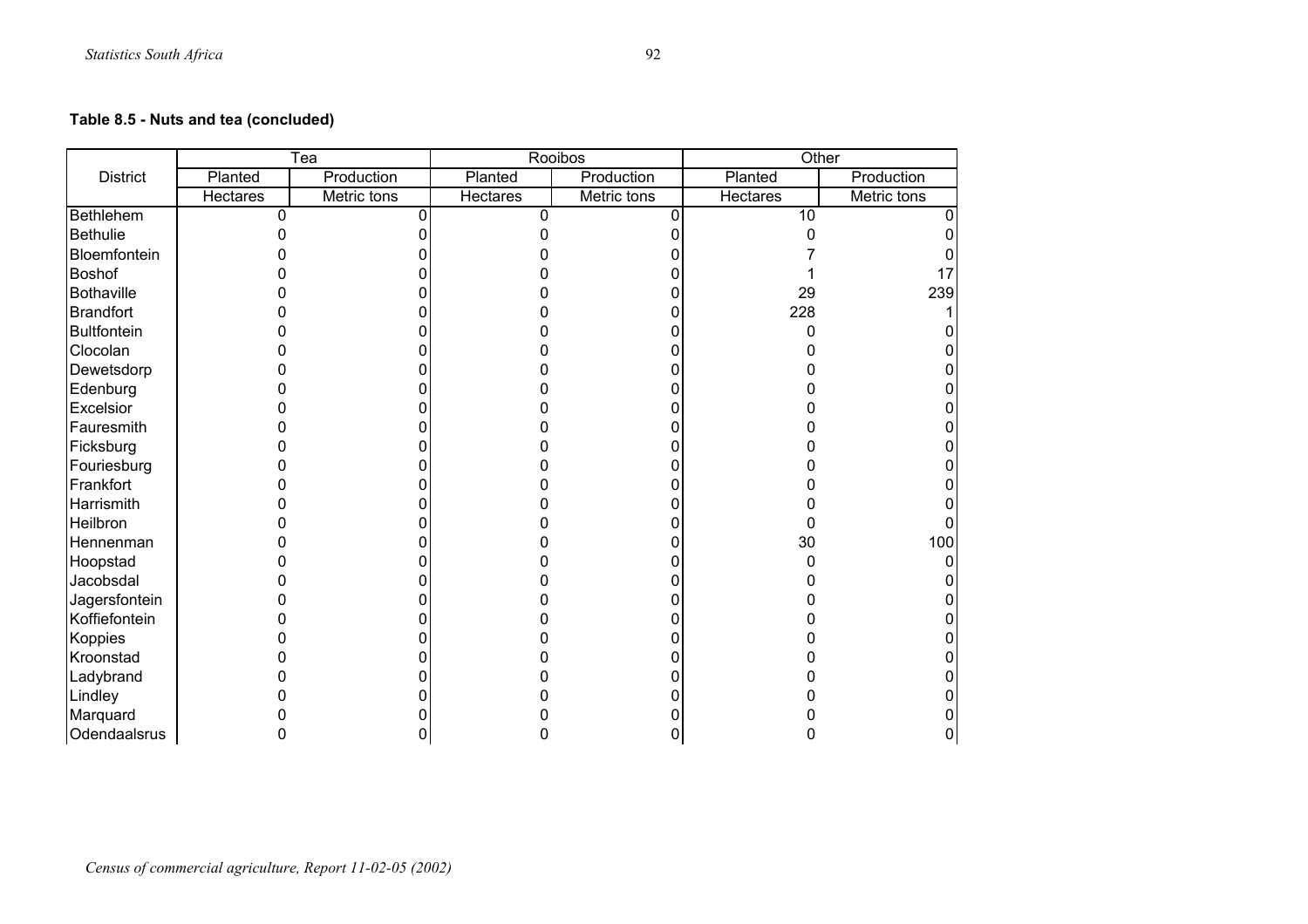## **Table 8.5 - Nuts and tea (concluded)**

|                   |          | Tea         |          | Rooibos     | Other    |             |
|-------------------|----------|-------------|----------|-------------|----------|-------------|
| <b>District</b>   | Planted  | Production  | Planted  | Production  | Planted  | Production  |
|                   | Hectares | Metric tons | Hectares | Metric tons | Hectares | Metric tons |
| Parys             |          |             |          |             |          |             |
| Petrusburg        |          |             |          |             |          |             |
| Philippolis       |          |             |          |             |          |             |
| Reddersburg       |          |             |          |             |          |             |
| Reitz             |          |             |          |             |          |             |
| Rouxville         |          |             |          |             |          |             |
| Sasolburg         |          |             |          |             |          |             |
| Senekal           |          |             |          |             |          |             |
| Smithfield        |          |             |          |             |          |             |
| Thaba Nchu        |          |             |          |             |          |             |
| Theunissen        |          |             |          |             |          |             |
| Trompsburg        |          |             |          |             |          | 13          |
| Ventersburg       |          |             |          |             |          |             |
| Viljoenskroon     |          |             |          |             |          |             |
| Virginia          |          |             |          |             |          |             |
| Vrede             |          |             |          |             |          |             |
| Vredefort         |          |             |          |             |          |             |
| Welkom            |          |             |          |             |          |             |
| Wepener           |          |             |          |             |          |             |
| Wesselsbron       |          |             |          |             |          |             |
| Winburg           |          |             |          |             |          |             |
| Zastron           |          |             |          |             |          |             |
| <b>Free State</b> |          |             |          |             | 334      | 384         |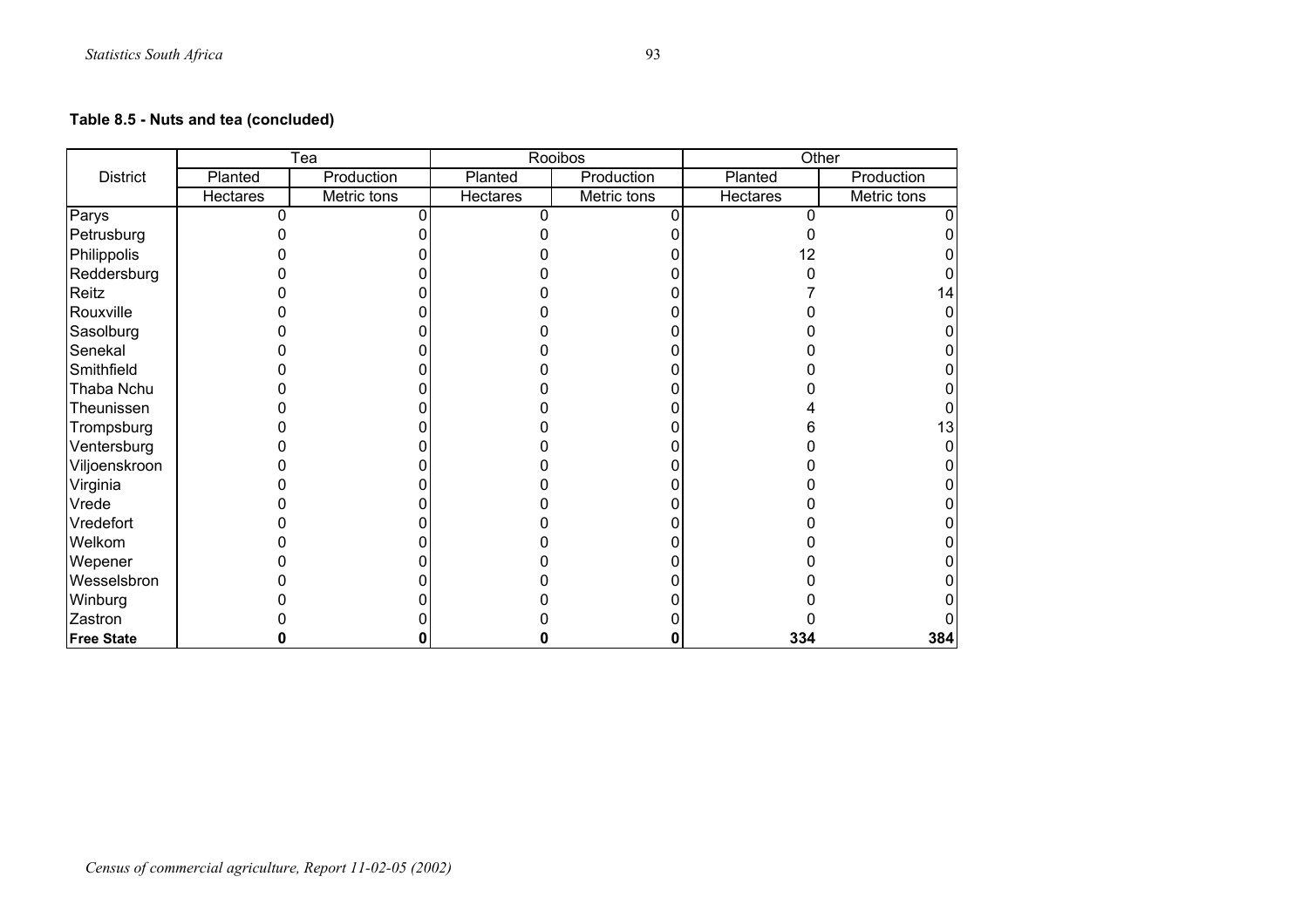#### **Table 9 - Animals and animal products: Volume of production Table 9.1 - Number of livestock sold**

| <b>District</b>  | Dairy cattle   | Beef cattle | Sheep   | Angora goats | <b>Boer Goats</b> | Other goats | Pigs     |
|------------------|----------------|-------------|---------|--------------|-------------------|-------------|----------|
|                  |                |             |         | Number       |                   |             |          |
| Bethlehem        | 284            | 18767       | 15746   | 15           |                   | 0           | 2 2 2 9  |
| <b>Bethulie</b>  | 48             | 1 3 1 7     | 29 0 21 | 0            | 74                | $\Omega$    | 12       |
| Bloemfontein     | 865            | 26 037      | 33 4 64 | 266          | 290               |             | 180      |
| <b>Boshof</b>    | 791            | 14 4 33     | 148 266 | 0            | 653               | 35          | 60       |
| Bothaville       | 3742           | 10 684      | 5 0 7 8 | $\Omega$     | 205               | 0           | 1 3 9 1  |
| <b>Brandfort</b> | 476            | 13 596      | 15 4 60 | 80           | 247               | 0           |          |
| Bultfontein      | 472            | 6 4 5 4     | 12 4 65 | 0            | 0                 | 0           |          |
| Clocolan         | 183            | 9 0 0 6     | 5 0 6 1 | 0            | $\mathbf 0$       | 0           |          |
| Dewetsdorp       | 300            | 5 2 9 1     | 24 117  | 120          | 30                | 0           | 50       |
| Edenburg         | 34             | 628         | 26 693  | 0            | 27                | 0           |          |
| Excelsior        | 264            | 10 805      | 9830    | $\Omega$     | 0                 | 0           | 20 0 20  |
| Fauresmith       | 58             | 2411        | 39 4 25 | 616          | 214               | $\Omega$    | 58       |
| Ficksburg        | 483            | 6877        | 6798    | 4            | 0                 | 0           |          |
| Fouriesburg      | 205            | 3 9 27      | 1 2 1 2 | $\Omega$     | 0                 | 0           |          |
| Frankfort        | 334            | 13 556      | 26 267  | 25           | 0                 | $\Omega$    | 129      |
| Harrismith       | 808            | 29 976      | 19802   | 0            | 2                 | 0           | 10 388   |
| Heilbron         | 524            | 11719       | 15 788  | 0            | 0                 | 0           | 2 3 3 1  |
| <b>Hennenman</b> | 243            | 1 0 28      | 213     | 0            | $\Omega$          | $\Omega$    | 29       |
| Hoopstad         | 225            | 9807        | 7 1 3 6 | 0            | 50                | 0           |          |
| Jacobsdal        | 63             | 1775        | 22 570  | 0            | 314               | 0           | 256      |
| Jagersfontein    | 37             | 700         | 5 3 3 8 | 0            | 159               | 0           |          |
| Koffiefontein    | $\overline{7}$ | 704         | 8 2 2 2 | 0            | 25                | $\Omega$    |          |
| <b>Koppies</b>   | 789            | 4 2 5 9     | 4 1 4 8 | 0            | 0                 | 0           | 1499     |
| Kroonstad        | 486            | 56 401      | 10 559  | 0            | 20                | 0           | 5 0 1 9  |
| Ladybrand        | 773            | 6 3 5 7     | 7 7 0 6 | 0            | 271               | 0           | 567      |
| Lindley          | 28 063         | 6 5 4 3     | 4 1 1 2 | 0            | $\Omega$          | $\Omega$    | 10       |
| Marquard         | 82             | 172 147     | 2 9 9 5 | 0            | 0                 | 0           | 01       |
| Odendaalsrus     | 22             | 1 2 0 3     | 691     | 0            | $\mathbf{0}$      | 0           | $\Omega$ |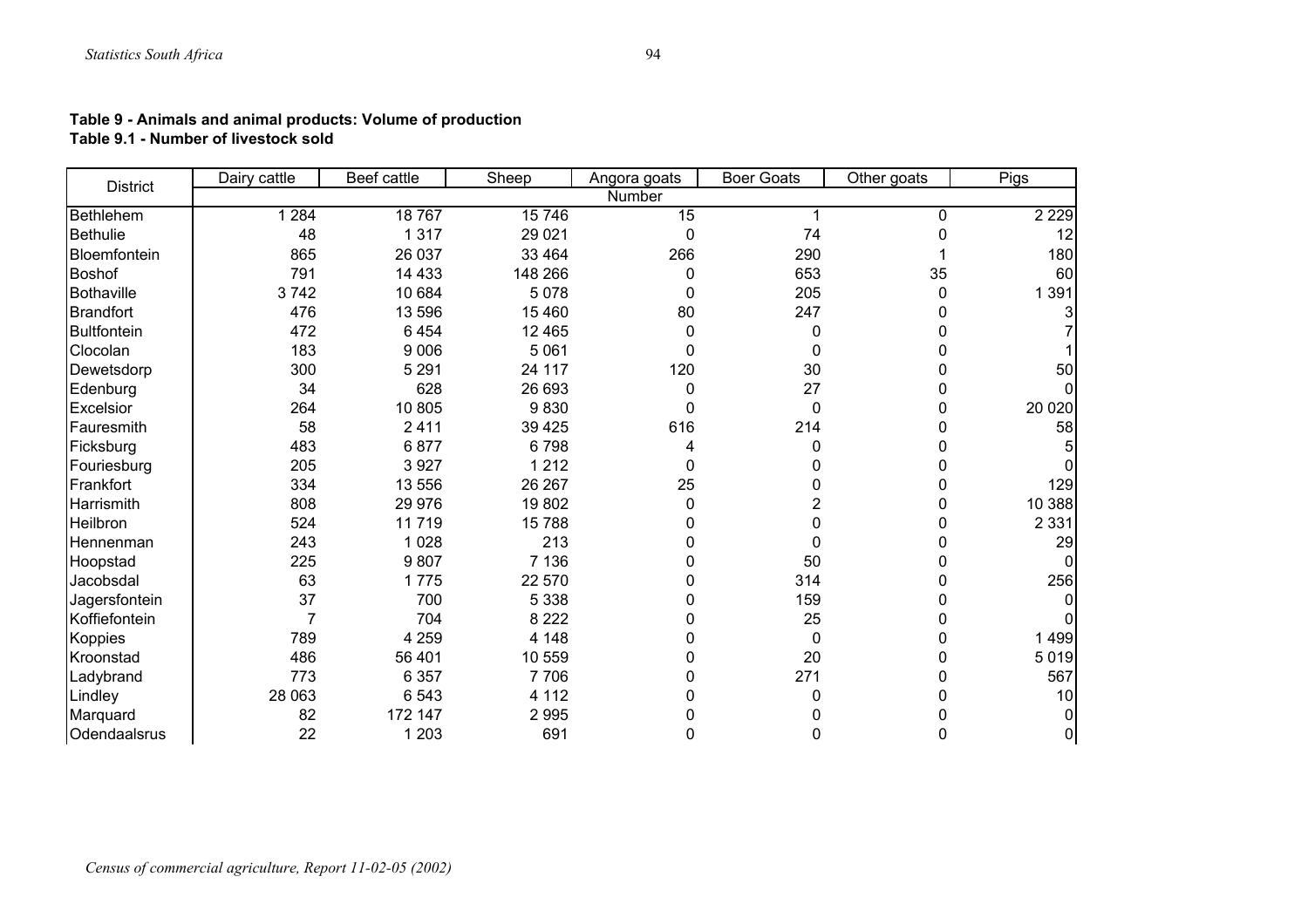#### **Table 9 - Animals and animal products: Volume of production Table 9.1 - Number of livestock sold**

| <b>District</b>   | Dairy cattle | Beef cattle | Sheep   | Angora goats | <b>Boer Goats</b> | Other goats | Pigs   |
|-------------------|--------------|-------------|---------|--------------|-------------------|-------------|--------|
|                   |              |             |         | Number       |                   |             |        |
| Parys             | 286          | 6 2 7 5     | 40 924  | 0            | 0                 | 0           |        |
| Petrusburg        | 128          | 4 4 7 5     | 11 979  |              | 0                 |             | 133    |
| Philippolis       | 26           | 1 0 4 7     | 22 586  |              | 875               |             |        |
| Reddersburg       | 155          | 1448        | 9 1 3 9 | 68           | 0                 |             |        |
| Reitz             | 031          | 9923        | 9989    | 0            |                   |             |        |
| Rouxville         | 70           | 4 0 8 7     | 15 351  | 0            |                   |             |        |
| Sasolburg         | 40           | 7857        | 667     | 0            |                   |             |        |
| Senekal           | 826          | 7 2 9 4     | 15 154  | 30           | 0                 |             | 85     |
| Smithfield        | 116          | 1720        | 31 995  | 0            | 118               | 16          | 22     |
| Thaba Nchu        | 9            | 380         | 151     |              | $\mathbf 0$       | 0           |        |
| Theunissen        | 117          | 6 101       | 3771    | 0            | 30                | O           | 13     |
| Trompsburg        | 51           | 940         | 21 605  |              | 0                 |             | 1800   |
| Ventersburg       | 29           | 2 1 6 4     | 22 055  | ი            | 0                 | 0           | 58     |
| Viljoenskroon     | 58           | 59 085      | 3727    |              |                   | O           | 11 477 |
| Virginia          | 37           | 1 2 7 0     | 940     | O            | $\Omega$          | O           |        |
| Vrede             | 247          | 22 885      | 41 322  | 59           | 306               | 0           | 43     |
| Vredefort         | 114          | 3887        | 1 4 3 4 | 0            | 0                 | 0           |        |
| Welkom            | 58           | 2 7 8 8     | 3877    |              |                   | 0           | 20     |
| Wepener           | 105          | 6 2 7 9     | 21830   | 0            | 0                 | 48          |        |
| Wesselsbron       | 229          | 2976        | 4 2 0 4 |              | 0                 | 0           |        |
| Winburg           | 78           | 4 5 3 8     | 7 3 4 6 |              | 21                | 0           | 32     |
| Zastron           | 18           | 4 707       | 14 125  | 250          | 0                 |             | 30     |
| <b>Free State</b> | 45 489       | 608 534     | 812 354 | 540<br>1     | 3932              | 100         | 57 971 |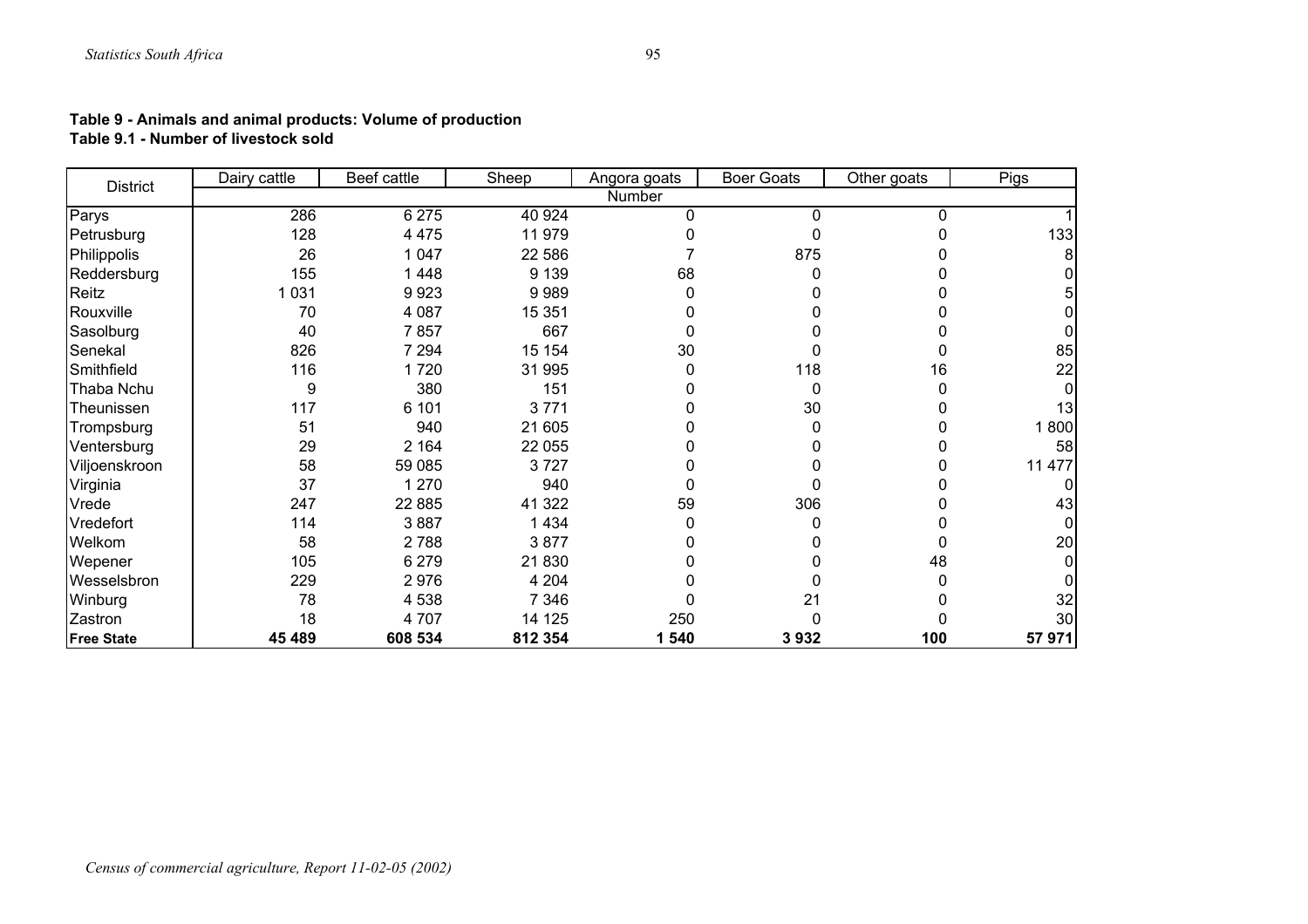## **Table 9.2 - Livestock products sold**

| <b>District</b>    | Milk and cream | Wool    | Mohair      |
|--------------------|----------------|---------|-------------|
|                    | litres         | kg      |             |
| <b>Bethlehem</b>   | 14 666 030     | 103 092 | 12          |
| <b>Bethulie</b>    | 95 304         | 190 322 | 0           |
| Bloemfontein       | 20 249 791     | 113 912 | 0           |
| <b>Boshof</b>      | 7 577 599      | 34 670  | 12          |
| <b>Bothaville</b>  | 16 586 264     | 32 616  | 0           |
| <b>Brandfort</b>   | 1 633 970      | 127 775 | 1 0 3 3     |
| <b>Bultfontein</b> | 6 699 609      | 184 227 | 0           |
| Clocolan           | 6 620 912      | 22 132  | 0           |
| Dewetsdorp         | 3 453 188      | 218 017 | 1740        |
| Edenburg           | 0              | 167 096 | 0           |
| Excelsior          | 4 811 743      | 58 003  | 4 0 0 0     |
| Fauresmith         | 742 500        | 106 607 | 8 2 2 5     |
| Ficksburg          | 6436239        | 37 952  | 2 170       |
| Fouriesburg        | 2973170        | 28 299  | 0           |
| Frankfort          | 5 390 188      | 552 026 | 0           |
| Harrismith         | 12 548 194     | 281 598 | 0           |
| Heilbron           | 10 977 936     | 124 200 | $\mathbf 0$ |
| Hennenman          | 1707365        | 1856    | 0           |
| Hoopstad           | 3826681        | 4 4 8 2 | $\mathbf 0$ |
| Jacobsdal          | 1759 540       | 5 2 7 8 | $\pmb{0}$   |
| Jagersfontein      | 365 000        | 77 465  | 0           |
| Koffiefontein      | 249 892        | 3542    | 0           |
| Koppies            | 8 188 048      | 41 976  | 0           |
| Kroonstad          | 9993682        | 50 843  | 0           |
| Ladybrand          | 8 2 2 4 7 7 1  | 57 338  | 300         |
| Lindley            | 5 366 548      | 26 750  | 0           |
| Marquard           | 2682548        | 80 863  | 0           |
| Odendaalsrus       | 3870614        | 5914    | 0           |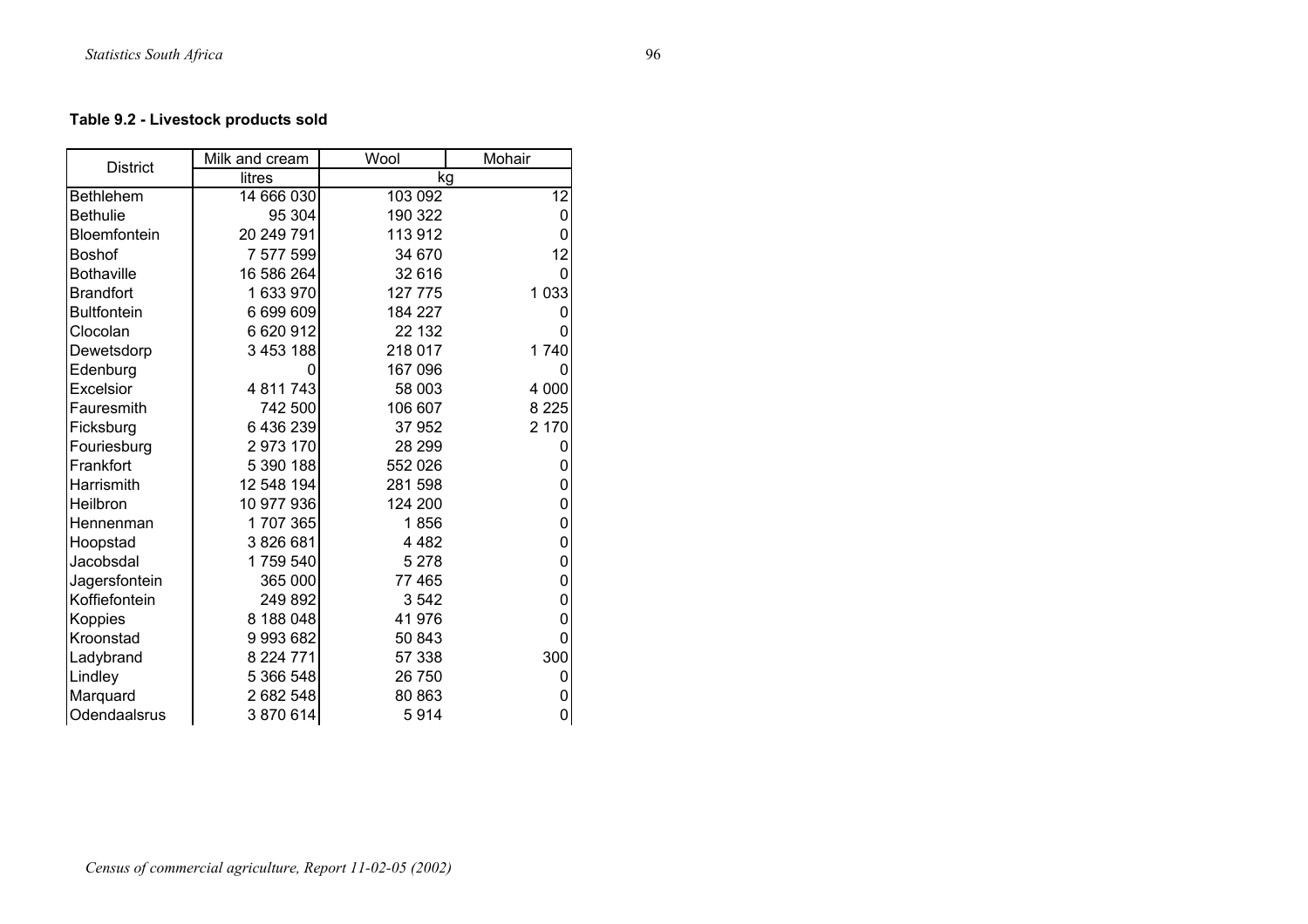## **Table 9.2 - Livestock products sold**

| <b>District</b>   | Milk and cream | Wool      | Mohair  |
|-------------------|----------------|-----------|---------|
|                   | litres         |           | kg      |
| Parys             | 7 326 327      | 62 839    | 0       |
| Petrusburg        | 2 2 5 7 2 5 0  | 11 100    | 0       |
| Philippolis       | O              | 148 583   | 404     |
| Reddersburg       | 472 500        | 93 090    | 886     |
| Reitz             | 8 061 373      | 59 684    | 945     |
| Rouxville         | 0              | 112 011   | 0       |
| Sasolburg         | 2 385 424      | 4 0 0 0   | 0       |
| Senekal           | 9 2 2 4 4 9 5  | 181 048   | 361     |
| Smithfield        | 32 000         | 271 644   | 0       |
| Thaba Nchu        | 0              | 1 0 9 2   | 0       |
| Theunissen        | 1 260 169      | 11 330    | 0       |
| Trompsburg        | 0              | 252 536   | 0       |
| Ventersburg       | 1087881        | 71 647    | 185     |
| Viljoenskroon     | 928 766        | 16742     | 0       |
| Virginia          | 606 366        | 3 2 7 8   |         |
| Vrede             | 5429198        | 583 603   | 3929    |
| Vredefort         | 2 111 072      | 22 678    |         |
| Welkom            | 811 958        | 30 729    | 0       |
| Wepener           | 852 766        | 101 294   | 0       |
| Wesselsbron       | 3 201 614      | 33 531    | 0       |
| Winburg           | 324 000        | 39 585    | 0       |
| Zastron           | 890 710        | 167 209   | 8 3 3 1 |
| <b>Free State</b> | 214 961 193    | 5 018 099 | 32 533  |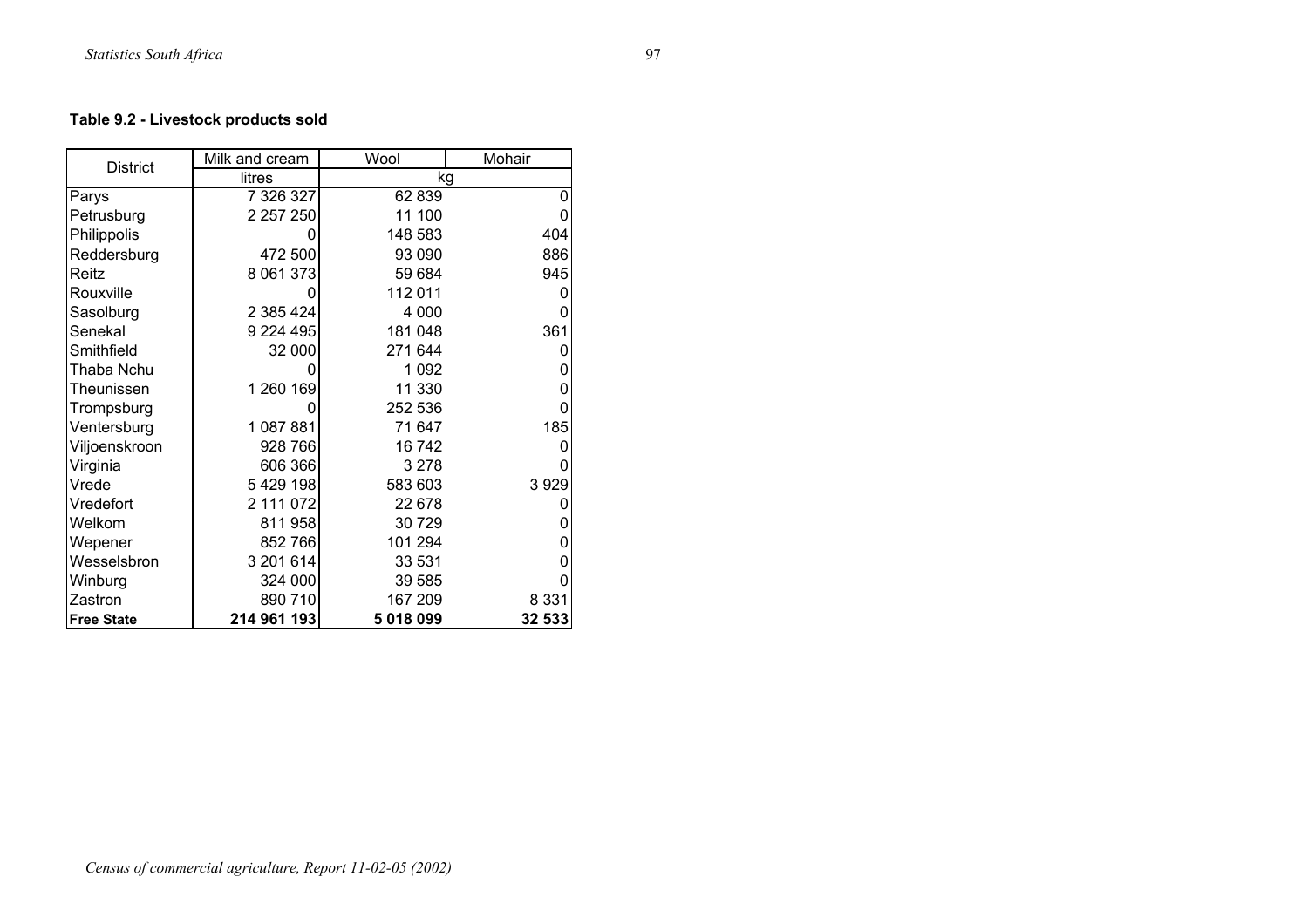|                    | Poultry    |                  | Poultry products |                  |  |
|--------------------|------------|------------------|------------------|------------------|--|
| <b>District</b>    | Chickens   | Ostriches        | Chicken eggs     | Ostrich feathers |  |
|                    | Number     |                  | Dozen            | kg               |  |
| <b>Bethlehem</b>   | 10 763     | $\overline{124}$ | 155 405          | $\Omega$         |  |
| <b>Bethulie</b>    | $\Omega$   | 0                | $\Omega$         |                  |  |
| Bloemfontein       | 29 679 832 | 6                | 4 555 512        | O                |  |
| Boshof             | 28 4 28    |                  | 124 580          | 0                |  |
| <b>Bothaville</b>  | 85 701     | O                | 812 573          |                  |  |
| <b>Brandfort</b>   | 766 000    | 0                | 25 000 000       |                  |  |
| <b>Bultfontein</b> | 0          | 0                | 68 405           |                  |  |
| Clocolan           | ი          | O                | 0                | 0                |  |
| Dewetsdorp         | 0          | 0                | 0                | 0                |  |
| Edenburg           | O          | O                | O                | 0                |  |
| Excelsior          | 0          | 0                | 14 700           | 0                |  |
| Fauresmith         | 0          | 0                | 0                |                  |  |
| Ficksburg          | ი          | 0                | 0                | 0                |  |
| Fouriesburg        | 0          | 0                |                  | 0                |  |
| Frankfort          | 1 0 5 8    |                  | 3 600 960        |                  |  |
| Harrismith         | 15 000     |                  | 365 000          |                  |  |
| Heilbron           | 5857       | 0                | 50 000           |                  |  |
| Hennenman          | $\Omega$   | O                | 0                | 0                |  |
| Hoopstad           | 0          | 0                | 107 574          | 0                |  |
| Jacobsdal          | O          | 27               |                  | ი                |  |
| Jagersfontein      | O          | 0                | 0                | 0                |  |
| Koffiefontein      | 20         | 0                | 0                | 0                |  |
| Koppies            | $\Omega$   | 0                | 0                | 0                |  |
| Kroonstad          | 1 212 549  | 0                | 14 176 866       |                  |  |
| Ladybrand          | 0          | O                |                  | 0                |  |
| Lindley            | 342        | 0                | 0                | 0                |  |
| Marquard           | 0          | 0                | 0                | 0                |  |
| Odendaalsrus       | 0          | 0                | 0                | $\overline{0}$   |  |

## **Table 9.3 - Poultry, ostriches and poultry and ostrich products sold**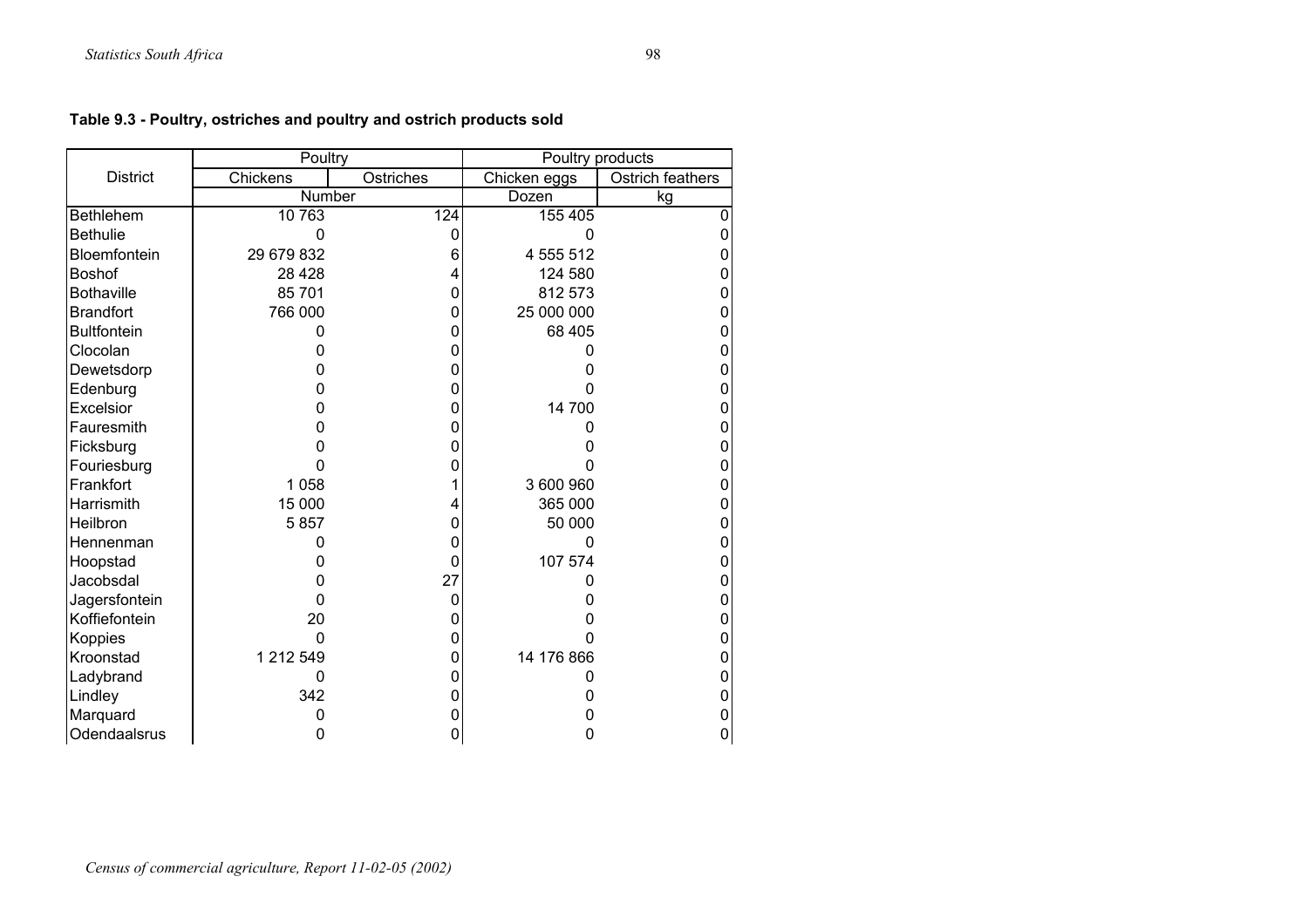|                   | Poultry    |           | Poultry products |                  |  |
|-------------------|------------|-----------|------------------|------------------|--|
| <b>District</b>   | Chickens   | Ostriches | Chicken eggs     | Ostrich feathers |  |
|                   | Number     |           | Dozen            | kg               |  |
| Parys             | 3 307 858  |           | 310 000          |                  |  |
| Petrusburg        |            |           |                  |                  |  |
| Philippolis       |            | 6         |                  |                  |  |
| Reddersburg       |            |           |                  |                  |  |
| Reitz             | 43         |           |                  |                  |  |
| Rouxville         | 0          | 0         |                  |                  |  |
| Sasolburg         | 515 561    | 0         | 891 028          |                  |  |
| Senekal           |            |           |                  |                  |  |
| Smithfield        |            |           |                  |                  |  |
| Thaba Nchu        |            |           |                  |                  |  |
| Theunissen        | 13714      | 0         | 126 232          |                  |  |
| Trompsburg        | 12 000     | 28        | 312 000          |                  |  |
| Ventersburg       |            | 0         |                  |                  |  |
| Viljoenskroon     | 31 284     | 0         | 187 510          |                  |  |
| Virginia          |            | 0         |                  |                  |  |
| Vrede             | 2 600      | 24        |                  |                  |  |
| Vredefort         | 14 150     | 0         |                  |                  |  |
| Welkom            | 260 425    | ი         | 3 348 321        |                  |  |
| Wepener           |            |           |                  |                  |  |
| Wesselsbron       | 1 212 000  |           | n                |                  |  |
| Winburg           |            |           | 40               |                  |  |
| Zastron           | 7 300      |           |                  |                  |  |
| <b>Free State</b> | 37 182 485 | 224       | 54 206 706       | $\mathbf 0$      |  |

## **Table 9.3 - Poultry, ostriches and poultry and ostrich products sold**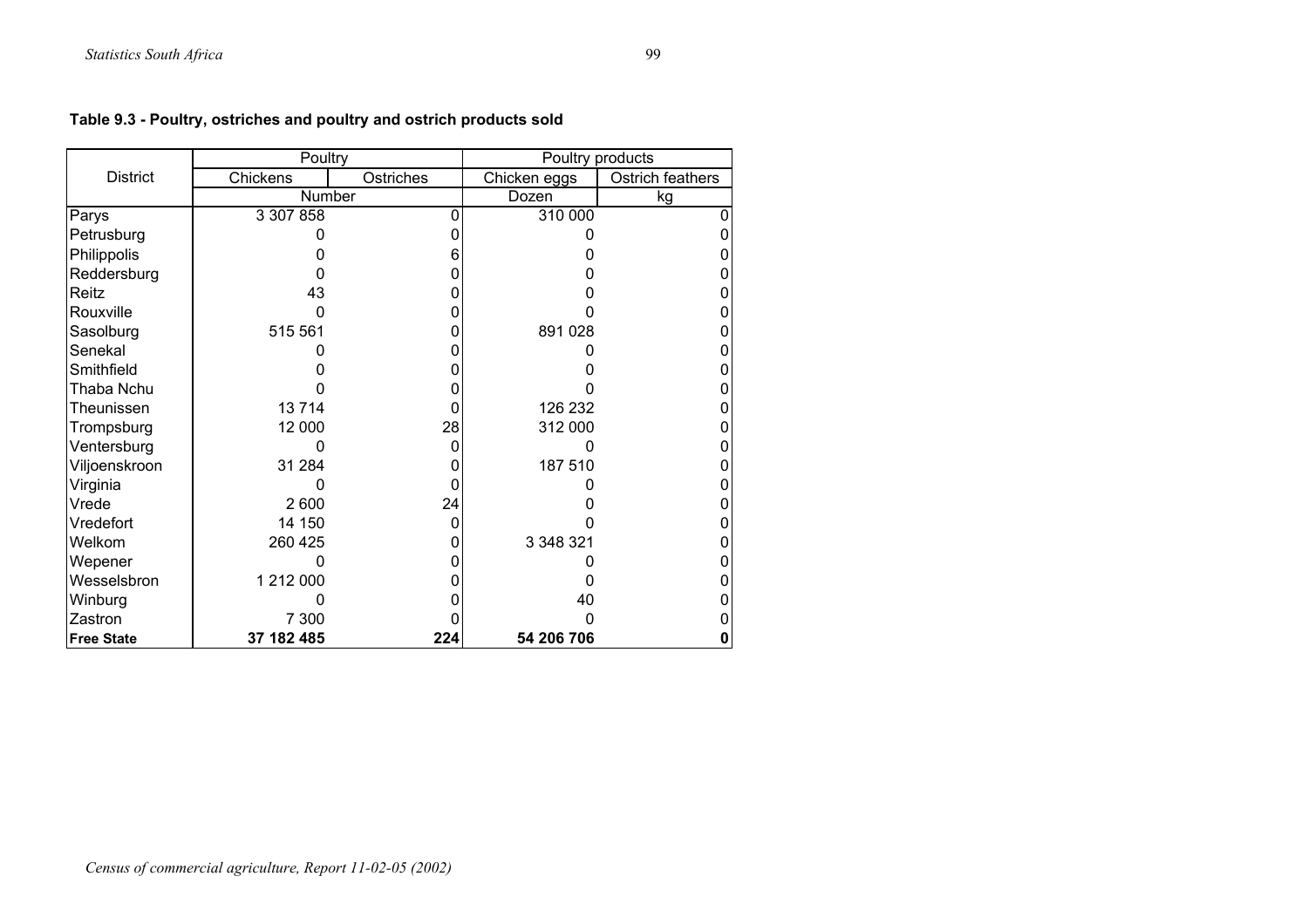#### **Table 10 - Livestock on 28 February 2002 Table 10.1 - Cattle**

| <b>District</b>    | Total on farm | Dairy cattle | Beef cattle |
|--------------------|---------------|--------------|-------------|
|                    |               | Number       |             |
| Bethlehem          | 42 637        | 10 358       | 32 279      |
| <b>Bethulie</b>    | 3 3 9 4       | 356          | 3 0 38      |
| Bloemfontein       | 169884        | 7790         | 162 094     |
| <b>Boshof</b>      | 30 187        | 4 4 0 7      | 25 780      |
| <b>Bothaville</b>  | 37 619        | 10 625       | 26 994      |
| <b>Brandfort</b>   | 12 854        | 2 0 6 9      | 10 785      |
| <b>Bultfontein</b> | 16419         | 4 0 9 3      | 12 3 26     |
| Clocolan           | 17765         | 2 2 1 8      | 15 547      |
| Dewetsdorp         | 15801         | 1940         | 13861       |
| Edenburg           | 4 1 2 9       | 278          | 3851        |
| Excelsior          | 19411         | 1985         | 17 4 26     |
| Fauresmith         | 4518          | 499          | 4 0 1 9     |
| Ficksburg          | 13 213        | 3 0 9 9      | 10 114      |
| Fouriesburg        | 8926          | 1 3 9 8      | 7 5 28      |
| Frankfort          | 64 088        | 23 114       | 40 974      |
| Harrismith         | 60 833        | 5494         | 55 339      |
| Heilbron           | 41 163        | 7 1 1 9      | 34 044      |
| Hennenman          | 5 1 7 5       | 1 2 6 3      | 3912        |
| Hoopstad           | 49 677        | 2 0 4 3      | 47 634      |
| Jacobsdal          | 4 0 0 1       | 682          | 3 3 1 9     |
| Jagersfontein      | 2 0 3 2       | 266          | 1766        |
| Koffiefontein      | 2 2 5 4       | 240          | 2014        |
| Koppies            | 16 004        | 4728         | 11 276      |
| Kroonstad          | 46 040        | 4 8 6 0      | 41 180      |
| Ladybrand          | 18 3 8 2      | 5 0 9 0      | 13 29 2     |
| Lindley            | 18 990        | 3 2 0 6      | 15784       |
| Marquard           | 75 636        | 1655         | 73 981      |
| Odendaalsrus       | 4 4 2 7       | 891          | 3536        |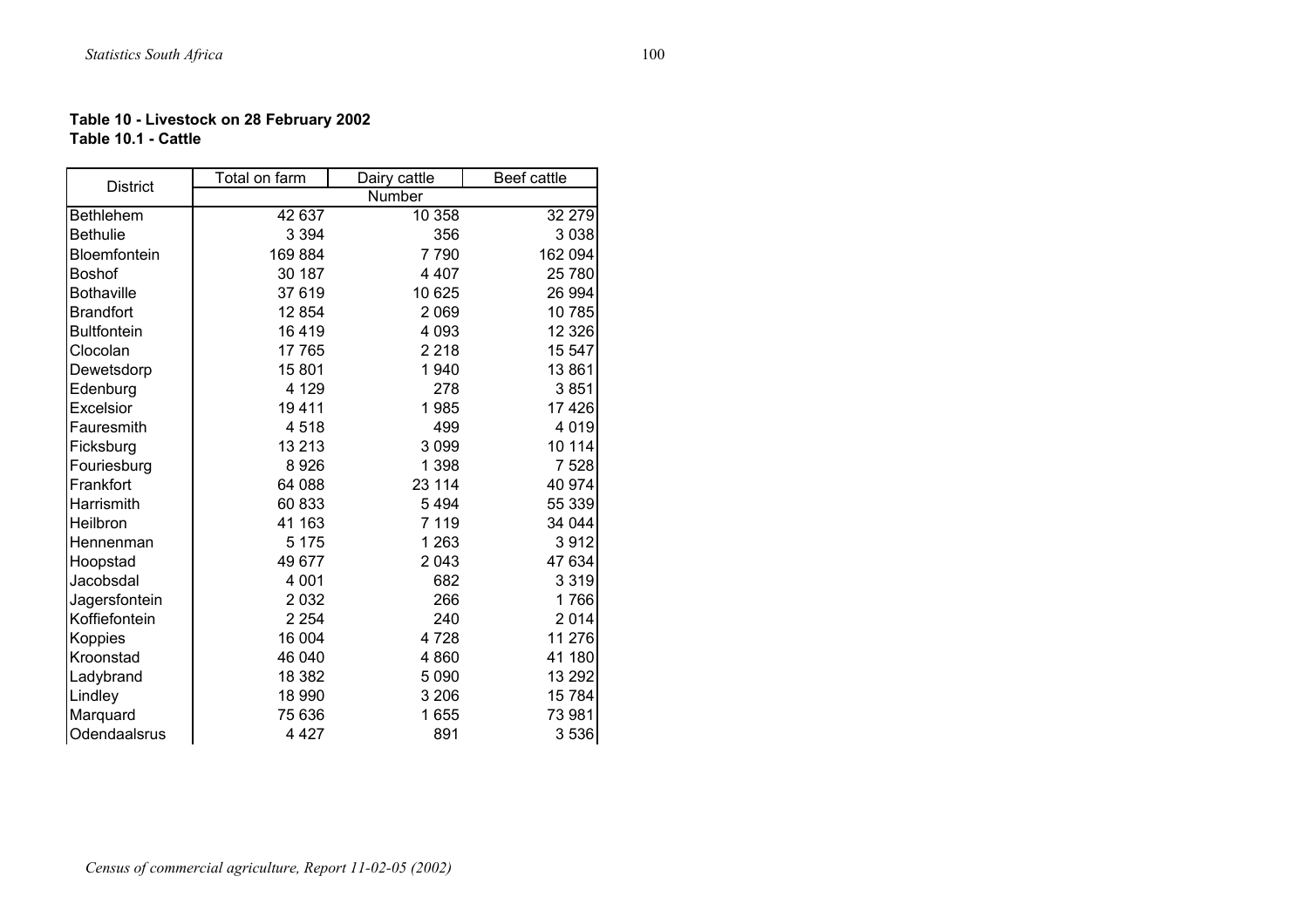#### **Table 10 - Livestock on 28 February 2002 Table 10.1 - Cattle**

| <b>District</b>   | Total on farm | Dairy cattle | Beef cattle |
|-------------------|---------------|--------------|-------------|
|                   | Number        |              |             |
| Parys             | 8 5 5 2       | 1955         | 6 5 9 7     |
| Petrusburg        | 10 4 98       | 1682         | 8816        |
| Philippolis       | 1680          | 136          | 1 544       |
| Reddersburg       | 4 5 4 3       | 378          | 4 1 6 5     |
| Reitz             | 30 705        | 5806         | 24 899      |
| Rouxville         | 9599          | 242          | 9 3 5 7     |
| Sasolburg         | 9 0 6 7       | 753          | 8 3 1 4     |
| Senekal           | 20 651        | 4768         | 15 883      |
| Smithfield        | 5839          | 237          | 5 602       |
| Thaba Nchu        | 792           | 15           | 777         |
| Theunissen        | 11 654        | 938          | 10716       |
| Trompsburg        | 2879          | 220          | 2659        |
| Ventersburg       | 6 506         | 524          | 5982        |
| Viljoenskroon     | 34 395        | 1446         | 32 949      |
| Virginia          | 2413          | 94           | 2 3 1 9     |
| Vrede             | 60 554        | 3 1 4 3      | 57 411      |
| Vredefort         | 7972          | 898          | 7074        |
| Welkom            | 8522          | 636          | 7886        |
| Wepener           | 13 122        | 1612         | 11 510      |
| Wesselsbron       | 9943          | 1666         | 8 2 7 7     |
| Winburg           | 9668          | 198          | 9470        |
| Zastron           | 14 657        | 369          | 14 288      |
| <b>Free State</b> | 1 089 670     | 139 482      | 950 188     |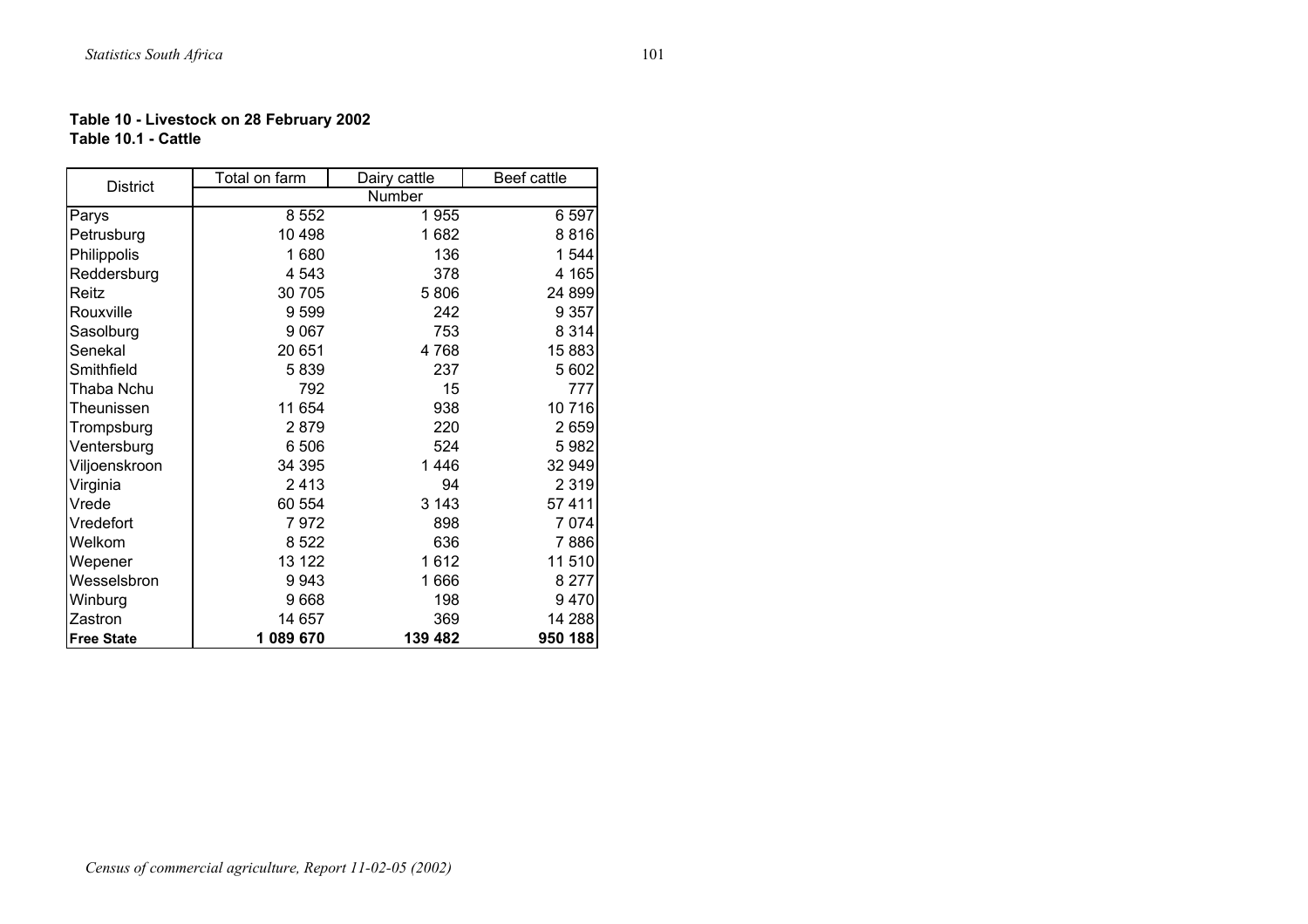## **Table 10.2 - Sheep and goats**

| <b>District</b>    | Total on farm | Sheep    | Angora goats | Boer goats | Other goats  |
|--------------------|---------------|----------|--------------|------------|--------------|
|                    |               |          | Number       |            |              |
| <b>Bethlehem</b>   | 39 887        | 39782    | 82           | 23         | 0            |
| <b>Bethulie</b>    | 94 651        | 94 133   | $\mathbf 0$  | 518        | $\mathbf{0}$ |
| Bloemfontein       | 58 750        | 57 735   | 68           | 926        | 21           |
| Boshof             | 95 195        | 94 193   | 63           | 894        | 45           |
| <b>Bothaville</b>  | 23 615        | 22 616   | $\Omega$     | 999        | 0            |
| <b>Brandfort</b>   | 54 994        | 53 388   | 715          | 891        | 0            |
| <b>Bultfontein</b> | 30 486        | 30 486   | 0            | 0          | 0            |
| Clocolan           | 7705          | 7705     | 0            | 0          | 0            |
| Dewetsdorp         | 75 436        | 74 637   | 680          | 119        | U            |
| Edenburg           | 63720         | 63 660   | 0            | 60         | 0            |
| Excelsior          | 20 979        | 19779    | 1 200        | 0          | $\Omega$     |
| Fauresmith         | 87 952        | 84 588   | 2 5 6 0      | 739        | 65           |
| Ficksburg          | 11 375        | 11 000   | 371          | 0          | 4            |
| Fouriesburg        | 7830          | 7824     | 0            | 0          | 6            |
| Frankfort          | 79 004        | 78 568   | 411          | 25         | $\Omega$     |
| Harrismith         | 97 260        | 97 157   | 0            | 63         | 40           |
| Heilbron           | 48 451        | 48 245   | 80           | 120        | 6            |
| Hennenman          | 1972          | 1821     | 0            | 0          | 151          |
| Hoopstad           | 12 051        | 11 678   | 0            | 284        | 89           |
| Jacobsdal          | 66 033        | 64 045   | 0            | 1988       | 0            |
| Jagersfontein      | 21897         | 21 635   | 0            | 262        | 0            |
| Koffiefontein      | 27 002        | 26 968   | 0            | 30         |              |
| Koppies            | 14 212        | 14 212   | 0            | 0          | 0            |
| Kroonstad          | 29 773        | 28788    | 89           | 896        |              |
| Ladybrand          | 18 534        | 18 122   | 120          | 166        | 126          |
| Lindley            | 11 008        | 10 960   | 0            | 0          | 48           |
| Marquard           | 24 717        | 24 7 1 7 | 0            | 0          | 0            |
| Odendaalsrus       | 4 193         | 4 193    | 0            | 0          | 0            |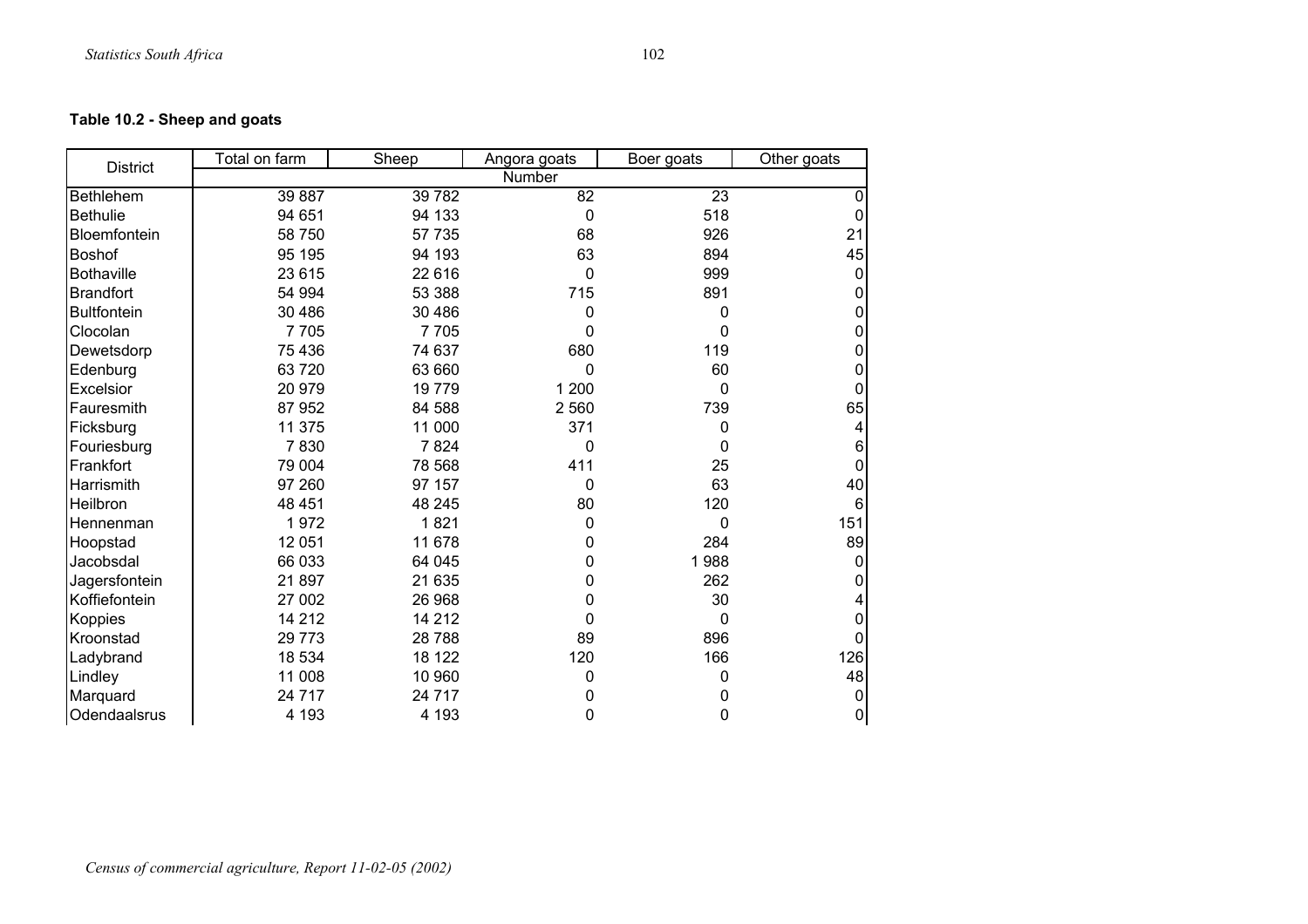## **Table 10.2 - Sheep and goats**

| <b>District</b>   | Total on farm | Sheep    | Angora goats | Boer goats | Other goats |
|-------------------|---------------|----------|--------------|------------|-------------|
|                   |               |          | Number       |            |             |
| Parys             | 8 1 3 0       | 8 100    | 0            | 30         | 0           |
| Petrusburg        | 21 235        | 21 235   | O            | 0          | 0           |
| Philippolis       | 60 876        | 59 4 76  | 106          | 1 2 9 4    |             |
| Reddersburg       | 35 561        | 35 200   | 331          | 30         |             |
| Reitz             | 26 360        | 26 3 20  | 40           | 0          |             |
| Rouxville         | 36 973        | 36 898   | 0            | 75         |             |
| Sasolburg         | 2726          | 2726     | 0            | 0          |             |
| Senekal           | 48 964        | 48 698   | 266          | 0          |             |
| Smithfield        | 105 318       | 105 267  | 0            | 25         | 26          |
| Thaba Nchu        | 417           | 417      |              | 0          | 0           |
| Theunissen        | 5759          | 5 2 8 9  |              | 172        | 298         |
| Trompsburg        | 65 480        | 65 476   |              | 0          |             |
| Ventersburg       | 18 575        | 18 4 8 2 | 56           | 35         |             |
| Viljoenskroon     | 17 316        | 15 0 99  | 2 1 1 2      | 35         | 70          |
| Virginia          | 2 2 4 1       | 2 2 4 1  | 0            | 0          |             |
| Vrede             | 142 006       | 140 848  | 340          | 776        | 42          |
| Vredefort         | 5 9 0 5       | 5 9 0 5  |              | O          |             |
| Welkom            | 15 698        | 15 698   |              |            |             |
| Wepener           | 30 069        | 29 7 7 2 |              | O          | 297         |
| Wesselsbron       | 14 103        | 14 061   | 42           | 0          |             |
| Winburg           | 17 392        | 17 382   | 0            | 10         | 0           |
| Zastron           | 59 604        | 57 826   | 1728         | ი          | 50          |
| <b>Free State</b> | 1869390       | 1845051  | 11 460       | 11 485     | 1 3 9 4     |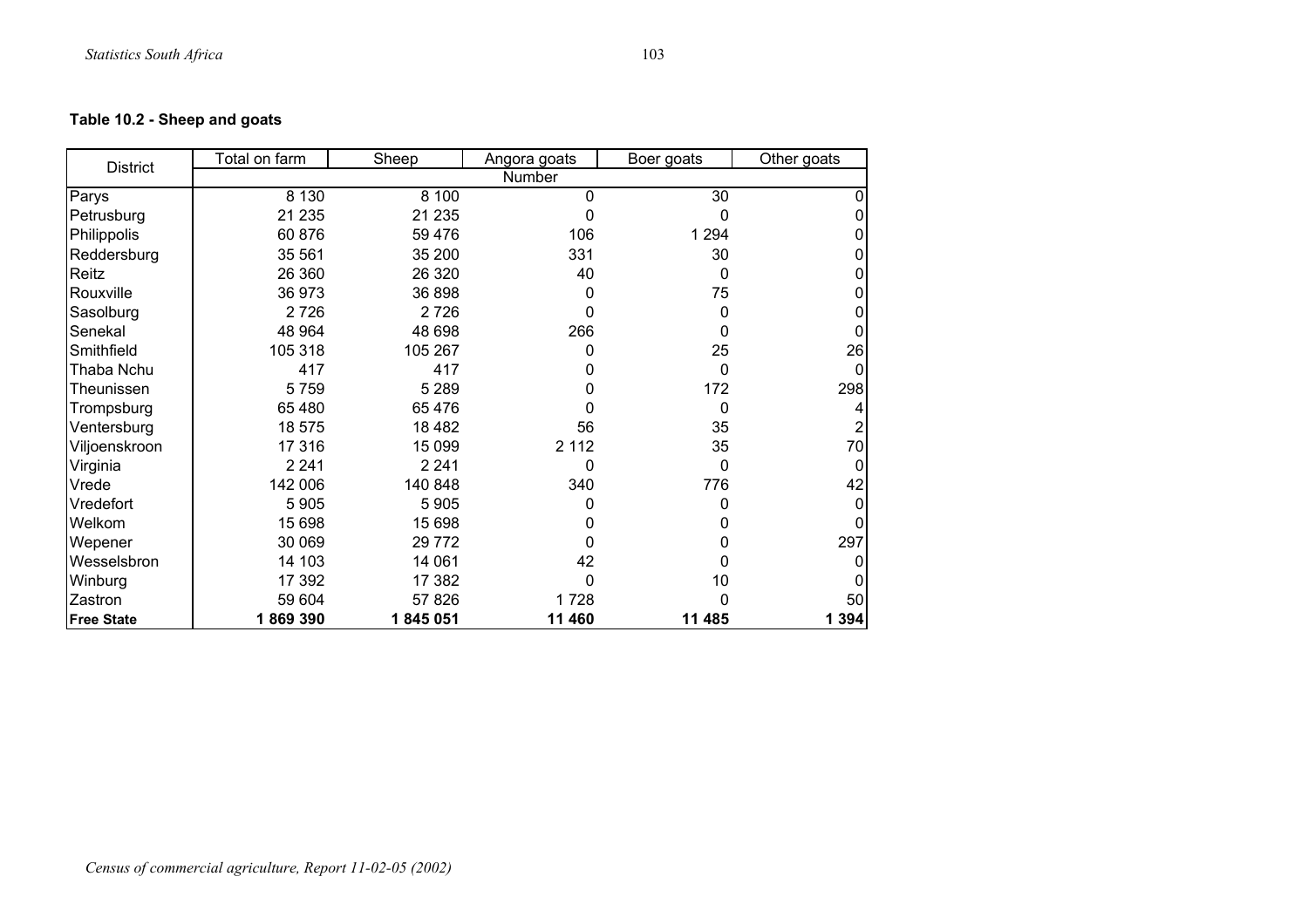#### **Table 10.3 - Other animals**

| <b>District</b>    | Pigs           | Horses          | Donkeys | Chickens   | Ostriches      | Other poultry  |
|--------------------|----------------|-----------------|---------|------------|----------------|----------------|
|                    |                |                 | Number  |            |                |                |
| <b>Bethlehem</b>   | 283            | $\overline{97}$ | 13      | 6 6 5 6    | 282            | 144            |
| <b>Bethulie</b>    | 51             | 161             | 0       | 40         | 8              | 0              |
| Bloemfontein       | 241            | 147             |         | 15 385 152 | 593            | 30             |
| Boshof             | 68             | 264             | 17      | 2756       | 238            | 38             |
| <b>Bothaville</b>  | 267            | 32              | 10      | 63 684     | 8              | $\Omega$       |
| <b>Brandfort</b>   | $\overline{7}$ | 92              | 11      | 492 623    | 37             | 50             |
| <b>Bultfontein</b> | 27             | 41              | 0       | 8 5 9 2    | 55             | 104            |
| Clocolan           | $\mathbf 0$    | 26              |         | 0          |                | 0              |
| Dewetsdorp         | 38             | 65              | 2       | 210        | 0              | 53             |
| Edenburg           | $\mathbf{0}$   | 66              | 0       | 0          | 20             | $\mathbf{0}$   |
| Excelsior          | 6 2 4 3        | 23              | 5       | 740        | 31             | 16             |
| Fauresmith         | 68             | 100             | 12      | 92         | 124            | 10             |
| Ficksburg          | 14             | 53              | 0       | 22         | 4              | $\Omega$       |
| Fouriesburg        | $\mathbf{0}$   | 47              | 3       | $\Omega$   | 22             | 0              |
| Frankfort          | 285            | 115             | 7       | 110 741    | $\overline{2}$ | $\Omega$       |
| Harrismith         | 6012           | 233             | 25      | 20 140     | 3              | 99             |
| Heilbron           | 2821           | 38              | 0       | 6 4 4 7    | 67             | 37             |
| Hennenman          | 34             | 0               | 0       | 0          | $\Omega$       | 0              |
| Hoopstad           | 26             | 44              | 10      | 1844       | 60             | 282            |
| Jacobsdal          | 307            | 73              | 7       | 104        | 151            | 51             |
| Jagersfontein      | 10             | 61              | 0       | 0          | 10             | 340            |
| Koffiefontein      | 3              | 68              | 17      | 73         | 62             | 0              |
| Koppies            | 1 2 6 7        | 4               | 6       | 0          | $\mathbf 0$    |                |
| Kroonstad          | 4 6 6 8        | 76              | 7       | 568 697    | 225            |                |
| Ladybrand          | 26             | 40              | 0       | 156        |                | 0              |
| Lindley            | 17             | 51              | 8       | 90         | 0              | 0              |
| Marquard           | 3              | 25              | 20      | 0          | 10             | 0              |
| Odendaalsrus       | $\mathbf{0}$   |                 | 0       | 30         | 24             | $\overline{0}$ |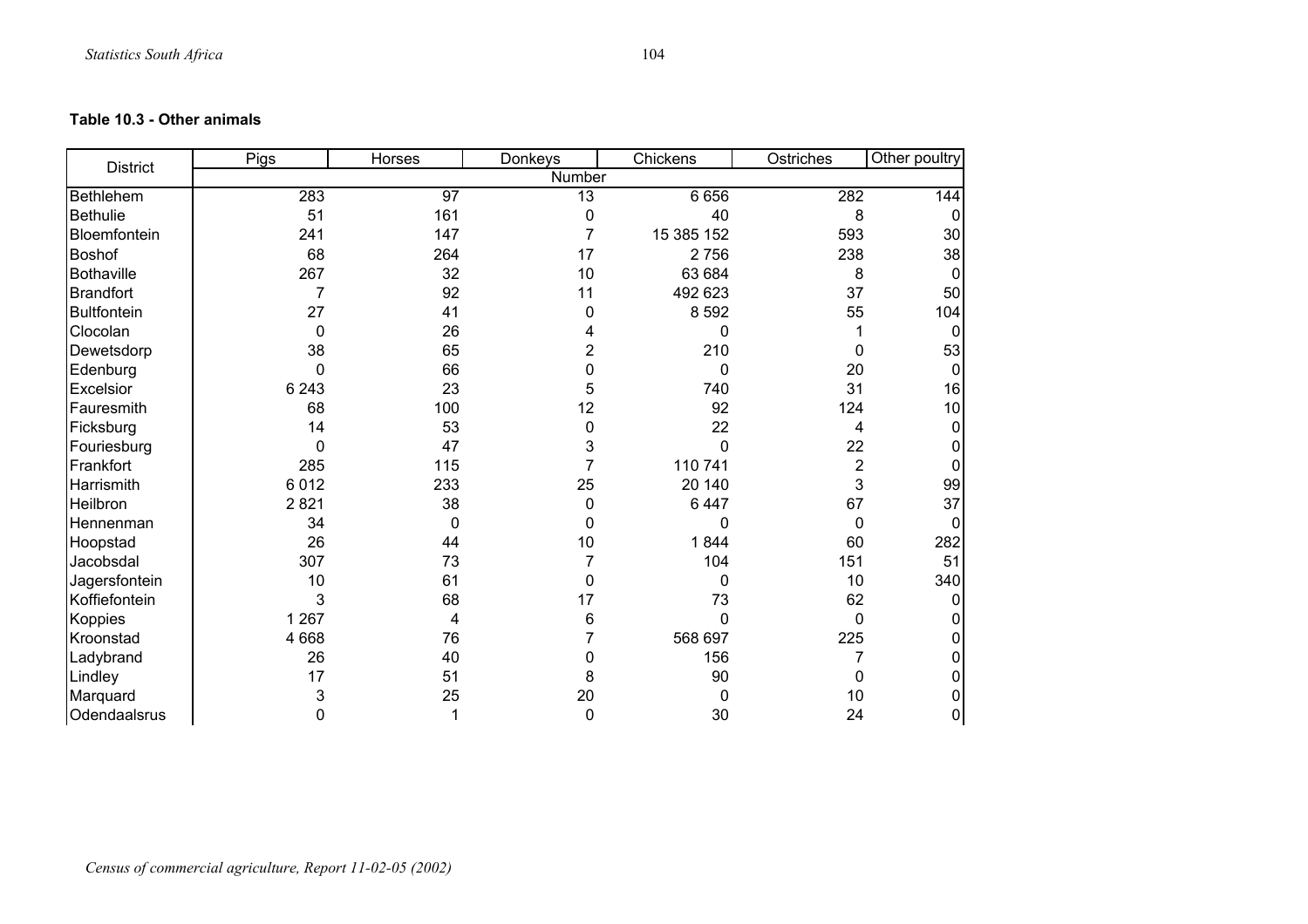#### **Table 10.3 - Other animals**

| <b>District</b>   | Pigs    | Horses  | Donkeys  | Chickens   | Ostriches | Other poultry |
|-------------------|---------|---------|----------|------------|-----------|---------------|
|                   |         |         | Number   |            |           |               |
| Parys             | 4       | 18      | 0        | 232 862    | 0         |               |
| Petrusburg        | 89      | 19      |          | 0          | 23        |               |
| Philippolis       | 26      | 73      |          | 12         | 15        | 150           |
| Reddersburg       | 0       | 26      |          | 17         | 4         |               |
| Reitz             | 14      | 50      | 17       | 75         |           |               |
| Rouxville         |         | 155     | 23       | 12         |           | 55            |
| Sasolburg         | 98      | 41      | 0        | 41 150     |           |               |
| Senekal           | 131     | 143     | 18       | 158        | 50        |               |
| Smithfield        | 22      | 168     | 16       | 22         | 3         |               |
| Thaba Nchu        | 3       |         | 0        | 36         |           |               |
| Theunissen        | 151     | 25      | O        | 81 300     | 52        | 16            |
| Trompsburg        | 1 2 0 2 | 88      | O        | 15 600     | 21        |               |
| Ventersburg       | 25      | 23      | 8        | 66         | 11        | 40            |
| Viljoenskroon     | 5 6 6 0 | 8       |          | 31 600     | 21        |               |
| Virginia          | 0       | 4       | 0        | 0          | 0         | 65            |
| Vrede             | 97      | 335     | 26       | 4 8 9 3    | 107       | 57            |
| Vredefort         | 12      | 17      | $\Omega$ | 109        |           |               |
| Welkom            | 44      | 12      | O        | 97 000     |           |               |
| Wepener           | 0       | 11      |          | 0          |           |               |
| Wesselsbron       | 6       | 35      |          | 378 281    | 16        |               |
| Winburg           | 12      | 23      | 12       | 10         |           |               |
| Zastron           | 54      | 102     |          | 7 3 4 0    |           |               |
| <b>Free State</b> | 30 437  | 3 4 2 6 | 330      | 17 559 432 | 2 3 8 3   | 1637          |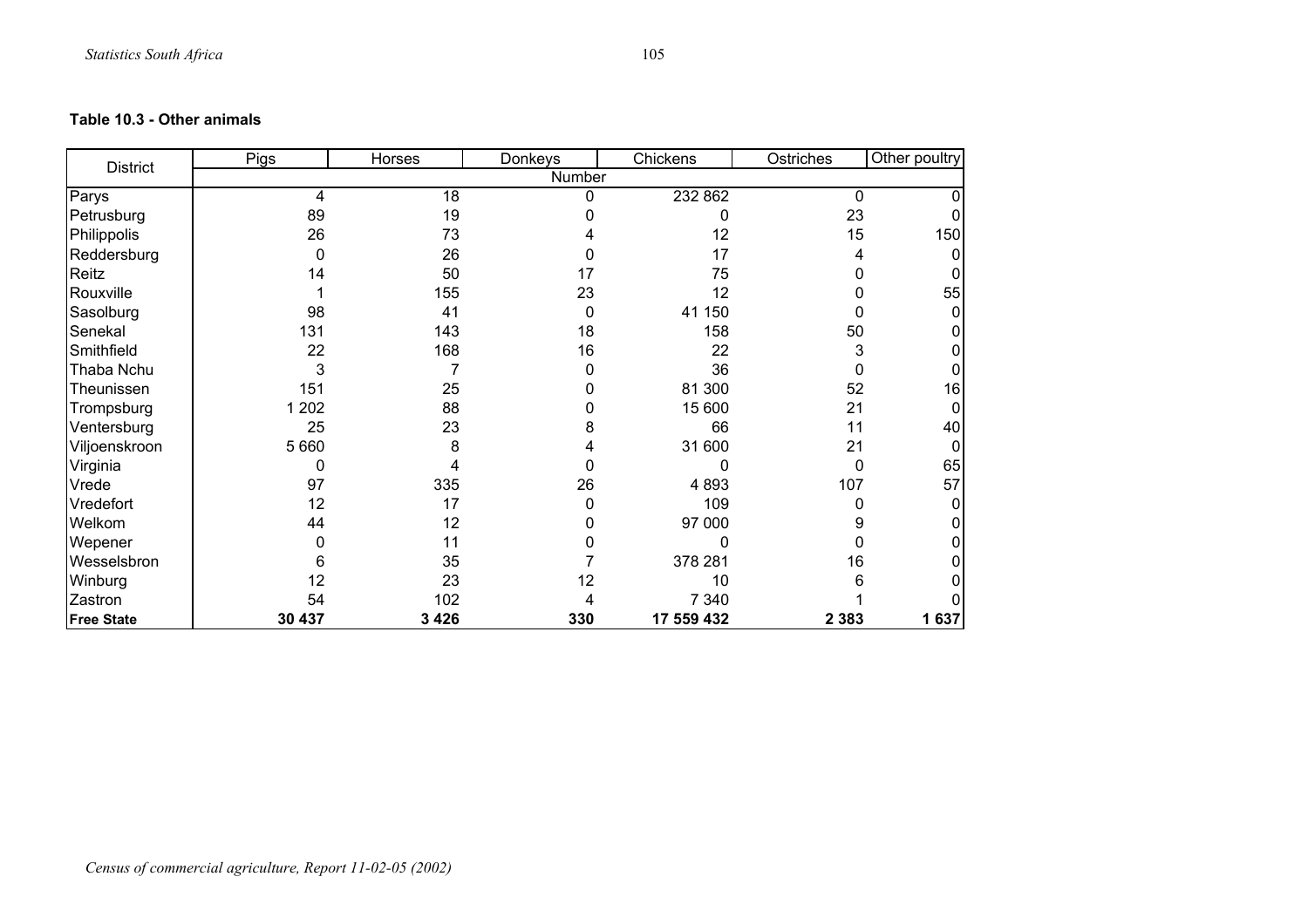# **Methods and explanatory notes**

| <b>Universe</b>      |   | The population of the 2002 Census of Commercial Agriculture differed from agriculture censuses in the past. This census covered the whole<br>country, including the former TBVC states and so-called self-governing territories. Moreover the census was based on a new business<br>register containing all businesses registered for VAT with the South African Revenue Service (SARS).<br>All enterprises are legally bound to register for VAT when their turnover for a period of twelve months equals or exceeds R300 000.<br>However, those with a turnover of less than R300 000 may register for VAT voluntarily. From the commercial farming units registered for<br>VAT, a total of 45 818 were identified as live and active at the time of the census, and formed the population for the census. |
|----------------------|---|--------------------------------------------------------------------------------------------------------------------------------------------------------------------------------------------------------------------------------------------------------------------------------------------------------------------------------------------------------------------------------------------------------------------------------------------------------------------------------------------------------------------------------------------------------------------------------------------------------------------------------------------------------------------------------------------------------------------------------------------------------------------------------------------------------------|
| <b>Scope</b>         |   | Information was obtained from commercial farmers who worked on their own farms or rented farms or farmed land on shares.<br>For the purpose of the census, farming means:<br>the growing of field crops, fruit, grapes, nuts, seeds, trees in a nursery, bulbs, vegetables and flowers in the open air or under cover;<br>operations at nurseries excluding those predominantly engaged in reselling;<br>the operation of tea, coffee and sugar plantations;<br>the raising of livestock, game, poultry, rabbits, freshwater fish, furbearing and other animals; and<br>the production of milk, wool, pelt/fur, eggs and honey<br>for commercial purposes.                                                                                                                                                   |
| <b>Response rate</b> | 3 | Forestry (e.g. timber, wattle, wood and other plantations), ocean fishing and agricultural services were not included in the census. Data in<br>respect of agricultural smallholdings such as nurseries, vegetable gardens, flower farms and dairy farms are included in this report only in<br>those cases where products were intended for sale.<br>As indicated in Table H below, of the 45 818 farming units that formed the population, 2 330 had an income of more than R4 million each<br>per annum, whereas 23 428 had an income of less than R300 000 each per annum.<br>Farming units in the largest income group had the highest response rate, namely 94,4%. The groups with the lowest response rates were<br>income groups 3 and 4, with response rates of 51,6% and 57,0% respectively.       |

| <b>Cut-off points</b>                 | Income group | Number of     | <b>Response rate</b> |
|---------------------------------------|--------------|---------------|----------------------|
|                                       |              | farming units | (%)                  |
| R4 000 000 and more                   |              | 2 3 3 0       | 94,4                 |
| $R2000000 \leq N \leq R4000000$       |              | 3 0 4 1       | 69,5                 |
| R1 000 000 $\leq$ N $\leq$ R2 000 000 |              | 5 2 1 4       | 57,0                 |
| $R300\ 000 \leq N \leq R1\ 000\ 000$  |              | 11 805        | 51,6                 |
| Less than $R300000$                   |              | 23 4 28       | 65,6                 |
| Total                                 |              | 45818         | 62,7                 |

### **Table H – Number of farming units per income group and the response rate**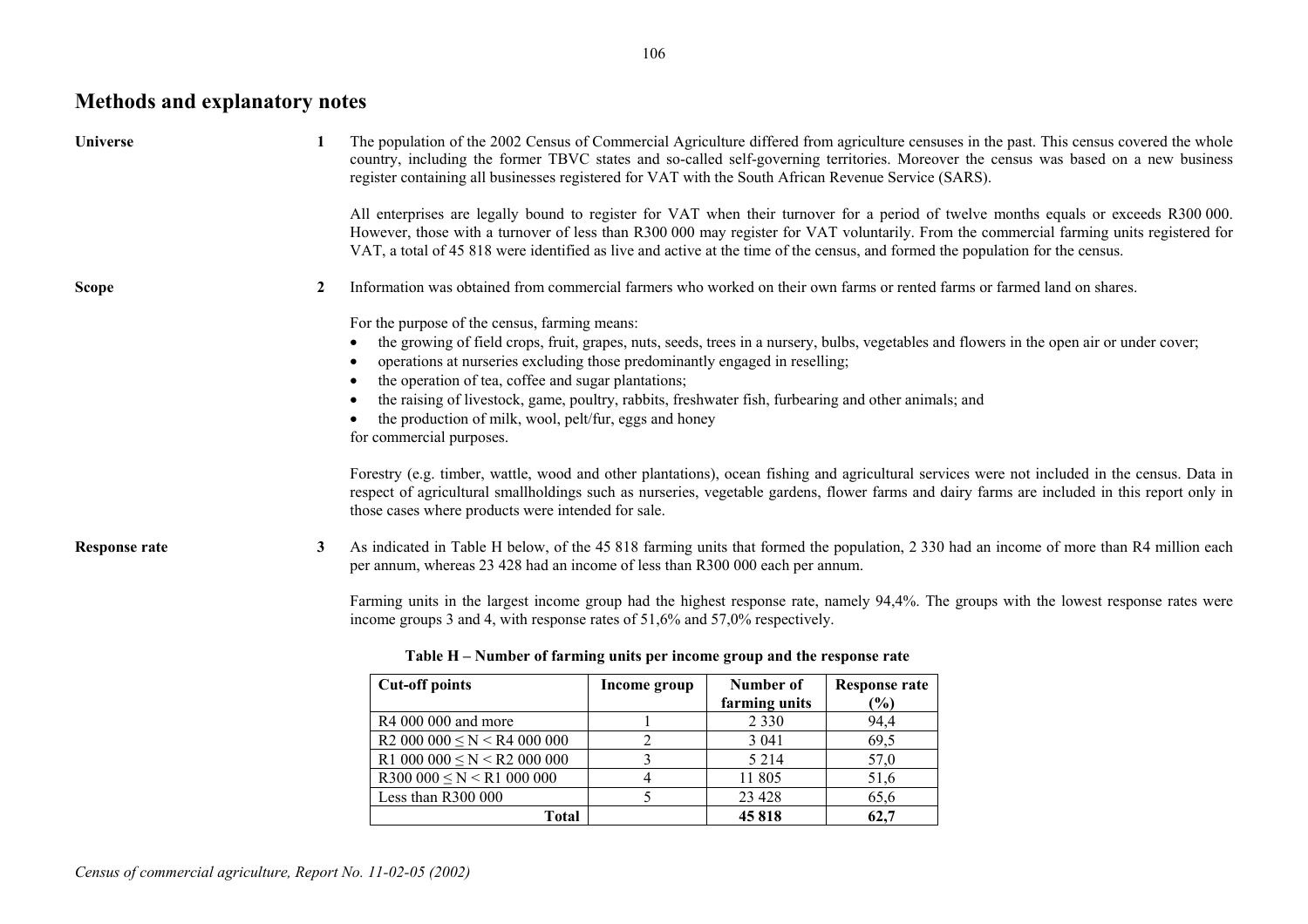classified to the five-digit (group) level for the detailed results.

| Category                                                                                                                                                                                                                | <b>Division</b> | <b>Major</b> group       |
|-------------------------------------------------------------------------------------------------------------------------------------------------------------------------------------------------------------------------|-----------------|--------------------------|
| Division – Agriculture, hunting and related services<br>Growing of crops, market gardening, horticulture<br>Farming of animals<br>Growing of crops combined with farming of animals (mixed farming)<br>Game propagation | 11              | 111<br>112<br>113<br>115 |
| Division – Fishing, operation of fish hatcheries and fish farms<br>Fish hatcheries and fish farms                                                                                                                       | 13              | 132                      |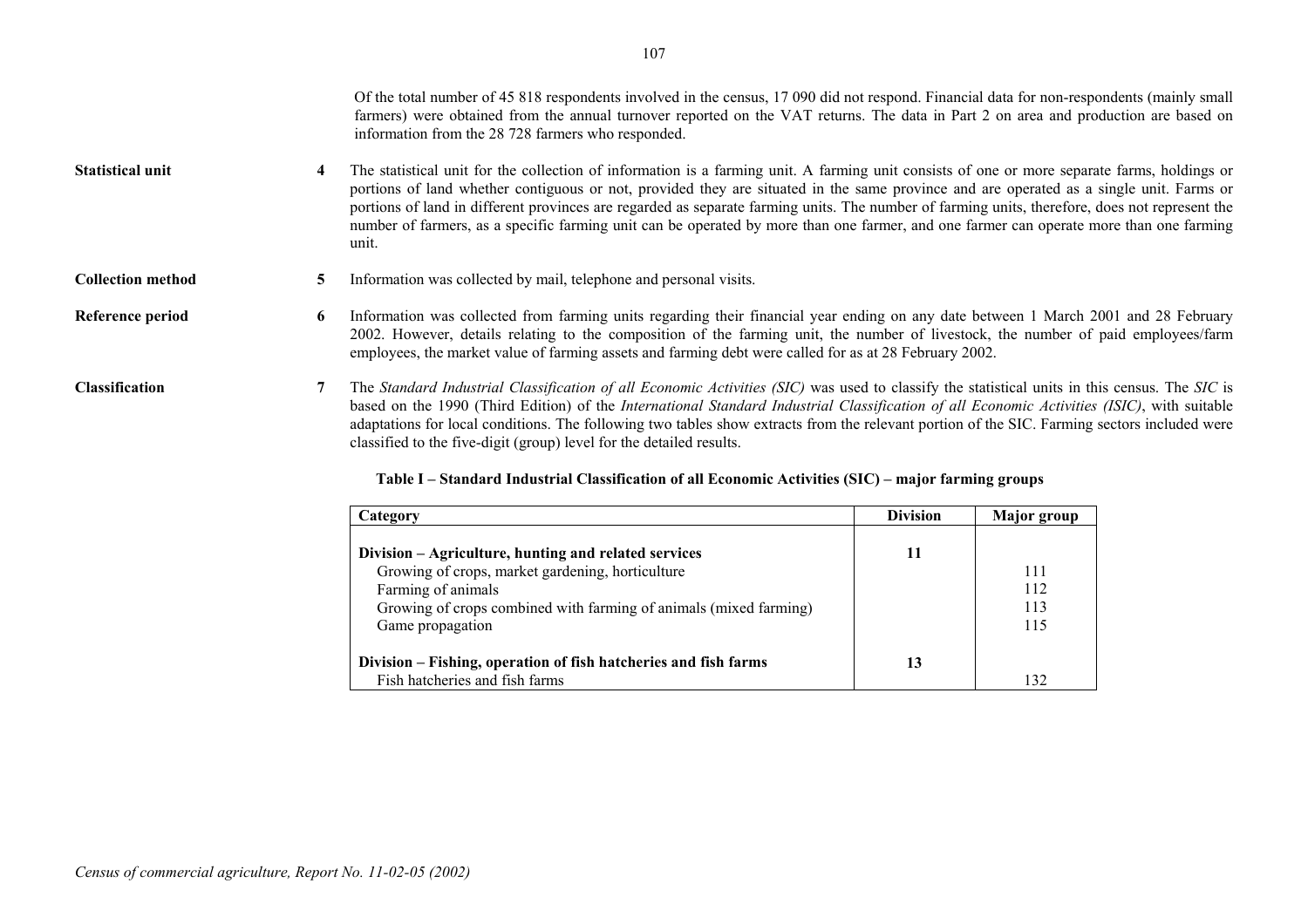|                                                        |   | Category                                                                                                                                                                                                                                                                                                                                                                                                                                                                                                                                                                                                                                                                                                                                                                                         | <b>Division</b> | Group                   |  |
|--------------------------------------------------------|---|--------------------------------------------------------------------------------------------------------------------------------------------------------------------------------------------------------------------------------------------------------------------------------------------------------------------------------------------------------------------------------------------------------------------------------------------------------------------------------------------------------------------------------------------------------------------------------------------------------------------------------------------------------------------------------------------------------------------------------------------------------------------------------------------------|-----------------|-------------------------|--|
|                                                        |   | Division – Agriculture, hunting and related services<br>Agricultural and animal husbandry<br>Hunting and trapping, including related services<br>Production of organic fertiliser                                                                                                                                                                                                                                                                                                                                                                                                                                                                                                                                                                                                                | 11              | 11400<br>11520<br>11600 |  |
|                                                        |   | Division - Forestry, logging and related services<br>Forestry and related services<br>Logging and related services                                                                                                                                                                                                                                                                                                                                                                                                                                                                                                                                                                                                                                                                               | 12              | 12100<br>12200          |  |
|                                                        |   | Division - Fishing, operation of fish hatcheries and fish farms<br>Ocean and coastal fishing                                                                                                                                                                                                                                                                                                                                                                                                                                                                                                                                                                                                                                                                                                     | 13              | 13100                   |  |
| <b>Comparability with previous</b><br>censuses/surveys | 8 | In comparing the results of this census with those of the previous census and sample surveys, the following should be borne in mind-<br>The 2002 census included the commercial farmers in the TBVC states, and self-governing territories.<br>The updating of the previous business register with data obtained from the South African Revenue Service (SARS) has resulted in an<br>improved frame.<br>The 2002 census excluded forestry, e.g. timber, wattle, wood and other plantations, ocean fishing and agricultural services.<br>$\bullet$<br>In addition, there have been:<br>alterations in the boundaries of geographic areas;<br>fluctuating climatic conditions; and<br>alterations in branches of farming and rotation of crops.<br>$\bullet$                                       |                 |                         |  |
| <b>Related publications</b>                            | 9 | The following Stats SA publications contain information regarding agriculture:                                                                                                                                                                                                                                                                                                                                                                                                                                                                                                                                                                                                                                                                                                                   |                 |                         |  |
|                                                        |   | Statistical release P1101 (2002) - Census of Agriculture 2002 (Summary)<br>Report No. 11-02-01 (2002) - Census of commercial Agriculture, 2002: Financial and production statistics.<br>Report No. 11-02-01 (1993) - Census of Agriculture, 1993: Financial and production statistics.<br>Report No. 11-02-02 (1993) - Census of Agriculture, 1993: Provincial statistics: Western Cape.<br>Report No. 11-02-03 (1993) - Census of Agriculture, 1993: Provincial statistics: Eastern Cape.<br>Report No. 11-02-04 (1993) - Census of Agriculture, 1993: Provincial statistics: Northern Cape.<br>Report No. 11-02-05 (1993) - Census of Agriculture, 1993: Provincial statistics: Free State.<br>Report No. 11-02-06 (1993) - Census of Agriculture, 1993: Provincial statistics: KwaZulu-Natal. |                 |                         |  |

**Table J – Standard Industrial Classification of all Economic Activities (SIC) – categories excluded from the census**